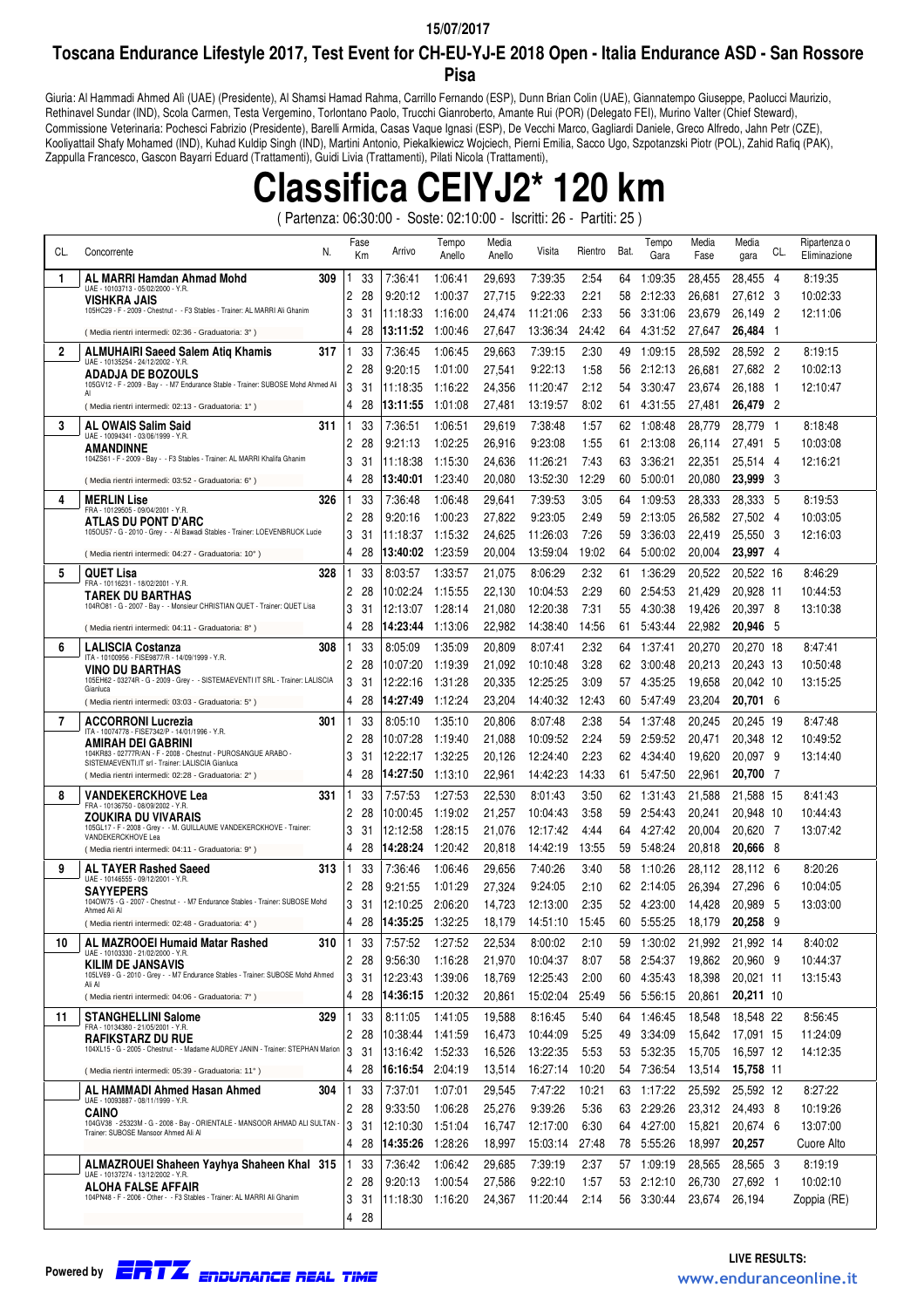| 33<br>7:36:47<br>9:43<br>58<br>25,882<br>25,882 9<br>AL GHAILANI Suhail Ali Rashed Ali<br>302<br>1:06:47<br>29,648<br>7:46:30<br>1:16:30<br>8:26:30<br>1<br>UAE - 10103337 - 28/01/1997 - Y.R.<br>2<br>28<br>9:39:07<br>4:52<br>49<br>2:29:07<br>23,135<br>24,545 7<br>10:19:07<br>9:34:15<br>1:07:45<br>24,797<br><b>EBAAD</b><br>104XS74 - 13478F - F - 2008 - Bay - ANGLO ARABO - Mas Endurance Stable - Trainer:<br>3<br>31<br>14:20<br>12:10:17<br>1:51:10<br>16,732<br>12:24:37<br>56<br>4:34:37<br>14,821<br>20,101<br>Zoppia (RE)<br>SUBOSE Mansoor Ahmed Ali Al<br>4<br>28<br>321<br>33<br>8:05:07<br>1:35:07<br>20,817<br>8:09:45<br>4:38<br>1:39:45<br>19,850<br>19,850 20<br>8:49:45<br><b>CINGOLANI Filippo</b><br>1<br>57<br>ITA - 10107097 - FISE14360/P - 13/09/1998 - Y.R.<br>2<br>28<br>10:52:15<br>10:07:42<br>1:17:57<br>21,552<br>10:12:15<br>4:33<br>3:02:15<br>20.364<br>20,082 14<br>61<br><b>ARES BY SPIRIT</b><br>103YM87 - 02164R - G - 2005 - Chestnut - PUROSANGUE ARABO - CUCCHIARINI<br>3<br>31<br>12:46:35<br>1:54:20<br>5:48<br>18,255<br>16,268<br>12:52:23<br>57<br>5:02:23<br>15,483<br>Zoppia<br>MAURO - Trainer: CUCCHIARINI Mauro<br>4<br>28<br>7:19<br>AL SHAMSI Saeed Ahmad Rashed Abdulla<br>312<br>33<br>7:36:47<br>1:06:47<br>29,648<br>7:44:06<br>60<br>1:14:06<br>26,721<br>26,721<br>- 8<br>8:24:06<br>1<br>UAE - 10094997 - 24/09/1999 - Y.R.<br>2<br>28<br>9:32:38<br>9:24:38<br>1:00:32<br>8:00<br>63<br>2:22:38<br>25,660<br>Metabolismo (RE)<br>27,753<br>24,514<br><b>TIDJANI DU CLOS</b><br>105EX55 - G - 2007 - Bay - - M7 Endurance Stable - Trainer: SUBOSE Mohd Ahmed Ali<br>3<br>31<br>Al<br>$\overline{4}$<br>28<br>AL KHATRI Khalid Jumaa Salem<br>306<br>33<br>7:36:45<br>1:06:45<br>29,663<br>7:42:41<br>5.56<br>27,241<br>27,241 7<br>8:22:41<br>1<br>64<br>1:12:41<br>UAE - 10103378 - 30/03/1998 - Y.R.<br>$\overline{c}$<br>28<br>9:24:31<br>1:01:50<br>9:33:37<br>9:06<br>52<br>2:23:37<br>23,684<br>25,485<br>27,170<br>Zoppia<br>PRUNO DI CHIA<br>104SW77 - 27046B/AN - G - 2008 - Bay - PUROSANGUE ARABO - Mas Endurance<br>3<br>31<br>Stable - Trainer: SUBOSE Mansoor Ahmed Ali Al<br>4<br>28<br>33<br>8:27:04<br>AL HAMMADI Mohd Hasan Ahmed<br>305<br>7:37:02<br>1:07:02<br>29,538<br>7:47:04<br>10:02<br>60<br>25,692<br>25,692 11<br>1:17:04<br>UAE - 10075118 - 15/08/1996 - Y.R.<br>$\overline{c}$<br>28<br>9:34:13<br>1:07:09<br>25.019<br>9:38:54<br>2:28:54<br>23,387<br>24,580<br>4.41<br>57<br>Metab.+Zop. (RE)<br><b>RAISSA DEY</b><br>105HG11 - 04428N - F - 2010 - SAURO - ANGLO ARABO - MANSOOR AHMAD ALI<br>3<br>31<br>SULTAN - Trainer: SUBOSE Mansoor Ahmed Ali Al<br>$\overline{4}$<br>28<br><b>CALVO IBANEZ Naroa</b><br>33<br>1:27:51<br>22,538<br>7:59:58<br>2:07<br>1:29:58<br>8:39:58<br>316<br>7:57:51<br>61<br>22,008<br>22.008 13<br>ESP - 10132605 - 29/03/1998 - Y.R.<br>2<br>28<br>9:56:37<br>21,918<br>Eliminato<br>1:16:39<br>10:07:19<br>10:42<br>58<br>2:57:19<br>19,233<br>20,641<br><b>AFLEURE</b><br>105PG36 - F - 2010 - Chestnut - - M7 Endurance Stable - Trainer: SUBOSE Mohd<br>3<br>31<br>Ahmed Ali Al<br>$\overline{4}$<br>28<br>8:47:10<br>SUPEKOVA Lucia Jun.<br>330<br>33<br>8:05:12<br>1:35:12<br>20,798<br>8:07:10<br>1.58<br>45<br>1:37:10<br>20,377<br>20,377 17<br>SVK - 10109256 - 05/11/1999 - Y.R.<br>2<br>28<br>10:09:37<br>2:03<br>20,376<br>20,377<br>10:07:34<br>1:20:24<br>20.896<br>51<br>2:59:37<br>Zoppia<br>AZKAR OZ<br>105OZ91 - G - 2009 - Bay - - MIKEL ETXENIKE CASADO - Trainer: RUIZ DE VILLA<br>3<br>31<br>FERNANDEZ Juan Carlos<br>$\overline{4}$<br>28<br>9:34<br><b>AL KINDI Mohd Hamad Ahmad</b><br>307<br>33<br>7:37:00<br>1:07:00<br>29,552<br>7:46:34<br>63<br>1:16:34<br>25,860<br>25,860 10<br>8:26:34<br>UAE - 10082637 - 02/11/1996 - Y.R.<br>2<br>28<br>10:12:04<br>Cuore Alto<br>9:34:16<br>1:07:42<br>24,815<br>37:48<br>71<br>3:02:04<br>20,103<br>15.924<br><b>VULCAIN DES TUNES</b><br>105AV77 - G - 2009 - Bay - - MANSOOR AHMAD ALI SULTAN - Trainer: SUBOSE<br>3<br>31<br>Mansoor Ahmed Ali Al<br>4<br>28<br>2:12<br>8:53:18<br>319<br>33<br>8:11:06<br>1:41:06<br>19,585<br>8:13:18<br>1:43:18<br>19,167 21<br><b>BRASAO Miquel</b><br>57<br>19,167<br>POR - 10147614 - 04/05/2003 - Y.R.<br>2<br>28<br>2:47<br>10:31:32<br>1:38:14<br>17,102<br>10:34:19<br>58<br>3:24:19<br>17,913<br>Zoppia (RE)<br>16,631<br><b>TAMBOR CID</b><br>105FA85 - G - 2010 - Grey - - Filipe Fialho - Trainer: CONDEÇO DA SILVA Benedita<br>3<br>31<br>4<br>28<br>AL MEHAIRI Saeed Mohd Khalifa<br>332<br>33<br>1:06:43<br>29,678<br>7:40:33<br>3:50<br>63 1:10:33<br>$\mathbf{1}$<br>7:36:43<br>28.065<br>28,065<br>Zoppia<br>UAE - 10082209 - 01/02/1997 - Y.R.<br>$\mathbf{2}$<br>28<br>AJEEBA<br>105LN25 - F - 2009 - Chestnut - DEMI SANGUE ARABE - SS Stables - Trainer: MOHD<br>3<br>31<br>Ismail<br>4<br>28<br><b>CAREDDU Chiara</b><br>33<br>320<br>1.<br>8:03:49<br>1:33:49<br>21,105<br>8:06:04<br>2:15<br>49 1:36:04<br>20,611<br>20,611<br>Zoppia<br>ITA - 10110419 - FISE9217/N - 20/05/1996 - Y.R.<br>$\overline{2}$<br>28<br><b>SEMILLAH ELEEKTRA</b><br>105KP51 - F - 2007 - Bay - - Emaar Stables - Trainer: BIN HUZAIM Abdullah Saeed<br>3<br>31<br>4<br>28<br><b>LLORENS Catalina</b><br>33<br>1:35:11<br>20,802<br>4:37<br>325<br>1.<br>8:05:11<br>8:09:48<br>61 1:39:48 19,840 19,840<br>Zoppia<br>CHI - 10070382 - 04/06/1996 - Y.R.<br>$\overline{c}$<br>28<br><b>HUBLY</b><br>103OK92 - G - 2003 - BAIO - ANGLO-AREBE - Madame ISABELLE DEL PUPPO -<br>3<br>31<br>Trainer: MALAGON CUENCA Pau<br>28<br>4<br>33<br>AL GHAITH Khalaf Ahmad Saeed<br>303<br>Ritirato<br>1.<br>UAE - 10095749 - 21/02/1998 - Y.R.<br>2 28<br><b>SALIM LA MAJORIE</b><br>103WA91 - G - 2006 - Grey - ARABE - F3 Stables - Trainer: AL MARRI Khalifa Ghanim<br>3<br>31<br>4<br>28 | CL. | N.<br>Concorrente | Fase<br>Km | Arrivo | Tempo<br>Anello | Media<br>Anello | Visita | Rientro | Bat. | Tempo<br>Gara | Media<br>Fase | Media<br>gara | CL. | Ripartenza o<br>Eliminazione |
|-----------------------------------------------------------------------------------------------------------------------------------------------------------------------------------------------------------------------------------------------------------------------------------------------------------------------------------------------------------------------------------------------------------------------------------------------------------------------------------------------------------------------------------------------------------------------------------------------------------------------------------------------------------------------------------------------------------------------------------------------------------------------------------------------------------------------------------------------------------------------------------------------------------------------------------------------------------------------------------------------------------------------------------------------------------------------------------------------------------------------------------------------------------------------------------------------------------------------------------------------------------------------------------------------------------------------------------------------------------------------------------------------------------------------------------------------------------------------------------------------------------------------------------------------------------------------------------------------------------------------------------------------------------------------------------------------------------------------------------------------------------------------------------------------------------------------------------------------------------------------------------------------------------------------------------------------------------------------------------------------------------------------------------------------------------------------------------------------------------------------------------------------------------------------------------------------------------------------------------------------------------------------------------------------------------------------------------------------------------------------------------------------------------------------------------------------------------------------------------------------------------------------------------------------------------------------------------------------------------------------------------------------------------------------------------------------------------------------------------------------------------------------------------------------------------------------------------------------------------------------------------------------------------------------------------------------------------------------------------------------------------------------------------------------------------------------------------------------------------------------------------------------------------------------------------------------------------------------------------------------------------------------------------------------------------------------------------------------------------------------------------------------------------------------------------------------------------------------------------------------------------------------------------------------------------------------------------------------------------------------------------------------------------------------------------------------------------------------------------------------------------------------------------------------------------------------------------------------------------------------------------------------------------------------------------------------------------------------------------------------------------------------------------------------------------------------------------------------------------------------------------------------------------------------------------------------------------------------------------------------------------------------------------------------------------------------------------------------------------------------------------------------------------------------------------------------------------------------------------------------------------------------------------------------------------------------------------------------------------------------------------------------------------------------------------------------------------------------------------------------------------------------------------------------------------------------------------------------------------------------------------------------------------------------------------------------------------------------------------------------------------------------------------------------------------------------------------------------------------------------------------------------------------------------------------------------------------------------------------------------------------------------------------------------------------------------------------------------------------------------------------------------------------------------------------------------------------------------------------------------------------------------------------------------------------------------------------------------------------------------------------------------------------------------------------------------------------------------------------------------------------------------------------------------------------------------------------------|-----|-------------------|------------|--------|-----------------|-----------------|--------|---------|------|---------------|---------------|---------------|-----|------------------------------|
|                                                                                                                                                                                                                                                                                                                                                                                                                                                                                                                                                                                                                                                                                                                                                                                                                                                                                                                                                                                                                                                                                                                                                                                                                                                                                                                                                                                                                                                                                                                                                                                                                                                                                                                                                                                                                                                                                                                                                                                                                                                                                                                                                                                                                                                                                                                                                                                                                                                                                                                                                                                                                                                                                                                                                                                                                                                                                                                                                                                                                                                                                                                                                                                                                                                                                                                                                                                                                                                                                                                                                                                                                                                                                                                                                                                                                                                                                                                                                                                                                                                                                                                                                                                                                                                                                                                                                                                                                                                                                                                                                                                                                                                                                                                                                                                                                                                                                                                                                                                                                                                                                                                                                                                                                                                                                                                                                                                                                                                                                                                                                                                                                                                                                                                                                                                                                                         |     |                   |            |        |                 |                 |        |         |      |               |               |               |     |                              |
|                                                                                                                                                                                                                                                                                                                                                                                                                                                                                                                                                                                                                                                                                                                                                                                                                                                                                                                                                                                                                                                                                                                                                                                                                                                                                                                                                                                                                                                                                                                                                                                                                                                                                                                                                                                                                                                                                                                                                                                                                                                                                                                                                                                                                                                                                                                                                                                                                                                                                                                                                                                                                                                                                                                                                                                                                                                                                                                                                                                                                                                                                                                                                                                                                                                                                                                                                                                                                                                                                                                                                                                                                                                                                                                                                                                                                                                                                                                                                                                                                                                                                                                                                                                                                                                                                                                                                                                                                                                                                                                                                                                                                                                                                                                                                                                                                                                                                                                                                                                                                                                                                                                                                                                                                                                                                                                                                                                                                                                                                                                                                                                                                                                                                                                                                                                                                                         |     |                   |            |        |                 |                 |        |         |      |               |               |               |     |                              |
|                                                                                                                                                                                                                                                                                                                                                                                                                                                                                                                                                                                                                                                                                                                                                                                                                                                                                                                                                                                                                                                                                                                                                                                                                                                                                                                                                                                                                                                                                                                                                                                                                                                                                                                                                                                                                                                                                                                                                                                                                                                                                                                                                                                                                                                                                                                                                                                                                                                                                                                                                                                                                                                                                                                                                                                                                                                                                                                                                                                                                                                                                                                                                                                                                                                                                                                                                                                                                                                                                                                                                                                                                                                                                                                                                                                                                                                                                                                                                                                                                                                                                                                                                                                                                                                                                                                                                                                                                                                                                                                                                                                                                                                                                                                                                                                                                                                                                                                                                                                                                                                                                                                                                                                                                                                                                                                                                                                                                                                                                                                                                                                                                                                                                                                                                                                                                                         |     |                   |            |        |                 |                 |        |         |      |               |               |               |     |                              |
|                                                                                                                                                                                                                                                                                                                                                                                                                                                                                                                                                                                                                                                                                                                                                                                                                                                                                                                                                                                                                                                                                                                                                                                                                                                                                                                                                                                                                                                                                                                                                                                                                                                                                                                                                                                                                                                                                                                                                                                                                                                                                                                                                                                                                                                                                                                                                                                                                                                                                                                                                                                                                                                                                                                                                                                                                                                                                                                                                                                                                                                                                                                                                                                                                                                                                                                                                                                                                                                                                                                                                                                                                                                                                                                                                                                                                                                                                                                                                                                                                                                                                                                                                                                                                                                                                                                                                                                                                                                                                                                                                                                                                                                                                                                                                                                                                                                                                                                                                                                                                                                                                                                                                                                                                                                                                                                                                                                                                                                                                                                                                                                                                                                                                                                                                                                                                                         |     |                   |            |        |                 |                 |        |         |      |               |               |               |     |                              |
|                                                                                                                                                                                                                                                                                                                                                                                                                                                                                                                                                                                                                                                                                                                                                                                                                                                                                                                                                                                                                                                                                                                                                                                                                                                                                                                                                                                                                                                                                                                                                                                                                                                                                                                                                                                                                                                                                                                                                                                                                                                                                                                                                                                                                                                                                                                                                                                                                                                                                                                                                                                                                                                                                                                                                                                                                                                                                                                                                                                                                                                                                                                                                                                                                                                                                                                                                                                                                                                                                                                                                                                                                                                                                                                                                                                                                                                                                                                                                                                                                                                                                                                                                                                                                                                                                                                                                                                                                                                                                                                                                                                                                                                                                                                                                                                                                                                                                                                                                                                                                                                                                                                                                                                                                                                                                                                                                                                                                                                                                                                                                                                                                                                                                                                                                                                                                                         |     |                   |            |        |                 |                 |        |         |      |               |               |               |     |                              |
|                                                                                                                                                                                                                                                                                                                                                                                                                                                                                                                                                                                                                                                                                                                                                                                                                                                                                                                                                                                                                                                                                                                                                                                                                                                                                                                                                                                                                                                                                                                                                                                                                                                                                                                                                                                                                                                                                                                                                                                                                                                                                                                                                                                                                                                                                                                                                                                                                                                                                                                                                                                                                                                                                                                                                                                                                                                                                                                                                                                                                                                                                                                                                                                                                                                                                                                                                                                                                                                                                                                                                                                                                                                                                                                                                                                                                                                                                                                                                                                                                                                                                                                                                                                                                                                                                                                                                                                                                                                                                                                                                                                                                                                                                                                                                                                                                                                                                                                                                                                                                                                                                                                                                                                                                                                                                                                                                                                                                                                                                                                                                                                                                                                                                                                                                                                                                                         |     |                   |            |        |                 |                 |        |         |      |               |               |               |     |                              |
|                                                                                                                                                                                                                                                                                                                                                                                                                                                                                                                                                                                                                                                                                                                                                                                                                                                                                                                                                                                                                                                                                                                                                                                                                                                                                                                                                                                                                                                                                                                                                                                                                                                                                                                                                                                                                                                                                                                                                                                                                                                                                                                                                                                                                                                                                                                                                                                                                                                                                                                                                                                                                                                                                                                                                                                                                                                                                                                                                                                                                                                                                                                                                                                                                                                                                                                                                                                                                                                                                                                                                                                                                                                                                                                                                                                                                                                                                                                                                                                                                                                                                                                                                                                                                                                                                                                                                                                                                                                                                                                                                                                                                                                                                                                                                                                                                                                                                                                                                                                                                                                                                                                                                                                                                                                                                                                                                                                                                                                                                                                                                                                                                                                                                                                                                                                                                                         |     |                   |            |        |                 |                 |        |         |      |               |               |               |     |                              |
|                                                                                                                                                                                                                                                                                                                                                                                                                                                                                                                                                                                                                                                                                                                                                                                                                                                                                                                                                                                                                                                                                                                                                                                                                                                                                                                                                                                                                                                                                                                                                                                                                                                                                                                                                                                                                                                                                                                                                                                                                                                                                                                                                                                                                                                                                                                                                                                                                                                                                                                                                                                                                                                                                                                                                                                                                                                                                                                                                                                                                                                                                                                                                                                                                                                                                                                                                                                                                                                                                                                                                                                                                                                                                                                                                                                                                                                                                                                                                                                                                                                                                                                                                                                                                                                                                                                                                                                                                                                                                                                                                                                                                                                                                                                                                                                                                                                                                                                                                                                                                                                                                                                                                                                                                                                                                                                                                                                                                                                                                                                                                                                                                                                                                                                                                                                                                                         |     |                   |            |        |                 |                 |        |         |      |               |               |               |     |                              |
|                                                                                                                                                                                                                                                                                                                                                                                                                                                                                                                                                                                                                                                                                                                                                                                                                                                                                                                                                                                                                                                                                                                                                                                                                                                                                                                                                                                                                                                                                                                                                                                                                                                                                                                                                                                                                                                                                                                                                                                                                                                                                                                                                                                                                                                                                                                                                                                                                                                                                                                                                                                                                                                                                                                                                                                                                                                                                                                                                                                                                                                                                                                                                                                                                                                                                                                                                                                                                                                                                                                                                                                                                                                                                                                                                                                                                                                                                                                                                                                                                                                                                                                                                                                                                                                                                                                                                                                                                                                                                                                                                                                                                                                                                                                                                                                                                                                                                                                                                                                                                                                                                                                                                                                                                                                                                                                                                                                                                                                                                                                                                                                                                                                                                                                                                                                                                                         |     |                   |            |        |                 |                 |        |         |      |               |               |               |     |                              |
|                                                                                                                                                                                                                                                                                                                                                                                                                                                                                                                                                                                                                                                                                                                                                                                                                                                                                                                                                                                                                                                                                                                                                                                                                                                                                                                                                                                                                                                                                                                                                                                                                                                                                                                                                                                                                                                                                                                                                                                                                                                                                                                                                                                                                                                                                                                                                                                                                                                                                                                                                                                                                                                                                                                                                                                                                                                                                                                                                                                                                                                                                                                                                                                                                                                                                                                                                                                                                                                                                                                                                                                                                                                                                                                                                                                                                                                                                                                                                                                                                                                                                                                                                                                                                                                                                                                                                                                                                                                                                                                                                                                                                                                                                                                                                                                                                                                                                                                                                                                                                                                                                                                                                                                                                                                                                                                                                                                                                                                                                                                                                                                                                                                                                                                                                                                                                                         |     |                   |            |        |                 |                 |        |         |      |               |               |               |     |                              |
|                                                                                                                                                                                                                                                                                                                                                                                                                                                                                                                                                                                                                                                                                                                                                                                                                                                                                                                                                                                                                                                                                                                                                                                                                                                                                                                                                                                                                                                                                                                                                                                                                                                                                                                                                                                                                                                                                                                                                                                                                                                                                                                                                                                                                                                                                                                                                                                                                                                                                                                                                                                                                                                                                                                                                                                                                                                                                                                                                                                                                                                                                                                                                                                                                                                                                                                                                                                                                                                                                                                                                                                                                                                                                                                                                                                                                                                                                                                                                                                                                                                                                                                                                                                                                                                                                                                                                                                                                                                                                                                                                                                                                                                                                                                                                                                                                                                                                                                                                                                                                                                                                                                                                                                                                                                                                                                                                                                                                                                                                                                                                                                                                                                                                                                                                                                                                                         |     |                   |            |        |                 |                 |        |         |      |               |               |               |     |                              |
|                                                                                                                                                                                                                                                                                                                                                                                                                                                                                                                                                                                                                                                                                                                                                                                                                                                                                                                                                                                                                                                                                                                                                                                                                                                                                                                                                                                                                                                                                                                                                                                                                                                                                                                                                                                                                                                                                                                                                                                                                                                                                                                                                                                                                                                                                                                                                                                                                                                                                                                                                                                                                                                                                                                                                                                                                                                                                                                                                                                                                                                                                                                                                                                                                                                                                                                                                                                                                                                                                                                                                                                                                                                                                                                                                                                                                                                                                                                                                                                                                                                                                                                                                                                                                                                                                                                                                                                                                                                                                                                                                                                                                                                                                                                                                                                                                                                                                                                                                                                                                                                                                                                                                                                                                                                                                                                                                                                                                                                                                                                                                                                                                                                                                                                                                                                                                                         |     |                   |            |        |                 |                 |        |         |      |               |               |               |     |                              |
|                                                                                                                                                                                                                                                                                                                                                                                                                                                                                                                                                                                                                                                                                                                                                                                                                                                                                                                                                                                                                                                                                                                                                                                                                                                                                                                                                                                                                                                                                                                                                                                                                                                                                                                                                                                                                                                                                                                                                                                                                                                                                                                                                                                                                                                                                                                                                                                                                                                                                                                                                                                                                                                                                                                                                                                                                                                                                                                                                                                                                                                                                                                                                                                                                                                                                                                                                                                                                                                                                                                                                                                                                                                                                                                                                                                                                                                                                                                                                                                                                                                                                                                                                                                                                                                                                                                                                                                                                                                                                                                                                                                                                                                                                                                                                                                                                                                                                                                                                                                                                                                                                                                                                                                                                                                                                                                                                                                                                                                                                                                                                                                                                                                                                                                                                                                                                                         |     |                   |            |        |                 |                 |        |         |      |               |               |               |     |                              |
|                                                                                                                                                                                                                                                                                                                                                                                                                                                                                                                                                                                                                                                                                                                                                                                                                                                                                                                                                                                                                                                                                                                                                                                                                                                                                                                                                                                                                                                                                                                                                                                                                                                                                                                                                                                                                                                                                                                                                                                                                                                                                                                                                                                                                                                                                                                                                                                                                                                                                                                                                                                                                                                                                                                                                                                                                                                                                                                                                                                                                                                                                                                                                                                                                                                                                                                                                                                                                                                                                                                                                                                                                                                                                                                                                                                                                                                                                                                                                                                                                                                                                                                                                                                                                                                                                                                                                                                                                                                                                                                                                                                                                                                                                                                                                                                                                                                                                                                                                                                                                                                                                                                                                                                                                                                                                                                                                                                                                                                                                                                                                                                                                                                                                                                                                                                                                                         |     |                   |            |        |                 |                 |        |         |      |               |               |               |     |                              |
|                                                                                                                                                                                                                                                                                                                                                                                                                                                                                                                                                                                                                                                                                                                                                                                                                                                                                                                                                                                                                                                                                                                                                                                                                                                                                                                                                                                                                                                                                                                                                                                                                                                                                                                                                                                                                                                                                                                                                                                                                                                                                                                                                                                                                                                                                                                                                                                                                                                                                                                                                                                                                                                                                                                                                                                                                                                                                                                                                                                                                                                                                                                                                                                                                                                                                                                                                                                                                                                                                                                                                                                                                                                                                                                                                                                                                                                                                                                                                                                                                                                                                                                                                                                                                                                                                                                                                                                                                                                                                                                                                                                                                                                                                                                                                                                                                                                                                                                                                                                                                                                                                                                                                                                                                                                                                                                                                                                                                                                                                                                                                                                                                                                                                                                                                                                                                                         |     |                   |            |        |                 |                 |        |         |      |               |               |               |     |                              |
|                                                                                                                                                                                                                                                                                                                                                                                                                                                                                                                                                                                                                                                                                                                                                                                                                                                                                                                                                                                                                                                                                                                                                                                                                                                                                                                                                                                                                                                                                                                                                                                                                                                                                                                                                                                                                                                                                                                                                                                                                                                                                                                                                                                                                                                                                                                                                                                                                                                                                                                                                                                                                                                                                                                                                                                                                                                                                                                                                                                                                                                                                                                                                                                                                                                                                                                                                                                                                                                                                                                                                                                                                                                                                                                                                                                                                                                                                                                                                                                                                                                                                                                                                                                                                                                                                                                                                                                                                                                                                                                                                                                                                                                                                                                                                                                                                                                                                                                                                                                                                                                                                                                                                                                                                                                                                                                                                                                                                                                                                                                                                                                                                                                                                                                                                                                                                                         |     |                   |            |        |                 |                 |        |         |      |               |               |               |     |                              |
|                                                                                                                                                                                                                                                                                                                                                                                                                                                                                                                                                                                                                                                                                                                                                                                                                                                                                                                                                                                                                                                                                                                                                                                                                                                                                                                                                                                                                                                                                                                                                                                                                                                                                                                                                                                                                                                                                                                                                                                                                                                                                                                                                                                                                                                                                                                                                                                                                                                                                                                                                                                                                                                                                                                                                                                                                                                                                                                                                                                                                                                                                                                                                                                                                                                                                                                                                                                                                                                                                                                                                                                                                                                                                                                                                                                                                                                                                                                                                                                                                                                                                                                                                                                                                                                                                                                                                                                                                                                                                                                                                                                                                                                                                                                                                                                                                                                                                                                                                                                                                                                                                                                                                                                                                                                                                                                                                                                                                                                                                                                                                                                                                                                                                                                                                                                                                                         |     |                   |            |        |                 |                 |        |         |      |               |               |               |     |                              |
|                                                                                                                                                                                                                                                                                                                                                                                                                                                                                                                                                                                                                                                                                                                                                                                                                                                                                                                                                                                                                                                                                                                                                                                                                                                                                                                                                                                                                                                                                                                                                                                                                                                                                                                                                                                                                                                                                                                                                                                                                                                                                                                                                                                                                                                                                                                                                                                                                                                                                                                                                                                                                                                                                                                                                                                                                                                                                                                                                                                                                                                                                                                                                                                                                                                                                                                                                                                                                                                                                                                                                                                                                                                                                                                                                                                                                                                                                                                                                                                                                                                                                                                                                                                                                                                                                                                                                                                                                                                                                                                                                                                                                                                                                                                                                                                                                                                                                                                                                                                                                                                                                                                                                                                                                                                                                                                                                                                                                                                                                                                                                                                                                                                                                                                                                                                                                                         |     |                   |            |        |                 |                 |        |         |      |               |               |               |     |                              |
|                                                                                                                                                                                                                                                                                                                                                                                                                                                                                                                                                                                                                                                                                                                                                                                                                                                                                                                                                                                                                                                                                                                                                                                                                                                                                                                                                                                                                                                                                                                                                                                                                                                                                                                                                                                                                                                                                                                                                                                                                                                                                                                                                                                                                                                                                                                                                                                                                                                                                                                                                                                                                                                                                                                                                                                                                                                                                                                                                                                                                                                                                                                                                                                                                                                                                                                                                                                                                                                                                                                                                                                                                                                                                                                                                                                                                                                                                                                                                                                                                                                                                                                                                                                                                                                                                                                                                                                                                                                                                                                                                                                                                                                                                                                                                                                                                                                                                                                                                                                                                                                                                                                                                                                                                                                                                                                                                                                                                                                                                                                                                                                                                                                                                                                                                                                                                                         |     |                   |            |        |                 |                 |        |         |      |               |               |               |     |                              |
|                                                                                                                                                                                                                                                                                                                                                                                                                                                                                                                                                                                                                                                                                                                                                                                                                                                                                                                                                                                                                                                                                                                                                                                                                                                                                                                                                                                                                                                                                                                                                                                                                                                                                                                                                                                                                                                                                                                                                                                                                                                                                                                                                                                                                                                                                                                                                                                                                                                                                                                                                                                                                                                                                                                                                                                                                                                                                                                                                                                                                                                                                                                                                                                                                                                                                                                                                                                                                                                                                                                                                                                                                                                                                                                                                                                                                                                                                                                                                                                                                                                                                                                                                                                                                                                                                                                                                                                                                                                                                                                                                                                                                                                                                                                                                                                                                                                                                                                                                                                                                                                                                                                                                                                                                                                                                                                                                                                                                                                                                                                                                                                                                                                                                                                                                                                                                                         |     |                   |            |        |                 |                 |        |         |      |               |               |               |     |                              |
|                                                                                                                                                                                                                                                                                                                                                                                                                                                                                                                                                                                                                                                                                                                                                                                                                                                                                                                                                                                                                                                                                                                                                                                                                                                                                                                                                                                                                                                                                                                                                                                                                                                                                                                                                                                                                                                                                                                                                                                                                                                                                                                                                                                                                                                                                                                                                                                                                                                                                                                                                                                                                                                                                                                                                                                                                                                                                                                                                                                                                                                                                                                                                                                                                                                                                                                                                                                                                                                                                                                                                                                                                                                                                                                                                                                                                                                                                                                                                                                                                                                                                                                                                                                                                                                                                                                                                                                                                                                                                                                                                                                                                                                                                                                                                                                                                                                                                                                                                                                                                                                                                                                                                                                                                                                                                                                                                                                                                                                                                                                                                                                                                                                                                                                                                                                                                                         |     |                   |            |        |                 |                 |        |         |      |               |               |               |     |                              |
|                                                                                                                                                                                                                                                                                                                                                                                                                                                                                                                                                                                                                                                                                                                                                                                                                                                                                                                                                                                                                                                                                                                                                                                                                                                                                                                                                                                                                                                                                                                                                                                                                                                                                                                                                                                                                                                                                                                                                                                                                                                                                                                                                                                                                                                                                                                                                                                                                                                                                                                                                                                                                                                                                                                                                                                                                                                                                                                                                                                                                                                                                                                                                                                                                                                                                                                                                                                                                                                                                                                                                                                                                                                                                                                                                                                                                                                                                                                                                                                                                                                                                                                                                                                                                                                                                                                                                                                                                                                                                                                                                                                                                                                                                                                                                                                                                                                                                                                                                                                                                                                                                                                                                                                                                                                                                                                                                                                                                                                                                                                                                                                                                                                                                                                                                                                                                                         |     |                   |            |        |                 |                 |        |         |      |               |               |               |     |                              |
|                                                                                                                                                                                                                                                                                                                                                                                                                                                                                                                                                                                                                                                                                                                                                                                                                                                                                                                                                                                                                                                                                                                                                                                                                                                                                                                                                                                                                                                                                                                                                                                                                                                                                                                                                                                                                                                                                                                                                                                                                                                                                                                                                                                                                                                                                                                                                                                                                                                                                                                                                                                                                                                                                                                                                                                                                                                                                                                                                                                                                                                                                                                                                                                                                                                                                                                                                                                                                                                                                                                                                                                                                                                                                                                                                                                                                                                                                                                                                                                                                                                                                                                                                                                                                                                                                                                                                                                                                                                                                                                                                                                                                                                                                                                                                                                                                                                                                                                                                                                                                                                                                                                                                                                                                                                                                                                                                                                                                                                                                                                                                                                                                                                                                                                                                                                                                                         |     |                   |            |        |                 |                 |        |         |      |               |               |               |     |                              |
|                                                                                                                                                                                                                                                                                                                                                                                                                                                                                                                                                                                                                                                                                                                                                                                                                                                                                                                                                                                                                                                                                                                                                                                                                                                                                                                                                                                                                                                                                                                                                                                                                                                                                                                                                                                                                                                                                                                                                                                                                                                                                                                                                                                                                                                                                                                                                                                                                                                                                                                                                                                                                                                                                                                                                                                                                                                                                                                                                                                                                                                                                                                                                                                                                                                                                                                                                                                                                                                                                                                                                                                                                                                                                                                                                                                                                                                                                                                                                                                                                                                                                                                                                                                                                                                                                                                                                                                                                                                                                                                                                                                                                                                                                                                                                                                                                                                                                                                                                                                                                                                                                                                                                                                                                                                                                                                                                                                                                                                                                                                                                                                                                                                                                                                                                                                                                                         |     |                   |            |        |                 |                 |        |         |      |               |               |               |     |                              |
|                                                                                                                                                                                                                                                                                                                                                                                                                                                                                                                                                                                                                                                                                                                                                                                                                                                                                                                                                                                                                                                                                                                                                                                                                                                                                                                                                                                                                                                                                                                                                                                                                                                                                                                                                                                                                                                                                                                                                                                                                                                                                                                                                                                                                                                                                                                                                                                                                                                                                                                                                                                                                                                                                                                                                                                                                                                                                                                                                                                                                                                                                                                                                                                                                                                                                                                                                                                                                                                                                                                                                                                                                                                                                                                                                                                                                                                                                                                                                                                                                                                                                                                                                                                                                                                                                                                                                                                                                                                                                                                                                                                                                                                                                                                                                                                                                                                                                                                                                                                                                                                                                                                                                                                                                                                                                                                                                                                                                                                                                                                                                                                                                                                                                                                                                                                                                                         |     |                   |            |        |                 |                 |        |         |      |               |               |               |     |                              |
|                                                                                                                                                                                                                                                                                                                                                                                                                                                                                                                                                                                                                                                                                                                                                                                                                                                                                                                                                                                                                                                                                                                                                                                                                                                                                                                                                                                                                                                                                                                                                                                                                                                                                                                                                                                                                                                                                                                                                                                                                                                                                                                                                                                                                                                                                                                                                                                                                                                                                                                                                                                                                                                                                                                                                                                                                                                                                                                                                                                                                                                                                                                                                                                                                                                                                                                                                                                                                                                                                                                                                                                                                                                                                                                                                                                                                                                                                                                                                                                                                                                                                                                                                                                                                                                                                                                                                                                                                                                                                                                                                                                                                                                                                                                                                                                                                                                                                                                                                                                                                                                                                                                                                                                                                                                                                                                                                                                                                                                                                                                                                                                                                                                                                                                                                                                                                                         |     |                   |            |        |                 |                 |        |         |      |               |               |               |     |                              |
|                                                                                                                                                                                                                                                                                                                                                                                                                                                                                                                                                                                                                                                                                                                                                                                                                                                                                                                                                                                                                                                                                                                                                                                                                                                                                                                                                                                                                                                                                                                                                                                                                                                                                                                                                                                                                                                                                                                                                                                                                                                                                                                                                                                                                                                                                                                                                                                                                                                                                                                                                                                                                                                                                                                                                                                                                                                                                                                                                                                                                                                                                                                                                                                                                                                                                                                                                                                                                                                                                                                                                                                                                                                                                                                                                                                                                                                                                                                                                                                                                                                                                                                                                                                                                                                                                                                                                                                                                                                                                                                                                                                                                                                                                                                                                                                                                                                                                                                                                                                                                                                                                                                                                                                                                                                                                                                                                                                                                                                                                                                                                                                                                                                                                                                                                                                                                                         |     |                   |            |        |                 |                 |        |         |      |               |               |               |     |                              |
|                                                                                                                                                                                                                                                                                                                                                                                                                                                                                                                                                                                                                                                                                                                                                                                                                                                                                                                                                                                                                                                                                                                                                                                                                                                                                                                                                                                                                                                                                                                                                                                                                                                                                                                                                                                                                                                                                                                                                                                                                                                                                                                                                                                                                                                                                                                                                                                                                                                                                                                                                                                                                                                                                                                                                                                                                                                                                                                                                                                                                                                                                                                                                                                                                                                                                                                                                                                                                                                                                                                                                                                                                                                                                                                                                                                                                                                                                                                                                                                                                                                                                                                                                                                                                                                                                                                                                                                                                                                                                                                                                                                                                                                                                                                                                                                                                                                                                                                                                                                                                                                                                                                                                                                                                                                                                                                                                                                                                                                                                                                                                                                                                                                                                                                                                                                                                                         |     |                   |            |        |                 |                 |        |         |      |               |               |               |     |                              |
|                                                                                                                                                                                                                                                                                                                                                                                                                                                                                                                                                                                                                                                                                                                                                                                                                                                                                                                                                                                                                                                                                                                                                                                                                                                                                                                                                                                                                                                                                                                                                                                                                                                                                                                                                                                                                                                                                                                                                                                                                                                                                                                                                                                                                                                                                                                                                                                                                                                                                                                                                                                                                                                                                                                                                                                                                                                                                                                                                                                                                                                                                                                                                                                                                                                                                                                                                                                                                                                                                                                                                                                                                                                                                                                                                                                                                                                                                                                                                                                                                                                                                                                                                                                                                                                                                                                                                                                                                                                                                                                                                                                                                                                                                                                                                                                                                                                                                                                                                                                                                                                                                                                                                                                                                                                                                                                                                                                                                                                                                                                                                                                                                                                                                                                                                                                                                                         |     |                   |            |        |                 |                 |        |         |      |               |               |               |     |                              |
|                                                                                                                                                                                                                                                                                                                                                                                                                                                                                                                                                                                                                                                                                                                                                                                                                                                                                                                                                                                                                                                                                                                                                                                                                                                                                                                                                                                                                                                                                                                                                                                                                                                                                                                                                                                                                                                                                                                                                                                                                                                                                                                                                                                                                                                                                                                                                                                                                                                                                                                                                                                                                                                                                                                                                                                                                                                                                                                                                                                                                                                                                                                                                                                                                                                                                                                                                                                                                                                                                                                                                                                                                                                                                                                                                                                                                                                                                                                                                                                                                                                                                                                                                                                                                                                                                                                                                                                                                                                                                                                                                                                                                                                                                                                                                                                                                                                                                                                                                                                                                                                                                                                                                                                                                                                                                                                                                                                                                                                                                                                                                                                                                                                                                                                                                                                                                                         |     |                   |            |        |                 |                 |        |         |      |               |               |               |     |                              |
|                                                                                                                                                                                                                                                                                                                                                                                                                                                                                                                                                                                                                                                                                                                                                                                                                                                                                                                                                                                                                                                                                                                                                                                                                                                                                                                                                                                                                                                                                                                                                                                                                                                                                                                                                                                                                                                                                                                                                                                                                                                                                                                                                                                                                                                                                                                                                                                                                                                                                                                                                                                                                                                                                                                                                                                                                                                                                                                                                                                                                                                                                                                                                                                                                                                                                                                                                                                                                                                                                                                                                                                                                                                                                                                                                                                                                                                                                                                                                                                                                                                                                                                                                                                                                                                                                                                                                                                                                                                                                                                                                                                                                                                                                                                                                                                                                                                                                                                                                                                                                                                                                                                                                                                                                                                                                                                                                                                                                                                                                                                                                                                                                                                                                                                                                                                                                                         |     |                   |            |        |                 |                 |        |         |      |               |               |               |     |                              |
|                                                                                                                                                                                                                                                                                                                                                                                                                                                                                                                                                                                                                                                                                                                                                                                                                                                                                                                                                                                                                                                                                                                                                                                                                                                                                                                                                                                                                                                                                                                                                                                                                                                                                                                                                                                                                                                                                                                                                                                                                                                                                                                                                                                                                                                                                                                                                                                                                                                                                                                                                                                                                                                                                                                                                                                                                                                                                                                                                                                                                                                                                                                                                                                                                                                                                                                                                                                                                                                                                                                                                                                                                                                                                                                                                                                                                                                                                                                                                                                                                                                                                                                                                                                                                                                                                                                                                                                                                                                                                                                                                                                                                                                                                                                                                                                                                                                                                                                                                                                                                                                                                                                                                                                                                                                                                                                                                                                                                                                                                                                                                                                                                                                                                                                                                                                                                                         |     |                   |            |        |                 |                 |        |         |      |               |               |               |     |                              |
|                                                                                                                                                                                                                                                                                                                                                                                                                                                                                                                                                                                                                                                                                                                                                                                                                                                                                                                                                                                                                                                                                                                                                                                                                                                                                                                                                                                                                                                                                                                                                                                                                                                                                                                                                                                                                                                                                                                                                                                                                                                                                                                                                                                                                                                                                                                                                                                                                                                                                                                                                                                                                                                                                                                                                                                                                                                                                                                                                                                                                                                                                                                                                                                                                                                                                                                                                                                                                                                                                                                                                                                                                                                                                                                                                                                                                                                                                                                                                                                                                                                                                                                                                                                                                                                                                                                                                                                                                                                                                                                                                                                                                                                                                                                                                                                                                                                                                                                                                                                                                                                                                                                                                                                                                                                                                                                                                                                                                                                                                                                                                                                                                                                                                                                                                                                                                                         |     |                   |            |        |                 |                 |        |         |      |               |               |               |     |                              |
|                                                                                                                                                                                                                                                                                                                                                                                                                                                                                                                                                                                                                                                                                                                                                                                                                                                                                                                                                                                                                                                                                                                                                                                                                                                                                                                                                                                                                                                                                                                                                                                                                                                                                                                                                                                                                                                                                                                                                                                                                                                                                                                                                                                                                                                                                                                                                                                                                                                                                                                                                                                                                                                                                                                                                                                                                                                                                                                                                                                                                                                                                                                                                                                                                                                                                                                                                                                                                                                                                                                                                                                                                                                                                                                                                                                                                                                                                                                                                                                                                                                                                                                                                                                                                                                                                                                                                                                                                                                                                                                                                                                                                                                                                                                                                                                                                                                                                                                                                                                                                                                                                                                                                                                                                                                                                                                                                                                                                                                                                                                                                                                                                                                                                                                                                                                                                                         |     |                   |            |        |                 |                 |        |         |      |               |               |               |     |                              |
|                                                                                                                                                                                                                                                                                                                                                                                                                                                                                                                                                                                                                                                                                                                                                                                                                                                                                                                                                                                                                                                                                                                                                                                                                                                                                                                                                                                                                                                                                                                                                                                                                                                                                                                                                                                                                                                                                                                                                                                                                                                                                                                                                                                                                                                                                                                                                                                                                                                                                                                                                                                                                                                                                                                                                                                                                                                                                                                                                                                                                                                                                                                                                                                                                                                                                                                                                                                                                                                                                                                                                                                                                                                                                                                                                                                                                                                                                                                                                                                                                                                                                                                                                                                                                                                                                                                                                                                                                                                                                                                                                                                                                                                                                                                                                                                                                                                                                                                                                                                                                                                                                                                                                                                                                                                                                                                                                                                                                                                                                                                                                                                                                                                                                                                                                                                                                                         |     |                   |            |        |                 |                 |        |         |      |               |               |               |     |                              |
|                                                                                                                                                                                                                                                                                                                                                                                                                                                                                                                                                                                                                                                                                                                                                                                                                                                                                                                                                                                                                                                                                                                                                                                                                                                                                                                                                                                                                                                                                                                                                                                                                                                                                                                                                                                                                                                                                                                                                                                                                                                                                                                                                                                                                                                                                                                                                                                                                                                                                                                                                                                                                                                                                                                                                                                                                                                                                                                                                                                                                                                                                                                                                                                                                                                                                                                                                                                                                                                                                                                                                                                                                                                                                                                                                                                                                                                                                                                                                                                                                                                                                                                                                                                                                                                                                                                                                                                                                                                                                                                                                                                                                                                                                                                                                                                                                                                                                                                                                                                                                                                                                                                                                                                                                                                                                                                                                                                                                                                                                                                                                                                                                                                                                                                                                                                                                                         |     |                   |            |        |                 |                 |        |         |      |               |               |               |     |                              |
|                                                                                                                                                                                                                                                                                                                                                                                                                                                                                                                                                                                                                                                                                                                                                                                                                                                                                                                                                                                                                                                                                                                                                                                                                                                                                                                                                                                                                                                                                                                                                                                                                                                                                                                                                                                                                                                                                                                                                                                                                                                                                                                                                                                                                                                                                                                                                                                                                                                                                                                                                                                                                                                                                                                                                                                                                                                                                                                                                                                                                                                                                                                                                                                                                                                                                                                                                                                                                                                                                                                                                                                                                                                                                                                                                                                                                                                                                                                                                                                                                                                                                                                                                                                                                                                                                                                                                                                                                                                                                                                                                                                                                                                                                                                                                                                                                                                                                                                                                                                                                                                                                                                                                                                                                                                                                                                                                                                                                                                                                                                                                                                                                                                                                                                                                                                                                                         |     |                   |            |        |                 |                 |        |         |      |               |               |               |     |                              |
|                                                                                                                                                                                                                                                                                                                                                                                                                                                                                                                                                                                                                                                                                                                                                                                                                                                                                                                                                                                                                                                                                                                                                                                                                                                                                                                                                                                                                                                                                                                                                                                                                                                                                                                                                                                                                                                                                                                                                                                                                                                                                                                                                                                                                                                                                                                                                                                                                                                                                                                                                                                                                                                                                                                                                                                                                                                                                                                                                                                                                                                                                                                                                                                                                                                                                                                                                                                                                                                                                                                                                                                                                                                                                                                                                                                                                                                                                                                                                                                                                                                                                                                                                                                                                                                                                                                                                                                                                                                                                                                                                                                                                                                                                                                                                                                                                                                                                                                                                                                                                                                                                                                                                                                                                                                                                                                                                                                                                                                                                                                                                                                                                                                                                                                                                                                                                                         |     |                   |            |        |                 |                 |        |         |      |               |               |               |     |                              |
|                                                                                                                                                                                                                                                                                                                                                                                                                                                                                                                                                                                                                                                                                                                                                                                                                                                                                                                                                                                                                                                                                                                                                                                                                                                                                                                                                                                                                                                                                                                                                                                                                                                                                                                                                                                                                                                                                                                                                                                                                                                                                                                                                                                                                                                                                                                                                                                                                                                                                                                                                                                                                                                                                                                                                                                                                                                                                                                                                                                                                                                                                                                                                                                                                                                                                                                                                                                                                                                                                                                                                                                                                                                                                                                                                                                                                                                                                                                                                                                                                                                                                                                                                                                                                                                                                                                                                                                                                                                                                                                                                                                                                                                                                                                                                                                                                                                                                                                                                                                                                                                                                                                                                                                                                                                                                                                                                                                                                                                                                                                                                                                                                                                                                                                                                                                                                                         |     |                   |            |        |                 |                 |        |         |      |               |               |               |     |                              |
|                                                                                                                                                                                                                                                                                                                                                                                                                                                                                                                                                                                                                                                                                                                                                                                                                                                                                                                                                                                                                                                                                                                                                                                                                                                                                                                                                                                                                                                                                                                                                                                                                                                                                                                                                                                                                                                                                                                                                                                                                                                                                                                                                                                                                                                                                                                                                                                                                                                                                                                                                                                                                                                                                                                                                                                                                                                                                                                                                                                                                                                                                                                                                                                                                                                                                                                                                                                                                                                                                                                                                                                                                                                                                                                                                                                                                                                                                                                                                                                                                                                                                                                                                                                                                                                                                                                                                                                                                                                                                                                                                                                                                                                                                                                                                                                                                                                                                                                                                                                                                                                                                                                                                                                                                                                                                                                                                                                                                                                                                                                                                                                                                                                                                                                                                                                                                                         |     |                   |            |        |                 |                 |        |         |      |               |               |               |     |                              |
|                                                                                                                                                                                                                                                                                                                                                                                                                                                                                                                                                                                                                                                                                                                                                                                                                                                                                                                                                                                                                                                                                                                                                                                                                                                                                                                                                                                                                                                                                                                                                                                                                                                                                                                                                                                                                                                                                                                                                                                                                                                                                                                                                                                                                                                                                                                                                                                                                                                                                                                                                                                                                                                                                                                                                                                                                                                                                                                                                                                                                                                                                                                                                                                                                                                                                                                                                                                                                                                                                                                                                                                                                                                                                                                                                                                                                                                                                                                                                                                                                                                                                                                                                                                                                                                                                                                                                                                                                                                                                                                                                                                                                                                                                                                                                                                                                                                                                                                                                                                                                                                                                                                                                                                                                                                                                                                                                                                                                                                                                                                                                                                                                                                                                                                                                                                                                                         |     |                   |            |        |                 |                 |        |         |      |               |               |               |     |                              |
|                                                                                                                                                                                                                                                                                                                                                                                                                                                                                                                                                                                                                                                                                                                                                                                                                                                                                                                                                                                                                                                                                                                                                                                                                                                                                                                                                                                                                                                                                                                                                                                                                                                                                                                                                                                                                                                                                                                                                                                                                                                                                                                                                                                                                                                                                                                                                                                                                                                                                                                                                                                                                                                                                                                                                                                                                                                                                                                                                                                                                                                                                                                                                                                                                                                                                                                                                                                                                                                                                                                                                                                                                                                                                                                                                                                                                                                                                                                                                                                                                                                                                                                                                                                                                                                                                                                                                                                                                                                                                                                                                                                                                                                                                                                                                                                                                                                                                                                                                                                                                                                                                                                                                                                                                                                                                                                                                                                                                                                                                                                                                                                                                                                                                                                                                                                                                                         |     |                   |            |        |                 |                 |        |         |      |               |               |               |     |                              |
|                                                                                                                                                                                                                                                                                                                                                                                                                                                                                                                                                                                                                                                                                                                                                                                                                                                                                                                                                                                                                                                                                                                                                                                                                                                                                                                                                                                                                                                                                                                                                                                                                                                                                                                                                                                                                                                                                                                                                                                                                                                                                                                                                                                                                                                                                                                                                                                                                                                                                                                                                                                                                                                                                                                                                                                                                                                                                                                                                                                                                                                                                                                                                                                                                                                                                                                                                                                                                                                                                                                                                                                                                                                                                                                                                                                                                                                                                                                                                                                                                                                                                                                                                                                                                                                                                                                                                                                                                                                                                                                                                                                                                                                                                                                                                                                                                                                                                                                                                                                                                                                                                                                                                                                                                                                                                                                                                                                                                                                                                                                                                                                                                                                                                                                                                                                                                                         |     |                   |            |        |                 |                 |        |         |      |               |               |               |     |                              |
|                                                                                                                                                                                                                                                                                                                                                                                                                                                                                                                                                                                                                                                                                                                                                                                                                                                                                                                                                                                                                                                                                                                                                                                                                                                                                                                                                                                                                                                                                                                                                                                                                                                                                                                                                                                                                                                                                                                                                                                                                                                                                                                                                                                                                                                                                                                                                                                                                                                                                                                                                                                                                                                                                                                                                                                                                                                                                                                                                                                                                                                                                                                                                                                                                                                                                                                                                                                                                                                                                                                                                                                                                                                                                                                                                                                                                                                                                                                                                                                                                                                                                                                                                                                                                                                                                                                                                                                                                                                                                                                                                                                                                                                                                                                                                                                                                                                                                                                                                                                                                                                                                                                                                                                                                                                                                                                                                                                                                                                                                                                                                                                                                                                                                                                                                                                                                                         |     |                   |            |        |                 |                 |        |         |      |               |               |               |     |                              |
|                                                                                                                                                                                                                                                                                                                                                                                                                                                                                                                                                                                                                                                                                                                                                                                                                                                                                                                                                                                                                                                                                                                                                                                                                                                                                                                                                                                                                                                                                                                                                                                                                                                                                                                                                                                                                                                                                                                                                                                                                                                                                                                                                                                                                                                                                                                                                                                                                                                                                                                                                                                                                                                                                                                                                                                                                                                                                                                                                                                                                                                                                                                                                                                                                                                                                                                                                                                                                                                                                                                                                                                                                                                                                                                                                                                                                                                                                                                                                                                                                                                                                                                                                                                                                                                                                                                                                                                                                                                                                                                                                                                                                                                                                                                                                                                                                                                                                                                                                                                                                                                                                                                                                                                                                                                                                                                                                                                                                                                                                                                                                                                                                                                                                                                                                                                                                                         |     |                   |            |        |                 |                 |        |         |      |               |               |               |     |                              |
|                                                                                                                                                                                                                                                                                                                                                                                                                                                                                                                                                                                                                                                                                                                                                                                                                                                                                                                                                                                                                                                                                                                                                                                                                                                                                                                                                                                                                                                                                                                                                                                                                                                                                                                                                                                                                                                                                                                                                                                                                                                                                                                                                                                                                                                                                                                                                                                                                                                                                                                                                                                                                                                                                                                                                                                                                                                                                                                                                                                                                                                                                                                                                                                                                                                                                                                                                                                                                                                                                                                                                                                                                                                                                                                                                                                                                                                                                                                                                                                                                                                                                                                                                                                                                                                                                                                                                                                                                                                                                                                                                                                                                                                                                                                                                                                                                                                                                                                                                                                                                                                                                                                                                                                                                                                                                                                                                                                                                                                                                                                                                                                                                                                                                                                                                                                                                                         |     |                   |            |        |                 |                 |        |         |      |               |               |               |     |                              |
|                                                                                                                                                                                                                                                                                                                                                                                                                                                                                                                                                                                                                                                                                                                                                                                                                                                                                                                                                                                                                                                                                                                                                                                                                                                                                                                                                                                                                                                                                                                                                                                                                                                                                                                                                                                                                                                                                                                                                                                                                                                                                                                                                                                                                                                                                                                                                                                                                                                                                                                                                                                                                                                                                                                                                                                                                                                                                                                                                                                                                                                                                                                                                                                                                                                                                                                                                                                                                                                                                                                                                                                                                                                                                                                                                                                                                                                                                                                                                                                                                                                                                                                                                                                                                                                                                                                                                                                                                                                                                                                                                                                                                                                                                                                                                                                                                                                                                                                                                                                                                                                                                                                                                                                                                                                                                                                                                                                                                                                                                                                                                                                                                                                                                                                                                                                                                                         |     |                   |            |        |                 |                 |        |         |      |               |               |               |     |                              |
|                                                                                                                                                                                                                                                                                                                                                                                                                                                                                                                                                                                                                                                                                                                                                                                                                                                                                                                                                                                                                                                                                                                                                                                                                                                                                                                                                                                                                                                                                                                                                                                                                                                                                                                                                                                                                                                                                                                                                                                                                                                                                                                                                                                                                                                                                                                                                                                                                                                                                                                                                                                                                                                                                                                                                                                                                                                                                                                                                                                                                                                                                                                                                                                                                                                                                                                                                                                                                                                                                                                                                                                                                                                                                                                                                                                                                                                                                                                                                                                                                                                                                                                                                                                                                                                                                                                                                                                                                                                                                                                                                                                                                                                                                                                                                                                                                                                                                                                                                                                                                                                                                                                                                                                                                                                                                                                                                                                                                                                                                                                                                                                                                                                                                                                                                                                                                                         |     |                   |            |        |                 |                 |        |         |      |               |               |               |     |                              |
|                                                                                                                                                                                                                                                                                                                                                                                                                                                                                                                                                                                                                                                                                                                                                                                                                                                                                                                                                                                                                                                                                                                                                                                                                                                                                                                                                                                                                                                                                                                                                                                                                                                                                                                                                                                                                                                                                                                                                                                                                                                                                                                                                                                                                                                                                                                                                                                                                                                                                                                                                                                                                                                                                                                                                                                                                                                                                                                                                                                                                                                                                                                                                                                                                                                                                                                                                                                                                                                                                                                                                                                                                                                                                                                                                                                                                                                                                                                                                                                                                                                                                                                                                                                                                                                                                                                                                                                                                                                                                                                                                                                                                                                                                                                                                                                                                                                                                                                                                                                                                                                                                                                                                                                                                                                                                                                                                                                                                                                                                                                                                                                                                                                                                                                                                                                                                                         |     |                   |            |        |                 |                 |        |         |      |               |               |               |     |                              |
|                                                                                                                                                                                                                                                                                                                                                                                                                                                                                                                                                                                                                                                                                                                                                                                                                                                                                                                                                                                                                                                                                                                                                                                                                                                                                                                                                                                                                                                                                                                                                                                                                                                                                                                                                                                                                                                                                                                                                                                                                                                                                                                                                                                                                                                                                                                                                                                                                                                                                                                                                                                                                                                                                                                                                                                                                                                                                                                                                                                                                                                                                                                                                                                                                                                                                                                                                                                                                                                                                                                                                                                                                                                                                                                                                                                                                                                                                                                                                                                                                                                                                                                                                                                                                                                                                                                                                                                                                                                                                                                                                                                                                                                                                                                                                                                                                                                                                                                                                                                                                                                                                                                                                                                                                                                                                                                                                                                                                                                                                                                                                                                                                                                                                                                                                                                                                                         |     |                   |            |        |                 |                 |        |         |      |               |               |               |     |                              |

RE = Riesame Segreteria di gara: Zuccolo Fabio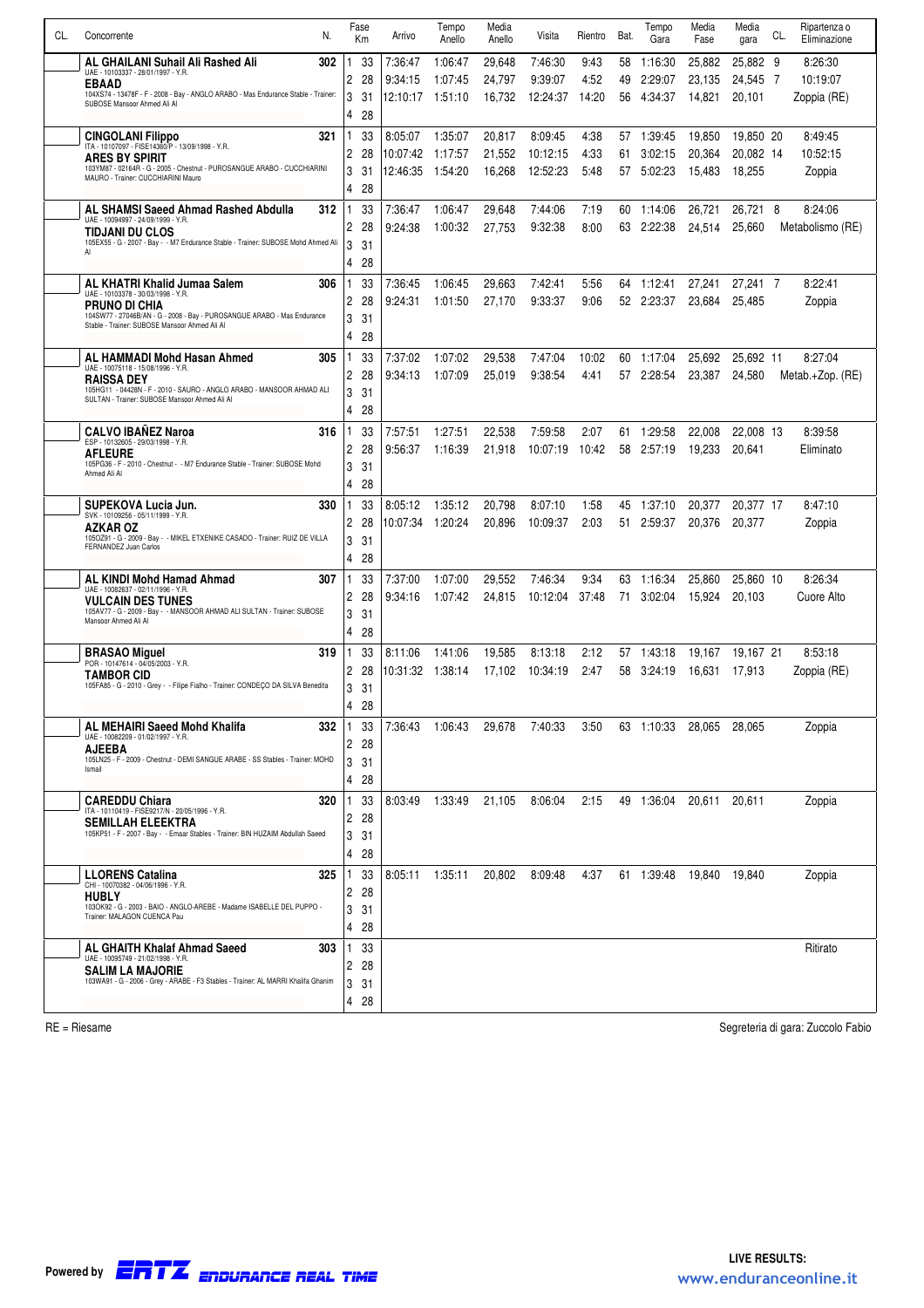### **15/07/2017**

## **Toscana Endurance Lifestyle 2017, HH Sheikh Mohammed Bin Rashid Al Maktoum Endurance Cup Festival - Italia Endurance ASD - San Rossore Pisa**

Giuria: Al Hammadi Ahmed Alì (UAE) (Presidente), Al Shamsi Hamad Rahma, Carrillo Fernando (ESP), Dunn Brian Colin (UAE), Giannatempo Giuseppe, Paolucci Maurizio, Rethinavel Sundar (IND), Scola Carmen, Testa Vergemino, Torlontano Paolo, Trucchi Gianroberto, Amante Rui (POR) (Delegato FEI), Murino Valter (Chief Steward), Commissione Veterinaria: Pochesci Fabrizio (Presidente), Barelli Armida, Casas Vaque Ignasi (ESP), De Vecchi Marco, Gagliardi Daniele, Greco Alfredo, Jahn Petr (CZE), Kooliyattail Shafy Mohamed (IND), Kuhad Kuldip Singh (IND), Martini Antonio, Piekalkiewicz Wojciech, Pierni Emilia, Sacco Ugo, Szpotanzski Piotr (POL), Zahid Rafiq (PAK), Zappulla Francesco, Gascon Bayarri Eduard (Trattamenti), Guidi Livia (Trattamenti), Pilati Nicola (Trattamenti),

## **Classifica CEI2\* Ladies 120 km**

( Partenza: 07:30:00 - Soste: 02:10:00 - Iscritti: 158 - Partiti: 154 )

| CL.            | N.<br>Concorrente                                                                                 |    | Fase<br>Кm | Arrivo           | Tempo<br>Anello | Media<br>Anello | Visita   | Rientro | Bat. | Tempo<br>Gara | Media<br>Fase | Media<br>gara | CL.            | Ripartenza o<br>Eliminazione |
|----------------|---------------------------------------------------------------------------------------------------|----|------------|------------------|-----------------|-----------------|----------|---------|------|---------------|---------------|---------------|----------------|------------------------------|
| 1              | AL SABOORI Alia Ahmad Mohd<br>471                                                                 |    | 33         | 8:53:53          | 1:23:53         | 23,604          | 8:55:27  | 1:34    | 49   | 1:25:27       | 23,171        | 23,171 1      |                | 9:35:27                      |
|                | UAE - 10103082 - 15/12/1986<br><b>ZA'AMAH</b>                                                     | 2  | 28         | 10:40:18         | 1:04:51         | 25,906          | 10:42:38 | 2:20    | 54   | 2:32:38       | 25,006        | 23,979        | - 1            | 11:22:38                     |
|                | 102QR54 - F - 2002 - Chestnut - - MRM Stables - Trainer: MOHD Ismail                              | 3  | 31         | 12:42:39         | 1:20:01         | 23,245          | 12:44:55 | 2:16    | 53.  | 3:54:55       | 22,605        | 23,498        | - 1            | 13:34:55                     |
|                | (Media rientri intermedi: 02:03 - Graduatoria: 3°)                                                | 4  | 28         | 14:38:30         | 1:03:35         | 26,422          | 14:52:18 | 13:48   | 58   | 4:58:30       | 26,422        | 24,121 1      |                |                              |
| $\overline{2}$ | <b>GONZALEZ GUARDIA Eulalia</b><br>478                                                            |    | 33         | 8:53:56          | 1:23:56         | 23,590          | 8:55:51  | 1:55    | 55   | 1:25:51       | 23,063        | 23,063 4      |                | 9:35:51                      |
|                | ESP - 10042985 - 15/12/1988<br>AL FATIN                                                           | 2  | 28         | 10:40:22         | 1:04:31         | 26,040          | 10:42:43 | 2:21    | 54   | 2:32:43       | 25,125        | 23,966        | - 2            | 11:22:43                     |
|                | 104ID75 - G - 2008 - Other - - M7 Endurance Stable - Trainer: SUBOSE Abdulla Ahmed<br>Ali Al      | 3  | 31         | 12:42:41         | 1:19:58         | 23,260          | 12:45:38 | 2:57    | 56   | 3:55:38       | 22,432        | 23,426        | - 2            | 13:35:38                     |
|                | (Media rientri intermedi: 02:24 - Graduatoria: 5°)                                                | 4  | 28         | 14:38:35         | 1:02:57         | 26,688          | 14:53:07 | 14:32   | 62   | 4:58:35       | 26,688        | 24,114        | $\overline{2}$ |                              |
| 3              | AL ROMAITHI Ayesha Darwish Ahmed<br>418                                                           |    | 33         | 8:54:01          | 1:24:01         | 23,567          | 8:57:52  | 3:51    | 64   | 1:27:52       | 22,534        | 22,534        | -8             | 9:37:52                      |
|                | UAE - 10092312 - 04/04/1987<br><b>QUETZAL ARVORIG</b>                                             | 2  | 28         | 10:40:21         | 1:02:29         | 26,887          | 10:47:52 | 7:31    | 53   | 2:37:52       | 24,000        | 23,184        | - 6            | 11:27:52                     |
|                | 103PW38 - F - 2004 - Grey - - MRM Stables - Trainer: MOHD Ismail                                  | 3  | 31         | 12:42:38         | 1:14:46         | 24,877          | 12:54:05 | 11:27   | 61   | 4:04:05       | 21,574        | 22,615 4      |                | 13:44:05                     |
|                | (Media rientri intermedi: 07:36 - Graduatoria: 61°)                                               | 4  | 28         | 14:55:26         | 1:11:21         | 23,546          | 15:13:14 | 17:48   | 49   | 5:15:26       | 23,546        | 22,826        | - 3            |                              |
| 4              | AL REDHA Hind Khalid Habib<br>415                                                                 |    | 33         | 8:53:55          | 1:23:55         | 23,595          | 8:56:07  | 2:12    | 51   | 1:26:07       | 22,992        | 22,992        | -5             | 9:36:07                      |
|                | UAE - 10083089 - 17/04/1991                                                                       | 2  | 28         | 10:40:24         | 1:04:17         | 26,134          | 10:43:51 | 3:27    | 61   | 2:33:51       | 24,803        | 23,789        | - 4            | 11:23:51                     |
|                | <b>ANTIPASTI DE SOMMANT</b><br>105LB24 - F - 2010 - Grey - - MRM Stables - Trainer: MOHD Ismail   | 3  | 31         | 12:42:42         | 1:18:51         | 23,589          | 12:50:58 | 8:16    | 64   | 4:00:58       | 21,351        | 22,908        | -3             | 13:40:58                     |
|                | (Media rientri intermedi: 04:38 - Graduatoria: 26°)                                               | 4  | 28         | 14:56:00         | 1:15:02         | 22,390          | 15:08:26 | 12:26   | 60   | 5:16:00       | 22,390        | 22,785 4      |                |                              |
| 5              | <b>HERRERA CARMONA Rocio Esperanza</b><br>472                                                     |    | 33         | 8:56:20          | 1:26:20         | 22,934          | 8:58:31  | 2:11    | 63   | 1:28:31       | 22,369        | 22,369 14     |                | 9:38:31                      |
|                | ESP - 10094075 - 30/10/1997 - Y.R.                                                                | 2  | 28         | 10:51:30         | 1:12:59         | 23,019          | 10:54:26 | 2:56    | 64   | 2:44:26       | 22,130        | 22,258 11     |                | 11:34:26                     |
|                | ULRAK EL RAMLA<br>105FC22 - G - 2008 - Grey - - JUMA'S TEAM S.L. - Trainer: PUNTI DACHS Jaume     |    |            |                  |                 |                 |          |         |      |               |               |               |                |                              |
|                |                                                                                                   | 3  | 31         | 13:05:49         | 1:31:23         | 20,354          | 13:08:13 | 2:24    | 54   | 4:18:13       | 19,833        | 21,377 8      |                | 13:58:13                     |
|                | (Media rientri intermedi: 02:30 - Graduatoria: 7°)                                                | 4  | 28         | 15:11:58         | 1:13:45         | 22,780          | 15:21:32 | 9:34    | 52   | 5:31:58       | 22,780        | 21,689        | - 5            |                              |
| 6              | <b>MUNTALA SANCHEZ Paula</b><br>519<br>ESP - 10075030 - 15/02/1995                                |    | 33         | 8:57:19          | 1:27:19         | 22,676          | 8:58:04  | 0:45    | 61   | 1:28:04       | 22,483        | 22,483 10     |                | 9:38:04                      |
|                | UNAMIS DU DURZON                                                                                  | 2  | 28         | 10:51:29         | 1:13:25         | 22,883          | 10:53:16 | 1:47    | 59   | 2:43:16       | 22,340        | 22,417 7      |                | 11:33:16                     |
|                | 104KO71 - F - 2008 - Chestnut - - JUMA'S TEAM S.L. - Trainer: MUNTALA SANCHEZ<br>Paula            | 3  | 31         | 13:05:45         | 1:32:29         | 20,112          | 13:07:50 | 2:05    | 57   | 4:17:50       | 19,669        | 21,409        | - 6            | 13:57:50                     |
|                | (Media rientri intermedi: 01:32 - Graduatoria: 1°)                                                | 4  | 28         | 15:11:59         | 1:14:09         | 22,657          | 15:24:17 | 12:18   | 54   | 5:31:59       | 22,657        | 21,688        | -6             |                              |
| 7              | <b>MONTAGNE Julia</b><br>515<br>FRA - 10097018 - 28/01/1992                                       |    | 33         | 8:56:12          | 1:26:12         | 22,970          | 8:58:47  | 2:35    | 64   | 1:28:47       | 22,301        | 22,301 15     |                | 9:38:47                      |
| B.C.           | <b>SAPRIMA DE BOZOULS</b>                                                                         | 2  | 28         | 10:51:36         | 1:12:49         | 23,072          | 10:54:56 | 3:20    | 52   | 2:44:56       | 22,062        | 22,191 15     |                | 11:34:56                     |
|                | 103ZP79 - F - 2006 - Grey - - E.A.R.L. MEZAGRI - Trainer: DIEZ NOGUERA Robert                     | 3  | 31         | 13:05:43         | 1:30:47         | 20,488          | 13:09:23 | 3:40    | 59   | 4:19:23       | 19,693        | 21,281 12     |                | 13:59:23                     |
|                | (Media rientri intermedi: 03:12 - Graduatoria: 12°)                                               | 4  | 28         | 15:12:00         | 1:12:37         | 23,135          | 15:31:59 | 19:59   | 62   | 5:32:00       | 23,135        | 21,687 7      |                |                              |
| 8              | 452<br>FERNANDEZ PINA Laura<br>ESP - 10105715 - 25/07/2000 - Y.R.                                 |    | 33         | 8:56:18          | 1:26:18         | 22,943          | 8:58:14  | 1.56    | 58   | 1:28:14       | 22,440        | 22,440 11     |                | 9:38:14                      |
|                | O'HANA                                                                                            | 2  | 28         | 10:51:29         | 1:13:15         | 22,935          | 10:53:27 | 1.58    | 51   | 2:43:27       | 22,335        | 22,392 9      |                | 11:33:27                     |
|                | 103QZ28 - G - 2006 - Chestnut - - AL AASFA OVERSEAS LTD - Trainer: PUNTI DACHS<br>Jaume           | 3  | 31         | 13:05:41         | 1:32:14         | 20,166          | 13:07:41 | 2:00    | 63   | 4:17:41       | 19,738        | 21,422        | - 5            | 13:57:41                     |
|                | (Media rientri intermedi: 01:58 - Graduatoria: 2°)                                                | 4  | 28         | 15:12:01         | 1:14:20         | 22,601          | 15:21:40 | 9.39    | 61   | 5:32:01       | 22,601        | 21,686 8      |                |                              |
| 9              | 532<br><b>PUJOLS AUMATELL Bruna</b><br>ESP - 10113816 - 11/03/2000 - Y.R.                         |    | 33         | 8:56:15          | 1:26:15         | 22,957          | 8:58:17  | 2:02    | 58   | 1:28:17       | 22,428        | 22,428 12     |                | 9:38:17                      |
|                | <b>OSSILOU</b>                                                                                    | 2  | 28         | 10:51:21         | 1:13:04         | 22,993          | 10:54:27 | 3:06    | 58   | 2:44:27       | 22,057        | 22,256 12     |                | 11:34:27                     |
|                | 104ME48 - G - 2006 - Chestnut - - AL AASFA OVERSEAS LTD. - Trainer: PUNTI<br>DACHS Jaume          | 3  | 31         | 13:05:47         | 1:31:20         | 20.365          | 13:07:53 | 2:06    | 58   | 4:17:53       | 19,907        | 21,405        | - 7            | 13:57:53                     |
|                | (Media rientri intermedi: 02:25 - Graduatoria: 6°)                                                | 4  | 28         | 15:12:02         | 1:14:09         | 22,657          | 15:22:25 | 10:23   | 57   | 5:32:02       | 22,657        | 21,685        | - 9            |                              |
| 10             | YEBRA ALTAMIRA Anna Maria<br>568                                                                  | 1. | 33         | 8:56:10          | 1:26:10         | 22,979          | 8:59:17  | 3:07    |      | 56 1:29:17    | 22,177        | 22,177 19     |                | 9:39:17                      |
|                | ESP - 10013887 - 17/01/1981<br>TQ CENKARA                                                         | 2  | 28         | 10:51:33         | 1:12:16         | 23,247          | 10:55:12 | 3:39    | 60   | 2:45:12       | 22,130        | 22,155 16     |                | 11:35:12                     |
|                | 104IL34 - G - 2003 - Bay - - MARC VERDEROL - Trainer: ROMERO TERRA Anna                           | 3  | 31         | 13:05:36         | 1:30:24         | 20,575          | 13:08:57 | 3:21    | 58   | 4:18:57       | 19,840        | 21,317 10     |                | 13:58:57                     |
|                | (Media rientri intermedi: 03:22 - Graduatoria: 14°)                                               | 4  | 28         | 15:12:32 1:13:35 |                 | 22,831          | 15:40:44 | 28:12   | 57   | 5:32:32       | 22,831        | 21,652 10     |                |                              |
| 11             | <b>MOSTI Cecile Marie</b><br>517                                                                  |    | 33         | 8:57:18          | 1:27:18         | 22,680          | 8:59:29  | 2:11    | 61   | 1:29:29       | 22,127        | 22,127 21     |                | 9:39:29                      |
|                | ITA - 10014312 - FISE49731/F - 01/12/1977<br><b>ABERLLWYDS PHARELMA</b>                           | 2  | 28         | 10:53:43         | 1:14:14         | 22,631          | 10:56:20 | 2:37    | 54   | 2:46:20       | 21,861        | 22,004 18     |                | 11:36:20                     |
|                | 104JF95 - F - 2005 - Chestnut - - Mme SUE SIDEBOTTOM et M. JAVIER CERVERA<br>Trainer: IBAÑEZ Mark | 3  | 31         | 13:05:50         | 1:29:30         | 20,782          | 13:13:14 | 7:24    | 48   | 4:23:14       | 19,195        | 20,970 13     |                | 14:03:14                     |
|                | (Media rientri intermedi: 04:04 - Graduatoria: 21°)                                               | 4  | -28        | 15:14:50 1:11:36 |                 | 23,464          | 15:22:40 | 7:50    | 61 - | 5:34:50       | 23,464        | 21,503 11     |                |                              |
| 12             | <b>MAGAN Carla</b><br>502                                                                         |    | 33         | 8:56:13          | 1:26:13         | 22,965          | 8:59:26  | 3:13    | 63   | 1:29:26       | 22,139        | 22,139 20     |                | 9:39:26                      |
|                | FRA - 10134390 - 12/02/2001 - Y.R.<br><b>SEMINOLE WIND</b>                                        |    | 2 28       | 10:51:31         | 1:12:05         | 23,306          | 10:55:46 | 4:15    | 56   | 2:45:46       | 22,009        | 22,079 17     |                | 11:35:46                     |
|                | 104ZU00 - F - 2006 - Black - - MONSIEUR FERNAND MAGAN - Trainer: MAGAN Carla                      | 3  | 31         | 13:05:34         | 1:29:48         | 20,713          | 13:09:10 | 3:36    |      | 64 4:19:10    | 19,914        | 21,299 11     |                | 13:59:10                     |
|                | (Media rientri intermedi: 03:41 - Graduatoria: 17°)                                               | 4  | 28         | 15:16:03         | 1:16:53         | 21,851          | 15:30:16 | 14:13   |      | 63 5:36:03    | 21,851        | 21,425 12     |                |                              |
| 13             | <b>GLORIAN Laetitia</b><br>464                                                                    |    | 33         | 8:56:19          | 1:26:19         | 22,939          | 9:01:52  | 5:33    | 58   | 1:31:52       | 21,553        | 21,553 23     |                | 9:41:52                      |
|                | FRA - 10109103 - 28/11/1996 - Y.R.<br>UN'TREPID DE VERE                                           | 2  | 28         | 10:52:45         | 1:10:53         | 23,701          | 11:00:38 | 7:53    | 57   | 2:50:38       | 21,329        | 21,450 19     |                | 11:40:38                     |
|                | 104OX65 - G - 2008 - Chestnut - - Monsieur FRANCK LANCE - Trainer: GLORIAN<br>Laetitia            | 3  | 31         | 13:11:21         | 1:30:43         | 20,503          | 13:15:21 | 4:00    | 54   | 4:25:21       | 19,638        | 20,803 14     |                | 14:05:21                     |
|                | (Media rientri intermedi: 05:49 - Graduatoria: 40°)                                               |    | 428        | 15:21:36 1:16:15 |                 | 22,033          | 15:39:29 | 17:53   |      | 55 5:41:36    | 22,033        | 21,077 13     |                |                              |

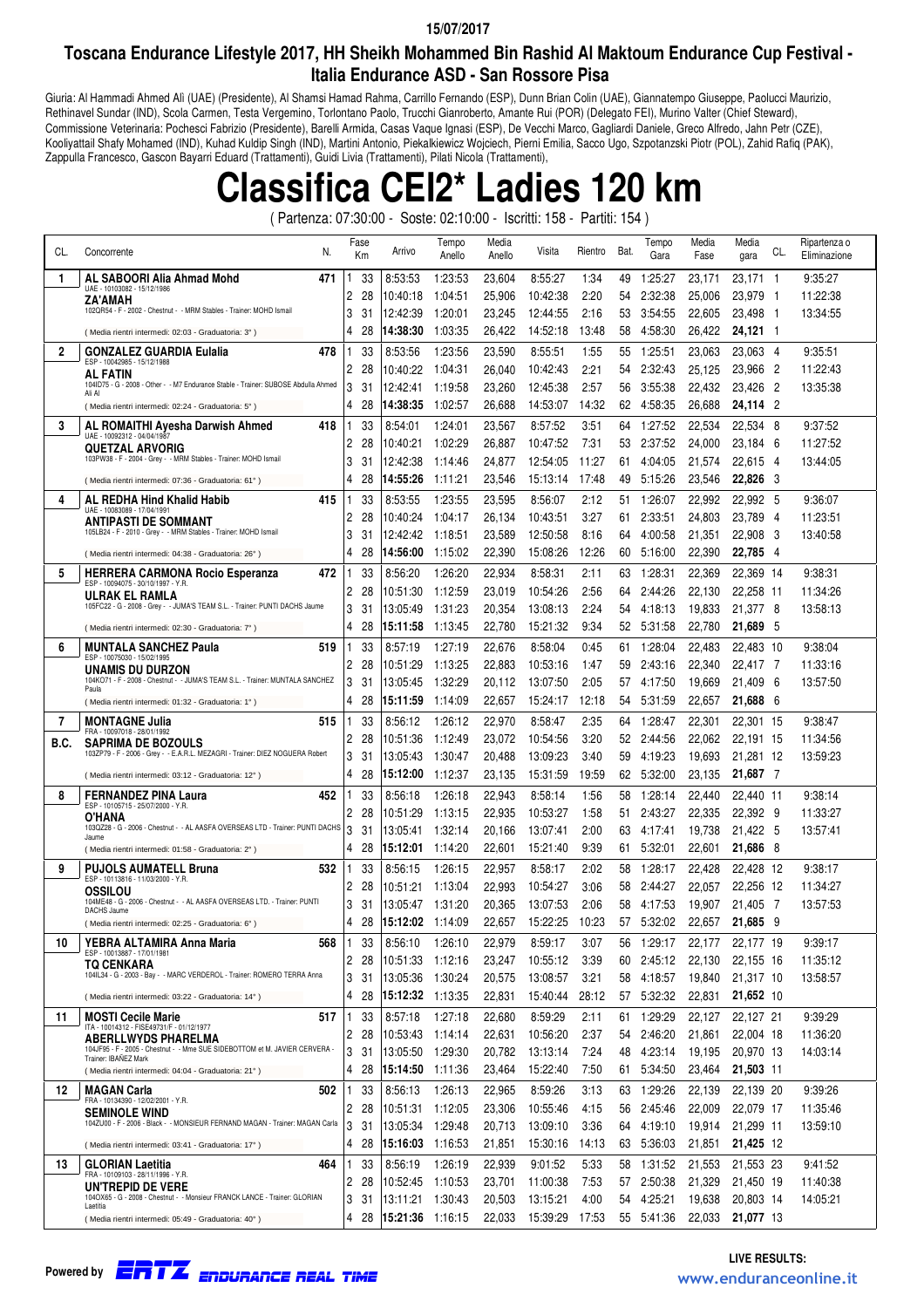| CL. | N.                                                                                                            |        | Fase      | Arrivo               | Tempo              | Media            | Visita               | Rientro        | Bat.      | Tempo              | Media            | Media<br>CL.              | Ripartenza o         |
|-----|---------------------------------------------------------------------------------------------------------------|--------|-----------|----------------------|--------------------|------------------|----------------------|----------------|-----------|--------------------|------------------|---------------------------|----------------------|
|     | Concorrente                                                                                                   |        | Кm        |                      | Anello             | Anello           |                      |                |           | Gara               | Fase             | gara                      | Eliminazione         |
| 14  | <b>MUIXI CRUSELLAS Agda</b><br>518<br>ESP - 10044641 - 16/06/1992                                             | 2      | 33<br>28  | 8:56:12<br>10:51:35  | 1:26:12<br>1:13:34 | 22,970<br>22,836 | 8:58:01<br>10:54:52  | 1:49<br>3:17   | 52<br>56  | 1:28:01<br>2:44:52 | 22,496<br>21,861 | 22,496<br>-9<br>22,200 14 | 9:38:01<br>11:34:52  |
|     | <b>POWER</b><br>105FS08 - G - 2010 - Grey - - Agda Muixi Crusellas - Trainer: MUIXI CRUSELLAS Agda            | 3      | 31        | 13:05:51             | 1:30:59            | 20,443           | 13:08:23             | 2:32           | 53        | 4:18:23            | 19,890           | 21,364 9                  | 13:58:23             |
|     | (Media rientri intermedi: 02:33 - Graduatoria: 8°)                                                            | 4      | 28        | 15:21:41             | 1:23:18            | 20,168           | 15:29:11             | 7:30           | 55        | 5:41:41            | 20,168           | 21,072 14                 |                      |
| 15  | <b>COLANSON Marine</b><br>433                                                                                 |        | 33        | 9:05:21              | 1:35:21            | 20,766           | 9:08:03              | 2:42           | 57        | 1:38:03            | 20,194           | 20.194 30                 | 9:48:03              |
|     | FRA - 10134391 - 10/09/2001 - Y.R.<br><b>AIGLON DE LA CROIS</b>                                               | 2      | 28        | 11:06:35             | 1:18:32            | 21,392           | 11:09:02             | 2:27           | 59        | 2:59:02            | 20.745           | 20,443 20                 | 11:49:02             |
|     | 105KS28 - G - 2010 - Grey - - M. Bernard CERRA - Trainer: COLANSON Marine                                     | 3      | 31        | 13:17:41             | 1:28:39            | 20,981           | 13:20:33             | 2:52           | 59        | 4:30:33            | 20,324           | 20,403 15                 | 14:10:33             |
|     | (Media rientri intermedi: 02:40 - Graduatoria: 9°)                                                            | 4      | 28        | 15:32:30             | 1:21:57            | 20,500           | 15:38:29             | 5:59           | 64        | 5:52:30            | 20,500           | 20,426 15                 |                      |
| 16  | <b>MARITSCHNIG Sarah</b><br>508<br>AUT - 10071583 - 14/03/1994                                                | 2      | 33<br>28  | 8:56:16<br>11:02:16  | 1:26:16<br>1:18:28 | 22.952<br>21,410 | 9:03:48<br>11:10:14  | 7:32<br>7:58   | 63<br>63  | 1:33:48<br>3:00:14 | 21,109<br>19,437 | 21,109 25<br>20,307 22    | 9:43:48<br>11:50:14  |
|     | Sethi<br>104UM98 - G - 2003 - Bay - - Karl Uschnig - Trainer: KLEMEN Daniela                                  | 3      | 31        | 13:15:42             | 1:25:28            | 21,763           | 13:31:26             | 15:44          | 62        | 4:41:26            | 18,379           | 19,614 16                 | 14:21:26             |
|     | (Media rientri intermedi: 10:25 - Graduatoria: 74°)                                                           | 4      | 28        | 16:16:53             | 1:55:27            | 14,552           | 16:24:16             | 7:23           | 56        | 6:36:53            | 14,552           | 18,141 16                 |                      |
| 17  | <b>DINO Carola</b><br>446                                                                                     |        | 33        | 9:16:54              | 1:46:54            | 18,522           | 9:20:44              | 3:50           | 58        | 1:50:44            | 17,881           | 17,881 43                 | 10:00:44             |
|     | ITA - 10149837 - FISE45480/A - 29/09/1999 - Y.R.<br><b>COLORADO</b>                                           | 2      | 28        | 11:30:11             | 1:29:27            | 18,781           | 11:33:05             | 2:54           | 58        | 3:23:05            | 18,192           | 18,022 28                 | 12:13:05             |
|     | 103GU25 - 12115A - G - 2004 - Grey - PUROSANGUE ARABO - Roberta Lisi - Trainer:<br><b>DINO Carola</b>         | 3      | 31        | 13:55:39             | 1:42:34            | 18,135           | 13:58:00             | 2:21           | 55        | 5:08:00            | 17,728           | 17.922 18                 | 14:48:00             |
|     | (Media rientri intermedi: 03:02 - Graduatoria: 10°)                                                           | 4      | 28        | 16:17:20             | 1:29:20            | 18,806           | 16:29:33             | 12:13          | 46        | 6:37:20            | 18,806           | 18,121 17                 |                      |
| 18  | 535<br><b>RIONDE Emmanuelle</b><br>FRA - 10019253 - 30/10/1983                                                | 2      | 33<br>28  | 9:05:21<br>11:11:18  | 1:35:21<br>1:22:23 | 20,766<br>20,392 | 9:08:55<br>11:22:54  | 3:34<br>11:36  | 64<br>63  | 1:38:55<br>3:12:54 | 20,017<br>17,876 | 20,017 31<br>18,974 27    | 9:48:55<br>12:02:54  |
|     | UNAGI DES DOLINES<br>104QZ25 - F - 2008 - Chestnut - - MADAME JULIETTE FAUCHER - Trainer: RIONDE              | 3      | 31        | 13:44:01             | 1:41:07            | 18,395           | 13:56:10             | 12:09          | 56        | 5:06:10            | 16,421           | 18,029 17                 | 14:46:10             |
|     | Emmanuelle<br>(Media rientri intermedi: 09:06 - Graduatoria: 71°)                                             | 4      | 28        | 16:19:20             | 1:33:10            | 18,032           | 16:39:31             | 20:11          | 60        | 6:39:20            | 18,032           | 18,030 18                 |                      |
| 19  | <b>BISOFFI Melissa</b><br>420                                                                                 |        | 33        | 9:18:58              | 1:48:58            | 18,171           | 9:20:09              | 1:11           | 62        | 1:50:09            | 17,975           | 17,975 40                 | 10:00:09             |
|     | ITA - 10017781 - FISE13278/S - 25/11/1987<br><b>AGADJAI DE BOZOULS</b>                                        | 2      | 28        | 11:32:19             | 1:32:10            | 18,228           | 11:34:13             | 1:54           | 64        | 3:24:13            | 17,860           | 17.922 30                 | 12:14:13             |
|     | 105FX81 - F - 2009 - Chestnut - - S.a.r.l. MEZAGRI - Trainer: BRAUN Mathieu                                   | 3      | 31        | 13:57:16             | 1:43:03            | 18,049           | 14:04:05             | 6:49           | 57        | 5:14:05            | 16,930           | 17,575 20                 | 14:54:05             |
|     | (Media rientri intermedi: 03:18 - Graduatoria: 13°)                                                           | 4      | 28        | 16:19:21             | 1:25:16            | 19,703           | 16:29:00             | 9:39           | 57        | 6:39:21            | 19,703           | 18,029 19                 |                      |
| 20  | <b>ROLLAND Julie</b><br>537<br>FRA - 10136180 - 15/02/1980                                                    | 2      | 33<br>28  | 9:13:19<br>11:29:32  | 1:43:19<br>1:31:39 | 19,164<br>18,331 | 9:17:53<br>11:33:12  | 4:34<br>3:40   | 59<br>58  | 1:47:53<br>3:23:12 | 18,353<br>17,625 | 18,353 39<br>18,012 29    | 9:57:53<br>12:13:12  |
|     | <b>ALMYR DES EYMES</b><br>105QK12 - G - 2010 - Bay - - Mme Julie ROLLAND et M. Nicolas FALLERY - Trainer:     | 3      | 31        | 13:57:09             | 1:43:57            | 17,893           | 14:03:16             | 6:07           | 64        | 5:13:16            | 16,899           | 17,621 19                 | 14:53:16             |
|     | ROLLAND Julie<br>(Media rientri intermedi: 04:47 - Graduatoria: 30°)                                          | 4      | 28        | 16:22:17             | 1:29:01            | 18,873           | 16:47:22             | 25:05          | 63        | 6:42:17            | 18,873           | 17,898 20                 |                      |
| 21  | 497<br><b>LIAUTARD Audrey</b>                                                                                 |        | 33        | 9:13:20              | 1:43:20            | 19,161           | 9:23:54              | 10:34          | 64        | 1:53:54            | 17,384           | 17,384 54                 | 10:03:54             |
|     | FRA - 10072350 - 20/07/1982<br><b>ALRIF DES VABRES</b>                                                        | 2      | 28        | 11:37:22             | 1:33:28            | 17,974           | 11:41:08             | 3:46           | 60        | 3:31:08            | 17,278           | 17,335 38                 | 12:21:08             |
|     | 105PI57 - G - 2010 - Bay - - Monsieur JEAN-BAPTISTE ROY - Trainer: LIAUTARD<br>Audrey                         | 3      | 31        | 14:14:42             | 1:53:34            | 16,378           | 14:20:41             | 5.59           | 57        | 5:30:41            | 15,558           | 16,693 26                 | 15:10:41             |
| 22  | (Media rientri intermedi: 06:46 - Graduatoria: 50°)<br><b>CORAZZINI Lucrezia</b><br>436                       | 4      | 28<br>33  | 16:35:00<br>9:19:12  | 1:24:19<br>1:49:12 | 19,925<br>18,132 | 16:52:15<br>9:21:34  | 17:15<br>2:22  | 60<br>62  | 6:55:00<br>1:51:34 | 19,925<br>17,747 | 17,349 21<br>17,747 45    | 10:01:34             |
|     | ITA - 10119257 - FISE31096/G - 26/04/1994<br><b>BF AROMATIKO</b>                                              | 2      | 28        | 11:32:21             | 1:30:47            | 18,506           | 11:36:58             | 4:37           | 60        | 3:26:58            | 17,610           | 17,684 36                 | 12:16:58             |
|     | 105PO97 - 24702G/AN - G - 2008 - Bay - PUROSANGUE ARABO - CORAZZINI<br>LUCREZIA - Trainer: CORAZZINI Lucrezia | 3      | 31        | 13:57:12             | 1:40:14            | 18,557           | 14:10:55             | 13:43          | 56        | 5:20:55            | 16,323           | 17.201 22                 | 15:00:55             |
|     | (Media rientri intermedi: 06:54 - Graduatoria: 52°)                                                           |        | 28        | 16:35:15 1:34:20     |                    | 17,809           | 16:56:22             | 21:07          |           | 59 6:55:15         | 17,809           | 17,339 22                 |                      |
| 23  | <b>ARNAL Stephanie</b><br>409<br>FRA - 10014465 - 02/05/1974                                                  |        | 33        | 9:12:03              | 1:42:03            | 19,402           | 9:20:34              | 8:31           | 56        | 1:50:34            | 17,908           | 17,908 41                 | 10:00:34             |
|     | <b>ALTESSE DES SABLONS</b><br>105PP77 - F - 2010 - Other - - Monsieur GILBERT MOREAU - Trainer: PETERS Danae  | 2      | 28        | 11:26:52             | 1:26:18            | 19,467           | 11:34:18             | 7:26           | 62        | 3:24:18            | 17,923           | 17,915 31                 | 12:14:18             |
|     | (Media rientri intermedi: 08:40 - Graduatoria: 67°)                                                           | 3<br>4 | 31<br>28  | 13:56:47<br>16:36:40 | 1:42:29<br>1:39:51 | 18,149<br>16,825 | 14:06:49<br>16:49:38 | 10:02<br>12:58 | 55<br>54  | 5:16:49<br>6:56:40 | 16,531<br>16,825 | 17,423 21<br>17,280 23    | 14:56:49             |
| 24  | <b>SZOSZ Leticia</b><br>554                                                                                   |        | 33        | 9:21:23              | 1.51.23            | 17.776           | 9:26:15              | 4:52           | 62        | 1:56:15            | 17,032           | 17.032 61                 | 10:06:15             |
|     | HUN - 10109353 - 21/02/2000 - Y.R.<br>KOHEILAN SZILAJ                                                         | 2      | 28        | 11:37:57             | 1:31:42            | 18,321           | 11:42:33             | 4:36           | 57        | 3:32:33            | 17,445           | 17,219 41                 | 12:22:33             |
|     | 104KT63 - G - 2007 - Chestnut - - Szösz Attila - Trainer: SZÖSZ Leticia                                       | 3      | 31        | 14:14:25             | 1:51:52            | 16,627           | 14:18:54             | 4:29           | 44        | 5:28:54            | 15,986           | 16,783 25                 | 15:08:54             |
|     | (Media rientri intermedi: 04:39 - Graduatoria: 27°)                                                           | 4      | 28        | 16:36:54             | 1:28:00            | 19,091           | 16:48:18             | 11:24          | 55        | 6:56:54            | 19,091           | 17,270 24                 |                      |
| 25  | 410<br><b>BAIARDELLI Chiara</b><br>ITA - 10086250 - FISE5831/P - 03/06/1991                                   |        | 33        | 9:17:00              | 1:47:00            | 18,505           | 9:20:40              | 3:40           | 57        | 1:50:40            | 17,892           | 17,892 42                 | 10:00:40             |
|     | <b>SOLLUM</b><br>104UK31 - 04427S/AN - M - 2008 - Bay - PUROSANGUE ARABO - TERZINI Domenico -                 | 2<br>3 | 28<br>31  | 11:30:10<br>14:14:43 | 1:29:30<br>1:59:45 | 18,771           | 11:34:58             | 4:48<br>4:02   | 63        | 3:24:58<br>5:28:45 | 17,815<br>15,026 | 17,857 32<br>16,791 24    | 12:14:58<br>15:08:45 |
|     | Trainer: TERZINI Domenico<br>(Media rientri intermedi: 04:10 - Graduatoria: 22°)                              | 4      | 28        | 16:37:41             | 1:28:56            | 15,532<br>18,891 | 14:18:45<br>16:47:20 | 9:39           | 56<br>64  | 6:57:41            | 18,891           | 17,238 25                 |                      |
| 26  | 407<br><b>ANGELI Angelica</b>                                                                                 | 1      | 33        | 9:24:31              | 1:54:31            | 17,290           | 9:29:36              | 5:05           | 64        | 1:59:36            | 16,555           | 16,555 72                 | 10:09:36             |
|     | ITA - 10038125 - FISE30160/B - 18/01/1988<br><b>QUOZ EL DORMANE</b>                                           | 2      | 28        | 11:43:42             | 1:34:06            | 17,853           | 11:49:43             | 6:01           | 59        | 3:39:43            | 16,780           | 16,658 56                 | 12:29:43             |
|     | 103DS28 - 28133BXX - F - 2004 - Chestnut - - donina rubagotti ramon - Trainer: DONINA<br>RUBAGOTTI Ramon      | 3      | 31        | 14:14:12             | 1:44:29            | 17,802           | 14:21:54             | 7:42           | 62        | 5:31:54            | 16,580           | 16,632 27                 | 15:11:54             |
|     | (Media rientri intermedi: 06:16 - Graduatoria: 45°)                                                           | 4      | 28        | 16:42:22             | 1:30:28            | 18,570           | 16:53:45             | 11:23          | 59        | 7:02:22            | 18,570           | 17,047 26                 |                      |
| 27  | <b>LUI Martina</b><br>500<br>ITA - 10029168 - 006724/B - 11/11/1975                                           | 1      | 33        | 9:27:45              | 1.57:45            | 16,815           | 9:30:03              | 2:18           | 54        | 2:00:03            | 16,493           | 16,493 74                 | 10:10:03             |
|     | <b>LEON ROSE CHANDRA</b><br>105QH18 - 31232B/AN - M - 2008 - Chestnut - PUROSANGUE ARABO - ASD LONG           | 2<br>3 | 28        | 11:38:21             | 1:28:18            | 19,026           | 11:42:59             | 4:38           | 53        | 3:32:59            | 18,077           | 17,184 42                 | 12:22:59             |
|     | DISTANCE RACE - Trainer: LUI Martina<br>(Media rientri intermedi: 03:27 - Graduatoria: 16°)                   | 4      | -31<br>28 | 14:14:26<br>16:42:23 | 1.51:27<br>1:34:31 | 16,689<br>17,775 | 14:17:52<br>17:07:03 | 3:26<br>24:40  | 62.<br>57 | 5:27:52<br>7:02:23 | 16,190<br>17,775 | 16,836 23<br>17,046 27    | 15:07:52             |
| 28  | PEK Lili Anna<br>527                                                                                          |        | 33        | 9:21:15              | 1:51:15            | 17,798           | 9:31:17              | 10:02          | 56        | 2:01:17            | 16,325           | 16,325 79                 | 10:11:17             |
|     | HUN - 10151514 - 07/01/2002 - Y.R.<br><b>ZARIB P</b>                                                          | 2      | 28        | 11:41:06             | 1:29:49            | 18,705           | 11:49:36             | 8:30           | 61        | 3:39:36            | 17,088           | 16,667 53                 | 12:29:36             |
|     | 104ZS19 - G - 2005 - Bay - - Pék László Lajos - Trainer: PÉK László                                           | 3      | 31        | 14:18:46             | 1:49:10            | 17,038           | 14:26:44             | 7:58           | 64        | 5:36:44            | 15,879           | 16,393 38                 | 15:16:44             |
|     | (Media rientri intermedi: 08:50 - Graduatoria: 70°)                                                           | 4      | 28        | 16:45:05             | 1:28:21            | 19,015           | 17:10:21             | 25:16          | 53        | 7:05:05            | 19,015           | 16,938 28                 |                      |
| 29  | <b>ALLEGRE Tiphany</b><br>405<br>FRA - 10117554 - 26/07/1995                                                  |        | 33        | 9:32:19              | 2:02:19            | 16,187           | 9:35:00              | 2.41           | 51        | 2:05:00            | 15,840           | 15.840 96                 | 10:15:00             |
|     | <b>ACADIE DU FAUSSET</b><br>105NW12 - F - 2010 - Other - - Madame CATHERINE BOISSERON - Trainer:              | 2<br>3 | 28<br>31  | 11:46:23<br>14:18:47 | 1:31:23<br>1:49:05 | 18,384<br>17,051 | 11:49:42<br>14:24:22 | 3:19<br>5:35   | 64<br>52. | 3:39:42<br>5:34:22 | 17,740<br>16,221 | 16,659 55<br>16,509 31    | 12:29:42<br>15:14:22 |
|     | <b>MANIFACIER May</b><br>(Media rientri intermedi: 03:52 - Graduatoria: 19°)                                  | 4      | 28        | 16:45:50 1:31:28     |                    | 18,367           | 16:56:34 10:44       |                |           | 58 7:05:50         | 18,367           | 16,908 29                 |                      |
|     |                                                                                                               |        |           |                      |                    |                  |                      |                |           |                    |                  |                           |                      |

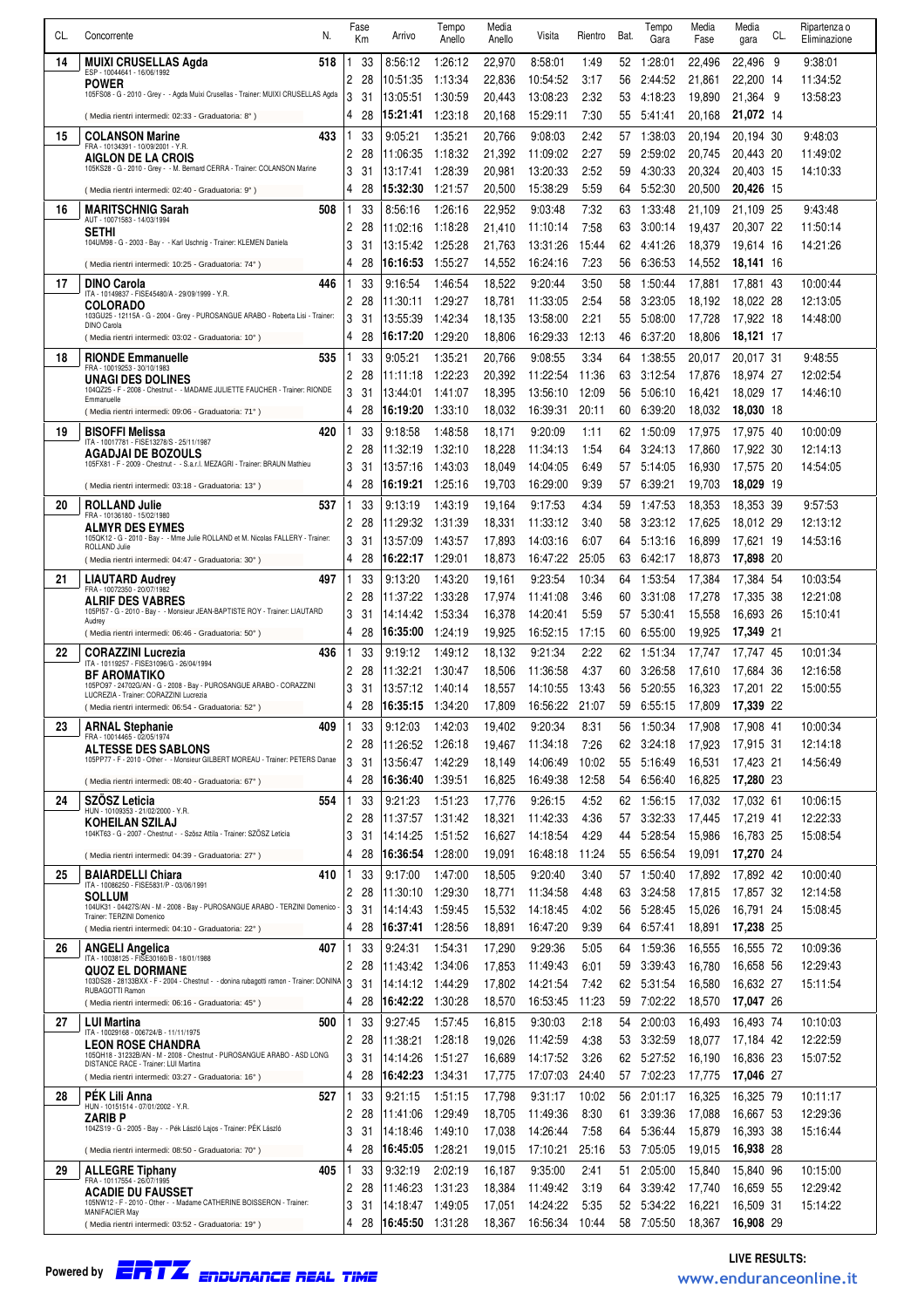| Кm<br>30<br>557<br>33<br>9:31:29<br>9:36:42<br>10:16:42<br><b>TEYSSEDRE Amandine</b><br>2:01:29<br>16,299<br>5:13<br>56<br>2:06:42<br>15,627<br>15.627 104<br>FRA - 10058017 - 26/04/1982<br>2<br>28<br>1:30:50<br>11:55:42<br>8:10<br>53<br>3:45:42<br>16,216 74<br>12:35:42<br>11:47:32<br>18,495<br>16.970<br><b>SKUD DE GARGASSAN</b><br>103WX71 - G - 2006 - Bay - - M. Jean-marc LAFFERRIERE - Trainer: LAFFERRIERE<br>3<br>31<br>14:20:45<br>6:26<br>16,371 40<br>15:17:11<br>1:45:03<br>17,706<br>14:27:11<br>63<br>5:37:11<br>16,684<br>Jean Marc<br>17:02:08<br>16,907 30<br>4<br>28<br>16:45:51<br>1:28:40<br>18,947<br>16:17<br>63<br>7:05:51<br>18,947<br>(Media rientri intermedi: 06:36 - Graduatoria: 47°)<br>33<br>9:19:07<br>1:49:07<br>10:04:45<br>31<br><b>NICOLAS Tiffany</b><br>520<br>9:24:45<br>5:38<br>57<br>1:54:45<br>17,255<br>17,255 59<br>18,146<br>FRA - 10105229 - 30/09/1998 - Y.R.<br>2<br>3:39:39<br>16,663 54<br>12:29:39<br>28<br>11:42:59<br>1:38:14<br>17,102<br>11:49:39<br>6:40<br>61<br>16,015<br><b>VADYM DE MAJORIE</b><br>105RD55 - G - 2009 - Bay - - Hassan Saleh AL MANSOORI - Trainer: NICOLAS Tiffany<br>3<br>31<br>14:18:23<br>14:32:17<br>13:54<br>5:42:17<br>16,127 49<br>15:22:17<br>1:48:44<br>17,106<br>59<br>15,167<br>28<br>1:24:39<br>19,846<br>17:02:49<br>15:53<br>7:06:56<br>19,846<br>16,864 31<br>4<br>16:46:56<br>64<br>(Media rientri intermedi: 08:44 - Graduatoria: 69°)<br>33<br>10:03:25<br>32<br><b>CHANEL Julie</b><br>426<br>9:19:03<br>1:49:03<br>18,157<br>9:23:25<br>4:22<br>1:53:25<br>17,458<br>17,458 50<br>64<br>FRA - 10018685 - 30/09/1987<br>2<br>12:22:29<br>28<br>1:33:58<br>3:32:29<br>17,225 40<br>11:37:23<br>17,879<br>11:42:29<br>5:06<br>54<br>16,958<br>URA DI L'ALBADU<br>104SZ18 - G - 2008 - Other - - Mademoiselle JULIE CHANEL - Trainer: CHANEL Julie<br>3<br>5:21<br>16,523 30<br>31<br>14:18:44<br>1:56:15<br>16,000<br>14:24:05<br>60<br>5:34:05<br>15,296<br>15:14:05<br>4<br>1:33:14<br>12:08<br>7:07:19<br>18,019<br>16,849 32<br>28<br>16:47:19<br>18,019<br>16:59:27<br>51.<br>(Media rientri intermedi: 04:56 - Graduatoria: 31°)<br><b>VAN DEVENTER Ane</b><br>562<br>33<br>9:13:47<br>1:43:47<br>19,078<br>9:16:16<br>2:29<br>1:46:16<br>18,632<br>18,632 37<br>9:56:16<br>33<br>53.<br>RSA - 10114782 - 24/06/1999 - Y.R.<br>2<br>5:00<br>12:32:05<br>28<br>11:47:05<br>1:50:49<br>15,160<br>11:52:05<br>3:42:05<br>14,506<br>16,480 64<br>47<br>ZAGARA DELLA BOSANA<br>103WY08 - 11959E/AN - F - 2006 - Bay - PUROSANGUE ARABO - tomasi canovo<br>3<br>31<br>14:22:27<br>1:50:22<br>16,853<br>3:47<br>5:36:14<br>16,294<br>16,417 35<br>15:16:14<br>14:26:14<br>59<br>alessiana carla - Trainer: GUZZONI Sara<br>16,656 33<br>4<br>28<br>16:52:17<br>1:36:03<br>17,491<br>10:46<br>17,491<br>17:03:03<br>54<br>7:12:17<br>(Media rientri intermedi: 03:45 - Graduatoria: 18°)<br>1:43:48<br>10:04:33<br>34<br><b>LE ROUX Lara</b><br>456<br>33<br>9:13:48<br>19,075<br>9:24:33<br>10:45<br>1:54:33<br>17,285<br>17,285 58<br>47<br>RSA - 10112745 - 16/05/2000 - Y.R.<br>5:20<br>12:32:13<br>2<br>28<br>11:46:53<br>1:42:20<br>16,417<br>11:52:13<br>3:42:13<br>15,604<br>16,470 65<br>51<br><b>FAVOLA BINT ETERNITY</b><br>104JO59 - 15842A/AN - F - 2004 - GRIGIO - PUROSANGUE ARABO - NUOVA SANTA<br>3<br>31<br>5:22<br>14:21:02<br>17,093<br>14:26:24<br>5:36:24<br>16,290<br>16,409 36<br>15:16:24<br>1:48:49<br>64<br>VITTORIA AGRICOLA S.R.L. - Trainer: GUZZONI Sara<br>16,655 34<br>4<br>28<br>16:52:18<br>1:35:54<br>17,518<br>17:03:04<br>10:46<br>7:12:18<br>17,518<br>51<br>(Media rientri intermedi: 07:09 - Graduatoria: 56°)<br>3:33<br>35<br><b>KOPPENOL Fenne</b><br>487<br>33<br>9:26:41<br>1:56:41<br>16,969<br>9:30:14<br>2:00:14<br>16,468 77<br>10:10:14<br>52.<br>16,468<br>NED - 10069936 - 15/06/1990<br>2<br>28<br>1:33:22<br>17,994<br>11:48:29<br>4.53<br>3:38:29<br>17,099<br>16,752 52<br>12:28:29<br>11:43:36<br>54<br><b>VALESCO</b><br>102YK81 - G - 2002 - Bay - - F.J. Koppenol - Trainer: KOPPENOL Fenne<br>3<br>15,913<br>31<br>14:18:20<br>1:49:51<br>16,932<br>14:25:22<br>7:02<br>57<br>5:35:22<br>16,460 34<br>15:15:22<br>4<br>28<br>16:52:37<br>1:37:15<br>17,275<br>17:07:38<br>15:01<br>58<br>7:12:37<br>17,275<br>16,643 35<br>(Media rientri intermedi: 05:09 - Graduatoria: 33°)<br>33<br>9:19:09<br>1:49:09<br>9:23:04<br>3.55<br>1:53:04<br>17,512<br>17,512 49<br>10:03:04<br>36<br><b>MOHAMED lijou</b><br>514<br>18,140<br>51<br>NED - 10119904 - 30/06/2001 - Y.R.<br>2<br>3:16<br>28<br>11:43:07<br>1:40:03<br>16,792<br>11:46:23<br>53<br>3:36:23<br>16,261<br>16,914 48<br>12:26:23<br><b>AZRAK D'AURIERES</b><br>105RE46 - M - 2010 - Bay - - MME Valerie BOURRIER LAGROYE - Trainer: MOHAMED<br>3<br>31<br>14:18:25<br>1:52:02<br>16,602<br>14:24:54<br>6:29<br>5:34:54<br>15,694<br>16,483 33<br>15:14:54<br>61<br>ljjou<br>1:37:44<br>23:38<br>7:12:38<br>16,642 36<br>4<br>28<br>16:52:38<br>17,190<br>17:16:16<br>60<br>17,190<br>(Media rientri intermedi: 04:33 - Graduatoria: 25°)<br>33<br>3:32<br>10:07:43<br>37<br>9:24:11<br>1:54:11<br>17,341<br>9:27:43<br>1:57:43<br>16,820<br><b>SCOLA Adelaide</b><br>545<br>57<br>16,820 65<br>ITA - 10089467 - FISE50351/B - 15/12/1982<br>2<br>28<br>1:38:37<br>11:50:07<br>3:47<br>63<br>3:40:07<br>16,628 57<br>12:30:07<br>11:46:20<br>17,036<br>16,406<br><b>ORSENIGO</b><br>104IX79 - 26406B/AN - M - 2007 - Chestnut - PUROSANGUE ARABO - valtenesi dogs &<br>3<br>31<br>14:20:10<br>1:50:03<br>16,901<br>4:27<br>5:34:37<br>16,245<br>16.496 32<br>14:24:37<br>61<br>15:14:37<br>horses di scola adelaide - Trainer: SCOLA Adelaide<br>13:32<br>28<br>16:53:54<br>1:39:17<br>16,921<br>17:07:26<br>7:13:54<br>16,921<br>16,594 37<br>4<br>50<br>(Media rientri intermedi: 03:55 - Graduatoria: 20°)<br>10:06:02<br>38<br><b>MARAGHINI Giulia</b><br>505<br>33<br>9:24:05<br>1:54:05<br>17,356<br>9:26:02<br>1.57<br>1:56:02<br>17,064<br>57<br>17,064 60<br>ITA - 10126131 - FISE16270/E - 17/05/1996 - Y.R.<br>2<br>16,753<br>2:00<br>3:38:19<br>16,425<br>12:28:19<br>28<br>11:46:19<br>1:40:17<br>11:48:19<br>54<br>16,765 51<br>NURIBIA<br>103RL24 - 23743BXX - F - 2006 - Bay - SELLA ITALIANO - valtenesi dogs & horses di<br>3<br>31<br>16,632<br>2:32<br>16,263<br>14:20:09<br>1:51:50<br>14:22:41<br>63<br>5:32:41<br>16,592 28<br>15:12:41<br>scola adelaide - Trainer: SCOLA Adelaide<br>16,595<br>17:07:31 13:36<br>16:53:55 1:41:14<br>53 7:13:55<br>16,595 16,593 38<br>28<br>(Media rientri intermedi: 02:10 - Graduatoria: 4°)<br>10:07:51<br>39<br><b>GUIDA Francesca</b><br>469<br>33<br>9:22:55<br>1:52:55<br>17,535<br>9:27:51<br>4.56<br>49<br>1:57:51<br>16,801<br>16,801 68<br>ITA - 10094723 - 020164/B - 30/09/1989<br>2<br>8:24<br>28<br>11:37:24<br>1:29:33<br>18,760<br>11:45:48<br>56<br>3:35:48<br>17,152<br>16,960 47<br>12:25:48<br><b>VATOUT DE L'AIGOUAL</b><br>105KK44 - 31053BXX - M - 2009 - Chestnut - ARABO - GRIMALDI LUIGI - Trainer:<br>3<br>5:38:03<br>31<br>14:20:30<br>1.54.42<br>16,216<br>14:28:03<br>7:33<br>15,215<br>16,329 46<br>45<br>15:18:03<br>NOVA Massimo<br>4<br>16:55:56<br>1:37:53<br>12:14<br>16,516 39<br>28<br>17,163<br>17:08:10<br>49<br>7:15:56<br>17,163<br>(Media rientri intermedi: 06:58 - Graduatoria: 54°)<br>434<br>33<br>9:25:21<br>1:55:21<br>17,165<br>9:33:02<br>7:41<br>2:03:02<br>16,093<br>10:13:02<br>40<br><b>COLOMBO Valentina</b><br>64<br>16.093 88<br>ITA - 10056934 - FISE30606/B - 20/12/1987<br>2<br>1:33:20<br>11:52:14<br>3:42:14<br>16,935<br>12:32:14<br>28<br>11:46:22<br>18,000<br>5:52<br>59<br>16,469 66<br>QUAVINCO<br>104ZS85 - 29557BXX - M - 2009 - Bay - ANGLO ARABO - VASSENA IGOR FEDERICO -<br>3<br>31<br>14:20:12<br>1:47:58<br>17.228<br>14:28:35<br>8:23<br>5:38:35<br>15,986<br>16,303 47<br>63<br>15:18:35<br>Trainer: COLOMBO Valentina<br>16,514 40<br>4<br>16:55:59<br>1:37:24<br>17,248<br>15:06<br>7:15:59<br>17,248<br>28<br>17:11:05<br>50<br>(Media rientri intermedi: 07:19 - Graduatoria: 58°)<br>10:03:32<br>563<br>33<br>9:20:36<br>1:50:36<br>17,902<br>9:23:32<br>2.56<br>1:53:32<br>41<br><b>VILLALBA VIDAL Marina</b><br>60<br>17,440<br>17.440 51<br>ESP - 10117945 - 29/06/2000 - Y.R.<br>1:38:16<br>5:07<br>2<br>28<br>11:41:48<br>17,096<br>11:46:55<br>3:36:55<br>16,250<br>16,873 49<br>12:26:55<br>64<br>TRA-KARITE<br>105HF76 - F - 2009 - Bay - - GABADERIA CAN CARGOL S.L. - Trainer: LUIS ARAÚJO<br>3<br>31<br>14:22:28<br>1:55:33<br>16,097<br>14:27:09<br>5:37:09<br>15,470<br>16,373 39<br>15:17:09<br>4:41<br>59<br>Joao Vitor<br>4<br>28<br>16:57:34<br>1:40:25<br>16,730<br>17:22:50<br>25:16<br>7:17:34<br>16,730<br>16,455 41<br>61<br>(Media rientri intermedi: 04:15 - Graduatoria: 23°)<br>33<br>10:11:29<br>42<br><b>DUBOIS Lydie</b><br>447<br>9:19:13<br>1:49:13<br>18,129<br>9:31:29<br>12:16<br>57<br>2:01:29<br>16,299<br>16,299 82<br>1<br>FRA - 10046936 - 07/02/1985<br>2<br>28<br>1:33:35<br>11:50:22<br>3:40:22<br>16,609 58<br>12:30:22<br>11:45:04<br>17,952<br>5:18<br>60<br>16,990<br><b>AMBRE DE CARDABEL</b><br>1050084 - F - 2010 - Grey - - MONSIEUR CHRISTOPHE GUESQUIN - Trainer:<br>3<br>31<br>14:18:19<br>1:47:57<br>17,230<br>14:23:39<br>5:20<br>5:33:39<br>16,544 29<br>15:13:39<br>59<br>16,419<br>DUBOIS Lydie<br>4<br>28<br>16:57:40<br>1:44:01<br>16,151<br>17:08:25<br>10:45<br>45 7:17:40<br>16,151<br>16,451 42<br>(Media rientri intermedi: 07:38 - Graduatoria: 62°)<br>10:07:07<br>571<br>33<br>9:22:56<br>1:52:56<br>17,532<br>9:27:07<br>1:57:07<br>43<br><b>MARRAMA CHIARA</b><br>1<br>4:11<br>61<br>16,906<br>16,906 63<br>ITA - 10017324 - 000427/S - 15/11/1985<br>2<br>28<br>1:32:55<br>3:41:43<br>16,508 63<br>12:31:43<br>11:40:02<br>18,081<br>11:51:43<br>11:41<br>58<br>16,061<br><b>RUVIDO</b><br>104ZU89 - 04484S/AN - C - 2009 - SAURO - PUROSANGUE ARABO - MARRAMA<br>3<br>31<br>14:23:37<br>1.51.54<br>16,622<br>14:27:35<br>3:58<br>5:37:35<br>16,053<br>16,352 43<br>15:17:35<br>60<br>ADRIANO - Trainer: MARRAMA Chiara<br>4<br>16,758<br>14:04<br>28<br>16:57:50<br>1:40:15<br>17:11:54<br>7:17:50<br>16,758<br>16,445 43<br>61<br>(Media rientri intermedi: 06:37 - Graduatoria: 48°)<br>33<br>9:23:00<br>10:07:36<br><b>ANTINARELLA Micaela</b><br>1:53:00<br>17,522<br>9:27:36<br>4:36<br>1:57:36<br>44<br>408<br>1<br>57<br>16,837<br>16,837 64<br>ITA - 10127755 - FISE5029/S - 25/11/1998 - Y.R.<br>2<br>28<br>11:40:04<br>1:32:28<br>3:34:57<br>17,257<br>17,027 44<br>12:24:57<br>18,169<br>11:44:57<br>4:53<br>60<br><b>SCACCOMATTO</b><br>105LA16 - 04733S/AN - M - 2010 - Chestnut - PUROSANGUE ARABO - AZ.AGRICOLA<br>3<br>31<br>14:23:29<br>1:58:32<br>3.55<br>5:37:24<br>15,190<br>16,360 41<br>15:17:24<br>15,692<br>14:27:24<br>64<br>ADRIANO MARRAMA - Trainer: MARRAMA Chiara<br>16:57:51<br>1:40:27<br>16,725<br>11:21<br>4<br>28<br>17:09:12<br>7:17:51<br>16,725<br>16,444 44<br>59<br>(Media rientri intermedi: 04:28 - Graduatoria: 24°)<br><b>SUSCO Sorava</b><br>33<br>9:22:55<br>1:52:55<br>10:07:45<br>551<br>17,535<br>9:27:45<br>4:50<br>1:57:45<br>16,815<br>45<br>64<br>16,815 66<br>ITA - 10146309 - FISE5189/S - 27/10/1992<br>2<br>28<br>11:40:03<br>1:32:18<br>18,202<br>4:55<br>3:34:58<br>17,281<br>12:24:58<br>11:44:58<br>60<br>17,026 45<br><b>RIGOLETTO BY ZAIMES</b><br>105RX95 - 04528S/AN - M - 2010 - Chestnut - PUROSANGUE ARABO - TUSCIA<br>3<br>31<br>14:23:34<br>1.58.36<br>15,683<br>14:27:53<br>5:37:53<br>15,132<br>16,337 45<br>15:17:53<br>4:19<br>60<br>SERVIZI AGRICOLI SRL - Trainer: MARRAMA Chiara<br>16:57:52 1:39:59<br>16,803<br>17:08:51<br>10:59<br>4<br>28<br>54 7:17:52<br>16,803<br>16,443 45<br>(Media rientri intermedi: 04:41 - Graduatoria: 28°) | CL. | N.          | Fase | Arrivo | Tempo  | Media  | Visita | Rientro | Bat. | Tempo | Media | Media       | Ripartenza o |
|---------------------------------------------------------------------------------------------------------------------------------------------------------------------------------------------------------------------------------------------------------------------------------------------------------------------------------------------------------------------------------------------------------------------------------------------------------------------------------------------------------------------------------------------------------------------------------------------------------------------------------------------------------------------------------------------------------------------------------------------------------------------------------------------------------------------------------------------------------------------------------------------------------------------------------------------------------------------------------------------------------------------------------------------------------------------------------------------------------------------------------------------------------------------------------------------------------------------------------------------------------------------------------------------------------------------------------------------------------------------------------------------------------------------------------------------------------------------------------------------------------------------------------------------------------------------------------------------------------------------------------------------------------------------------------------------------------------------------------------------------------------------------------------------------------------------------------------------------------------------------------------------------------------------------------------------------------------------------------------------------------------------------------------------------------------------------------------------------------------------------------------------------------------------------------------------------------------------------------------------------------------------------------------------------------------------------------------------------------------------------------------------------------------------------------------------------------------------------------------------------------------------------------------------------------------------------------------------------------------------------------------------------------------------------------------------------------------------------------------------------------------------------------------------------------------------------------------------------------------------------------------------------------------------------------------------------------------------------------------------------------------------------------------------------------------------------------------------------------------------------------------------------------------------------------------------------------------------------------------------------------------------------------------------------------------------------------------------------------------------------------------------------------------------------------------------------------------------------------------------------------------------------------------------------------------------------------------------------------------------------------------------------------------------------------------------------------------------------------------------------------------------------------------------------------------------------------------------------------------------------------------------------------------------------------------------------------------------------------------------------------------------------------------------------------------------------------------------------------------------------------------------------------------------------------------------------------------------------------------------------------------------------------------------------------------------------------------------------------------------------------------------------------------------------------------------------------------------------------------------------------------------------------------------------------------------------------------------------------------------------------------------------------------------------------------------------------------------------------------------------------------------------------------------------------------------------------------------------------------------------------------------------------------------------------------------------------------------------------------------------------------------------------------------------------------------------------------------------------------------------------------------------------------------------------------------------------------------------------------------------------------------------------------------------------------------------------------------------------------------------------------------------------------------------------------------------------------------------------------------------------------------------------------------------------------------------------------------------------------------------------------------------------------------------------------------------------------------------------------------------------------------------------------------------------------------------------------------------------------------------------------------------------------------------------------------------------------------------------------------------------------------------------------------------------------------------------------------------------------------------------------------------------------------------------------------------------------------------------------------------------------------------------------------------------------------------------------------------------------------------------------------------------------------------------------------------------------------------------------------------------------------------------------------------------------------------------------------------------------------------------------------------------------------------------------------------------------------------------------------------------------------------------------------------------------------------------------------------------------------------------------------------------------------------------------------------------------------------------------------------------------------------------------------------------------------------------------------------------------------------------------------------------------------------------------------------------------------------------------------------------------------------------------------------------------------------------------------------------------------------------------------------------------------------------------------------------------------------------------------------------------------------------------------------------------------------------------------------------------------------------------------------------------------------------------------------------------------------------------------------------------------------------------------------------------------------------------------------------------------------------------------------------------------------------------------------------------------------------------------------------------------------------------------------------------------------------------------------------------------------------------------------------------------------------------------------------------------------------------------------------------------------------------------------------------------------------------------------------------------------------------------------------------------------------------------------------------------------------------------------------------------------------------------------------------------------------------------------------------------------------------------------------------------------------------------------------------------------------------------------------------------------------------------------------------------------------------------------------------------------------------------------------------------------------------------------------------------------------------------------------------------------------------------------------------------------------------------------------------------------------------------------------------------------------------------------------------------------------------------------------------------------------------------------------------------------------------------------------------------------------------------------------------------------------------------------------------------------------------------------------------------------------------------------------------------------------------------------------------------------------------------------------------------------------------------------------------------------------------------------------------------------------------------------------------------------------------------------------------------------------------------------------------------------------------------------------------------------------------------------------------------------------------------------------------------------------------------------------------------------------------------------------------------------------------------------------------------------------------------------------------------------------------------------------------------------------------------------------------------------------------------------------------------------------------------------------------------------------------------------------------------------------------------------------------------------------------------------------------------------------------------------------------------------------------------------------------------------------------------------------------------------------------------------------------------------------------------------------------------------------------------------------------------------------------------------------------------------------------------------------------------------------------------------------------------------------------------------------------------------------------------------------------------------------------------------------------------------------------------------------------------------------------------------------------------------------------------------------------------------------------------------------------------------------------------------------------------------------------------------------------------------------------------------------------------------------------------------------------------------------------------------------------------------------------------------------------------------------------------------------------------------|-----|-------------|------|--------|--------|--------|--------|---------|------|-------|-------|-------------|--------------|
|                                                                                                                                                                                                                                                                                                                                                                                                                                                                                                                                                                                                                                                                                                                                                                                                                                                                                                                                                                                                                                                                                                                                                                                                                                                                                                                                                                                                                                                                                                                                                                                                                                                                                                                                                                                                                                                                                                                                                                                                                                                                                                                                                                                                                                                                                                                                                                                                                                                                                                                                                                                                                                                                                                                                                                                                                                                                                                                                                                                                                                                                                                                                                                                                                                                                                                                                                                                                                                                                                                                                                                                                                                                                                                                                                                                                                                                                                                                                                                                                                                                                                                                                                                                                                                                                                                                                                                                                                                                                                                                                                                                                                                                                                                                                                                                                                                                                                                                                                                                                                                                                                                                                                                                                                                                                                                                                                                                                                                                                                                                                                                                                                                                                                                                                                                                                                                                                                                                                                                                                                                                                                                                                                                                                                                                                                                                                                                                                                                                                                                                                                                                                                                                                                                                                                                                                                                                                                                                                                                                                                                                                                                                                                                                                                                                                                                                                                                                                                                                                                                                                                                                                                                                                                                                                                                                                                                                                                                                                                                                                                                                                                                                                                                                                                                                                                                                                                                                                                                                                                                                                                                                                                                                                                                                                                                                                                                                                                                                                                                                                                                                                                                                                                                                                                                                                                                                                                                                                                                                                                                                                                                                                                                                                                                                                                                                                                                                                                                                                                                                                                                                                                                                                                                                                                                                                                                                                                                                                                                                                                                                                                                                                                                                                                                                                                                                                                                                                                                                                                                                                                                                                                                                                                                                                                                                                                                                                                                                                                                                                                                                                                                                                                                                                                                                                                                           |     | Concorrente |      |        | Anello | Anello |        |         |      | Gara  | Fase  | CL.<br>gara | Eliminazione |
|                                                                                                                                                                                                                                                                                                                                                                                                                                                                                                                                                                                                                                                                                                                                                                                                                                                                                                                                                                                                                                                                                                                                                                                                                                                                                                                                                                                                                                                                                                                                                                                                                                                                                                                                                                                                                                                                                                                                                                                                                                                                                                                                                                                                                                                                                                                                                                                                                                                                                                                                                                                                                                                                                                                                                                                                                                                                                                                                                                                                                                                                                                                                                                                                                                                                                                                                                                                                                                                                                                                                                                                                                                                                                                                                                                                                                                                                                                                                                                                                                                                                                                                                                                                                                                                                                                                                                                                                                                                                                                                                                                                                                                                                                                                                                                                                                                                                                                                                                                                                                                                                                                                                                                                                                                                                                                                                                                                                                                                                                                                                                                                                                                                                                                                                                                                                                                                                                                                                                                                                                                                                                                                                                                                                                                                                                                                                                                                                                                                                                                                                                                                                                                                                                                                                                                                                                                                                                                                                                                                                                                                                                                                                                                                                                                                                                                                                                                                                                                                                                                                                                                                                                                                                                                                                                                                                                                                                                                                                                                                                                                                                                                                                                                                                                                                                                                                                                                                                                                                                                                                                                                                                                                                                                                                                                                                                                                                                                                                                                                                                                                                                                                                                                                                                                                                                                                                                                                                                                                                                                                                                                                                                                                                                                                                                                                                                                                                                                                                                                                                                                                                                                                                                                                                                                                                                                                                                                                                                                                                                                                                                                                                                                                                                                                                                                                                                                                                                                                                                                                                                                                                                                                                                                                                                                                                                                                                                                                                                                                                                                                                                                                                                                                                                                                                                                                           |     |             |      |        |        |        |        |         |      |       |       |             |              |
|                                                                                                                                                                                                                                                                                                                                                                                                                                                                                                                                                                                                                                                                                                                                                                                                                                                                                                                                                                                                                                                                                                                                                                                                                                                                                                                                                                                                                                                                                                                                                                                                                                                                                                                                                                                                                                                                                                                                                                                                                                                                                                                                                                                                                                                                                                                                                                                                                                                                                                                                                                                                                                                                                                                                                                                                                                                                                                                                                                                                                                                                                                                                                                                                                                                                                                                                                                                                                                                                                                                                                                                                                                                                                                                                                                                                                                                                                                                                                                                                                                                                                                                                                                                                                                                                                                                                                                                                                                                                                                                                                                                                                                                                                                                                                                                                                                                                                                                                                                                                                                                                                                                                                                                                                                                                                                                                                                                                                                                                                                                                                                                                                                                                                                                                                                                                                                                                                                                                                                                                                                                                                                                                                                                                                                                                                                                                                                                                                                                                                                                                                                                                                                                                                                                                                                                                                                                                                                                                                                                                                                                                                                                                                                                                                                                                                                                                                                                                                                                                                                                                                                                                                                                                                                                                                                                                                                                                                                                                                                                                                                                                                                                                                                                                                                                                                                                                                                                                                                                                                                                                                                                                                                                                                                                                                                                                                                                                                                                                                                                                                                                                                                                                                                                                                                                                                                                                                                                                                                                                                                                                                                                                                                                                                                                                                                                                                                                                                                                                                                                                                                                                                                                                                                                                                                                                                                                                                                                                                                                                                                                                                                                                                                                                                                                                                                                                                                                                                                                                                                                                                                                                                                                                                                                                                                                                                                                                                                                                                                                                                                                                                                                                                                                                                                                                                                           |     |             |      |        |        |        |        |         |      |       |       |             |              |
|                                                                                                                                                                                                                                                                                                                                                                                                                                                                                                                                                                                                                                                                                                                                                                                                                                                                                                                                                                                                                                                                                                                                                                                                                                                                                                                                                                                                                                                                                                                                                                                                                                                                                                                                                                                                                                                                                                                                                                                                                                                                                                                                                                                                                                                                                                                                                                                                                                                                                                                                                                                                                                                                                                                                                                                                                                                                                                                                                                                                                                                                                                                                                                                                                                                                                                                                                                                                                                                                                                                                                                                                                                                                                                                                                                                                                                                                                                                                                                                                                                                                                                                                                                                                                                                                                                                                                                                                                                                                                                                                                                                                                                                                                                                                                                                                                                                                                                                                                                                                                                                                                                                                                                                                                                                                                                                                                                                                                                                                                                                                                                                                                                                                                                                                                                                                                                                                                                                                                                                                                                                                                                                                                                                                                                                                                                                                                                                                                                                                                                                                                                                                                                                                                                                                                                                                                                                                                                                                                                                                                                                                                                                                                                                                                                                                                                                                                                                                                                                                                                                                                                                                                                                                                                                                                                                                                                                                                                                                                                                                                                                                                                                                                                                                                                                                                                                                                                                                                                                                                                                                                                                                                                                                                                                                                                                                                                                                                                                                                                                                                                                                                                                                                                                                                                                                                                                                                                                                                                                                                                                                                                                                                                                                                                                                                                                                                                                                                                                                                                                                                                                                                                                                                                                                                                                                                                                                                                                                                                                                                                                                                                                                                                                                                                                                                                                                                                                                                                                                                                                                                                                                                                                                                                                                                                                                                                                                                                                                                                                                                                                                                                                                                                                                                                                                                                           |     |             |      |        |        |        |        |         |      |       |       |             |              |
|                                                                                                                                                                                                                                                                                                                                                                                                                                                                                                                                                                                                                                                                                                                                                                                                                                                                                                                                                                                                                                                                                                                                                                                                                                                                                                                                                                                                                                                                                                                                                                                                                                                                                                                                                                                                                                                                                                                                                                                                                                                                                                                                                                                                                                                                                                                                                                                                                                                                                                                                                                                                                                                                                                                                                                                                                                                                                                                                                                                                                                                                                                                                                                                                                                                                                                                                                                                                                                                                                                                                                                                                                                                                                                                                                                                                                                                                                                                                                                                                                                                                                                                                                                                                                                                                                                                                                                                                                                                                                                                                                                                                                                                                                                                                                                                                                                                                                                                                                                                                                                                                                                                                                                                                                                                                                                                                                                                                                                                                                                                                                                                                                                                                                                                                                                                                                                                                                                                                                                                                                                                                                                                                                                                                                                                                                                                                                                                                                                                                                                                                                                                                                                                                                                                                                                                                                                                                                                                                                                                                                                                                                                                                                                                                                                                                                                                                                                                                                                                                                                                                                                                                                                                                                                                                                                                                                                                                                                                                                                                                                                                                                                                                                                                                                                                                                                                                                                                                                                                                                                                                                                                                                                                                                                                                                                                                                                                                                                                                                                                                                                                                                                                                                                                                                                                                                                                                                                                                                                                                                                                                                                                                                                                                                                                                                                                                                                                                                                                                                                                                                                                                                                                                                                                                                                                                                                                                                                                                                                                                                                                                                                                                                                                                                                                                                                                                                                                                                                                                                                                                                                                                                                                                                                                                                                                                                                                                                                                                                                                                                                                                                                                                                                                                                                                                                                           |     |             |      |        |        |        |        |         |      |       |       |             |              |
|                                                                                                                                                                                                                                                                                                                                                                                                                                                                                                                                                                                                                                                                                                                                                                                                                                                                                                                                                                                                                                                                                                                                                                                                                                                                                                                                                                                                                                                                                                                                                                                                                                                                                                                                                                                                                                                                                                                                                                                                                                                                                                                                                                                                                                                                                                                                                                                                                                                                                                                                                                                                                                                                                                                                                                                                                                                                                                                                                                                                                                                                                                                                                                                                                                                                                                                                                                                                                                                                                                                                                                                                                                                                                                                                                                                                                                                                                                                                                                                                                                                                                                                                                                                                                                                                                                                                                                                                                                                                                                                                                                                                                                                                                                                                                                                                                                                                                                                                                                                                                                                                                                                                                                                                                                                                                                                                                                                                                                                                                                                                                                                                                                                                                                                                                                                                                                                                                                                                                                                                                                                                                                                                                                                                                                                                                                                                                                                                                                                                                                                                                                                                                                                                                                                                                                                                                                                                                                                                                                                                                                                                                                                                                                                                                                                                                                                                                                                                                                                                                                                                                                                                                                                                                                                                                                                                                                                                                                                                                                                                                                                                                                                                                                                                                                                                                                                                                                                                                                                                                                                                                                                                                                                                                                                                                                                                                                                                                                                                                                                                                                                                                                                                                                                                                                                                                                                                                                                                                                                                                                                                                                                                                                                                                                                                                                                                                                                                                                                                                                                                                                                                                                                                                                                                                                                                                                                                                                                                                                                                                                                                                                                                                                                                                                                                                                                                                                                                                                                                                                                                                                                                                                                                                                                                                                                                                                                                                                                                                                                                                                                                                                                                                                                                                                                                                                           |     |             |      |        |        |        |        |         |      |       |       |             |              |
|                                                                                                                                                                                                                                                                                                                                                                                                                                                                                                                                                                                                                                                                                                                                                                                                                                                                                                                                                                                                                                                                                                                                                                                                                                                                                                                                                                                                                                                                                                                                                                                                                                                                                                                                                                                                                                                                                                                                                                                                                                                                                                                                                                                                                                                                                                                                                                                                                                                                                                                                                                                                                                                                                                                                                                                                                                                                                                                                                                                                                                                                                                                                                                                                                                                                                                                                                                                                                                                                                                                                                                                                                                                                                                                                                                                                                                                                                                                                                                                                                                                                                                                                                                                                                                                                                                                                                                                                                                                                                                                                                                                                                                                                                                                                                                                                                                                                                                                                                                                                                                                                                                                                                                                                                                                                                                                                                                                                                                                                                                                                                                                                                                                                                                                                                                                                                                                                                                                                                                                                                                                                                                                                                                                                                                                                                                                                                                                                                                                                                                                                                                                                                                                                                                                                                                                                                                                                                                                                                                                                                                                                                                                                                                                                                                                                                                                                                                                                                                                                                                                                                                                                                                                                                                                                                                                                                                                                                                                                                                                                                                                                                                                                                                                                                                                                                                                                                                                                                                                                                                                                                                                                                                                                                                                                                                                                                                                                                                                                                                                                                                                                                                                                                                                                                                                                                                                                                                                                                                                                                                                                                                                                                                                                                                                                                                                                                                                                                                                                                                                                                                                                                                                                                                                                                                                                                                                                                                                                                                                                                                                                                                                                                                                                                                                                                                                                                                                                                                                                                                                                                                                                                                                                                                                                                                                                                                                                                                                                                                                                                                                                                                                                                                                                                                                                                                           |     |             |      |        |        |        |        |         |      |       |       |             |              |
|                                                                                                                                                                                                                                                                                                                                                                                                                                                                                                                                                                                                                                                                                                                                                                                                                                                                                                                                                                                                                                                                                                                                                                                                                                                                                                                                                                                                                                                                                                                                                                                                                                                                                                                                                                                                                                                                                                                                                                                                                                                                                                                                                                                                                                                                                                                                                                                                                                                                                                                                                                                                                                                                                                                                                                                                                                                                                                                                                                                                                                                                                                                                                                                                                                                                                                                                                                                                                                                                                                                                                                                                                                                                                                                                                                                                                                                                                                                                                                                                                                                                                                                                                                                                                                                                                                                                                                                                                                                                                                                                                                                                                                                                                                                                                                                                                                                                                                                                                                                                                                                                                                                                                                                                                                                                                                                                                                                                                                                                                                                                                                                                                                                                                                                                                                                                                                                                                                                                                                                                                                                                                                                                                                                                                                                                                                                                                                                                                                                                                                                                                                                                                                                                                                                                                                                                                                                                                                                                                                                                                                                                                                                                                                                                                                                                                                                                                                                                                                                                                                                                                                                                                                                                                                                                                                                                                                                                                                                                                                                                                                                                                                                                                                                                                                                                                                                                                                                                                                                                                                                                                                                                                                                                                                                                                                                                                                                                                                                                                                                                                                                                                                                                                                                                                                                                                                                                                                                                                                                                                                                                                                                                                                                                                                                                                                                                                                                                                                                                                                                                                                                                                                                                                                                                                                                                                                                                                                                                                                                                                                                                                                                                                                                                                                                                                                                                                                                                                                                                                                                                                                                                                                                                                                                                                                                                                                                                                                                                                                                                                                                                                                                                                                                                                                                                                                           |     |             |      |        |        |        |        |         |      |       |       |             |              |
|                                                                                                                                                                                                                                                                                                                                                                                                                                                                                                                                                                                                                                                                                                                                                                                                                                                                                                                                                                                                                                                                                                                                                                                                                                                                                                                                                                                                                                                                                                                                                                                                                                                                                                                                                                                                                                                                                                                                                                                                                                                                                                                                                                                                                                                                                                                                                                                                                                                                                                                                                                                                                                                                                                                                                                                                                                                                                                                                                                                                                                                                                                                                                                                                                                                                                                                                                                                                                                                                                                                                                                                                                                                                                                                                                                                                                                                                                                                                                                                                                                                                                                                                                                                                                                                                                                                                                                                                                                                                                                                                                                                                                                                                                                                                                                                                                                                                                                                                                                                                                                                                                                                                                                                                                                                                                                                                                                                                                                                                                                                                                                                                                                                                                                                                                                                                                                                                                                                                                                                                                                                                                                                                                                                                                                                                                                                                                                                                                                                                                                                                                                                                                                                                                                                                                                                                                                                                                                                                                                                                                                                                                                                                                                                                                                                                                                                                                                                                                                                                                                                                                                                                                                                                                                                                                                                                                                                                                                                                                                                                                                                                                                                                                                                                                                                                                                                                                                                                                                                                                                                                                                                                                                                                                                                                                                                                                                                                                                                                                                                                                                                                                                                                                                                                                                                                                                                                                                                                                                                                                                                                                                                                                                                                                                                                                                                                                                                                                                                                                                                                                                                                                                                                                                                                                                                                                                                                                                                                                                                                                                                                                                                                                                                                                                                                                                                                                                                                                                                                                                                                                                                                                                                                                                                                                                                                                                                                                                                                                                                                                                                                                                                                                                                                                                                                                                           |     |             |      |        |        |        |        |         |      |       |       |             |              |
|                                                                                                                                                                                                                                                                                                                                                                                                                                                                                                                                                                                                                                                                                                                                                                                                                                                                                                                                                                                                                                                                                                                                                                                                                                                                                                                                                                                                                                                                                                                                                                                                                                                                                                                                                                                                                                                                                                                                                                                                                                                                                                                                                                                                                                                                                                                                                                                                                                                                                                                                                                                                                                                                                                                                                                                                                                                                                                                                                                                                                                                                                                                                                                                                                                                                                                                                                                                                                                                                                                                                                                                                                                                                                                                                                                                                                                                                                                                                                                                                                                                                                                                                                                                                                                                                                                                                                                                                                                                                                                                                                                                                                                                                                                                                                                                                                                                                                                                                                                                                                                                                                                                                                                                                                                                                                                                                                                                                                                                                                                                                                                                                                                                                                                                                                                                                                                                                                                                                                                                                                                                                                                                                                                                                                                                                                                                                                                                                                                                                                                                                                                                                                                                                                                                                                                                                                                                                                                                                                                                                                                                                                                                                                                                                                                                                                                                                                                                                                                                                                                                                                                                                                                                                                                                                                                                                                                                                                                                                                                                                                                                                                                                                                                                                                                                                                                                                                                                                                                                                                                                                                                                                                                                                                                                                                                                                                                                                                                                                                                                                                                                                                                                                                                                                                                                                                                                                                                                                                                                                                                                                                                                                                                                                                                                                                                                                                                                                                                                                                                                                                                                                                                                                                                                                                                                                                                                                                                                                                                                                                                                                                                                                                                                                                                                                                                                                                                                                                                                                                                                                                                                                                                                                                                                                                                                                                                                                                                                                                                                                                                                                                                                                                                                                                                                                                                           |     |             |      |        |        |        |        |         |      |       |       |             |              |
|                                                                                                                                                                                                                                                                                                                                                                                                                                                                                                                                                                                                                                                                                                                                                                                                                                                                                                                                                                                                                                                                                                                                                                                                                                                                                                                                                                                                                                                                                                                                                                                                                                                                                                                                                                                                                                                                                                                                                                                                                                                                                                                                                                                                                                                                                                                                                                                                                                                                                                                                                                                                                                                                                                                                                                                                                                                                                                                                                                                                                                                                                                                                                                                                                                                                                                                                                                                                                                                                                                                                                                                                                                                                                                                                                                                                                                                                                                                                                                                                                                                                                                                                                                                                                                                                                                                                                                                                                                                                                                                                                                                                                                                                                                                                                                                                                                                                                                                                                                                                                                                                                                                                                                                                                                                                                                                                                                                                                                                                                                                                                                                                                                                                                                                                                                                                                                                                                                                                                                                                                                                                                                                                                                                                                                                                                                                                                                                                                                                                                                                                                                                                                                                                                                                                                                                                                                                                                                                                                                                                                                                                                                                                                                                                                                                                                                                                                                                                                                                                                                                                                                                                                                                                                                                                                                                                                                                                                                                                                                                                                                                                                                                                                                                                                                                                                                                                                                                                                                                                                                                                                                                                                                                                                                                                                                                                                                                                                                                                                                                                                                                                                                                                                                                                                                                                                                                                                                                                                                                                                                                                                                                                                                                                                                                                                                                                                                                                                                                                                                                                                                                                                                                                                                                                                                                                                                                                                                                                                                                                                                                                                                                                                                                                                                                                                                                                                                                                                                                                                                                                                                                                                                                                                                                                                                                                                                                                                                                                                                                                                                                                                                                                                                                                                                                                                                           |     |             |      |        |        |        |        |         |      |       |       |             |              |
|                                                                                                                                                                                                                                                                                                                                                                                                                                                                                                                                                                                                                                                                                                                                                                                                                                                                                                                                                                                                                                                                                                                                                                                                                                                                                                                                                                                                                                                                                                                                                                                                                                                                                                                                                                                                                                                                                                                                                                                                                                                                                                                                                                                                                                                                                                                                                                                                                                                                                                                                                                                                                                                                                                                                                                                                                                                                                                                                                                                                                                                                                                                                                                                                                                                                                                                                                                                                                                                                                                                                                                                                                                                                                                                                                                                                                                                                                                                                                                                                                                                                                                                                                                                                                                                                                                                                                                                                                                                                                                                                                                                                                                                                                                                                                                                                                                                                                                                                                                                                                                                                                                                                                                                                                                                                                                                                                                                                                                                                                                                                                                                                                                                                                                                                                                                                                                                                                                                                                                                                                                                                                                                                                                                                                                                                                                                                                                                                                                                                                                                                                                                                                                                                                                                                                                                                                                                                                                                                                                                                                                                                                                                                                                                                                                                                                                                                                                                                                                                                                                                                                                                                                                                                                                                                                                                                                                                                                                                                                                                                                                                                                                                                                                                                                                                                                                                                                                                                                                                                                                                                                                                                                                                                                                                                                                                                                                                                                                                                                                                                                                                                                                                                                                                                                                                                                                                                                                                                                                                                                                                                                                                                                                                                                                                                                                                                                                                                                                                                                                                                                                                                                                                                                                                                                                                                                                                                                                                                                                                                                                                                                                                                                                                                                                                                                                                                                                                                                                                                                                                                                                                                                                                                                                                                                                                                                                                                                                                                                                                                                                                                                                                                                                                                                                                                                                           |     |             |      |        |        |        |        |         |      |       |       |             |              |
|                                                                                                                                                                                                                                                                                                                                                                                                                                                                                                                                                                                                                                                                                                                                                                                                                                                                                                                                                                                                                                                                                                                                                                                                                                                                                                                                                                                                                                                                                                                                                                                                                                                                                                                                                                                                                                                                                                                                                                                                                                                                                                                                                                                                                                                                                                                                                                                                                                                                                                                                                                                                                                                                                                                                                                                                                                                                                                                                                                                                                                                                                                                                                                                                                                                                                                                                                                                                                                                                                                                                                                                                                                                                                                                                                                                                                                                                                                                                                                                                                                                                                                                                                                                                                                                                                                                                                                                                                                                                                                                                                                                                                                                                                                                                                                                                                                                                                                                                                                                                                                                                                                                                                                                                                                                                                                                                                                                                                                                                                                                                                                                                                                                                                                                                                                                                                                                                                                                                                                                                                                                                                                                                                                                                                                                                                                                                                                                                                                                                                                                                                                                                                                                                                                                                                                                                                                                                                                                                                                                                                                                                                                                                                                                                                                                                                                                                                                                                                                                                                                                                                                                                                                                                                                                                                                                                                                                                                                                                                                                                                                                                                                                                                                                                                                                                                                                                                                                                                                                                                                                                                                                                                                                                                                                                                                                                                                                                                                                                                                                                                                                                                                                                                                                                                                                                                                                                                                                                                                                                                                                                                                                                                                                                                                                                                                                                                                                                                                                                                                                                                                                                                                                                                                                                                                                                                                                                                                                                                                                                                                                                                                                                                                                                                                                                                                                                                                                                                                                                                                                                                                                                                                                                                                                                                                                                                                                                                                                                                                                                                                                                                                                                                                                                                                                                                                           |     |             |      |        |        |        |        |         |      |       |       |             |              |
|                                                                                                                                                                                                                                                                                                                                                                                                                                                                                                                                                                                                                                                                                                                                                                                                                                                                                                                                                                                                                                                                                                                                                                                                                                                                                                                                                                                                                                                                                                                                                                                                                                                                                                                                                                                                                                                                                                                                                                                                                                                                                                                                                                                                                                                                                                                                                                                                                                                                                                                                                                                                                                                                                                                                                                                                                                                                                                                                                                                                                                                                                                                                                                                                                                                                                                                                                                                                                                                                                                                                                                                                                                                                                                                                                                                                                                                                                                                                                                                                                                                                                                                                                                                                                                                                                                                                                                                                                                                                                                                                                                                                                                                                                                                                                                                                                                                                                                                                                                                                                                                                                                                                                                                                                                                                                                                                                                                                                                                                                                                                                                                                                                                                                                                                                                                                                                                                                                                                                                                                                                                                                                                                                                                                                                                                                                                                                                                                                                                                                                                                                                                                                                                                                                                                                                                                                                                                                                                                                                                                                                                                                                                                                                                                                                                                                                                                                                                                                                                                                                                                                                                                                                                                                                                                                                                                                                                                                                                                                                                                                                                                                                                                                                                                                                                                                                                                                                                                                                                                                                                                                                                                                                                                                                                                                                                                                                                                                                                                                                                                                                                                                                                                                                                                                                                                                                                                                                                                                                                                                                                                                                                                                                                                                                                                                                                                                                                                                                                                                                                                                                                                                                                                                                                                                                                                                                                                                                                                                                                                                                                                                                                                                                                                                                                                                                                                                                                                                                                                                                                                                                                                                                                                                                                                                                                                                                                                                                                                                                                                                                                                                                                                                                                                                                                                                                           |     |             |      |        |        |        |        |         |      |       |       |             |              |
|                                                                                                                                                                                                                                                                                                                                                                                                                                                                                                                                                                                                                                                                                                                                                                                                                                                                                                                                                                                                                                                                                                                                                                                                                                                                                                                                                                                                                                                                                                                                                                                                                                                                                                                                                                                                                                                                                                                                                                                                                                                                                                                                                                                                                                                                                                                                                                                                                                                                                                                                                                                                                                                                                                                                                                                                                                                                                                                                                                                                                                                                                                                                                                                                                                                                                                                                                                                                                                                                                                                                                                                                                                                                                                                                                                                                                                                                                                                                                                                                                                                                                                                                                                                                                                                                                                                                                                                                                                                                                                                                                                                                                                                                                                                                                                                                                                                                                                                                                                                                                                                                                                                                                                                                                                                                                                                                                                                                                                                                                                                                                                                                                                                                                                                                                                                                                                                                                                                                                                                                                                                                                                                                                                                                                                                                                                                                                                                                                                                                                                                                                                                                                                                                                                                                                                                                                                                                                                                                                                                                                                                                                                                                                                                                                                                                                                                                                                                                                                                                                                                                                                                                                                                                                                                                                                                                                                                                                                                                                                                                                                                                                                                                                                                                                                                                                                                                                                                                                                                                                                                                                                                                                                                                                                                                                                                                                                                                                                                                                                                                                                                                                                                                                                                                                                                                                                                                                                                                                                                                                                                                                                                                                                                                                                                                                                                                                                                                                                                                                                                                                                                                                                                                                                                                                                                                                                                                                                                                                                                                                                                                                                                                                                                                                                                                                                                                                                                                                                                                                                                                                                                                                                                                                                                                                                                                                                                                                                                                                                                                                                                                                                                                                                                                                                                                                                           |     |             |      |        |        |        |        |         |      |       |       |             |              |
|                                                                                                                                                                                                                                                                                                                                                                                                                                                                                                                                                                                                                                                                                                                                                                                                                                                                                                                                                                                                                                                                                                                                                                                                                                                                                                                                                                                                                                                                                                                                                                                                                                                                                                                                                                                                                                                                                                                                                                                                                                                                                                                                                                                                                                                                                                                                                                                                                                                                                                                                                                                                                                                                                                                                                                                                                                                                                                                                                                                                                                                                                                                                                                                                                                                                                                                                                                                                                                                                                                                                                                                                                                                                                                                                                                                                                                                                                                                                                                                                                                                                                                                                                                                                                                                                                                                                                                                                                                                                                                                                                                                                                                                                                                                                                                                                                                                                                                                                                                                                                                                                                                                                                                                                                                                                                                                                                                                                                                                                                                                                                                                                                                                                                                                                                                                                                                                                                                                                                                                                                                                                                                                                                                                                                                                                                                                                                                                                                                                                                                                                                                                                                                                                                                                                                                                                                                                                                                                                                                                                                                                                                                                                                                                                                                                                                                                                                                                                                                                                                                                                                                                                                                                                                                                                                                                                                                                                                                                                                                                                                                                                                                                                                                                                                                                                                                                                                                                                                                                                                                                                                                                                                                                                                                                                                                                                                                                                                                                                                                                                                                                                                                                                                                                                                                                                                                                                                                                                                                                                                                                                                                                                                                                                                                                                                                                                                                                                                                                                                                                                                                                                                                                                                                                                                                                                                                                                                                                                                                                                                                                                                                                                                                                                                                                                                                                                                                                                                                                                                                                                                                                                                                                                                                                                                                                                                                                                                                                                                                                                                                                                                                                                                                                                                                                                                                           |     |             |      |        |        |        |        |         |      |       |       |             |              |
|                                                                                                                                                                                                                                                                                                                                                                                                                                                                                                                                                                                                                                                                                                                                                                                                                                                                                                                                                                                                                                                                                                                                                                                                                                                                                                                                                                                                                                                                                                                                                                                                                                                                                                                                                                                                                                                                                                                                                                                                                                                                                                                                                                                                                                                                                                                                                                                                                                                                                                                                                                                                                                                                                                                                                                                                                                                                                                                                                                                                                                                                                                                                                                                                                                                                                                                                                                                                                                                                                                                                                                                                                                                                                                                                                                                                                                                                                                                                                                                                                                                                                                                                                                                                                                                                                                                                                                                                                                                                                                                                                                                                                                                                                                                                                                                                                                                                                                                                                                                                                                                                                                                                                                                                                                                                                                                                                                                                                                                                                                                                                                                                                                                                                                                                                                                                                                                                                                                                                                                                                                                                                                                                                                                                                                                                                                                                                                                                                                                                                                                                                                                                                                                                                                                                                                                                                                                                                                                                                                                                                                                                                                                                                                                                                                                                                                                                                                                                                                                                                                                                                                                                                                                                                                                                                                                                                                                                                                                                                                                                                                                                                                                                                                                                                                                                                                                                                                                                                                                                                                                                                                                                                                                                                                                                                                                                                                                                                                                                                                                                                                                                                                                                                                                                                                                                                                                                                                                                                                                                                                                                                                                                                                                                                                                                                                                                                                                                                                                                                                                                                                                                                                                                                                                                                                                                                                                                                                                                                                                                                                                                                                                                                                                                                                                                                                                                                                                                                                                                                                                                                                                                                                                                                                                                                                                                                                                                                                                                                                                                                                                                                                                                                                                                                                                                                                           |     |             |      |        |        |        |        |         |      |       |       |             |              |
|                                                                                                                                                                                                                                                                                                                                                                                                                                                                                                                                                                                                                                                                                                                                                                                                                                                                                                                                                                                                                                                                                                                                                                                                                                                                                                                                                                                                                                                                                                                                                                                                                                                                                                                                                                                                                                                                                                                                                                                                                                                                                                                                                                                                                                                                                                                                                                                                                                                                                                                                                                                                                                                                                                                                                                                                                                                                                                                                                                                                                                                                                                                                                                                                                                                                                                                                                                                                                                                                                                                                                                                                                                                                                                                                                                                                                                                                                                                                                                                                                                                                                                                                                                                                                                                                                                                                                                                                                                                                                                                                                                                                                                                                                                                                                                                                                                                                                                                                                                                                                                                                                                                                                                                                                                                                                                                                                                                                                                                                                                                                                                                                                                                                                                                                                                                                                                                                                                                                                                                                                                                                                                                                                                                                                                                                                                                                                                                                                                                                                                                                                                                                                                                                                                                                                                                                                                                                                                                                                                                                                                                                                                                                                                                                                                                                                                                                                                                                                                                                                                                                                                                                                                                                                                                                                                                                                                                                                                                                                                                                                                                                                                                                                                                                                                                                                                                                                                                                                                                                                                                                                                                                                                                                                                                                                                                                                                                                                                                                                                                                                                                                                                                                                                                                                                                                                                                                                                                                                                                                                                                                                                                                                                                                                                                                                                                                                                                                                                                                                                                                                                                                                                                                                                                                                                                                                                                                                                                                                                                                                                                                                                                                                                                                                                                                                                                                                                                                                                                                                                                                                                                                                                                                                                                                                                                                                                                                                                                                                                                                                                                                                                                                                                                                                                                                                                           |     |             |      |        |        |        |        |         |      |       |       |             |              |
|                                                                                                                                                                                                                                                                                                                                                                                                                                                                                                                                                                                                                                                                                                                                                                                                                                                                                                                                                                                                                                                                                                                                                                                                                                                                                                                                                                                                                                                                                                                                                                                                                                                                                                                                                                                                                                                                                                                                                                                                                                                                                                                                                                                                                                                                                                                                                                                                                                                                                                                                                                                                                                                                                                                                                                                                                                                                                                                                                                                                                                                                                                                                                                                                                                                                                                                                                                                                                                                                                                                                                                                                                                                                                                                                                                                                                                                                                                                                                                                                                                                                                                                                                                                                                                                                                                                                                                                                                                                                                                                                                                                                                                                                                                                                                                                                                                                                                                                                                                                                                                                                                                                                                                                                                                                                                                                                                                                                                                                                                                                                                                                                                                                                                                                                                                                                                                                                                                                                                                                                                                                                                                                                                                                                                                                                                                                                                                                                                                                                                                                                                                                                                                                                                                                                                                                                                                                                                                                                                                                                                                                                                                                                                                                                                                                                                                                                                                                                                                                                                                                                                                                                                                                                                                                                                                                                                                                                                                                                                                                                                                                                                                                                                                                                                                                                                                                                                                                                                                                                                                                                                                                                                                                                                                                                                                                                                                                                                                                                                                                                                                                                                                                                                                                                                                                                                                                                                                                                                                                                                                                                                                                                                                                                                                                                                                                                                                                                                                                                                                                                                                                                                                                                                                                                                                                                                                                                                                                                                                                                                                                                                                                                                                                                                                                                                                                                                                                                                                                                                                                                                                                                                                                                                                                                                                                                                                                                                                                                                                                                                                                                                                                                                                                                                                                                                                           |     |             |      |        |        |        |        |         |      |       |       |             |              |
|                                                                                                                                                                                                                                                                                                                                                                                                                                                                                                                                                                                                                                                                                                                                                                                                                                                                                                                                                                                                                                                                                                                                                                                                                                                                                                                                                                                                                                                                                                                                                                                                                                                                                                                                                                                                                                                                                                                                                                                                                                                                                                                                                                                                                                                                                                                                                                                                                                                                                                                                                                                                                                                                                                                                                                                                                                                                                                                                                                                                                                                                                                                                                                                                                                                                                                                                                                                                                                                                                                                                                                                                                                                                                                                                                                                                                                                                                                                                                                                                                                                                                                                                                                                                                                                                                                                                                                                                                                                                                                                                                                                                                                                                                                                                                                                                                                                                                                                                                                                                                                                                                                                                                                                                                                                                                                                                                                                                                                                                                                                                                                                                                                                                                                                                                                                                                                                                                                                                                                                                                                                                                                                                                                                                                                                                                                                                                                                                                                                                                                                                                                                                                                                                                                                                                                                                                                                                                                                                                                                                                                                                                                                                                                                                                                                                                                                                                                                                                                                                                                                                                                                                                                                                                                                                                                                                                                                                                                                                                                                                                                                                                                                                                                                                                                                                                                                                                                                                                                                                                                                                                                                                                                                                                                                                                                                                                                                                                                                                                                                                                                                                                                                                                                                                                                                                                                                                                                                                                                                                                                                                                                                                                                                                                                                                                                                                                                                                                                                                                                                                                                                                                                                                                                                                                                                                                                                                                                                                                                                                                                                                                                                                                                                                                                                                                                                                                                                                                                                                                                                                                                                                                                                                                                                                                                                                                                                                                                                                                                                                                                                                                                                                                                                                                                                                                                           |     |             |      |        |        |        |        |         |      |       |       |             |              |
|                                                                                                                                                                                                                                                                                                                                                                                                                                                                                                                                                                                                                                                                                                                                                                                                                                                                                                                                                                                                                                                                                                                                                                                                                                                                                                                                                                                                                                                                                                                                                                                                                                                                                                                                                                                                                                                                                                                                                                                                                                                                                                                                                                                                                                                                                                                                                                                                                                                                                                                                                                                                                                                                                                                                                                                                                                                                                                                                                                                                                                                                                                                                                                                                                                                                                                                                                                                                                                                                                                                                                                                                                                                                                                                                                                                                                                                                                                                                                                                                                                                                                                                                                                                                                                                                                                                                                                                                                                                                                                                                                                                                                                                                                                                                                                                                                                                                                                                                                                                                                                                                                                                                                                                                                                                                                                                                                                                                                                                                                                                                                                                                                                                                                                                                                                                                                                                                                                                                                                                                                                                                                                                                                                                                                                                                                                                                                                                                                                                                                                                                                                                                                                                                                                                                                                                                                                                                                                                                                                                                                                                                                                                                                                                                                                                                                                                                                                                                                                                                                                                                                                                                                                                                                                                                                                                                                                                                                                                                                                                                                                                                                                                                                                                                                                                                                                                                                                                                                                                                                                                                                                                                                                                                                                                                                                                                                                                                                                                                                                                                                                                                                                                                                                                                                                                                                                                                                                                                                                                                                                                                                                                                                                                                                                                                                                                                                                                                                                                                                                                                                                                                                                                                                                                                                                                                                                                                                                                                                                                                                                                                                                                                                                                                                                                                                                                                                                                                                                                                                                                                                                                                                                                                                                                                                                                                                                                                                                                                                                                                                                                                                                                                                                                                                                                                                                           |     |             |      |        |        |        |        |         |      |       |       |             |              |
|                                                                                                                                                                                                                                                                                                                                                                                                                                                                                                                                                                                                                                                                                                                                                                                                                                                                                                                                                                                                                                                                                                                                                                                                                                                                                                                                                                                                                                                                                                                                                                                                                                                                                                                                                                                                                                                                                                                                                                                                                                                                                                                                                                                                                                                                                                                                                                                                                                                                                                                                                                                                                                                                                                                                                                                                                                                                                                                                                                                                                                                                                                                                                                                                                                                                                                                                                                                                                                                                                                                                                                                                                                                                                                                                                                                                                                                                                                                                                                                                                                                                                                                                                                                                                                                                                                                                                                                                                                                                                                                                                                                                                                                                                                                                                                                                                                                                                                                                                                                                                                                                                                                                                                                                                                                                                                                                                                                                                                                                                                                                                                                                                                                                                                                                                                                                                                                                                                                                                                                                                                                                                                                                                                                                                                                                                                                                                                                                                                                                                                                                                                                                                                                                                                                                                                                                                                                                                                                                                                                                                                                                                                                                                                                                                                                                                                                                                                                                                                                                                                                                                                                                                                                                                                                                                                                                                                                                                                                                                                                                                                                                                                                                                                                                                                                                                                                                                                                                                                                                                                                                                                                                                                                                                                                                                                                                                                                                                                                                                                                                                                                                                                                                                                                                                                                                                                                                                                                                                                                                                                                                                                                                                                                                                                                                                                                                                                                                                                                                                                                                                                                                                                                                                                                                                                                                                                                                                                                                                                                                                                                                                                                                                                                                                                                                                                                                                                                                                                                                                                                                                                                                                                                                                                                                                                                                                                                                                                                                                                                                                                                                                                                                                                                                                                                                                                           |     |             |      |        |        |        |        |         |      |       |       |             |              |
|                                                                                                                                                                                                                                                                                                                                                                                                                                                                                                                                                                                                                                                                                                                                                                                                                                                                                                                                                                                                                                                                                                                                                                                                                                                                                                                                                                                                                                                                                                                                                                                                                                                                                                                                                                                                                                                                                                                                                                                                                                                                                                                                                                                                                                                                                                                                                                                                                                                                                                                                                                                                                                                                                                                                                                                                                                                                                                                                                                                                                                                                                                                                                                                                                                                                                                                                                                                                                                                                                                                                                                                                                                                                                                                                                                                                                                                                                                                                                                                                                                                                                                                                                                                                                                                                                                                                                                                                                                                                                                                                                                                                                                                                                                                                                                                                                                                                                                                                                                                                                                                                                                                                                                                                                                                                                                                                                                                                                                                                                                                                                                                                                                                                                                                                                                                                                                                                                                                                                                                                                                                                                                                                                                                                                                                                                                                                                                                                                                                                                                                                                                                                                                                                                                                                                                                                                                                                                                                                                                                                                                                                                                                                                                                                                                                                                                                                                                                                                                                                                                                                                                                                                                                                                                                                                                                                                                                                                                                                                                                                                                                                                                                                                                                                                                                                                                                                                                                                                                                                                                                                                                                                                                                                                                                                                                                                                                                                                                                                                                                                                                                                                                                                                                                                                                                                                                                                                                                                                                                                                                                                                                                                                                                                                                                                                                                                                                                                                                                                                                                                                                                                                                                                                                                                                                                                                                                                                                                                                                                                                                                                                                                                                                                                                                                                                                                                                                                                                                                                                                                                                                                                                                                                                                                                                                                                                                                                                                                                                                                                                                                                                                                                                                                                                                                                                                           |     |             |      |        |        |        |        |         |      |       |       |             |              |
|                                                                                                                                                                                                                                                                                                                                                                                                                                                                                                                                                                                                                                                                                                                                                                                                                                                                                                                                                                                                                                                                                                                                                                                                                                                                                                                                                                                                                                                                                                                                                                                                                                                                                                                                                                                                                                                                                                                                                                                                                                                                                                                                                                                                                                                                                                                                                                                                                                                                                                                                                                                                                                                                                                                                                                                                                                                                                                                                                                                                                                                                                                                                                                                                                                                                                                                                                                                                                                                                                                                                                                                                                                                                                                                                                                                                                                                                                                                                                                                                                                                                                                                                                                                                                                                                                                                                                                                                                                                                                                                                                                                                                                                                                                                                                                                                                                                                                                                                                                                                                                                                                                                                                                                                                                                                                                                                                                                                                                                                                                                                                                                                                                                                                                                                                                                                                                                                                                                                                                                                                                                                                                                                                                                                                                                                                                                                                                                                                                                                                                                                                                                                                                                                                                                                                                                                                                                                                                                                                                                                                                                                                                                                                                                                                                                                                                                                                                                                                                                                                                                                                                                                                                                                                                                                                                                                                                                                                                                                                                                                                                                                                                                                                                                                                                                                                                                                                                                                                                                                                                                                                                                                                                                                                                                                                                                                                                                                                                                                                                                                                                                                                                                                                                                                                                                                                                                                                                                                                                                                                                                                                                                                                                                                                                                                                                                                                                                                                                                                                                                                                                                                                                                                                                                                                                                                                                                                                                                                                                                                                                                                                                                                                                                                                                                                                                                                                                                                                                                                                                                                                                                                                                                                                                                                                                                                                                                                                                                                                                                                                                                                                                                                                                                                                                                                                                           |     |             |      |        |        |        |        |         |      |       |       |             |              |
|                                                                                                                                                                                                                                                                                                                                                                                                                                                                                                                                                                                                                                                                                                                                                                                                                                                                                                                                                                                                                                                                                                                                                                                                                                                                                                                                                                                                                                                                                                                                                                                                                                                                                                                                                                                                                                                                                                                                                                                                                                                                                                                                                                                                                                                                                                                                                                                                                                                                                                                                                                                                                                                                                                                                                                                                                                                                                                                                                                                                                                                                                                                                                                                                                                                                                                                                                                                                                                                                                                                                                                                                                                                                                                                                                                                                                                                                                                                                                                                                                                                                                                                                                                                                                                                                                                                                                                                                                                                                                                                                                                                                                                                                                                                                                                                                                                                                                                                                                                                                                                                                                                                                                                                                                                                                                                                                                                                                                                                                                                                                                                                                                                                                                                                                                                                                                                                                                                                                                                                                                                                                                                                                                                                                                                                                                                                                                                                                                                                                                                                                                                                                                                                                                                                                                                                                                                                                                                                                                                                                                                                                                                                                                                                                                                                                                                                                                                                                                                                                                                                                                                                                                                                                                                                                                                                                                                                                                                                                                                                                                                                                                                                                                                                                                                                                                                                                                                                                                                                                                                                                                                                                                                                                                                                                                                                                                                                                                                                                                                                                                                                                                                                                                                                                                                                                                                                                                                                                                                                                                                                                                                                                                                                                                                                                                                                                                                                                                                                                                                                                                                                                                                                                                                                                                                                                                                                                                                                                                                                                                                                                                                                                                                                                                                                                                                                                                                                                                                                                                                                                                                                                                                                                                                                                                                                                                                                                                                                                                                                                                                                                                                                                                                                                                                                                                                           |     |             |      |        |        |        |        |         |      |       |       |             |              |
|                                                                                                                                                                                                                                                                                                                                                                                                                                                                                                                                                                                                                                                                                                                                                                                                                                                                                                                                                                                                                                                                                                                                                                                                                                                                                                                                                                                                                                                                                                                                                                                                                                                                                                                                                                                                                                                                                                                                                                                                                                                                                                                                                                                                                                                                                                                                                                                                                                                                                                                                                                                                                                                                                                                                                                                                                                                                                                                                                                                                                                                                                                                                                                                                                                                                                                                                                                                                                                                                                                                                                                                                                                                                                                                                                                                                                                                                                                                                                                                                                                                                                                                                                                                                                                                                                                                                                                                                                                                                                                                                                                                                                                                                                                                                                                                                                                                                                                                                                                                                                                                                                                                                                                                                                                                                                                                                                                                                                                                                                                                                                                                                                                                                                                                                                                                                                                                                                                                                                                                                                                                                                                                                                                                                                                                                                                                                                                                                                                                                                                                                                                                                                                                                                                                                                                                                                                                                                                                                                                                                                                                                                                                                                                                                                                                                                                                                                                                                                                                                                                                                                                                                                                                                                                                                                                                                                                                                                                                                                                                                                                                                                                                                                                                                                                                                                                                                                                                                                                                                                                                                                                                                                                                                                                                                                                                                                                                                                                                                                                                                                                                                                                                                                                                                                                                                                                                                                                                                                                                                                                                                                                                                                                                                                                                                                                                                                                                                                                                                                                                                                                                                                                                                                                                                                                                                                                                                                                                                                                                                                                                                                                                                                                                                                                                                                                                                                                                                                                                                                                                                                                                                                                                                                                                                                                                                                                                                                                                                                                                                                                                                                                                                                                                                                                                                                                           |     |             |      |        |        |        |        |         |      |       |       |             |              |
|                                                                                                                                                                                                                                                                                                                                                                                                                                                                                                                                                                                                                                                                                                                                                                                                                                                                                                                                                                                                                                                                                                                                                                                                                                                                                                                                                                                                                                                                                                                                                                                                                                                                                                                                                                                                                                                                                                                                                                                                                                                                                                                                                                                                                                                                                                                                                                                                                                                                                                                                                                                                                                                                                                                                                                                                                                                                                                                                                                                                                                                                                                                                                                                                                                                                                                                                                                                                                                                                                                                                                                                                                                                                                                                                                                                                                                                                                                                                                                                                                                                                                                                                                                                                                                                                                                                                                                                                                                                                                                                                                                                                                                                                                                                                                                                                                                                                                                                                                                                                                                                                                                                                                                                                                                                                                                                                                                                                                                                                                                                                                                                                                                                                                                                                                                                                                                                                                                                                                                                                                                                                                                                                                                                                                                                                                                                                                                                                                                                                                                                                                                                                                                                                                                                                                                                                                                                                                                                                                                                                                                                                                                                                                                                                                                                                                                                                                                                                                                                                                                                                                                                                                                                                                                                                                                                                                                                                                                                                                                                                                                                                                                                                                                                                                                                                                                                                                                                                                                                                                                                                                                                                                                                                                                                                                                                                                                                                                                                                                                                                                                                                                                                                                                                                                                                                                                                                                                                                                                                                                                                                                                                                                                                                                                                                                                                                                                                                                                                                                                                                                                                                                                                                                                                                                                                                                                                                                                                                                                                                                                                                                                                                                                                                                                                                                                                                                                                                                                                                                                                                                                                                                                                                                                                                                                                                                                                                                                                                                                                                                                                                                                                                                                                                                                                                                                           |     |             |      |        |        |        |        |         |      |       |       |             |              |
|                                                                                                                                                                                                                                                                                                                                                                                                                                                                                                                                                                                                                                                                                                                                                                                                                                                                                                                                                                                                                                                                                                                                                                                                                                                                                                                                                                                                                                                                                                                                                                                                                                                                                                                                                                                                                                                                                                                                                                                                                                                                                                                                                                                                                                                                                                                                                                                                                                                                                                                                                                                                                                                                                                                                                                                                                                                                                                                                                                                                                                                                                                                                                                                                                                                                                                                                                                                                                                                                                                                                                                                                                                                                                                                                                                                                                                                                                                                                                                                                                                                                                                                                                                                                                                                                                                                                                                                                                                                                                                                                                                                                                                                                                                                                                                                                                                                                                                                                                                                                                                                                                                                                                                                                                                                                                                                                                                                                                                                                                                                                                                                                                                                                                                                                                                                                                                                                                                                                                                                                                                                                                                                                                                                                                                                                                                                                                                                                                                                                                                                                                                                                                                                                                                                                                                                                                                                                                                                                                                                                                                                                                                                                                                                                                                                                                                                                                                                                                                                                                                                                                                                                                                                                                                                                                                                                                                                                                                                                                                                                                                                                                                                                                                                                                                                                                                                                                                                                                                                                                                                                                                                                                                                                                                                                                                                                                                                                                                                                                                                                                                                                                                                                                                                                                                                                                                                                                                                                                                                                                                                                                                                                                                                                                                                                                                                                                                                                                                                                                                                                                                                                                                                                                                                                                                                                                                                                                                                                                                                                                                                                                                                                                                                                                                                                                                                                                                                                                                                                                                                                                                                                                                                                                                                                                                                                                                                                                                                                                                                                                                                                                                                                                                                                                                                                                                           |     |             |      |        |        |        |        |         |      |       |       |             |              |
|                                                                                                                                                                                                                                                                                                                                                                                                                                                                                                                                                                                                                                                                                                                                                                                                                                                                                                                                                                                                                                                                                                                                                                                                                                                                                                                                                                                                                                                                                                                                                                                                                                                                                                                                                                                                                                                                                                                                                                                                                                                                                                                                                                                                                                                                                                                                                                                                                                                                                                                                                                                                                                                                                                                                                                                                                                                                                                                                                                                                                                                                                                                                                                                                                                                                                                                                                                                                                                                                                                                                                                                                                                                                                                                                                                                                                                                                                                                                                                                                                                                                                                                                                                                                                                                                                                                                                                                                                                                                                                                                                                                                                                                                                                                                                                                                                                                                                                                                                                                                                                                                                                                                                                                                                                                                                                                                                                                                                                                                                                                                                                                                                                                                                                                                                                                                                                                                                                                                                                                                                                                                                                                                                                                                                                                                                                                                                                                                                                                                                                                                                                                                                                                                                                                                                                                                                                                                                                                                                                                                                                                                                                                                                                                                                                                                                                                                                                                                                                                                                                                                                                                                                                                                                                                                                                                                                                                                                                                                                                                                                                                                                                                                                                                                                                                                                                                                                                                                                                                                                                                                                                                                                                                                                                                                                                                                                                                                                                                                                                                                                                                                                                                                                                                                                                                                                                                                                                                                                                                                                                                                                                                                                                                                                                                                                                                                                                                                                                                                                                                                                                                                                                                                                                                                                                                                                                                                                                                                                                                                                                                                                                                                                                                                                                                                                                                                                                                                                                                                                                                                                                                                                                                                                                                                                                                                                                                                                                                                                                                                                                                                                                                                                                                                                                                                                                           |     |             |      |        |        |        |        |         |      |       |       |             |              |
|                                                                                                                                                                                                                                                                                                                                                                                                                                                                                                                                                                                                                                                                                                                                                                                                                                                                                                                                                                                                                                                                                                                                                                                                                                                                                                                                                                                                                                                                                                                                                                                                                                                                                                                                                                                                                                                                                                                                                                                                                                                                                                                                                                                                                                                                                                                                                                                                                                                                                                                                                                                                                                                                                                                                                                                                                                                                                                                                                                                                                                                                                                                                                                                                                                                                                                                                                                                                                                                                                                                                                                                                                                                                                                                                                                                                                                                                                                                                                                                                                                                                                                                                                                                                                                                                                                                                                                                                                                                                                                                                                                                                                                                                                                                                                                                                                                                                                                                                                                                                                                                                                                                                                                                                                                                                                                                                                                                                                                                                                                                                                                                                                                                                                                                                                                                                                                                                                                                                                                                                                                                                                                                                                                                                                                                                                                                                                                                                                                                                                                                                                                                                                                                                                                                                                                                                                                                                                                                                                                                                                                                                                                                                                                                                                                                                                                                                                                                                                                                                                                                                                                                                                                                                                                                                                                                                                                                                                                                                                                                                                                                                                                                                                                                                                                                                                                                                                                                                                                                                                                                                                                                                                                                                                                                                                                                                                                                                                                                                                                                                                                                                                                                                                                                                                                                                                                                                                                                                                                                                                                                                                                                                                                                                                                                                                                                                                                                                                                                                                                                                                                                                                                                                                                                                                                                                                                                                                                                                                                                                                                                                                                                                                                                                                                                                                                                                                                                                                                                                                                                                                                                                                                                                                                                                                                                                                                                                                                                                                                                                                                                                                                                                                                                                                                                                                                           |     |             |      |        |        |        |        |         |      |       |       |             |              |
|                                                                                                                                                                                                                                                                                                                                                                                                                                                                                                                                                                                                                                                                                                                                                                                                                                                                                                                                                                                                                                                                                                                                                                                                                                                                                                                                                                                                                                                                                                                                                                                                                                                                                                                                                                                                                                                                                                                                                                                                                                                                                                                                                                                                                                                                                                                                                                                                                                                                                                                                                                                                                                                                                                                                                                                                                                                                                                                                                                                                                                                                                                                                                                                                                                                                                                                                                                                                                                                                                                                                                                                                                                                                                                                                                                                                                                                                                                                                                                                                                                                                                                                                                                                                                                                                                                                                                                                                                                                                                                                                                                                                                                                                                                                                                                                                                                                                                                                                                                                                                                                                                                                                                                                                                                                                                                                                                                                                                                                                                                                                                                                                                                                                                                                                                                                                                                                                                                                                                                                                                                                                                                                                                                                                                                                                                                                                                                                                                                                                                                                                                                                                                                                                                                                                                                                                                                                                                                                                                                                                                                                                                                                                                                                                                                                                                                                                                                                                                                                                                                                                                                                                                                                                                                                                                                                                                                                                                                                                                                                                                                                                                                                                                                                                                                                                                                                                                                                                                                                                                                                                                                                                                                                                                                                                                                                                                                                                                                                                                                                                                                                                                                                                                                                                                                                                                                                                                                                                                                                                                                                                                                                                                                                                                                                                                                                                                                                                                                                                                                                                                                                                                                                                                                                                                                                                                                                                                                                                                                                                                                                                                                                                                                                                                                                                                                                                                                                                                                                                                                                                                                                                                                                                                                                                                                                                                                                                                                                                                                                                                                                                                                                                                                                                                                                                                                           |     |             |      |        |        |        |        |         |      |       |       |             |              |
|                                                                                                                                                                                                                                                                                                                                                                                                                                                                                                                                                                                                                                                                                                                                                                                                                                                                                                                                                                                                                                                                                                                                                                                                                                                                                                                                                                                                                                                                                                                                                                                                                                                                                                                                                                                                                                                                                                                                                                                                                                                                                                                                                                                                                                                                                                                                                                                                                                                                                                                                                                                                                                                                                                                                                                                                                                                                                                                                                                                                                                                                                                                                                                                                                                                                                                                                                                                                                                                                                                                                                                                                                                                                                                                                                                                                                                                                                                                                                                                                                                                                                                                                                                                                                                                                                                                                                                                                                                                                                                                                                                                                                                                                                                                                                                                                                                                                                                                                                                                                                                                                                                                                                                                                                                                                                                                                                                                                                                                                                                                                                                                                                                                                                                                                                                                                                                                                                                                                                                                                                                                                                                                                                                                                                                                                                                                                                                                                                                                                                                                                                                                                                                                                                                                                                                                                                                                                                                                                                                                                                                                                                                                                                                                                                                                                                                                                                                                                                                                                                                                                                                                                                                                                                                                                                                                                                                                                                                                                                                                                                                                                                                                                                                                                                                                                                                                                                                                                                                                                                                                                                                                                                                                                                                                                                                                                                                                                                                                                                                                                                                                                                                                                                                                                                                                                                                                                                                                                                                                                                                                                                                                                                                                                                                                                                                                                                                                                                                                                                                                                                                                                                                                                                                                                                                                                                                                                                                                                                                                                                                                                                                                                                                                                                                                                                                                                                                                                                                                                                                                                                                                                                                                                                                                                                                                                                                                                                                                                                                                                                                                                                                                                                                                                                                                                                                           |     |             |      |        |        |        |        |         |      |       |       |             |              |
|                                                                                                                                                                                                                                                                                                                                                                                                                                                                                                                                                                                                                                                                                                                                                                                                                                                                                                                                                                                                                                                                                                                                                                                                                                                                                                                                                                                                                                                                                                                                                                                                                                                                                                                                                                                                                                                                                                                                                                                                                                                                                                                                                                                                                                                                                                                                                                                                                                                                                                                                                                                                                                                                                                                                                                                                                                                                                                                                                                                                                                                                                                                                                                                                                                                                                                                                                                                                                                                                                                                                                                                                                                                                                                                                                                                                                                                                                                                                                                                                                                                                                                                                                                                                                                                                                                                                                                                                                                                                                                                                                                                                                                                                                                                                                                                                                                                                                                                                                                                                                                                                                                                                                                                                                                                                                                                                                                                                                                                                                                                                                                                                                                                                                                                                                                                                                                                                                                                                                                                                                                                                                                                                                                                                                                                                                                                                                                                                                                                                                                                                                                                                                                                                                                                                                                                                                                                                                                                                                                                                                                                                                                                                                                                                                                                                                                                                                                                                                                                                                                                                                                                                                                                                                                                                                                                                                                                                                                                                                                                                                                                                                                                                                                                                                                                                                                                                                                                                                                                                                                                                                                                                                                                                                                                                                                                                                                                                                                                                                                                                                                                                                                                                                                                                                                                                                                                                                                                                                                                                                                                                                                                                                                                                                                                                                                                                                                                                                                                                                                                                                                                                                                                                                                                                                                                                                                                                                                                                                                                                                                                                                                                                                                                                                                                                                                                                                                                                                                                                                                                                                                                                                                                                                                                                                                                                                                                                                                                                                                                                                                                                                                                                                                                                                                                                                                           |     |             |      |        |        |        |        |         |      |       |       |             |              |
|                                                                                                                                                                                                                                                                                                                                                                                                                                                                                                                                                                                                                                                                                                                                                                                                                                                                                                                                                                                                                                                                                                                                                                                                                                                                                                                                                                                                                                                                                                                                                                                                                                                                                                                                                                                                                                                                                                                                                                                                                                                                                                                                                                                                                                                                                                                                                                                                                                                                                                                                                                                                                                                                                                                                                                                                                                                                                                                                                                                                                                                                                                                                                                                                                                                                                                                                                                                                                                                                                                                                                                                                                                                                                                                                                                                                                                                                                                                                                                                                                                                                                                                                                                                                                                                                                                                                                                                                                                                                                                                                                                                                                                                                                                                                                                                                                                                                                                                                                                                                                                                                                                                                                                                                                                                                                                                                                                                                                                                                                                                                                                                                                                                                                                                                                                                                                                                                                                                                                                                                                                                                                                                                                                                                                                                                                                                                                                                                                                                                                                                                                                                                                                                                                                                                                                                                                                                                                                                                                                                                                                                                                                                                                                                                                                                                                                                                                                                                                                                                                                                                                                                                                                                                                                                                                                                                                                                                                                                                                                                                                                                                                                                                                                                                                                                                                                                                                                                                                                                                                                                                                                                                                                                                                                                                                                                                                                                                                                                                                                                                                                                                                                                                                                                                                                                                                                                                                                                                                                                                                                                                                                                                                                                                                                                                                                                                                                                                                                                                                                                                                                                                                                                                                                                                                                                                                                                                                                                                                                                                                                                                                                                                                                                                                                                                                                                                                                                                                                                                                                                                                                                                                                                                                                                                                                                                                                                                                                                                                                                                                                                                                                                                                                                                                                                                                                           |     |             |      |        |        |        |        |         |      |       |       |             |              |
|                                                                                                                                                                                                                                                                                                                                                                                                                                                                                                                                                                                                                                                                                                                                                                                                                                                                                                                                                                                                                                                                                                                                                                                                                                                                                                                                                                                                                                                                                                                                                                                                                                                                                                                                                                                                                                                                                                                                                                                                                                                                                                                                                                                                                                                                                                                                                                                                                                                                                                                                                                                                                                                                                                                                                                                                                                                                                                                                                                                                                                                                                                                                                                                                                                                                                                                                                                                                                                                                                                                                                                                                                                                                                                                                                                                                                                                                                                                                                                                                                                                                                                                                                                                                                                                                                                                                                                                                                                                                                                                                                                                                                                                                                                                                                                                                                                                                                                                                                                                                                                                                                                                                                                                                                                                                                                                                                                                                                                                                                                                                                                                                                                                                                                                                                                                                                                                                                                                                                                                                                                                                                                                                                                                                                                                                                                                                                                                                                                                                                                                                                                                                                                                                                                                                                                                                                                                                                                                                                                                                                                                                                                                                                                                                                                                                                                                                                                                                                                                                                                                                                                                                                                                                                                                                                                                                                                                                                                                                                                                                                                                                                                                                                                                                                                                                                                                                                                                                                                                                                                                                                                                                                                                                                                                                                                                                                                                                                                                                                                                                                                                                                                                                                                                                                                                                                                                                                                                                                                                                                                                                                                                                                                                                                                                                                                                                                                                                                                                                                                                                                                                                                                                                                                                                                                                                                                                                                                                                                                                                                                                                                                                                                                                                                                                                                                                                                                                                                                                                                                                                                                                                                                                                                                                                                                                                                                                                                                                                                                                                                                                                                                                                                                                                                                                                                                           |     |             |      |        |        |        |        |         |      |       |       |             |              |
|                                                                                                                                                                                                                                                                                                                                                                                                                                                                                                                                                                                                                                                                                                                                                                                                                                                                                                                                                                                                                                                                                                                                                                                                                                                                                                                                                                                                                                                                                                                                                                                                                                                                                                                                                                                                                                                                                                                                                                                                                                                                                                                                                                                                                                                                                                                                                                                                                                                                                                                                                                                                                                                                                                                                                                                                                                                                                                                                                                                                                                                                                                                                                                                                                                                                                                                                                                                                                                                                                                                                                                                                                                                                                                                                                                                                                                                                                                                                                                                                                                                                                                                                                                                                                                                                                                                                                                                                                                                                                                                                                                                                                                                                                                                                                                                                                                                                                                                                                                                                                                                                                                                                                                                                                                                                                                                                                                                                                                                                                                                                                                                                                                                                                                                                                                                                                                                                                                                                                                                                                                                                                                                                                                                                                                                                                                                                                                                                                                                                                                                                                                                                                                                                                                                                                                                                                                                                                                                                                                                                                                                                                                                                                                                                                                                                                                                                                                                                                                                                                                                                                                                                                                                                                                                                                                                                                                                                                                                                                                                                                                                                                                                                                                                                                                                                                                                                                                                                                                                                                                                                                                                                                                                                                                                                                                                                                                                                                                                                                                                                                                                                                                                                                                                                                                                                                                                                                                                                                                                                                                                                                                                                                                                                                                                                                                                                                                                                                                                                                                                                                                                                                                                                                                                                                                                                                                                                                                                                                                                                                                                                                                                                                                                                                                                                                                                                                                                                                                                                                                                                                                                                                                                                                                                                                                                                                                                                                                                                                                                                                                                                                                                                                                                                                                                                                                           |     |             |      |        |        |        |        |         |      |       |       |             |              |
|                                                                                                                                                                                                                                                                                                                                                                                                                                                                                                                                                                                                                                                                                                                                                                                                                                                                                                                                                                                                                                                                                                                                                                                                                                                                                                                                                                                                                                                                                                                                                                                                                                                                                                                                                                                                                                                                                                                                                                                                                                                                                                                                                                                                                                                                                                                                                                                                                                                                                                                                                                                                                                                                                                                                                                                                                                                                                                                                                                                                                                                                                                                                                                                                                                                                                                                                                                                                                                                                                                                                                                                                                                                                                                                                                                                                                                                                                                                                                                                                                                                                                                                                                                                                                                                                                                                                                                                                                                                                                                                                                                                                                                                                                                                                                                                                                                                                                                                                                                                                                                                                                                                                                                                                                                                                                                                                                                                                                                                                                                                                                                                                                                                                                                                                                                                                                                                                                                                                                                                                                                                                                                                                                                                                                                                                                                                                                                                                                                                                                                                                                                                                                                                                                                                                                                                                                                                                                                                                                                                                                                                                                                                                                                                                                                                                                                                                                                                                                                                                                                                                                                                                                                                                                                                                                                                                                                                                                                                                                                                                                                                                                                                                                                                                                                                                                                                                                                                                                                                                                                                                                                                                                                                                                                                                                                                                                                                                                                                                                                                                                                                                                                                                                                                                                                                                                                                                                                                                                                                                                                                                                                                                                                                                                                                                                                                                                                                                                                                                                                                                                                                                                                                                                                                                                                                                                                                                                                                                                                                                                                                                                                                                                                                                                                                                                                                                                                                                                                                                                                                                                                                                                                                                                                                                                                                                                                                                                                                                                                                                                                                                                                                                                                                                                                                                                                           |     |             |      |        |        |        |        |         |      |       |       |             |              |
|                                                                                                                                                                                                                                                                                                                                                                                                                                                                                                                                                                                                                                                                                                                                                                                                                                                                                                                                                                                                                                                                                                                                                                                                                                                                                                                                                                                                                                                                                                                                                                                                                                                                                                                                                                                                                                                                                                                                                                                                                                                                                                                                                                                                                                                                                                                                                                                                                                                                                                                                                                                                                                                                                                                                                                                                                                                                                                                                                                                                                                                                                                                                                                                                                                                                                                                                                                                                                                                                                                                                                                                                                                                                                                                                                                                                                                                                                                                                                                                                                                                                                                                                                                                                                                                                                                                                                                                                                                                                                                                                                                                                                                                                                                                                                                                                                                                                                                                                                                                                                                                                                                                                                                                                                                                                                                                                                                                                                                                                                                                                                                                                                                                                                                                                                                                                                                                                                                                                                                                                                                                                                                                                                                                                                                                                                                                                                                                                                                                                                                                                                                                                                                                                                                                                                                                                                                                                                                                                                                                                                                                                                                                                                                                                                                                                                                                                                                                                                                                                                                                                                                                                                                                                                                                                                                                                                                                                                                                                                                                                                                                                                                                                                                                                                                                                                                                                                                                                                                                                                                                                                                                                                                                                                                                                                                                                                                                                                                                                                                                                                                                                                                                                                                                                                                                                                                                                                                                                                                                                                                                                                                                                                                                                                                                                                                                                                                                                                                                                                                                                                                                                                                                                                                                                                                                                                                                                                                                                                                                                                                                                                                                                                                                                                                                                                                                                                                                                                                                                                                                                                                                                                                                                                                                                                                                                                                                                                                                                                                                                                                                                                                                                                                                                                                                                                                           |     |             |      |        |        |        |        |         |      |       |       |             |              |
|                                                                                                                                                                                                                                                                                                                                                                                                                                                                                                                                                                                                                                                                                                                                                                                                                                                                                                                                                                                                                                                                                                                                                                                                                                                                                                                                                                                                                                                                                                                                                                                                                                                                                                                                                                                                                                                                                                                                                                                                                                                                                                                                                                                                                                                                                                                                                                                                                                                                                                                                                                                                                                                                                                                                                                                                                                                                                                                                                                                                                                                                                                                                                                                                                                                                                                                                                                                                                                                                                                                                                                                                                                                                                                                                                                                                                                                                                                                                                                                                                                                                                                                                                                                                                                                                                                                                                                                                                                                                                                                                                                                                                                                                                                                                                                                                                                                                                                                                                                                                                                                                                                                                                                                                                                                                                                                                                                                                                                                                                                                                                                                                                                                                                                                                                                                                                                                                                                                                                                                                                                                                                                                                                                                                                                                                                                                                                                                                                                                                                                                                                                                                                                                                                                                                                                                                                                                                                                                                                                                                                                                                                                                                                                                                                                                                                                                                                                                                                                                                                                                                                                                                                                                                                                                                                                                                                                                                                                                                                                                                                                                                                                                                                                                                                                                                                                                                                                                                                                                                                                                                                                                                                                                                                                                                                                                                                                                                                                                                                                                                                                                                                                                                                                                                                                                                                                                                                                                                                                                                                                                                                                                                                                                                                                                                                                                                                                                                                                                                                                                                                                                                                                                                                                                                                                                                                                                                                                                                                                                                                                                                                                                                                                                                                                                                                                                                                                                                                                                                                                                                                                                                                                                                                                                                                                                                                                                                                                                                                                                                                                                                                                                                                                                                                                                                                                           |     |             |      |        |        |        |        |         |      |       |       |             |              |
|                                                                                                                                                                                                                                                                                                                                                                                                                                                                                                                                                                                                                                                                                                                                                                                                                                                                                                                                                                                                                                                                                                                                                                                                                                                                                                                                                                                                                                                                                                                                                                                                                                                                                                                                                                                                                                                                                                                                                                                                                                                                                                                                                                                                                                                                                                                                                                                                                                                                                                                                                                                                                                                                                                                                                                                                                                                                                                                                                                                                                                                                                                                                                                                                                                                                                                                                                                                                                                                                                                                                                                                                                                                                                                                                                                                                                                                                                                                                                                                                                                                                                                                                                                                                                                                                                                                                                                                                                                                                                                                                                                                                                                                                                                                                                                                                                                                                                                                                                                                                                                                                                                                                                                                                                                                                                                                                                                                                                                                                                                                                                                                                                                                                                                                                                                                                                                                                                                                                                                                                                                                                                                                                                                                                                                                                                                                                                                                                                                                                                                                                                                                                                                                                                                                                                                                                                                                                                                                                                                                                                                                                                                                                                                                                                                                                                                                                                                                                                                                                                                                                                                                                                                                                                                                                                                                                                                                                                                                                                                                                                                                                                                                                                                                                                                                                                                                                                                                                                                                                                                                                                                                                                                                                                                                                                                                                                                                                                                                                                                                                                                                                                                                                                                                                                                                                                                                                                                                                                                                                                                                                                                                                                                                                                                                                                                                                                                                                                                                                                                                                                                                                                                                                                                                                                                                                                                                                                                                                                                                                                                                                                                                                                                                                                                                                                                                                                                                                                                                                                                                                                                                                                                                                                                                                                                                                                                                                                                                                                                                                                                                                                                                                                                                                                                                                                                           |     |             |      |        |        |        |        |         |      |       |       |             |              |
|                                                                                                                                                                                                                                                                                                                                                                                                                                                                                                                                                                                                                                                                                                                                                                                                                                                                                                                                                                                                                                                                                                                                                                                                                                                                                                                                                                                                                                                                                                                                                                                                                                                                                                                                                                                                                                                                                                                                                                                                                                                                                                                                                                                                                                                                                                                                                                                                                                                                                                                                                                                                                                                                                                                                                                                                                                                                                                                                                                                                                                                                                                                                                                                                                                                                                                                                                                                                                                                                                                                                                                                                                                                                                                                                                                                                                                                                                                                                                                                                                                                                                                                                                                                                                                                                                                                                                                                                                                                                                                                                                                                                                                                                                                                                                                                                                                                                                                                                                                                                                                                                                                                                                                                                                                                                                                                                                                                                                                                                                                                                                                                                                                                                                                                                                                                                                                                                                                                                                                                                                                                                                                                                                                                                                                                                                                                                                                                                                                                                                                                                                                                                                                                                                                                                                                                                                                                                                                                                                                                                                                                                                                                                                                                                                                                                                                                                                                                                                                                                                                                                                                                                                                                                                                                                                                                                                                                                                                                                                                                                                                                                                                                                                                                                                                                                                                                                                                                                                                                                                                                                                                                                                                                                                                                                                                                                                                                                                                                                                                                                                                                                                                                                                                                                                                                                                                                                                                                                                                                                                                                                                                                                                                                                                                                                                                                                                                                                                                                                                                                                                                                                                                                                                                                                                                                                                                                                                                                                                                                                                                                                                                                                                                                                                                                                                                                                                                                                                                                                                                                                                                                                                                                                                                                                                                                                                                                                                                                                                                                                                                                                                                                                                                                                                                                                                                           |     |             |      |        |        |        |        |         |      |       |       |             |              |
|                                                                                                                                                                                                                                                                                                                                                                                                                                                                                                                                                                                                                                                                                                                                                                                                                                                                                                                                                                                                                                                                                                                                                                                                                                                                                                                                                                                                                                                                                                                                                                                                                                                                                                                                                                                                                                                                                                                                                                                                                                                                                                                                                                                                                                                                                                                                                                                                                                                                                                                                                                                                                                                                                                                                                                                                                                                                                                                                                                                                                                                                                                                                                                                                                                                                                                                                                                                                                                                                                                                                                                                                                                                                                                                                                                                                                                                                                                                                                                                                                                                                                                                                                                                                                                                                                                                                                                                                                                                                                                                                                                                                                                                                                                                                                                                                                                                                                                                                                                                                                                                                                                                                                                                                                                                                                                                                                                                                                                                                                                                                                                                                                                                                                                                                                                                                                                                                                                                                                                                                                                                                                                                                                                                                                                                                                                                                                                                                                                                                                                                                                                                                                                                                                                                                                                                                                                                                                                                                                                                                                                                                                                                                                                                                                                                                                                                                                                                                                                                                                                                                                                                                                                                                                                                                                                                                                                                                                                                                                                                                                                                                                                                                                                                                                                                                                                                                                                                                                                                                                                                                                                                                                                                                                                                                                                                                                                                                                                                                                                                                                                                                                                                                                                                                                                                                                                                                                                                                                                                                                                                                                                                                                                                                                                                                                                                                                                                                                                                                                                                                                                                                                                                                                                                                                                                                                                                                                                                                                                                                                                                                                                                                                                                                                                                                                                                                                                                                                                                                                                                                                                                                                                                                                                                                                                                                                                                                                                                                                                                                                                                                                                                                                                                                                                                                                                           |     |             |      |        |        |        |        |         |      |       |       |             |              |
|                                                                                                                                                                                                                                                                                                                                                                                                                                                                                                                                                                                                                                                                                                                                                                                                                                                                                                                                                                                                                                                                                                                                                                                                                                                                                                                                                                                                                                                                                                                                                                                                                                                                                                                                                                                                                                                                                                                                                                                                                                                                                                                                                                                                                                                                                                                                                                                                                                                                                                                                                                                                                                                                                                                                                                                                                                                                                                                                                                                                                                                                                                                                                                                                                                                                                                                                                                                                                                                                                                                                                                                                                                                                                                                                                                                                                                                                                                                                                                                                                                                                                                                                                                                                                                                                                                                                                                                                                                                                                                                                                                                                                                                                                                                                                                                                                                                                                                                                                                                                                                                                                                                                                                                                                                                                                                                                                                                                                                                                                                                                                                                                                                                                                                                                                                                                                                                                                                                                                                                                                                                                                                                                                                                                                                                                                                                                                                                                                                                                                                                                                                                                                                                                                                                                                                                                                                                                                                                                                                                                                                                                                                                                                                                                                                                                                                                                                                                                                                                                                                                                                                                                                                                                                                                                                                                                                                                                                                                                                                                                                                                                                                                                                                                                                                                                                                                                                                                                                                                                                                                                                                                                                                                                                                                                                                                                                                                                                                                                                                                                                                                                                                                                                                                                                                                                                                                                                                                                                                                                                                                                                                                                                                                                                                                                                                                                                                                                                                                                                                                                                                                                                                                                                                                                                                                                                                                                                                                                                                                                                                                                                                                                                                                                                                                                                                                                                                                                                                                                                                                                                                                                                                                                                                                                                                                                                                                                                                                                                                                                                                                                                                                                                                                                                                                                                                           |     |             |      |        |        |        |        |         |      |       |       |             |              |
|                                                                                                                                                                                                                                                                                                                                                                                                                                                                                                                                                                                                                                                                                                                                                                                                                                                                                                                                                                                                                                                                                                                                                                                                                                                                                                                                                                                                                                                                                                                                                                                                                                                                                                                                                                                                                                                                                                                                                                                                                                                                                                                                                                                                                                                                                                                                                                                                                                                                                                                                                                                                                                                                                                                                                                                                                                                                                                                                                                                                                                                                                                                                                                                                                                                                                                                                                                                                                                                                                                                                                                                                                                                                                                                                                                                                                                                                                                                                                                                                                                                                                                                                                                                                                                                                                                                                                                                                                                                                                                                                                                                                                                                                                                                                                                                                                                                                                                                                                                                                                                                                                                                                                                                                                                                                                                                                                                                                                                                                                                                                                                                                                                                                                                                                                                                                                                                                                                                                                                                                                                                                                                                                                                                                                                                                                                                                                                                                                                                                                                                                                                                                                                                                                                                                                                                                                                                                                                                                                                                                                                                                                                                                                                                                                                                                                                                                                                                                                                                                                                                                                                                                                                                                                                                                                                                                                                                                                                                                                                                                                                                                                                                                                                                                                                                                                                                                                                                                                                                                                                                                                                                                                                                                                                                                                                                                                                                                                                                                                                                                                                                                                                                                                                                                                                                                                                                                                                                                                                                                                                                                                                                                                                                                                                                                                                                                                                                                                                                                                                                                                                                                                                                                                                                                                                                                                                                                                                                                                                                                                                                                                                                                                                                                                                                                                                                                                                                                                                                                                                                                                                                                                                                                                                                                                                                                                                                                                                                                                                                                                                                                                                                                                                                                                                                                                                           |     |             |      |        |        |        |        |         |      |       |       |             |              |
|                                                                                                                                                                                                                                                                                                                                                                                                                                                                                                                                                                                                                                                                                                                                                                                                                                                                                                                                                                                                                                                                                                                                                                                                                                                                                                                                                                                                                                                                                                                                                                                                                                                                                                                                                                                                                                                                                                                                                                                                                                                                                                                                                                                                                                                                                                                                                                                                                                                                                                                                                                                                                                                                                                                                                                                                                                                                                                                                                                                                                                                                                                                                                                                                                                                                                                                                                                                                                                                                                                                                                                                                                                                                                                                                                                                                                                                                                                                                                                                                                                                                                                                                                                                                                                                                                                                                                                                                                                                                                                                                                                                                                                                                                                                                                                                                                                                                                                                                                                                                                                                                                                                                                                                                                                                                                                                                                                                                                                                                                                                                                                                                                                                                                                                                                                                                                                                                                                                                                                                                                                                                                                                                                                                                                                                                                                                                                                                                                                                                                                                                                                                                                                                                                                                                                                                                                                                                                                                                                                                                                                                                                                                                                                                                                                                                                                                                                                                                                                                                                                                                                                                                                                                                                                                                                                                                                                                                                                                                                                                                                                                                                                                                                                                                                                                                                                                                                                                                                                                                                                                                                                                                                                                                                                                                                                                                                                                                                                                                                                                                                                                                                                                                                                                                                                                                                                                                                                                                                                                                                                                                                                                                                                                                                                                                                                                                                                                                                                                                                                                                                                                                                                                                                                                                                                                                                                                                                                                                                                                                                                                                                                                                                                                                                                                                                                                                                                                                                                                                                                                                                                                                                                                                                                                                                                                                                                                                                                                                                                                                                                                                                                                                                                                                                                                                                                           |     |             |      |        |        |        |        |         |      |       |       |             |              |
|                                                                                                                                                                                                                                                                                                                                                                                                                                                                                                                                                                                                                                                                                                                                                                                                                                                                                                                                                                                                                                                                                                                                                                                                                                                                                                                                                                                                                                                                                                                                                                                                                                                                                                                                                                                                                                                                                                                                                                                                                                                                                                                                                                                                                                                                                                                                                                                                                                                                                                                                                                                                                                                                                                                                                                                                                                                                                                                                                                                                                                                                                                                                                                                                                                                                                                                                                                                                                                                                                                                                                                                                                                                                                                                                                                                                                                                                                                                                                                                                                                                                                                                                                                                                                                                                                                                                                                                                                                                                                                                                                                                                                                                                                                                                                                                                                                                                                                                                                                                                                                                                                                                                                                                                                                                                                                                                                                                                                                                                                                                                                                                                                                                                                                                                                                                                                                                                                                                                                                                                                                                                                                                                                                                                                                                                                                                                                                                                                                                                                                                                                                                                                                                                                                                                                                                                                                                                                                                                                                                                                                                                                                                                                                                                                                                                                                                                                                                                                                                                                                                                                                                                                                                                                                                                                                                                                                                                                                                                                                                                                                                                                                                                                                                                                                                                                                                                                                                                                                                                                                                                                                                                                                                                                                                                                                                                                                                                                                                                                                                                                                                                                                                                                                                                                                                                                                                                                                                                                                                                                                                                                                                                                                                                                                                                                                                                                                                                                                                                                                                                                                                                                                                                                                                                                                                                                                                                                                                                                                                                                                                                                                                                                                                                                                                                                                                                                                                                                                                                                                                                                                                                                                                                                                                                                                                                                                                                                                                                                                                                                                                                                                                                                                                                                                                                                                           |     |             |      |        |        |        |        |         |      |       |       |             |              |
|                                                                                                                                                                                                                                                                                                                                                                                                                                                                                                                                                                                                                                                                                                                                                                                                                                                                                                                                                                                                                                                                                                                                                                                                                                                                                                                                                                                                                                                                                                                                                                                                                                                                                                                                                                                                                                                                                                                                                                                                                                                                                                                                                                                                                                                                                                                                                                                                                                                                                                                                                                                                                                                                                                                                                                                                                                                                                                                                                                                                                                                                                                                                                                                                                                                                                                                                                                                                                                                                                                                                                                                                                                                                                                                                                                                                                                                                                                                                                                                                                                                                                                                                                                                                                                                                                                                                                                                                                                                                                                                                                                                                                                                                                                                                                                                                                                                                                                                                                                                                                                                                                                                                                                                                                                                                                                                                                                                                                                                                                                                                                                                                                                                                                                                                                                                                                                                                                                                                                                                                                                                                                                                                                                                                                                                                                                                                                                                                                                                                                                                                                                                                                                                                                                                                                                                                                                                                                                                                                                                                                                                                                                                                                                                                                                                                                                                                                                                                                                                                                                                                                                                                                                                                                                                                                                                                                                                                                                                                                                                                                                                                                                                                                                                                                                                                                                                                                                                                                                                                                                                                                                                                                                                                                                                                                                                                                                                                                                                                                                                                                                                                                                                                                                                                                                                                                                                                                                                                                                                                                                                                                                                                                                                                                                                                                                                                                                                                                                                                                                                                                                                                                                                                                                                                                                                                                                                                                                                                                                                                                                                                                                                                                                                                                                                                                                                                                                                                                                                                                                                                                                                                                                                                                                                                                                                                                                                                                                                                                                                                                                                                                                                                                                                                                                                                                                           |     |             |      |        |        |        |        |         |      |       |       |             |              |
|                                                                                                                                                                                                                                                                                                                                                                                                                                                                                                                                                                                                                                                                                                                                                                                                                                                                                                                                                                                                                                                                                                                                                                                                                                                                                                                                                                                                                                                                                                                                                                                                                                                                                                                                                                                                                                                                                                                                                                                                                                                                                                                                                                                                                                                                                                                                                                                                                                                                                                                                                                                                                                                                                                                                                                                                                                                                                                                                                                                                                                                                                                                                                                                                                                                                                                                                                                                                                                                                                                                                                                                                                                                                                                                                                                                                                                                                                                                                                                                                                                                                                                                                                                                                                                                                                                                                                                                                                                                                                                                                                                                                                                                                                                                                                                                                                                                                                                                                                                                                                                                                                                                                                                                                                                                                                                                                                                                                                                                                                                                                                                                                                                                                                                                                                                                                                                                                                                                                                                                                                                                                                                                                                                                                                                                                                                                                                                                                                                                                                                                                                                                                                                                                                                                                                                                                                                                                                                                                                                                                                                                                                                                                                                                                                                                                                                                                                                                                                                                                                                                                                                                                                                                                                                                                                                                                                                                                                                                                                                                                                                                                                                                                                                                                                                                                                                                                                                                                                                                                                                                                                                                                                                                                                                                                                                                                                                                                                                                                                                                                                                                                                                                                                                                                                                                                                                                                                                                                                                                                                                                                                                                                                                                                                                                                                                                                                                                                                                                                                                                                                                                                                                                                                                                                                                                                                                                                                                                                                                                                                                                                                                                                                                                                                                                                                                                                                                                                                                                                                                                                                                                                                                                                                                                                                                                                                                                                                                                                                                                                                                                                                                                                                                                                                                                                                                           |     |             |      |        |        |        |        |         |      |       |       |             |              |
|                                                                                                                                                                                                                                                                                                                                                                                                                                                                                                                                                                                                                                                                                                                                                                                                                                                                                                                                                                                                                                                                                                                                                                                                                                                                                                                                                                                                                                                                                                                                                                                                                                                                                                                                                                                                                                                                                                                                                                                                                                                                                                                                                                                                                                                                                                                                                                                                                                                                                                                                                                                                                                                                                                                                                                                                                                                                                                                                                                                                                                                                                                                                                                                                                                                                                                                                                                                                                                                                                                                                                                                                                                                                                                                                                                                                                                                                                                                                                                                                                                                                                                                                                                                                                                                                                                                                                                                                                                                                                                                                                                                                                                                                                                                                                                                                                                                                                                                                                                                                                                                                                                                                                                                                                                                                                                                                                                                                                                                                                                                                                                                                                                                                                                                                                                                                                                                                                                                                                                                                                                                                                                                                                                                                                                                                                                                                                                                                                                                                                                                                                                                                                                                                                                                                                                                                                                                                                                                                                                                                                                                                                                                                                                                                                                                                                                                                                                                                                                                                                                                                                                                                                                                                                                                                                                                                                                                                                                                                                                                                                                                                                                                                                                                                                                                                                                                                                                                                                                                                                                                                                                                                                                                                                                                                                                                                                                                                                                                                                                                                                                                                                                                                                                                                                                                                                                                                                                                                                                                                                                                                                                                                                                                                                                                                                                                                                                                                                                                                                                                                                                                                                                                                                                                                                                                                                                                                                                                                                                                                                                                                                                                                                                                                                                                                                                                                                                                                                                                                                                                                                                                                                                                                                                                                                                                                                                                                                                                                                                                                                                                                                                                                                                                                                                                                                                           |     |             |      |        |        |        |        |         |      |       |       |             |              |
|                                                                                                                                                                                                                                                                                                                                                                                                                                                                                                                                                                                                                                                                                                                                                                                                                                                                                                                                                                                                                                                                                                                                                                                                                                                                                                                                                                                                                                                                                                                                                                                                                                                                                                                                                                                                                                                                                                                                                                                                                                                                                                                                                                                                                                                                                                                                                                                                                                                                                                                                                                                                                                                                                                                                                                                                                                                                                                                                                                                                                                                                                                                                                                                                                                                                                                                                                                                                                                                                                                                                                                                                                                                                                                                                                                                                                                                                                                                                                                                                                                                                                                                                                                                                                                                                                                                                                                                                                                                                                                                                                                                                                                                                                                                                                                                                                                                                                                                                                                                                                                                                                                                                                                                                                                                                                                                                                                                                                                                                                                                                                                                                                                                                                                                                                                                                                                                                                                                                                                                                                                                                                                                                                                                                                                                                                                                                                                                                                                                                                                                                                                                                                                                                                                                                                                                                                                                                                                                                                                                                                                                                                                                                                                                                                                                                                                                                                                                                                                                                                                                                                                                                                                                                                                                                                                                                                                                                                                                                                                                                                                                                                                                                                                                                                                                                                                                                                                                                                                                                                                                                                                                                                                                                                                                                                                                                                                                                                                                                                                                                                                                                                                                                                                                                                                                                                                                                                                                                                                                                                                                                                                                                                                                                                                                                                                                                                                                                                                                                                                                                                                                                                                                                                                                                                                                                                                                                                                                                                                                                                                                                                                                                                                                                                                                                                                                                                                                                                                                                                                                                                                                                                                                                                                                                                                                                                                                                                                                                                                                                                                                                                                                                                                                                                                                                                                           |     |             |      |        |        |        |        |         |      |       |       |             |              |
|                                                                                                                                                                                                                                                                                                                                                                                                                                                                                                                                                                                                                                                                                                                                                                                                                                                                                                                                                                                                                                                                                                                                                                                                                                                                                                                                                                                                                                                                                                                                                                                                                                                                                                                                                                                                                                                                                                                                                                                                                                                                                                                                                                                                                                                                                                                                                                                                                                                                                                                                                                                                                                                                                                                                                                                                                                                                                                                                                                                                                                                                                                                                                                                                                                                                                                                                                                                                                                                                                                                                                                                                                                                                                                                                                                                                                                                                                                                                                                                                                                                                                                                                                                                                                                                                                                                                                                                                                                                                                                                                                                                                                                                                                                                                                                                                                                                                                                                                                                                                                                                                                                                                                                                                                                                                                                                                                                                                                                                                                                                                                                                                                                                                                                                                                                                                                                                                                                                                                                                                                                                                                                                                                                                                                                                                                                                                                                                                                                                                                                                                                                                                                                                                                                                                                                                                                                                                                                                                                                                                                                                                                                                                                                                                                                                                                                                                                                                                                                                                                                                                                                                                                                                                                                                                                                                                                                                                                                                                                                                                                                                                                                                                                                                                                                                                                                                                                                                                                                                                                                                                                                                                                                                                                                                                                                                                                                                                                                                                                                                                                                                                                                                                                                                                                                                                                                                                                                                                                                                                                                                                                                                                                                                                                                                                                                                                                                                                                                                                                                                                                                                                                                                                                                                                                                                                                                                                                                                                                                                                                                                                                                                                                                                                                                                                                                                                                                                                                                                                                                                                                                                                                                                                                                                                                                                                                                                                                                                                                                                                                                                                                                                                                                                                                                                                                                           |     |             |      |        |        |        |        |         |      |       |       |             |              |
|                                                                                                                                                                                                                                                                                                                                                                                                                                                                                                                                                                                                                                                                                                                                                                                                                                                                                                                                                                                                                                                                                                                                                                                                                                                                                                                                                                                                                                                                                                                                                                                                                                                                                                                                                                                                                                                                                                                                                                                                                                                                                                                                                                                                                                                                                                                                                                                                                                                                                                                                                                                                                                                                                                                                                                                                                                                                                                                                                                                                                                                                                                                                                                                                                                                                                                                                                                                                                                                                                                                                                                                                                                                                                                                                                                                                                                                                                                                                                                                                                                                                                                                                                                                                                                                                                                                                                                                                                                                                                                                                                                                                                                                                                                                                                                                                                                                                                                                                                                                                                                                                                                                                                                                                                                                                                                                                                                                                                                                                                                                                                                                                                                                                                                                                                                                                                                                                                                                                                                                                                                                                                                                                                                                                                                                                                                                                                                                                                                                                                                                                                                                                                                                                                                                                                                                                                                                                                                                                                                                                                                                                                                                                                                                                                                                                                                                                                                                                                                                                                                                                                                                                                                                                                                                                                                                                                                                                                                                                                                                                                                                                                                                                                                                                                                                                                                                                                                                                                                                                                                                                                                                                                                                                                                                                                                                                                                                                                                                                                                                                                                                                                                                                                                                                                                                                                                                                                                                                                                                                                                                                                                                                                                                                                                                                                                                                                                                                                                                                                                                                                                                                                                                                                                                                                                                                                                                                                                                                                                                                                                                                                                                                                                                                                                                                                                                                                                                                                                                                                                                                                                                                                                                                                                                                                                                                                                                                                                                                                                                                                                                                                                                                                                                                                                                                                                           |     |             |      |        |        |        |        |         |      |       |       |             |              |
|                                                                                                                                                                                                                                                                                                                                                                                                                                                                                                                                                                                                                                                                                                                                                                                                                                                                                                                                                                                                                                                                                                                                                                                                                                                                                                                                                                                                                                                                                                                                                                                                                                                                                                                                                                                                                                                                                                                                                                                                                                                                                                                                                                                                                                                                                                                                                                                                                                                                                                                                                                                                                                                                                                                                                                                                                                                                                                                                                                                                                                                                                                                                                                                                                                                                                                                                                                                                                                                                                                                                                                                                                                                                                                                                                                                                                                                                                                                                                                                                                                                                                                                                                                                                                                                                                                                                                                                                                                                                                                                                                                                                                                                                                                                                                                                                                                                                                                                                                                                                                                                                                                                                                                                                                                                                                                                                                                                                                                                                                                                                                                                                                                                                                                                                                                                                                                                                                                                                                                                                                                                                                                                                                                                                                                                                                                                                                                                                                                                                                                                                                                                                                                                                                                                                                                                                                                                                                                                                                                                                                                                                                                                                                                                                                                                                                                                                                                                                                                                                                                                                                                                                                                                                                                                                                                                                                                                                                                                                                                                                                                                                                                                                                                                                                                                                                                                                                                                                                                                                                                                                                                                                                                                                                                                                                                                                                                                                                                                                                                                                                                                                                                                                                                                                                                                                                                                                                                                                                                                                                                                                                                                                                                                                                                                                                                                                                                                                                                                                                                                                                                                                                                                                                                                                                                                                                                                                                                                                                                                                                                                                                                                                                                                                                                                                                                                                                                                                                                                                                                                                                                                                                                                                                                                                                                                                                                                                                                                                                                                                                                                                                                                                                                                                                                                                                                           |     |             |      |        |        |        |        |         |      |       |       |             |              |
|                                                                                                                                                                                                                                                                                                                                                                                                                                                                                                                                                                                                                                                                                                                                                                                                                                                                                                                                                                                                                                                                                                                                                                                                                                                                                                                                                                                                                                                                                                                                                                                                                                                                                                                                                                                                                                                                                                                                                                                                                                                                                                                                                                                                                                                                                                                                                                                                                                                                                                                                                                                                                                                                                                                                                                                                                                                                                                                                                                                                                                                                                                                                                                                                                                                                                                                                                                                                                                                                                                                                                                                                                                                                                                                                                                                                                                                                                                                                                                                                                                                                                                                                                                                                                                                                                                                                                                                                                                                                                                                                                                                                                                                                                                                                                                                                                                                                                                                                                                                                                                                                                                                                                                                                                                                                                                                                                                                                                                                                                                                                                                                                                                                                                                                                                                                                                                                                                                                                                                                                                                                                                                                                                                                                                                                                                                                                                                                                                                                                                                                                                                                                                                                                                                                                                                                                                                                                                                                                                                                                                                                                                                                                                                                                                                                                                                                                                                                                                                                                                                                                                                                                                                                                                                                                                                                                                                                                                                                                                                                                                                                                                                                                                                                                                                                                                                                                                                                                                                                                                                                                                                                                                                                                                                                                                                                                                                                                                                                                                                                                                                                                                                                                                                                                                                                                                                                                                                                                                                                                                                                                                                                                                                                                                                                                                                                                                                                                                                                                                                                                                                                                                                                                                                                                                                                                                                                                                                                                                                                                                                                                                                                                                                                                                                                                                                                                                                                                                                                                                                                                                                                                                                                                                                                                                                                                                                                                                                                                                                                                                                                                                                                                                                                                                                                                                                           |     |             |      |        |        |        |        |         |      |       |       |             |              |
|                                                                                                                                                                                                                                                                                                                                                                                                                                                                                                                                                                                                                                                                                                                                                                                                                                                                                                                                                                                                                                                                                                                                                                                                                                                                                                                                                                                                                                                                                                                                                                                                                                                                                                                                                                                                                                                                                                                                                                                                                                                                                                                                                                                                                                                                                                                                                                                                                                                                                                                                                                                                                                                                                                                                                                                                                                                                                                                                                                                                                                                                                                                                                                                                                                                                                                                                                                                                                                                                                                                                                                                                                                                                                                                                                                                                                                                                                                                                                                                                                                                                                                                                                                                                                                                                                                                                                                                                                                                                                                                                                                                                                                                                                                                                                                                                                                                                                                                                                                                                                                                                                                                                                                                                                                                                                                                                                                                                                                                                                                                                                                                                                                                                                                                                                                                                                                                                                                                                                                                                                                                                                                                                                                                                                                                                                                                                                                                                                                                                                                                                                                                                                                                                                                                                                                                                                                                                                                                                                                                                                                                                                                                                                                                                                                                                                                                                                                                                                                                                                                                                                                                                                                                                                                                                                                                                                                                                                                                                                                                                                                                                                                                                                                                                                                                                                                                                                                                                                                                                                                                                                                                                                                                                                                                                                                                                                                                                                                                                                                                                                                                                                                                                                                                                                                                                                                                                                                                                                                                                                                                                                                                                                                                                                                                                                                                                                                                                                                                                                                                                                                                                                                                                                                                                                                                                                                                                                                                                                                                                                                                                                                                                                                                                                                                                                                                                                                                                                                                                                                                                                                                                                                                                                                                                                                                                                                                                                                                                                                                                                                                                                                                                                                                                                                                                                                           |     |             |      |        |        |        |        |         |      |       |       |             |              |
|                                                                                                                                                                                                                                                                                                                                                                                                                                                                                                                                                                                                                                                                                                                                                                                                                                                                                                                                                                                                                                                                                                                                                                                                                                                                                                                                                                                                                                                                                                                                                                                                                                                                                                                                                                                                                                                                                                                                                                                                                                                                                                                                                                                                                                                                                                                                                                                                                                                                                                                                                                                                                                                                                                                                                                                                                                                                                                                                                                                                                                                                                                                                                                                                                                                                                                                                                                                                                                                                                                                                                                                                                                                                                                                                                                                                                                                                                                                                                                                                                                                                                                                                                                                                                                                                                                                                                                                                                                                                                                                                                                                                                                                                                                                                                                                                                                                                                                                                                                                                                                                                                                                                                                                                                                                                                                                                                                                                                                                                                                                                                                                                                                                                                                                                                                                                                                                                                                                                                                                                                                                                                                                                                                                                                                                                                                                                                                                                                                                                                                                                                                                                                                                                                                                                                                                                                                                                                                                                                                                                                                                                                                                                                                                                                                                                                                                                                                                                                                                                                                                                                                                                                                                                                                                                                                                                                                                                                                                                                                                                                                                                                                                                                                                                                                                                                                                                                                                                                                                                                                                                                                                                                                                                                                                                                                                                                                                                                                                                                                                                                                                                                                                                                                                                                                                                                                                                                                                                                                                                                                                                                                                                                                                                                                                                                                                                                                                                                                                                                                                                                                                                                                                                                                                                                                                                                                                                                                                                                                                                                                                                                                                                                                                                                                                                                                                                                                                                                                                                                                                                                                                                                                                                                                                                                                                                                                                                                                                                                                                                                                                                                                                                                                                                                                                                                                           |     |             |      |        |        |        |        |         |      |       |       |             |              |

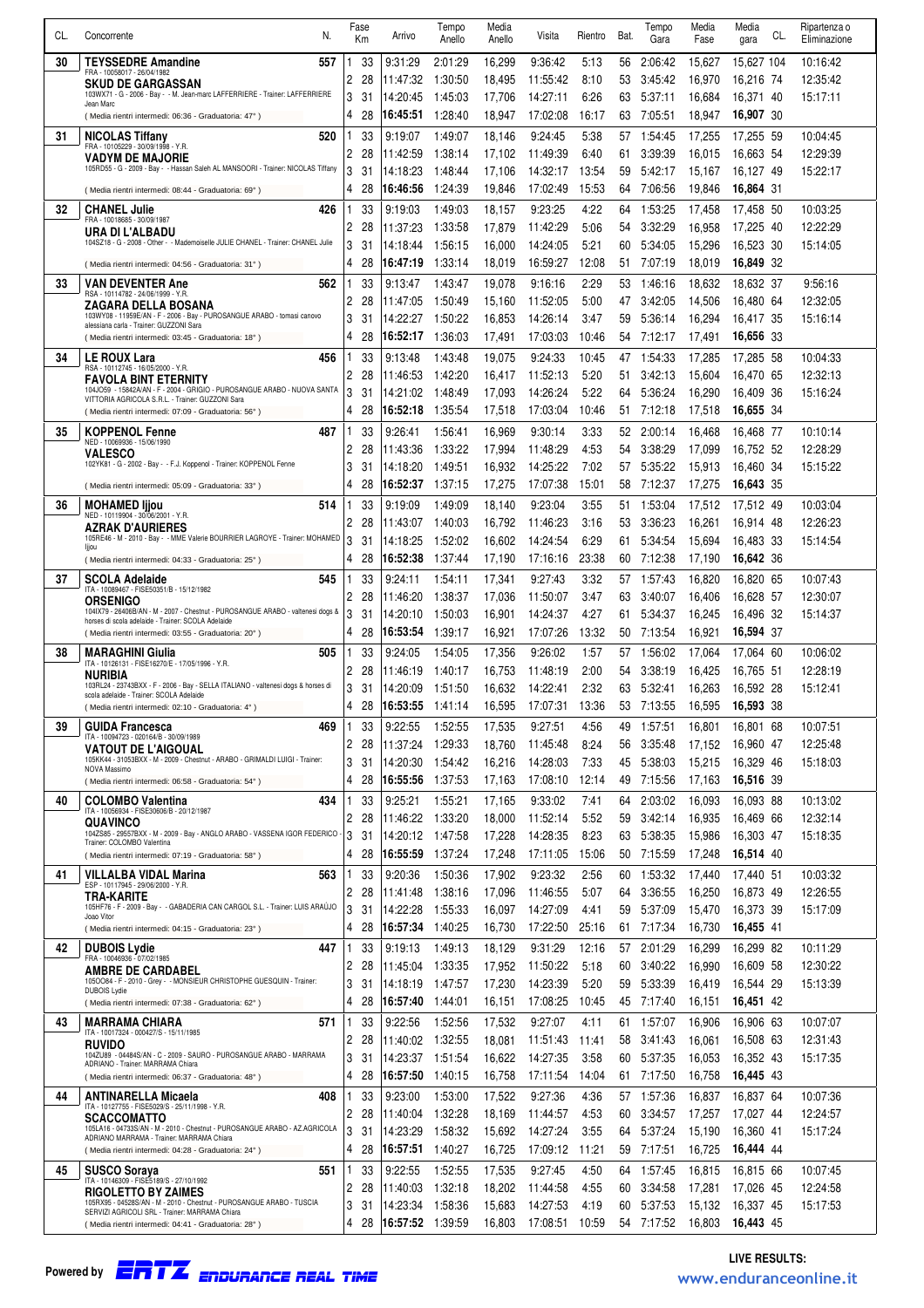| CL. | N.<br>Concorrente                                                                                                    |        | Fase       | Arrivo               | Tempo              | Media            | Visita               | Rientro       | Bat.     | Tempo                 | Media            | Media<br>CL.            | Ripartenza o         |
|-----|----------------------------------------------------------------------------------------------------------------------|--------|------------|----------------------|--------------------|------------------|----------------------|---------------|----------|-----------------------|------------------|-------------------------|----------------------|
|     |                                                                                                                      |        | Кm         |                      | Anello             | Anello           |                      |               |          | Gara                  | Fase             | gara                    | Eliminazione         |
| 46  | <b>TAPIA Mercedes</b><br>555<br>ARG - 10013827 - 01/01/1965                                                          | 2      | 33<br>28   | 9:19:11<br>11:41:08  | 1:49:11<br>1:37:22 | 18,135<br>17,254 | 9:23:46<br>11:45:22  | 4.35<br>4:14  | 61<br>58 | 1:53:46<br>3:35:22    | 17,404<br>16.535 | 17,404 53<br>16,994 46  | 10:03:46<br>12:25:22 |
|     | <b>REGINA DEINUR</b><br>105KT90 - 03029R/AN - F - 2010 - Chestnut - PUROSANGUE ARABO - SISTEMA                       | 3      | 31         | 14:18:48             | 1.53.26            | 16,397           | 14:27:30             | 8:42          | 53       | 5:37:30               | 15,229           | 16,356 42               | 15:17:30             |
|     | EVENTI.IT SRL - Trainer: LALISCIA Gianluca<br>(Media rientri intermedi: 05:50 - Graduatoria: 41°)                    | 4      | 28         | 16:58:18             | 1:40:48            | 16,667           | 17:07:13             | 8:55          | 63       | 7:18:18               | 16,667           | 16,427 46               |                      |
| 47  | <b>KEHLHOFER Lea</b><br>483                                                                                          |        | 33         | 9:21:56              | 1:51:56            | 17,689           | 9:28:25              | 6:29          | 63       | 1:58:25               | 16,721           | 16,721 69               | 10:08:25             |
|     | SUI - 10107388 - 07/01/1985<br>AY ELYZIA                                                                             | 2      | 28         | 11:48:47             | 1:40:22            | 16,739           | 11:54:12             | 5:25          | 56       | 3:44:12               | 15,882           | 16,325 71               | 12:34:12             |
|     | 105DE07 - F - 2006 - Grey - - Kehlhofer Lea - Trainer: KEHLHOFER Lea                                                 | 3      | 31         | 14:26:37             | 1.52.25            | 16,546           | 14:35:48             | 9:11          | 61       | 5:45:48               | 15,296           | 15,963 54               | 15:25:48             |
|     | (Media rientri intermedi: 07:02 - Graduatoria: 55°)                                                                  | 4      | 28         | 17:03:29             | 1:37:41            | 17,198           | 17:23:25             | 19:56         | 57       | 7:23:29               | 17,198           | 16,235 47               |                      |
| 48  | <b>LANFRANCHI Elena</b><br>494<br>ITA - 10017638 - FISE14822/B - 13/09/1986                                          |        | 33         | 9:32:19              | 2:02:19            | 16,187           | 9:36:54              | 4:35          | 44       | 2:06:54               | 15,603           | 15,603 105              | 10:16:54             |
|     | <b>LESTREDDU</b>                                                                                                     | 2      | 28         | 11:48:33             | 1:31:39            | 18,331           | 11:54:09             | 5:36          | 64       | 3:44:09               | 17,275           | 16,328 70               | 12:34:09             |
|     | 102ZH62 - 22290B/AN - G - 2004 - Chestnut - PUROSANGUE ARABO - lanfranchi elena<br>carla - Trainer: LANFRANCHI Elena | 3      | 31         | 14:26:47             | 1:52:38            | 16,514           | 14:34:19             | 7:32          | 64       | 5:44:19               | 15,479           | 16,032 53               | 15:24:19             |
|     | (Media rientri intermedi: 05:54 - Graduatoria: 42°)                                                                  | 4      | 28         | 17:05:26             | 1:41:07            | 16.614           | 17:22:34             | 17:08         | 62.      | 7:25:26               | 16,614           | 16,164 48               |                      |
| 49  | <b>CHIAPPINI Maria</b><br>430<br>ITA - 10144487 - 001404/S - 02/01/1982                                              |        | 33         | 9:24:01              | 1:54:01            | 17,366           | 9:30:03              | 6:02          | 61       | 2:00:03               | 16,493           | 16,493 74               | 10:10:03             |
|     | <b>RAMIR</b><br>105JI74 - 04515S - M - 2009 - Chestnut - SCONOSCIUTA - CHIAPPINI PASQUALE -                          | 2<br>3 | 28<br>31   | 11:46:16<br>14:30:59 | 1:36:13<br>1.55.24 | 17,461<br>16,118 | 11:55:35<br>14:38:09 | 9:19<br>7:10  | 64<br>51 | 3:45:35<br>5:48:09    | 15,919<br>15,175 | 16,225 73<br>15,855 57  | 12:35:35<br>15:28:09 |
|     | Trainer: CHIAPPINI Maria<br>(Media rientri intermedi: 07:30 - Graduatoria: 59°)                                      | 4      | 28         | 17:05:27             | 1:37:18            | 17,266           | 17:21:58             | 16:31         | 54       | 7:25:27               | 17,266           | 16,163 49               |                      |
| 50  | <b>VAN DEN BERG Joyce</b><br>561                                                                                     |        | 33         | 9:27:42              | 1.57.42            | 16,822           | 9:36:29              | 8:47          | 43       | 2:06:29               | 15,654           | 15,654 103              | 10:16:29             |
|     | NED - 10069935 - 24/08/1992<br><b>BURNET</b>                                                                         | 2      | 28         | 11:54:05             | 1:37:36            | 17,213           | 11:57:37             | 3:32          | 57       | 3:47:37               | 16,612           | 16,080 76               | 12:37:37             |
|     | 105LP11 - G - 2009 - Grey - - M. de Ruiter - Trainer: VAN DEN BERG Joyce                                             | 3      | 31         | 14:28:30             | 1.50.53            | 16,774           | 14:39:20             | 10:50         | 57       | 5:49:20               | 15,281           | 15,802 58               | 15:29:20             |
|     | (Media rientri intermedi: 07:43 - Graduatoria: 63°)                                                                  | 4      | 28         | 17:05:40             | 1:36:20            | 17,439           | 17:33:12             | 27:32         | 54       | 7:25:40               | 17,439           | 16,156 50               |                      |
| 51  | <b>MONTISCI Valentina</b><br>516                                                                                     |        | 33         | 9:24:32              | 1:54:32            | 17,288           | 9:35:48              | 11:16         | 64       | 2:05:48               | 15,739           | 15,739 97               | 10:15:48             |
|     | ITA - 10091428 - FISE31065/A - 04/11/1983<br>ALFABIA KHANJAR                                                         | 2      | 28         | 11:53:29             | 1:37:41            | 17,198           | 11:58:27             | 4:58          | 61       | 3:48:27               | 16,366           | 16,021 77               | 12:38:27             |
|     | 103TL75 - 13874A/AN - G - 2006 - Grey - PUROSANGUE ARABO - montisci valentina -<br>Trainer: MONTISCI Valentina       | 3      | 31         | 14:28:56             | 1.50.29            | 16,835           | 14:36:06             | 7:10          | 58       | 5:46:06               | 15,810           | 15,949 55               | 15:26:06             |
|     | (Media rientri intermedi: 07:48 - Graduatoria: 64°)                                                                  | 4      | 28         | 17:11:35             | 1:45:29            | 15,927           | 17:22:14             | 10:39         | 59       | 7:31:35               | 15,927           | 15,944 51               |                      |
| 52  | <b>ROMAIRONE Anna</b><br>538<br>ITA - 10142431 - 008738/F - 15/10/1974                                               |        | 33         | 9:25:22              | 1:55:22            | 17,163           | 9:29:39              | 4:17          | 47       | 1:59:39               | 16,548           | 16,548 73               | 10:09:39             |
|     | <b>MARERE ESMERALDA</b><br>105HN74 - 14639A/AN - F - 2005 - Bay - PUROSANGUE ARABO - ROMAIRONE                       | 2      | 28         | 11:45:20             | 1:35:41            | 17,558           | 11:47:25             | 2:05          | 59       | 3:37:25               | 17,184           | 16,834 50               | 12:27:25             |
|     | ANNA - Trainer: ROMAIRONE Anna                                                                                       | 3<br>4 | 31<br>28   | 14:23:33<br>17:12:44 | 1:56:08<br>1:56:04 | 16,016<br>14,474 | 14:26:40<br>17:27:40 | 3:07<br>14:56 | 51<br>43 | 5:36:40<br>7:32:44    | 15,597<br>14,474 | 16,396 37<br>15,903 52  | 15:16:40             |
| 53  | (Media rientri intermedi: 03:10 - Graduatoria: 11°)<br><b>STAROVECKA Lucia</b><br>549                                |        | 33         | 9:27:41              |                    |                  |                      |               |          |                       |                  |                         |                      |
|     | SVK - 10018710 - 25/07/1978                                                                                          | 2      | 28         | 11:44:21             | 1:57:41<br>1:32:58 | 16,825<br>18,071 | 9:31:23<br>11:50:56  | 3.42<br>6:35  | 50<br>64 | 2:01:23<br>3:40:56    | 16,312<br>16,876 | 16,312 80<br>16,566 59  | 10:11:23<br>12:30:56 |
|     | KATAKI<br>104AB06 - F - 2007 - Chestnut - - PS farm, spol. s r.o. - Trainer: STAROVECKA Lucia                        | 3      | 31         | 14:27:41             | 1.56.45            | 15,931           | 14:32:39             | 4:58          | 57       | 5:42:39               | 15,281           | 16,110 51               | 15:22:39             |
|     | (Media rientri intermedi: 05:05 - Graduatoria: 32°)                                                                  | 4      | 28         | 17:24:47             | 2:02:08            | 13,755           | 17:45:01             | 20:14         | 52       | 7:44:47               | 13,755           | 15,491 53               |                      |
| 54  | <b>MILLS Katherine</b><br>512                                                                                        |        | 33         | 9:19:14              | 1:49:14            | 18,126           | 9:23:39              | 4:25          | 57       | 1:53:39               | 17,422           | 17,422 52               | 10:03:39             |
|     | GBR - 10120515 - 09/11/1982<br><b>TAIFA DE ARCOS</b>                                                                 | 2      | 28         | 11:32:24             | 1:28:45            | 18,930           | 11:40:12             | 7:48          | 63       | 3:30:12               | 17,400           | 17.412 37               | 12:20:12             |
|     | 104VQ88 - G - 2008 - Grey - - Katherine Mills - Trainer: MILLS Katherine                                             | 3      | 31         | 14:18:21             | 1:58:09            | 15,743           | 14:28:50             | 10:29         | 62       | 5:38:50               | 14,460           | 16,291 48               | 15:18:50             |
|     | (Media rientri intermedi: 07:34 - Graduatoria: 60°)                                                                  |        | 28         | 17:24:48             | 2:05:58            | 13,337           | 17:42:48             | 18:00         |          | 61 7:44:48            |                  | 13,337 15,491 54        |                      |
| 55  | <b>GODOVICOVA Helena</b><br>465<br>SVK - 10112453 - 17/08/1963                                                       |        | 33         | 9:25:25              | 1:55:25            | 17,155           | 9:31:25              | 6:00          | 53       | 2:01:25               | 16,307           | 16,307 81               | 10:11:25             |
|     | CHANUKA<br>104NW66 - F - 2008 - Chestnut - - PS Farm s.r.o. - Trainer: STAROVECKA Lucia                              | 2<br>3 | 28         | 11:44:15             | 1:32:50            | 18,097           | 11:50:59             | 6:44          | 55       | 3:40:59               | 16,873           | 16,562 60               | 12:30:59             |
|     | (Media rientri intermedi: 06:01 - Graduatoria: 44°)                                                                  | 4      | 31<br>28   | 14:27:25<br>17:24:49 | 1.56:26<br>2:02:05 | 15,975<br>13,761 | 14:32:44<br>17:50:29 | 5:19<br>25:40 | 54<br>58 | 5:42:44<br>7:44:49    | 15,277<br>13,761 | 16,106 52<br>15,490 55  | 15:22:44             |
| 56  | SZABO Alexandra Fradika<br>552                                                                                       |        | 33         | 9:10:44              | 1:40:44            | 19,656           | 9:26:27              | 15:43         | 60       | 1:56:27               | 17,003           | 17.003 62               | 10:06:27             |
|     | HUN - 10118652 - 25/12/1997 - Y.R.<br>GAZAL GERLE                                                                    | 2      | 28         | 11:45:12             | 1:38:45            | 17,013           | 11:54:42             | 9:30          | 63       | 3:44:42               | 15,520           | 16,288 72               | 12:34:42             |
|     | 104UA27 - G - 2009 - Grey - - Generál-Insped Kft. - Trainer: SZABÓ Alexandra Fradika                                 | 3      | 31         | 14:26:46             | 1:52:04            | 16,597           | 14:36:32             | 9:46          | 61       | 5:46:32               | 15,267           | 15,929 56               | 15:26:32             |
|     | (Media rientri intermedi: 11:40 - Graduatoria: 75°)                                                                  | 4      | 28         | 17:26:34             | 2:00:02            | 13,996           | 17:41:30             | 14:56         | 58       | 7:46:34               | 13,996           | 15,432 56               |                      |
| 57  | 524<br><b>PALENI MARTINA</b>                                                                                         |        | 33         | 9:36:19              | 2:06:19            | 15,675           | 9:41:05              | 4:46          | 57       | 2:11:05               | 15,105           | 15.105 119              | 10:21:05             |
|     | ITA - 10145160 - FISE99910/B - 18/07/1999 - Y.R.<br>ZAYA                                                             | 2      | 28         | 12:03:38             | 1:42:33            | 16,382           | 12:08:16             | 4:38          | 62       | 3:58:16               | 15,674           | 15,361 95               | 12:48:16             |
|     | 104YT99 - 00652Y - F - 2006 - Bay - PUROSANGUE ARABO - CAPOZZA SIMONA -<br>Trainer: CAPOZZA Simona                   | 3      | 31         | 14:47:07             | 1:58:51            | 15,650           | 14:54:05             | 6:58          | 59       | 6:04:05               | 14,783           | 15,161 66               | 15:44:05             |
|     | (Media rientri intermedi: 05:27 - Graduatoria: 38°)                                                                  | 4      | 28         | 17:29:13             | 1:45:08            | 15,980           | 17:37:11             | 7.58          | 63       | 7:49:13               | 15,980           | 15,345 57               |                      |
| 58  | 504<br><b>MALTA Camilla</b><br>ITA - 10120554 - FISE35477/E - 29/08/2000 - Y.R.                                      | 1      | 33         | 9:37:25              | 2:07:25            | 15,540           | 9:50:02              | 12:37         | 58       | 2:20:02               | 14,139           | 14,139 128              | 10:30:02             |
|     | URSULA URA<br>105DA42 - 28862BXX - F - 2008 - Chestnut - ANGLO ARABO - GALLI DANIELE -                               | 2<br>3 | 28<br>31   | 12:12:07<br>14:51:15 | 1:42:05<br>1:54:18 | 16,457<br>16,273 | 12:16:57<br>14:55:32 | 4:50<br>4:17  | 61<br>62 | 4:06:57<br>6:05:32    | 15,713<br>15,685 | 14,821 102<br>15,101 69 | 12:56:57<br>15:45:32 |
|     | Trainer: GALLI Valentina<br>(Media rientri intermedi: 07:15 - Graduatoria: 57°)                                      | 4      | 28         | 17:29:14             | 1:43:42            | 16,201           | 17:40:03             | 10:49         | 60       | 7:49:14               | 16,201           | 15,344 58               |                      |
| 59  | 489<br><b>KRAFT Tanja</b>                                                                                            |        | 33         | 9:13:21              | 1:43:21            | 19,158           | 9:24:28              | 11:07         | 62       | 1:54:28               | 17,298           | 17,298 57               | 10:04:28             |
|     | GER - 10147350 - 02/10/1975<br><b>ATOUM'RE</b>                                                                       | 2      | 28         | 11:45:28             | 1:41:00            | 16,634           | 12:04:03             | 18:35         | 56       | 3:54:03               | 14,049           | 15,638 84               | 12:44:03             |
|     | 105LR00 - G - 2008 - Other - - Kraft, Tanja - Trainer: KRAFT Tanja                                                   | 3      | 31         | 14:44:20             | 2:00:17            | 15,463           | 14:50:14             | 5.54          | 55       | 6:00:14               | 14,740           | 15,323 62               | 15:40:14             |
|     | (Media rientri intermedi: 11:52 - Graduatoria: 76°)                                                                  | 4      | 28         | 17:31:03             | 1:50:49            | 15,160           | 17:44:39             | 13:36         | 58       | 7:51:03               | 15,160           | 15,285 59               |                      |
| 60  | <b>AGGELEN, VAN Sofie</b><br>402                                                                                     | 1      | 33         | 9:19:01              | 1:49:01            | 18,162           | 9:33:55              | 14:54         | 60       | 2:03:55               | 15,978           | 15,978 91               | 10:13:55             |
|     | NED - 10140999 - 16/01/1995<br>PHARA-DIBA                                                                            | 2      | 28         | 11:59:02             | 1:45:07            | 15,982           | 12:03:25             | 4:23          | 64       | 3:53:25               | 15,342           | 15,680 82               | 12:43:25             |
|     | 105FG01 - F - 2007 - Bay - - B. Sikkenga - Trainer: AGGELEN, VAN Sofie                                               | 3      | 31         | 14:48:32             | 2:05:07            | 14,866           | 14:54:22             | 5.50          | 53       | 6:04:22               | 14,204           | 15,150 68               | 15:44:22             |
|     | (Media rientri intermedi: 08:22 - Graduatoria: 66°)                                                                  | 4      | 28         | 17:31:47             | 1:47:25            | 15,640           | 17:38:59             | 7:12          | 56       | 7:51:47               | 15,640           | 15,261 60               |                      |
| 61  | 564<br>VITALI Anna Maria<br>ITA - 10138203 - FISE17878/B - 13/10/1989                                                |        | 33         | 9:27:46              | 1:57:46            | 16,813           | 9:34:52              | 7:06          | 63       | 2:04:52               | 15,857           | 15,857 95               | 10:14:52             |
|     | <b>OROS</b><br>ITA41391 - 05555E - G - 1999 - Chestnut - - ROBERTO MANZONI - Trainer: GALLI                          | 2      | 28         | 11:59:10             | 1:44:18            | 16,107           | 12:04:33             | 5.23          | 61       | 3:54:33               | 15,317           | 15,604 87               | 12:44:33             |
|     | Valentina                                                                                                            | 3<br>4 | 31<br>- 28 | 14:48:33<br>17:31:49 | 2:04:00<br>1:46:04 | 15,000           | 14:55:45             | 7:12<br>10:54 | 57       | 6:05:45<br>53 7:51:49 | 14,177           | 15.092 70               | 15:45:45             |
|     | (Media rientri intermedi: 06:34 - Graduatoria: 46°)                                                                  |        |            |                      |                    | 15,839           | 17:42:43             |               |          |                       | 15,839           | 15,260 61               |                      |

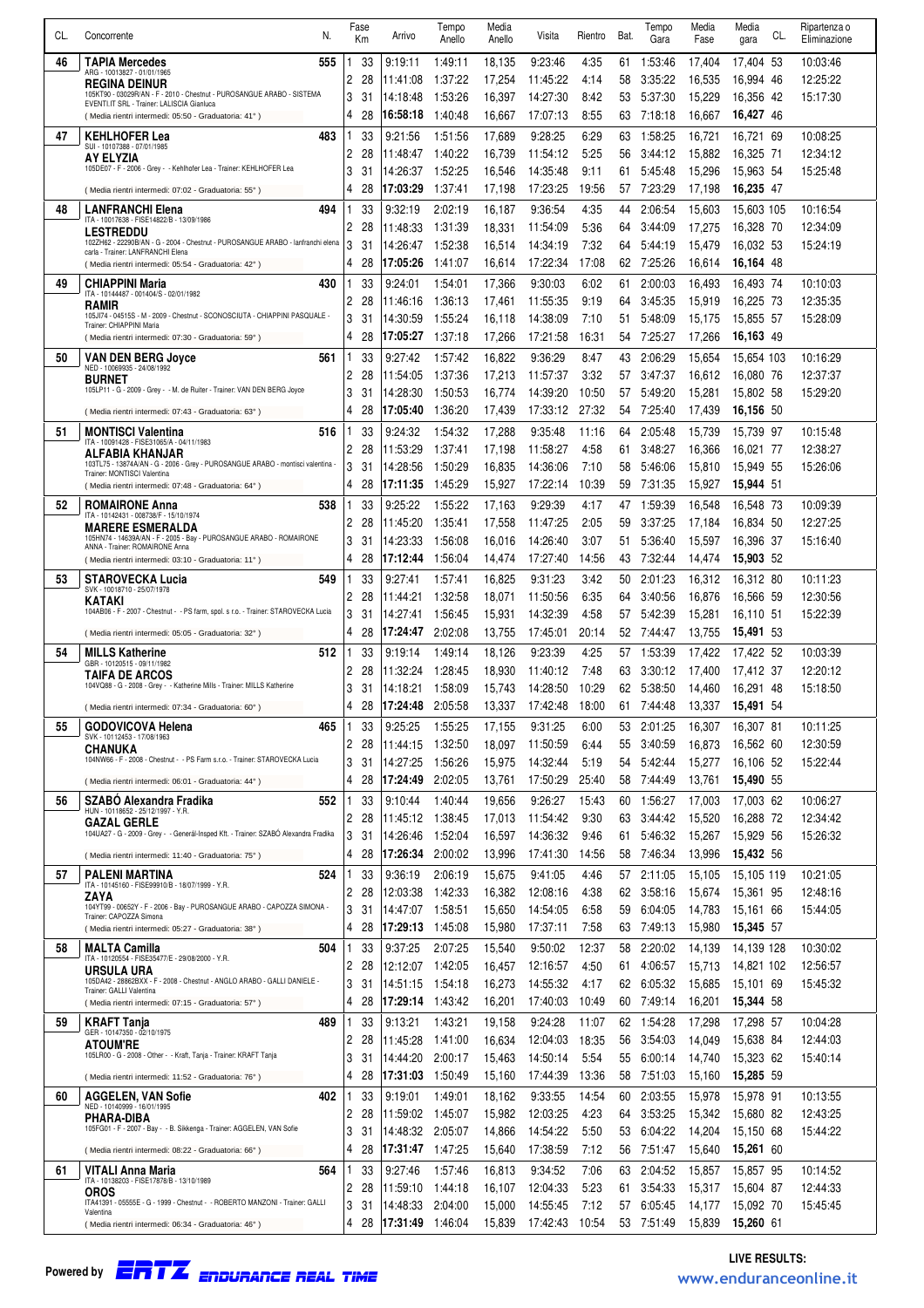| CL. | N.                                                                                                                                     |        | Fase     | Arrivo               | Tempo              | Media            | Visita                | Rientro        | Bat.     | Tempo              | Media            | Media                    | Ripartenza o         |
|-----|----------------------------------------------------------------------------------------------------------------------------------------|--------|----------|----------------------|--------------------|------------------|-----------------------|----------------|----------|--------------------|------------------|--------------------------|----------------------|
|     | Concorrente                                                                                                                            |        | Кm       |                      | Anello             | Anello           |                       |                |          | Gara               | Fase             | CL.<br>gara              | Eliminazione         |
| 62  | <b>LANCI Dalila</b><br>492<br>ITA - 10127000 - 000678/S - 14/11/1985                                                                   | 2      | 33<br>28 | 9:35:50<br>11:58:11  | 2:05:50<br>1:39:45 | 15,735<br>16,842 | 9:38:26<br>12:02:16   | 2:36<br>4:05   | 59<br>58 | 2:08:26<br>3:52:16 | 15,417<br>16.180 | 15,417 109<br>15,758 81  | 10:18:26<br>12:42:16 |
|     | PRIMIERA<br>105BJ46 - 04668S - F - 2008 - Bay - ANGLO ARABO - DIANA ANTONIO - Trainer: DEL                                             | 3      | 31       | 14:46:37             | 2:04:21            | 14,958           | 14:50:10              | 3:33           | 63       | 6:00:10            | 14,543           | 15,326 61                | 15:40:10             |
|     | SORDO Luca<br>(Media rientri intermedi: 03:25 - Graduatoria: 15°)                                                                      | 4      | 28       | 17:32:04             | 1:51:54            | 15,013           | 17:41:42              | 9:38           | 54       | 7:52:04            | 15,013           | 15,252 62                |                      |
| 63  | <b>SCHIAVELLO FRANCESCA</b><br>543                                                                                                     |        | 33       | 9:26:21              | 1:56:21            | 17,018           | 9:32:01               | 5:40           | 56       | 2:02:01            | 16,227           | 16,227 85                | 10:12:01             |
|     | ITA - 10138280 - FISE42607/KG - 16/08/1999 - Y.R.<br><b>CG TWICE NIMROZ</b>                                                            | 2      | 28       | 11:55:01             | 1:43:00            | 16,311           | 12:00:12              | 5:11           | 58       | 3:50:12            | 15,529           | 15,899 78                | 12:40:12             |
|     | 105RD00 - 11193E/AN - M - 2006 - Grey - PUROSANGUE ARABO - IOSA EROS -<br>Trainer: IOSA Linda                                          | 3      | 31       | 14:39:20             | 1.59:08            | 15,613           | 14:44:41              | 5:21           | 60       | 5:54:41            | 14,942           | 15,563 59                | 15:34:41             |
|     | (Media rientri intermedi: 05:24 - Graduatoria: 37°)                                                                                    | 4      | 28       | 17:32:08             | 1:57:27            | 14,304           | 17:44:18              | 12:10          | 51       | 7:52:08            | 14,304           | 15,250 63                |                      |
| 64  | <b>SKABOVA Lucie</b><br>547<br>CZE - 10088295 - 28/07/1987                                                                             | 2      | 33<br>28 | 9:27:41<br>11:58:33  | 1:57:41<br>1:42:18 | 16,825<br>16,422 | 9:36:15<br>12:04:31   | 8:34<br>5:58   | 57<br>55 | 2:06:15<br>3:54:31 | 15,683<br>15,517 | 15,683 101<br>15,607 85  | 10:16:15<br>12:44:31 |
|     | <b>SELKIS DE BARBAN</b><br>104CD93 - G - 2006 - Other - - Frédéric PETREQUIN et Florence Suzane Marie                                  | 3      | 31       | 14:44:22             | 1:59:51            | 15,519           | 14:50:43              | 6:21           | 55       | 6:00:43            | 14,739           | 15,303 63                | 15:40:43             |
|     | JULLION - Trainer: PETREQUIN Frederic<br>(Media rientri intermedi: 06:58 - Graduatoria: 53°)                                           | 4      | 28       | 17:32:40             | 1:51:57            | 15,007           | 17:41:50              | 9:10           | 56       | 7:52:40            | 15,007           | 15,233 64                |                      |
| 65  | <b>KUBIKOVA Lucie</b><br>490                                                                                                           |        | 33       | 9:28:19              | 1:58:19            | 16,735           | 9:36:15               | 7:56           | 54       | 2:06:15            | 15,683           | 15,683 101               | 10:16:15             |
|     | CZE - 10046163 - 13/08/1983<br><b>TAQUINOU DU GUIDE</b>                                                                                | 2      | 28       | 11:58:20             | 1:42:05            | 16,457           | 12:04:31              | 6:11           | 64       | 3:54:31            | 15,517           | 15,607 85                | 12:44:31             |
|     | 104IJ25 - G - 2007 - Chestnut - - Madame SANA SADI - Trainer: AUZET Richard                                                            | 3<br>4 | 31       | 14:44:21             | 1:59:50            | 15,522           | 14:50:44              | 6.23           | 57       | 6:00:44            | 14,737           | 15,302 64                | 15:40:44             |
|     | (Media rientri intermedi: 06:50 - Graduatoria: 51°)                                                                                    |        | 28       | 17:33:41             | 1:52:57            | 14,874           | 17:42:19              | 8:38           | 59       | 7:53:41            | 14,874           | 15,200 65                |                      |
| 66  | <b>AGNELLI Giordana</b><br>403<br>ITA - 10138848 - FISE11428/S - 18/04/2001 - Y.R.                                                     | 2      | 33<br>28 | 9:26:43<br>11:55:08  | 1:56:43<br>1:42:57 | 16,964<br>16,319 | 9:32:11<br>12:02:05   | 5:28<br>6:57   | 61<br>60 | 2:02:11<br>3:52:05 | 16,205<br>15,287 | 16,205 86<br>15,770 80   | 10:12:11<br>12:42:05 |
|     | <b>NISR LA LIZONNE</b><br>103NW40 - 03754S - G - 2004 - Chestnut - ARABO - FIORDIGIGLIO Agostino - Trainer:<br><b>AGNELLI Giordana</b> | 3      | 31       | 14:46:38             | 2:04:33            | 14,934           | 14:54:16              | 7:38           | 57       | 6:04:16            | 14,071           | 15.154 67                | 15:44:16             |
|     | (Media rientri intermedi: 06:41 - Graduatoria: 49°)                                                                                    | 4      | 28       | 17:38:55             | 1:54:39            | 14,653           | 17:53:54              | 14:59          | 62       | 7:58:55            | 14,653           | 15,034 66                |                      |
| 67  | <b>ZUCCARELLO Sabrina</b><br>570<br>ITA - 10137632 - 008831/A - 22/07/1971                                                             |        | 33       | 9:31:23              | 2:01:23            | 16,312           | 9:34:50               | 3:27           | 48       | 2:04:50            | 15,861           | 15,861 94                | 10:14:50             |
|     | <b>FRAGOLA DI SAN LORENZO</b>                                                                                                          | 2      | 28       | 12:12:39             | 1:57:49            | 14,259           | 12:20:47              | 8:08           | 38       | 4:10:47            | 13,339           | 14.594 108               | 13:00:47             |
|     | 105DA36 - 16262A - F - 2009 - Grey - SCONOSCIUTA - FALETTO ANTONIO - Trainer:<br><b>FALETTO Stefania</b>                               | 3<br>4 | 31<br>28 | 15:11:16<br>17:39:41 | 2:10:29            | 14,255           | 15:15:22              | 4:06<br>7:46   | 46       | 6:25:22            | 13,820           | 14,324 78                | 16:05:22             |
| 68  | (Media rientri intermedi: 05:14 - Graduatoria: 34°)<br>442<br><b>DE VIDO Ilaria</b>                                                    |        | 33       |                      | 1:34:19<br>2:01:24 | 17,812<br>16,310 | 17:47:27              | 11:08          | 43<br>57 | 7:59:41<br>2:12:32 | 17,812<br>14,940 | 15,010 67                | 10:22:32             |
|     | ITA - 10153715 - FISE28700/A - 03/10/1997 - Y.R.                                                                                       | 2      | 28       | 9:31:24<br>12:12:15  | 1:49:43            | 15,312           | 9:42:32<br>12:20:49   | 8:34           | 55       | 4:10:49            | 14,203           | 14,940 124<br>14,592 109 | 13:00:49             |
|     | <b>RIBES DI SAN LORENZO</b><br>105RB40 - 18041A - G - 2010 - Grey - SCONOSCIUTA - FALETTO ANTONIO - Trainer:                           | 3      | 31       | 15:11:15             | 2:10:26            | 14,260           | 15:15:23              | 4:08           | 60       | 6:25:23            | 13,822           | 14,323 79                | 16:05:23             |
|     | <b>FALETTO Stefania</b><br>(Media rientri intermedi: 07:57 - Graduatoria: 65°)                                                         | 4      | 28       | 17:39:42             | 1:34:19            | 17,812           | 17:47:19              | 7:37           | 56       | 7:59:42            | 17,812           | 15,009 68                |                      |
| 69  | <b>DANIELSON Tonie</b><br>439<br>NOR - 10018469 - 06/04/1982                                                                           |        | 33       | 9:25:21              | 1:55:21            | 17,165           | 9:41:01               | 15:40          | 60       | 2:11:01            | 15,113           | 15,113 118               | 10:21:01             |
|     | KAYO<br>103RJ12 - F - 2000 - Other - - Tonje Danielsen - Trainer: DANIELSON Tonje                                                      | 2      | 28       | 12:01:20             | 1:40:19            | 16,747           | 12:12:44              | 11:24          | 61       | 4:02:44            | 15.038           | 15,078 98                | 12:52:44             |
|     | (Media rientri intermedi: 13:07 - Graduatoria: 77°)                                                                                    | 3<br>4 | 31<br>28 | 14:52:58<br>17:46:22 | 2:00:14<br>1.51.06 | 15,470<br>15,122 | 15:05:16<br>18:13:09  | 12:18<br>26:47 | 60<br>62 | 6:15:16<br>8:06:22 | 14,034<br>15,122 | 14,710 74<br>14,804 69   | 15:55:16             |
| 70  | <b>ZALIECKIENE Ugne</b><br>569                                                                                                         |        | 33       | 9:28:16              | 1:58:16            | 16,742           | 9:38:36               | 10:20          | 53       | 2:08:36            | 15,397           | 15.397 110               | 10:18:36             |
|     | LTU - 10029236 - 23/03/1989<br>JE AXIS                                                                                                 | 2      | 28       | 12:01:17             | 1:42:41            | 16,361           | 12:08:20              | 7:03           | 60       | 3:58:20            | 15,310           | 15,357 96                | 12:48:20             |
|     | 104RZ04 - M - 2007 - Chestnut - - Tonje Danielson - Trainer: DANIELSON Tonje                                                           | 3      | 31       | 14:52:59             | 2:04:39            | 14,922           | 15:01:40              | 8:41           | 60       | 6:11:40            | 13,950           | 14,852 73                | 15:51:40             |
|     | (Media rientri intermedi: 08:41 - Graduatoria: 68°)                                                                                    |        | 28       | 17:46:23 1:54:43     |                    |                  | 14,645 17:58:02 11:39 |                |          | 55 8:06:23         |                  | 14,645 14,803 70         |                      |
| 71  | <b>LUPIERI Caterina</b><br>501<br>ITA - 10138215 - FISE65404/KT - 13/03/2000 - Y.R.                                                    | 1      | 33       | 9:31:27              | 2:01:27            | 16,303           | 9:35:58               | 4:31           | 57       | 2:05:58            | 15,718           | 15.718 98                | 10:15:58             |
|     | PETRA<br>105KT60 - 27107T - F - 2003 - Grey - ARABO - CANDOLO PIERO - Trainer: VITTOR                                                  | 2<br>3 | 28<br>31 | 12:01:14<br>14:53:02 | 1:45:16<br>2:06:24 | 15,959<br>14,715 | 12:06:38<br>14:59:02  | 5:24<br>6:00   | 57<br>55 | 3:56:38<br>6:09:02 | 15,181<br>14,048 | 15.467 90<br>14,958 71   | 12:46:38<br>15:49:02 |
|     | Serena<br>(Media rientri intermedi: 05:18 - Graduatoria: 35°)                                                                          | 4      | 28       | 17:51:45             | 2:02:43            | 13,690           | 17:59:36              | 7:51           | 64       | 8:11:45            | 13,690           | 14,642 71                |                      |
| 72  | 565<br>VITTOR Serena                                                                                                                   |        | 33       | 9:31:25              | 2:01:25            | 16,307           | 9:36:04               | 4:39           | 50       | 2:06:04            | 15,706           | 15,706 100               | 10:16:04             |
|     | ITA - 10021472 - 001539/D - 24/06/1967<br><b>JUPETTE DELL ORSETTA</b>                                                                  | 2      | 28       | 12:01:19             | 1:45:15            | 15,962           | 12:06:48              | 5:29           | 49       | 3:56:48            | 15,172           | 15,456 93                | 12:46:48             |
|     | 105LL85 - 28420T/AN - F - 2010 - Chestnut - PUROSANGUE ARABO - VITTOR<br>SERENA - Trainer: VITTOR Serena                               | 3      | 31       | 14:53:00             | 2:06:12            | 14,739           | 15:00:40              | 7:40           | 56       | 6:10:40            | 13,894           | 14,892 72                | 15:50:40             |
|     | (Media rientri intermedi: 05:56 - Graduatoria: 43°)                                                                                    | 4      | 28       | 17:51:46             | 2:01:06            | 13,873           | 18:00:26              | 8:40           | 52       | 8:11:46            | 13,873           | 14,641 72                |                      |
| 73  | 522<br><b>PALCZAK Natalia</b><br>POL - 10142742 - 27/04/2001 - Y.R.                                                                    | 2      | 33<br>28 | 9:36:42<br>12:09:30  | 2:06:42<br>1:47:03 | 15,627<br>15,694 | 9:42:27<br>12:14:06   | 5:45<br>4:36   | 46<br>55 | 2:12:27<br>4:04:06 | 14,949<br>15,047 | 14.949 123<br>14,994 99  | 10:22:27<br>12:54:06 |
|     | <b>DZINNIS</b><br>105IW12 - F - 2009 - Bay - - Lechoslaw Palczak - Trainer: SZLEZYNGIER-JAGIELSKA                                      | 3      | 31       | 15:03:13             | 2:09:07            | 14,406           | 15:10:09              | 6:56           | 56       | 6:20:09            | 13,671           | 14,521 77                | 16:00:09             |
|     | Beata<br>(Media rientri intermedi: 05:46 - Graduatoria: 39°)                                                                           | 4      | 28       | 17:52:50             | 1:52:41            | 14,909           | 18:04:44              | 11:54          | 54       | 8:12:50            | 14,909           | 14,609 73                |                      |
| 74  | 553<br>SZLEZYNGIER-JAGIELSKA Beata                                                                                                     | 1      | 33       | 9:36:44              | 2:06:44            | 15,623           | 9:40:54               | 4:10           | 51.      | 2:10:54            | 15,126           | 15,126 117               | 10:20:54             |
|     | POL - 10046176 - 24/08/1964<br><b>ZBRUCZ</b>                                                                                           | 2      | 28       | 12:10:00             | 1:49:06            | 15,399           | 12:15:14              | 5:14           | 52       | 4:05:14            | 14,694           | 14,925 100               | 12:55:14             |
|     | 104CW55 - G - 2007 - Bay - - Beata Szlezyngier-Jagielska - Trainer: SZLEZYNGIER-<br>JAGIELSKA Beata                                    | 3<br>4 | -31      | 15:03:17             | 2:08:03            | 14,526           | 15:08:03              | 4:46           | 54       | 6:18:03            | 14,004           | 14,601 76                | 15:58:03             |
| 75  | (Media rientri intermedi: 04:43 - Graduatoria: 29°)<br><b>BARI Erine</b><br>412                                                        | 1      | 28<br>33 | 17:52:59<br>9:21:55  | 1.54.56<br>1.51.55 | 14,617<br>17,692 | 18:03:42<br>9:27:46   | 10:43<br>5.51  | 55<br>61 | 8:12:59<br>1:57:46 | 14,617<br>16,813 | 14,605 74<br>16,813 67   | 10:07:46             |
|     | ITA - 10145629 - FISE12466/B - 02/04/1979<br><b>DC MONAMIS</b>                                                                         | 2      | 28       | 11:38:33             | 1:30:47            | 18,506           | 11:44:29              | 5:56           | 64       | 3:34:29            | 17,370           | 17,064 43                | 12:24:29             |
|     | 105KM71 - 28540B/AN - M - 2008 - Grey - PUROSANGUE ARABO - BARI SHEILA -<br>Trainer: BARI Erine                                        | 3      | -31      | 14:23:25             | 1.58.56            | 15,639           | 14:27:37              | 4:12           | 54       | 5:37:37            | 15,106           | 16,350 44                | 15:17:37             |
|     | (Media rientri intermedi: 05:20 - Graduatoria: 36°)                                                                                    | 4      | 28       | 17:53:07             | 2:35:30            | 10,804           | 18:03:44              | 10:37          | 48       | 8:13:07            | 10,804           | 14,601 75                |                      |
| 76  | <b>SCHOINA Viktoria</b><br>544<br>GRE - 10144923 - 11/07/1997 - Y.R.                                                                   |        | 33       | 9:35:48              | 2:05:48            | 15,739           | 9:42:38               | 6.50           | 59       | 2:12:38            | 14,928           | 14,928 126               | 10:22:38             |
|     | KOHEILAN XIII 16 SALAMON P<br>104KX37 - M - 2006 - Chestnut - - Patsiouras Sotirios - Trainer: PATSIOURAS Sotirios                     | 2      | 28       | 12:11:17             | 1:48:39            | 15,462           | 12:19:44              | 8:27           | 64       | 4:09:44            | 14,347           | 14,656 106               | 12:59:44             |
|     |                                                                                                                                        | 3<br>4 | 31<br>28 | 15:12:12<br>18:06:39 | 2:12:28<br>1:51:14 | 14,041<br>15,103 | 15:25:25<br>18:23:11  | 13:13<br>16:32 | 64<br>56 | 6:35:25<br>8:26:39 | 12,767<br>15,103 | 13,960 80<br>14,211 76   | 16:15:25             |
| 77  | (Media rientri intermedi: 09:30 - Graduatoria: 72°)<br><b>KLOSEK Katarzyna</b><br>484                                                  |        | 33       | 9:36:44              | 2:06:44            | 15,623           | 9:42:07               | 5:23           | 58       | 2:12:07            | 14,987           | 14.987 122               | 10:22:07             |
|     | POL - 10060407 - 16/03/1988<br><b>CESIGROM</b>                                                                                         | 2      | 28       | 12:10:09             | 1:48:02            | 15,551           | 12:15:36              | 5:27           | 61       | 4:05:36            | 14,804           | 14,902 101               | 12:55:36             |
|     | 104WQ06 - G - 2007 - Bay - - Tomasz Jagielski - Trainer: SZLEZYNGIER-JAGIELSKA<br>Beata                                                | 3      | 31       | 15:07:37             | 2:12:01            | 14,089           | 15:27:07              | 19:30          | 56       | 6:37:07            | 12,276           | 13,900 81                | 16:17:07             |
|     | (Media rientri intermedi: 10:07 - Graduatoria: 73°)                                                                                    | 4      | 28       | 18:12:35 1:55:28     |                    | 14,550           | 18:25:44 13:09        |                | 57       | 8:32:35            | 14,550           | 14,046 77                |                      |

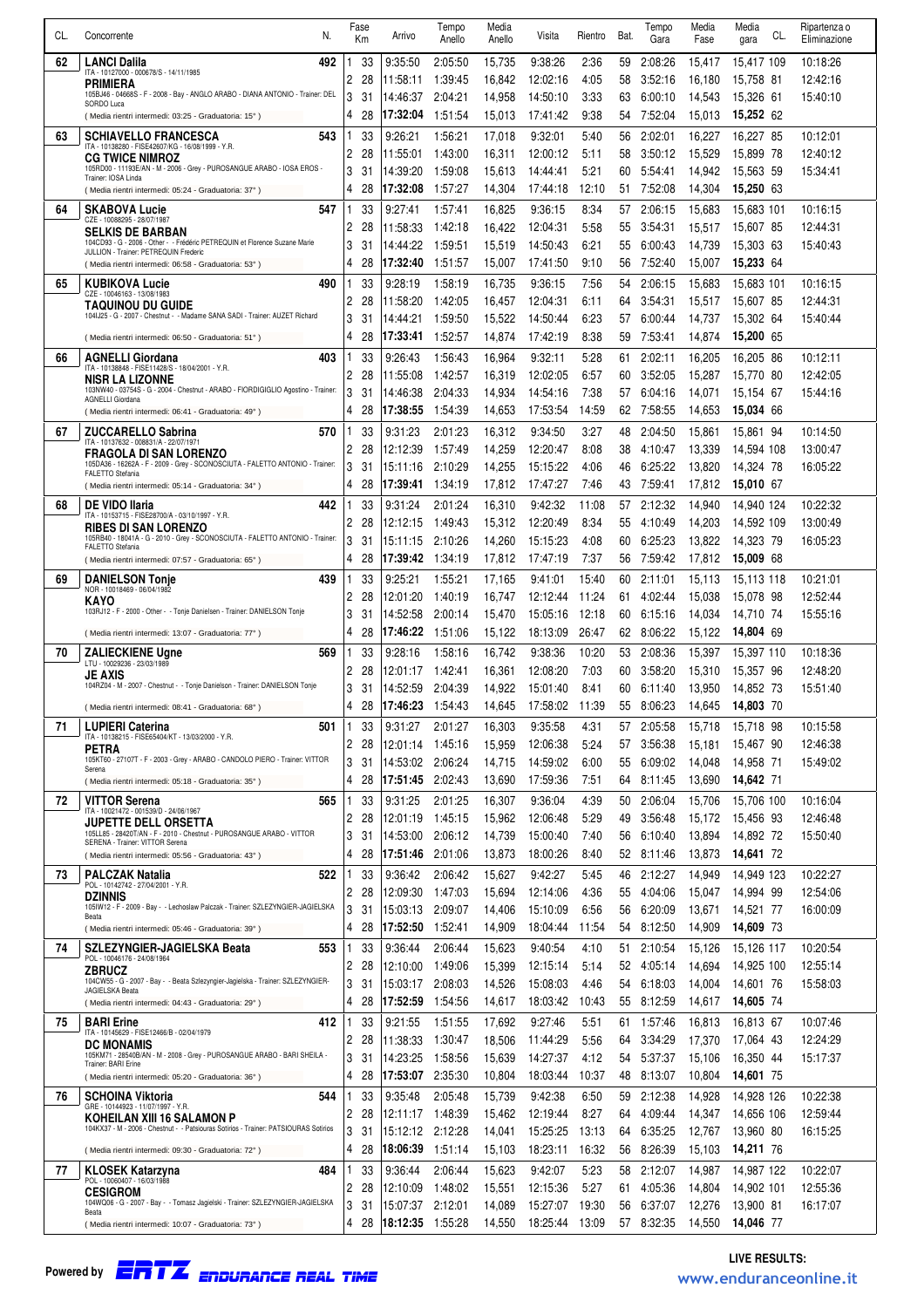| CL. | N.<br>Concorrente                                                                                                    |     | Fase           | Km       | Arrivo               | Tempo<br>Anello    | Media<br>Anello  | Visita               | Rientro      | Bat.     | Tempo<br>Gara      | Media<br>Fase    | Media<br>gara           | CL. | Ripartenza o<br>Eliminazione |
|-----|----------------------------------------------------------------------------------------------------------------------|-----|----------------|----------|----------------------|--------------------|------------------|----------------------|--------------|----------|--------------------|------------------|-------------------------|-----|------------------------------|
|     | 507<br><b>MARCHIANO Stefania</b>                                                                                     |     |                | 33       | 9:33:47              | 2:03:47            | 15,996           | 9:37:15              | 3:28         | 60       | 2:07:15            | 15,560           | 15,560 106              |     | 10:17:15                     |
|     | ITA - 10084652 - 000079/Y - 01/05/1981<br><b>ZENIT MONISCIONE</b>                                                    |     | 2              | 28       | 11:53:22             | 1:36:07            | 17,479           | 11:57:00             | 3:38         | 62       | 3:47:00            | 16,842           | 16,123 75               |     | 12:37:00                     |
|     | 105QG14 - 30694B/AN - M - 2009 - Chestnut - PUROSANGUE ARABO - DELVAUX<br>ANNE CAROLINE - Trainer: NOVA Massimo      |     | 3              | 31       | 14:28:28             | 1:51:28            | 16,687           | 14:32:21             | 3:53         | 53       | 5:42:21            | 16,125           | 16,124 50               |     | 15:22:21                     |
|     |                                                                                                                      |     | 4              | 28       | 16:55:57             | 1:33:36            | 17,949           | 17:04:37             | 8:40         | 61       | 7:15:57            | 17,949           | 16,516                  |     | Zoppia                       |
|     | <b>RENZETTI DUNDEE Aurora</b><br>534<br>ITA - 10150202 - FISE10856/S - 30/12/2000 - Y.R.                             |     |                | 33       | 9:25:14              | 1:55:14            | 17,183           | 9:29:26              | 4:12         | 51.      | 1:59:26            | 16,578           | 16,578 70               |     | 10:09:26                     |
|     | <b>ARTU'</b>                                                                                                         |     | 2              | 28       | 11:46:16             | 1:36:50            | 17,349           | 11:52:34             | 6:18         | 62       | 3:42:34            | 16,290           | 16,445 68               |     | 12:32:34                     |
|     | 105PB16 - 04879S - M - 2006 - Bay - SCONOSCIUTA - DEL GRANDE ANTONIA<br>Trainer: DI BATTISTA Giovanni                |     | 3              | 31       | 14:31:01             | 1:58:27            | 15.703           | 14:49:12             | 18:11        | 60       | 5:59:12            | 13,613           | 15.367 60               |     | 15:39:12                     |
|     |                                                                                                                      |     | 4              | 28       | 17:32:09             | 1:52:57            | 14,874           | 17:59:42             | 27:33        | 62       | 7:52:09            | 14,874           | 15,249                  |     | Zoppia                       |
|     | <b>CHAPKO Tatsiana</b><br>427<br>BLR - 10089397 - 14/07/1992                                                         |     |                | 33       | 9:22:34              | 1:52:34            | 17,590           | 9:42:05              | 19:31        | 59       | 2:12:05            | 14,991           | 14,991 121              |     | 10:22:05                     |
|     | <b>NADEJNYI 7</b><br>105RK03 - G - 2009 - Grey - - MAROZ ALENA - Trainer: MAROZ Alena                                |     | 2              | 28       | 11:58:10             | 1:36:05            | 17.485           | 12:06:45             | 8:35         | 59       | 3:56:45            | 16.051           | 15.459 91               |     | 12:46:45                     |
|     |                                                                                                                      |     | 3<br>4         | 31<br>28 | 14:44:23<br>17:32:32 | 1.57:38<br>1:51:41 | 15,812<br>15,043 | 14:50:51<br>17:42:26 | 6:28<br>9:54 | 58       | 6:00:51<br>7:52:32 | 14,988<br>15,043 | 15,297 65<br>15,237     |     | 15:40:51                     |
|     |                                                                                                                      |     |                |          |                      |                    |                  |                      |              | 55       |                    |                  |                         |     | Zoppia                       |
|     | <b>PUDRITZ Natalie</b><br>531<br>GER - 10097806 - 06/10/1984                                                         |     |                | 33       | 9:25:22              | 1:55:22            | 17,163           | 9:34:17              | 8:55         | 60       | 2:04:17            | 15,931           | 15.931 93               |     | 10:14:17                     |
|     | <b>CHAROUF</b><br>103GZ43 - G - 2001 - Chestnut - - Pudritz, Michael - Trainer: PUDRITZ Natalie                      |     | 2<br>3         | 28<br>31 | 12:11:24<br>15:00:01 | 1.57:07<br>2:00:21 | 14,345<br>15,455 | 12:19:40<br>15:07:07 | 8:16<br>7:06 | 63<br>59 | 4:09:40<br>6:17:07 | 13,399<br>14,594 | 14,660 105<br>14,637 75 |     | 12:59:40<br>15:57:07         |
|     |                                                                                                                      |     | 4              | 28       | 17:55:40             | 1.58:33            | 14,171           | 18:03:58             | 8:18         | 57       | 8:15:40            | 14,171           | 14,526                  |     | Zoppia                       |
|     | <b>CALVO IBANEZ Majalen</b><br>479                                                                                   |     |                | 33       | 8:53:57              | 1:23:57            | 23,585           | 8:55:48              | 1:51         | 47       | 1:25:48            | 23.077           | 23.077 3                |     | 9:35:48                      |
|     | ESP - 10058000 - 30/05/1994                                                                                          |     | 2              | 28       | 10:40:21             | 1:04:33            | 26,026           | 10:42:51             | 2:30         | 60       | 2:32:51            | 25,056           | 23,945 3                |     | 11:22:51                     |
|     | VIZIR EL RAZNA<br>104ZA10 - G - 2009 - Grey - - M7 Endurance Stable - Trainer: SUBOSE Abdulla Ahmed<br>Ali Al        |     | 3              | 31       | 12:43:49             | 1:20:58            | 22,972           | 12:47:49             | 4:00         | 57       | 3:57:49            | 21,891           | 23,211                  |     | Zoppia (RE)                  |
|     |                                                                                                                      |     | 4              | 28       |                      |                    |                  |                      |              |          |                    |                  |                         |     |                              |
|     | <b>FICKENSCHER Meike</b><br>455                                                                                      |     |                | 33       | 8:53:55              | 1:23:55            | 23,595           | 8:57:08              | 3:13         | 60       | 1:27:08            | 22,724           | 22.724 7                |     | 9:37:08                      |
|     | GER - 10104576 - 06/05/1992<br><b>NAHILA CHAH NAME</b>                                                               |     | 2              | 28       | 10:41:02             | 1:03:54            | 26,291           | 10:45:20             | 4:18         | 64       | 2:35:20            | 24,633           | 23,562 5                |     | 11:25:20                     |
|     | 105KQ33 - F - 2009 - Bay - - Emaar Stables - Trainer: BIN HUZAIM Abdullah Saeed                                      |     | 3              | 31       | 12:42:48             | 1:17:28            | 24.010           | 13:00:59             | 18:11        | 67       | 4:10:59            | 19.446           | 21,993                  |     | Metabolismo                  |
|     |                                                                                                                      |     | 4              | 28       |                      |                    |                  |                      |              |          |                    |                  |                         |     |                              |
|     | <b>SORIA PINOL Laia</b><br>548<br>ESP - 10084554 - 10/09/1990                                                        |     |                | 33       | 8:56:12              | 1:26:12            | 22,970           | 8:58:53              | 2:41         | 60       | 1:28:53            | 22,276           | 22,276 16               |     | 9:38:53                      |
|     | <b>SALADINO</b>                                                                                                      |     | 2              | 28       | 10:51:28             | 1:12:35            | 23,146           | 10:54:29             | 3:01         | 58       | 2:44:29            | 22.222           | 22.251 13               |     | 11:34:29                     |
|     | 104KA31 - G - 2006 - Chestnut - - IÑIGO CASTRESANA LANZAGORTA - Trainer:<br><b>TAPIAS PUIG Josep</b>                 |     | 3              | 31       | 13:05:39             | 1:31:10            | 20,402           | 13:08:32             | 2.53         | 57       | 4:18:32            | 19,777           | 21,351                  |     | Metabolismo (RE)             |
|     |                                                                                                                      |     | 4              | 28       |                      |                    |                  |                      |              |          |                    |                  |                         |     |                              |
|     | <b>BOULENGER Enora</b><br>FRA - 10018185 - 20/09/1984                                                                | 422 |                | 33       | 8:56:19              | 1:26:19            | 22.939           | 8:58:57              | 2:38         | 59       | 1:28:57            | 22,260           | 22.260 17               |     | 9:38:57                      |
|     | <b>VITAWAN DE PASSILLE</b><br>105FZ32 - G - 2009 - Grey - - Mme Enora BOULENGER - M. Grégoire TILQUIN -              |     | 2<br>3         | 28<br>31 | 10:51:32<br>13:15:07 | 1:12:35<br>1:40:48 | 23,146<br>18,452 | 10:54:19<br>13:18:22 | 2:47<br>3:15 | 64<br>49 | 2:44:19<br>4:28:22 | 22.291           | 22,274 10<br>20.569     |     | 11:34:19                     |
|     | Trainer: VAUTE Linda                                                                                                 |     | 4              | 28       |                      |                    |                  |                      |              |          |                    | 17,876           |                         |     | Zoppia                       |
|     | <b>FABRE Alice</b><br>450                                                                                            |     |                | 33       | 9:05:19              | 1:35:19            | 20,773           | 9:06:57              | 1:38         | 60       | 1:36:57            | 20,423           | 20,423 27               |     | 9:46:57                      |
|     | FRA - 10113200 - 20/10/2000 - Y.R.                                                                                   |     | 2              | 28       | 11:06:22             | 1:19:25            | 21,154           | 11:09:07             | 2:45         | 61       | 2:59:07            | 20.446           | 20.434 21               |     | 11:49:07                     |
|     | <b>VAHID DU SAUVETERRE</b><br>105AD19 - G - 2009 - Grey - - S.A.S.U. LES ECURIES DE TAKEES - Trainer: FABRE<br>Alice |     | 3              | 31       | 13:17:34             | 1:28:27            | 21,029           | 13:26:00             | 8:26         | 48       | 4:36:00            | 19,198           | 20,000                  |     | Zoppia (RE)                  |
|     |                                                                                                                      |     | 4              | 28       |                      |                    |                  |                      |              |          |                    |                  |                         |     |                              |
|     | <b>KUPPER Jana</b>                                                                                                   | 491 | -1             | 33       | 8:56:14              | 1:26:14            | 22,961           | 9:03:51              | 7:37         | 59       | 1:33:51            | 21,097           | 21,097 26               |     | 9:43:51                      |
|     | AUT - 10145106 - 05/10/1999 - Y.R.<br><b>BARAH</b>                                                                   |     | 2              | 28       | 11:02:17             | 1:18:26            | 21,419           | 11:10:17             | 8:00         | 60       | 3:00:17            | 19,437           | 20,301 23               |     | 11:50:17                     |
|     | 105IQ29 - F - 2005 - Grey - - Kupper GmbH - Trainer: KUPPER Jana                                                     |     | 3              | 31       | 13:15:50             | 1:25:33            | 21,742           | 13:33:36             | 17:46        |          | 62 4:43:36         | 18,003           | 19,464                  |     | Zoppia                       |
|     |                                                                                                                      |     | 4              | 28       |                      |                    |                  |                      |              |          |                    |                  |                         |     |                              |
|     | <b>GOMEZ Karen</b><br>477<br>ARG - 10110393 - 24/04/1995                                                             |     |                | 33       | 9:08:12              | 1:38:12            | 20,163           | 9:10:46              | 2:34         | 64       | 1:40:46            | 19,649           | 19,649 33               |     | 9:50:46                      |
|     | <b>YODA DE LA CHARME</b><br>105LA44 - G - 2010 - Bay - - M7 Endurance Stables - Trainer: AL GHANDI Abdul Aziz        |     | $\mathbf{2}$   | 28       | 11:05:46             | 1:15:00            | 22,400           | 11:13:09             | 7:23         | 64       | 3:03:09            | 20,392           | 19,984 24               |     | 11:53:09                     |
|     | Abdulla                                                                                                              |     | 3<br>4         | 31<br>28 | 13:24:21             | 1:31:12            | 20,395           | 13:34:40             | 10:19        | 59       | 4:44:40            | 18,322           | 19,391                  |     | Metabolismo                  |
|     |                                                                                                                      |     |                | 33       | 9:07:29              |                    |                  |                      | 5:01         |          |                    |                  |                         |     |                              |
|     | <b>MARANGONI Mara</b><br>506<br>ITA - 10085687 - 006792/A - 05/09/1957                                               |     | $\mathbf{2}$   | -28      | 11:09:42             | 1:37:29<br>1:17:12 | 20,311<br>21,762 | 9:12:30<br>11:16:39  | 6.57         | 58<br>61 | 1:42:30<br>3:06:39 | 19,317<br>19,964 | 19,317 34<br>19,609 26  |     | 9:52:30<br>11:56:39          |
|     | <b>HEAWEN</b><br>104BJ72 - 14807A - G - 2007 - Chestnut - ANGLO ARABO - DI MARCO ROSALINDA -                         |     | 3              | 31       | 13:36:36             | 1:39:57            | 18,609           | 13:40:42             | 4:06         | 58       | 4:50:42            | 17,876           | 18,989                  |     | Metabolismo (RE)             |
|     | Trainer: MARANGONI Mara                                                                                              |     | 4              | 28       |                      |                    |                  |                      |              |          |                    |                  |                         |     |                              |
|     | <b>JUDIC Muriel</b><br>481                                                                                           |     |                | 33       | 9:12:00              | 1:42:00            | 19,412           | 9:14:37              | 2:37         |          | 53 1:44:37         | 18,926           | 18,926 36               |     | 9:54:37                      |
|     | FRA - 10014428 - 06/06/1977<br><b>EZAOUDRA</b>                                                                       |     | 2              | 28       | 11:11:17             | 1:16:40            | 21,913           | 11:15:12             | 3:55         | 64       | 3:05:12            | 20,848           | 19,762 25               |     | 11:55:12                     |
|     | 104RF05 - F - 2006 - Bay - - Madame HELENE PONTIER - Trainer: JUDIC Muriel                                           |     | 3              | 31       |                      |                    | 18,340           | 13:42:34             | 5.57         | 59       | 4:52:34            | 17,324           | 18,867                  |     | Zoppia                       |
|     |                                                                                                                      |     | 4              | 28       |                      |                    |                  |                      |              |          |                    |                  |                         |     |                              |
|     | <b>GOOD Nina</b><br>467<br>SUI - 10091990 - 23/08/1982                                                               |     |                | 33       | 9:18:55              | 1:48:55            | 18,179           | 9:21:23              | 2:28         |          | 54 1:51:23         | 17,776           | 17,776 44               |     | 10:01:23                     |
|     | <b>SIGLAVY BAGDADY BALASH</b>                                                                                        |     | 2              | 28       | 11:33:43             | 1:32:20            | 18,195           | 11:35:43             | 2:00         | 54       | 3:25:43            | 17,809           | 17,791 35               |     | 12:15:43                     |
|     | 105DH08 - F - 2009 - Grey - - Good Nina - Trainer: GOOD Nina                                                         |     | 3              | 31       | 14:05:58             | 1:50:15            | 16,871           | 14:09:39             | 3:41         | 60       | 5:19:39            | 16,325           | 17,269                  |     | Metabolismo                  |
|     |                                                                                                                      |     | 4              | 28       |                      |                    |                  |                      |              |          |                    |                  |                         |     |                              |
|     | <b>COPPINI Camilla</b><br>435<br>ITA - 10105331 - FISE11422/D - 20/12/1998 - Y.R.                                    |     |                | 33       | 9:10:59              | 1:40:59            | 19,607           | 9:12:46              | 1:47         |          | 62 1:42:46         | 19,267           | 19,267 35               |     | 9:52:46                      |
|     | <b>ANTARES BY NIMROZ</b><br>105DE49 - 09563D/AN - M - 2006 - Bay - PUROSANGUE ARABO - az. agr. corte baccoli         |     | 2<br>3         | 28<br>31 | 11:32:20             | 1:39:34            | 16,873           | 11:35:29             | 3:09         | 49       | 3:25:29            | 16,356           | 17,812 33               |     | 12:15:29                     |
|     | di james coppini - Trainer: COPPINI James                                                                            |     | 4 28           |          | 14:14:45             | 1:59:16            | 15,595           | 14:18:05             | 3:20         | 45       | 5:28:05            | 15,171           | 16,825                  |     | Zoppia (RE)                  |
|     | <b>PESCHISOLIDO Ambra</b><br>528                                                                                     |     |                | 33       | 9:01:42              | 1:31:42            | 21,592           | 9:10:45              | 9:03         | 61 -     | 1:40:45            | 19,653           | 19,653 32               |     | 9:50:45                      |
|     | ITA - 10131486 - FISE39845/G - 16/11/1988                                                                            |     | $\overline{2}$ | -28      | 11:26:51             | 1:36:06            | 17,482           | 11:35:42             | 8:51         | 62       | 3:25:42            | 16,008           | 17,793 34               |     | 12:15:42                     |
|     | <b>LADY BY NIVES</b><br>104YO50 - 23626G - F - 2009 - Chestnut - ANGLO ARABO - PESCHISOLIDO                          |     | 3              | 31       | 14:14:18             | 1:58:36            | 15,683           | 14:23:49             | 9:31         | 64       | 5:33:49            | 14,518           | 16,536                  |     | Metabolismo (RE)             |
|     | ANTONINO - Trainer: PESCHISOLIDO Antonino                                                                            |     | 4              | 28       |                      |                    |                  |                      |              |          |                    |                  |                         |     |                              |
|     |                                                                                                                      |     |                |          |                      |                    |                  |                      |              |          |                    |                  |                         |     |                              |

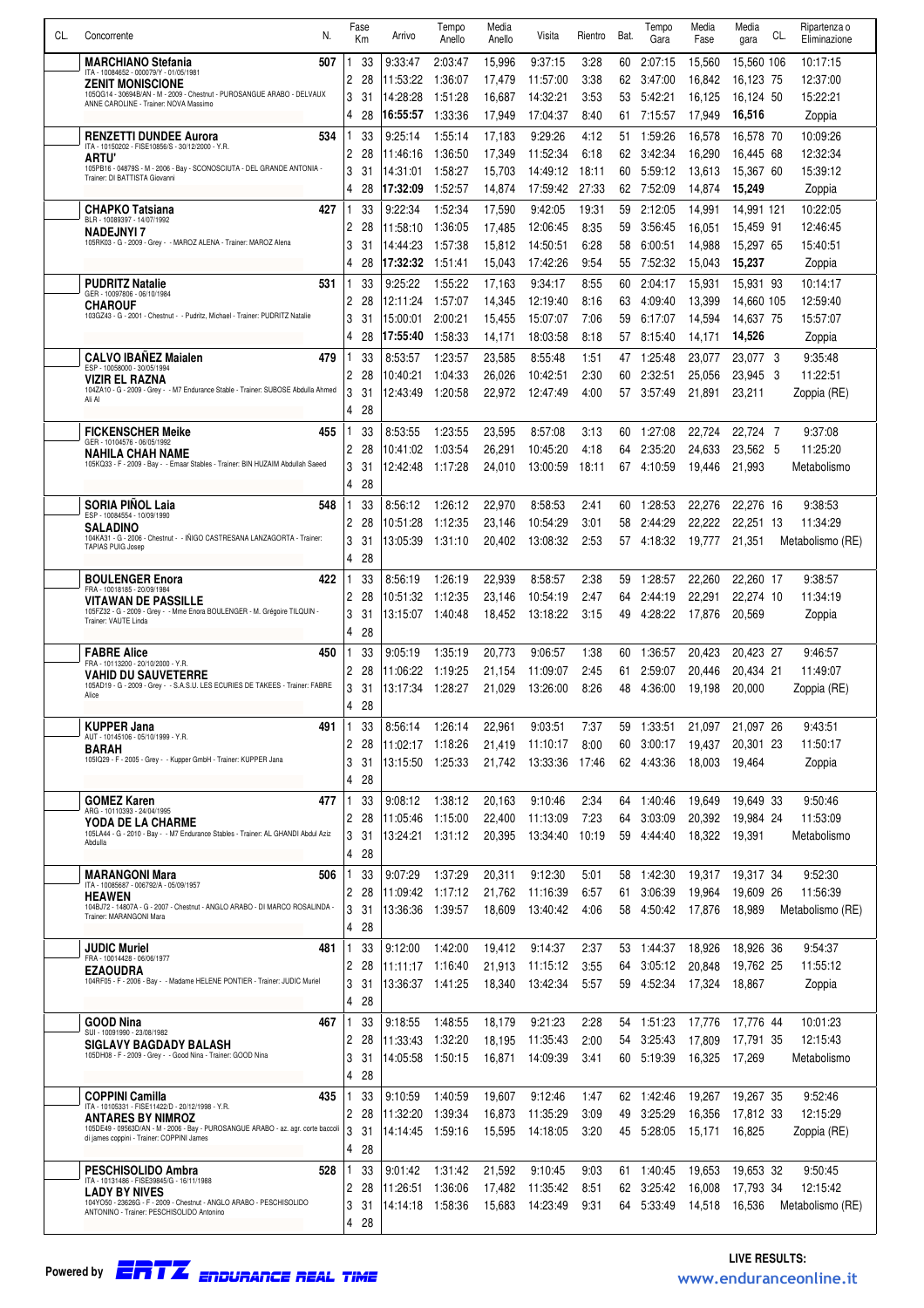| CL. | N.<br>Concorrente                                                                                             | Fase<br>Km     |          | Arrivo               | Tempo<br>Anello    | Media<br>Anello  | Visita               | Rientro      | Bat.     | Tempo<br>Gara      | Media<br>Fase    | Media<br>gara          | Ripartenza o<br>CL.<br>Eliminazione |
|-----|---------------------------------------------------------------------------------------------------------------|----------------|----------|----------------------|--------------------|------------------|----------------------|--------------|----------|--------------------|------------------|------------------------|-------------------------------------|
|     |                                                                                                               |                |          | 9:17:20              |                    |                  |                      |              |          |                    |                  |                        | 10:01:51                            |
|     | 429<br><b>CHAZEL Margot</b><br>FRA - 10044037 - 30/08/1993                                                    | 2              | 33<br>28 | 11:37:21             | 1:47:20<br>1:35:30 | 18.447<br>17,592 | 9:21:51<br>11:41:09  | 4:31<br>3:48 | 59<br>56 | 1:51:51<br>3:31:09 | 17,702<br>16,918 | 17,702 47<br>17,334 39 | 12:21:09                            |
|     | <b>COLD AYRE</b><br>102QK36 - 02422R - G - 2004 - Grey - - AL AASFA OVERSEASLTD - Trainer: LALISCIA           | 3              | 31       | 14:18:43             | 1:57:34            | 15,821           | 14:27:00             | 8:17         | 63.      | 5:37:00            | 14.779           | 16,380                 | Zoppia                              |
|     | Gianluca                                                                                                      | 4              | 28       |                      |                    |                  |                      |              |          |                    |                  |                        |                                     |
|     | <b>PIEROTTI Sara</b><br>529                                                                                   |                | 33       | 9:19:09              | 1:49:09            | 18,140           | 9:31:02              | 11:53        | 54       | 2:01:02            | 16,359           | 16,359 78              | 10:11:02                            |
|     | ITA - 10132594 - FISE27950/B - 24/02/1998 - Y.R.<br><b>FUAD BY FAROUZA</b>                                    | 2              | 28       | 11:46:17             | 1:35:15            | 17,638           | 11:51:09             | 4:52         | 56       | 3:41:09            | 16.780           | 16,550 61              | 12:31:09                            |
|     | 105KK43 - 29196B/AN - G - 2009 - Grey - PUROSANGUE ARABO - ZANETTI<br>GRAZIANO - Trainer: NOVA Massimo        | 3              | 31       | 14:23:35             | 1:52:26            | 16,543           | 14:28:25             | 4:50         | 56       | 5:38:25            | 15,861           | 16,311                 | Zoppia (RE)                         |
|     |                                                                                                               | $\overline{4}$ | 28       |                      |                    |                  |                      |              |          |                    |                  |                        |                                     |
|     | <b>KOPECKA Tereza</b><br>486<br>CZE - 10026526 - 18/11/1989                                                   |                | 33       | 9:18:05              | 1:48:05            | 18,319           | 9:24:02              | 5:57         | 60       | 1:54:02            | 17,363           | 17,363 55              | 10:04:02                            |
|     | SIVA<br>104KB37 - G - 2007 - Grey - - Hrabalova Lada - Trainer: KOPECKA Tereza                                | 2              | 28       | 11:46:29             | 1:42:27            | 16.398           | 11:52:55             | 6:26         | 59       | 3:42:55            | 15.429           | 16,419 69              | 12:32:55                            |
|     |                                                                                                               | 3<br>4         | 31<br>28 | 14:23:55             | 1:51:00            | 16,757           | 14:32:27             | 8:32         | 64       | 5:42:27            | 15,561           | 16,119                 | Ritirato                            |
|     |                                                                                                               |                |          |                      |                    |                  |                      |              |          |                    |                  |                        |                                     |
|     | <b>DI BATTISTA Simona</b><br>445<br>ITA - 10015259 - G1245/S - 07/05/1984                                     | 2              | 33<br>28 | 9:25:21<br>11:46:15  | 1:55:21<br>1:36:40 | 17.165<br>17,379 | 9:29:35<br>11:51:34  | 4:14<br>5:19 | 55<br>62 | 1:59:35<br>3:41:34 | 16,557<br>16,473 | 16,557 71<br>16,519 62 | 10:09:35<br>12:31:34                |
|     | <b>NUOVO</b><br>105PR10 - 04678S - G - 2006 - Chestnut - ANGLO ARABO - AZ. AGR. RUELLA DI DI                  | 3              | 31       | 14:31:00             | 1:59:26            | 15,574           | 14:38:14             | 7:14         | 58       | 5:48:14            | 14.684           | 15.851                 | Metabolismo                         |
|     | BATTISTA SIMONA - Trainer: DI BATTISTA Giovanni                                                               | $\overline{4}$ | 28       |                      |                    |                  |                      |              |          |                    |                  |                        |                                     |
|     | <b>LAURENTINI Chiara</b><br>496                                                                               |                | 33       | 9:36:18              | 2:06:18            | 15.677           | 9:39:34              | 3:16         | 56       | 2:09:34            | 15,282           | 15.282 112             | 10:19:34                            |
|     | ITA - 10145268 - FISE2118/KB - 24/02/1998 - Y.R.<br><b>OSIRIDE</b>                                            | 2              | 28       | 12:03:30             | 1:43:56            | 16,164           | 12:07:26             | 3:56         | 61       | 3:57:26            | 15,575           | 15,415 94              | 12:47:26                            |
|     | 105JD29 - 28877B/AN - F - 2010 - Bay - PUROSANGUE ARABO - LAURENTINI<br>FABRIZIO - Trainer: LAURENTINI Chiara | 3              | 31       | 14:47:06             | 1:59:40            | 15.543           | 14:50:18             | 3:12         | 57       | 6:00:18            | 15.138           | 15.321                 | Zoppia                              |
|     |                                                                                                               | 4              | 28       |                      |                    |                  |                      |              |          |                    |                  |                        |                                     |
|     | <b>CARSTENSEN Olaug Espeli</b><br>425<br>NOR - 10018866 - 22/12/1966                                          |                | 33       | 9:27:41              | 1:57:41            | 16,825           | 9:33:19              | 5:38         | 55       | 2:03:19            | 16,056           | 16,056 89              | 10:13:19                            |
|     | <b>KHALID</b><br>105FK04 - G - 2009 - Grey - - Olaug Espeli Carstensen - Trainer: CARSTENSEN Olaug            | 2<br>3         | 28<br>31 | 12:00:14<br>14:46:36 | 1:46:55<br>2:02:38 | 15.713<br>15,167 | 12:03:58<br>14:50:45 | 3:44<br>4:09 | 51<br>55 | 3:53:58<br>6:00:45 | 15.183<br>14,671 | 15.643 83<br>15,301    | 12:43:58<br>Zoppia (RE)             |
|     | Espeli                                                                                                        | 4              | 28       |                      |                    |                  |                      |              |          |                    |                  |                        |                                     |
|     | <b>GALLI Valentina</b><br>459                                                                                 | 1              | 33       | 9:37:28              | 2:07:28            | 15,533           | 9:40:37              | 3:09         | 61       | 2:10:37            | 15,159           | 15,159 115             | 10:20:37                            |
|     | ITA - 10116756 - FISE32947/B - 22/03/2001 - Y.R.<br>TURANDOT                                                  | 2              | 28       | 12:09:40             | 1:49:03            | 15.406           | 12:12:36             | 2:56         | 64       | 4:02:36            | 15.002           | 15.087 97              | 12:52:36                            |
|     | 105DA40 - 29821BXX - F - 2010 - Bay - SCONOSCIUTA - GALLI DANIELE - Trainer:<br><b>GALLI Valentina</b>        | 3              | 31       | 14:51:16             | 1:58:40            | 15,674           | 14:55:39             | 4:23         | 61       | 6:05:39            | 15,116           | 15.096                 | Zoppia (RE)                         |
|     |                                                                                                               | 4              | 28       |                      |                    |                  |                      |              |          |                    |                  |                        |                                     |
|     | 533<br><b>RAISA Valentina</b><br>ITA - 10102172 - 007105/D - 15/04/1995                                       | 1              | 33       | 9:36:41              | 2:06:41            | 15,630           | 9:40:43              | 4:02         | 60       | 2:10:43            | 15,147           | 15,147 116             | 10:20:43                            |
|     | ZORBA<br>103IY92 - 06502D - F - 2003 - Grey - SCONOSCIUTA - RAISA ROBERTO - Trainer:                          | 2              | 28       | 11:55:14             | 1:34:31            | 17,775           | 12:00:15             | 5:01         | 59       | 3:50:15            | 16.879           | 15,896 79              | 12:40:15                            |
|     | RAISA Roberto                                                                                                 | 3<br>4         | 31<br>28 | 14:39:19             | 1:59:04            | 15,622           | 14:59:44             | 20:25        | 76       | 6:09:44            | 13,335           | 14,930                 | Metabolismo                         |
|     | FERRER XALABARDER Laura<br>453                                                                                | 1              | 33       | 9:35:41              | 2:05:41            | 15,754           | 9:40:10              | 4:29         | 62       | 2:10:10            | 15,211           | 15,211 114             | 10:20:10                            |
|     | ESP - 10105209 - 18/09/2000 - Y.R.<br>YUCA DE CALDES                                                          | 2              | 28       | 12:10:35             | 1:50:25            | 15,215           | 12:17:51             | 7:16         | 60       | 4:07:51            | 14,276           | 14,767 103             | 12:57:51                            |
|     | 104GS18 - F - 2005 - Chestnut - - EDUARDO XALABARDER MIRAMANDA - Trainer:<br>FERRER XALABARDER Laura          | 3              | 31       | 15:00:00             | 2:02:09            | 15,227           | 15:11:26             | 11:26        | 61       | 6:21:26            | 13,924           | 14,472                 | Zoppia                              |
|     |                                                                                                               | 4              | ንՋ<br>ΔU |                      |                    |                  |                      |              |          |                    |                  |                        |                                     |
|     | <b>PACORIGH Meri</b><br>521<br>ITA - 10116919 - FISE7493/T - 17/11/1972                                       | 1              | 33       | 9:31:26              | 2:01:26            | 16,305           | 9:36:02              | 4.36         | 59       | 2:06:02            | 15,710           | 15,710 99              | 10:16:02                            |
|     | HYALIN DELL ORSETTA                                                                                           | 2              | 28       | 12:01:13             | 1:45:11            | 15.972           | 12:06:46             | 5:33         | 55       | 3:56:46            | 15,172           | 15,458 92              | 12:46:46                            |
|     | 104SG29 - 28201T/AN - F - 2008 - Bay - PUROSANGUE ARABO - SPECOGNA<br>MARCO - Trainer: VITTOR Serena          | 3<br>4         | 31<br>28 | 14:53:01             | 2:06:15            | 14,733           | 15:11:38             | 18:37        |          | 56 6:21:38         | 12.839           | 14.464                 | Metabolismo (RE)                    |
|     | 475<br>JABLONSKA Magdalena                                                                                    | 1              | 33       | 9:32:18              | 2:02:18            | 16,190           | 9:37:43              | 5:25         | 49       | 2:07:43            | 15,503           | 15,503 108             | 10:17:43                            |
|     | POL - 10070279 - 29/10/1991<br><b>HARFA</b>                                                                   | $\overline{c}$ | 28       | 12:00:13             | 1:42:30            | 16,390           | 12:06:00             | 5:47         | 60       | 3:56:00            | 15,515           | 15,508 89              | 12:46:00                            |
|     | 102ZY95 - F - 2002 - Bay - - Grzegorz Les - Trainer: JABLONSKA Magdalena                                      | 3              | 31       | 14:47:45             | 2:01:45            | 15,277           | 15:14:50             | 27:05        |          | 6:24:50            | 12,497           | 14,344                 | Metabolismo                         |
|     |                                                                                                               | 4              | 28       |                      |                    |                  |                      |              |          |                    |                  |                        |                                     |
|     | <b>TRIKALIOTIS Eleni</b><br>559<br>GRE - 10072471 - 16/05/1980                                                | 1              | 33       | 9:24:23              | 1.54.23            | 17,310           | 9:31:42              | 7:19         | 63       | 2:01:42            | 16,270           | 16,270 83              | 10:11:42                            |
|     | PIOGGIALUNA<br>104OJ37 - 19535G - F - 2005 - SAURO - ARABO - PRIORI CLAUDIO - Trainer: ORIGGI                 | 2              | 28       | 11:58:12             | 1:46:30            | 15,775           | 12:04:43             | 6.31         | 60       | 3:54:43            | 14,865           | 15,593 88              | 12:44:43                            |
|     | Diana                                                                                                         | 3<br>4         | 31<br>28 | 15:14:06             | 2:29:23            | 12,451           | 15:21:09             | 7:03         | 61       | 6:31:09            | 11,890           | 14,112                 | Zoppia                              |
|     | <b>MITONA Irini</b><br>513                                                                                    |                | 33       | 9:35:49              | 2:05:49            | 15,737           | 9:42:33              | 6:44         | 49       | 2:12:33            | 14,938           | 14,938 125             | 10:22:33                            |
|     | GRE - 10139959 - 17/06/1988<br><b>APHRODITI</b>                                                               | 2              | 28       | 12:11:09             | 1:48:36            | 15,470           | 12:19:01             | 7:52         | 60       | 4:09:01            | 14,425           | 14,698 104             | 12:59:01                            |
|     | 105JO37 - F - 2008 - Bay - - Patsiouras Sotirios - Trainer: PATSIOURAS Sotirios                               | 3              | 31       | 15:12:11             | 2:13:10            | 13,967           | 15:29:38             | 17:27        |          | 70 6:39:38         | 12,349           | 13,813                 | Metabolismo                         |
|     |                                                                                                               | 4              | 28       |                      |                    |                  |                      |              |          |                    |                  |                        |                                     |
|     | AL ROMAITHI Alyazia Khalid Khalifa<br>414<br>UAE - 10097244 - 01/09/1992                                      | 1              | 33       | 8:53:52              | 1:23:52            | 23,609           | 8:55:30              | 1:38         | 46       | 1:25:30            | 23,158           | 23,158 2               | 9:35:30                             |
|     | <b>OUED EL KEBIR LARZAC</b>                                                                                   | 2              | 28       | 10:40:20             | 1:04:50            | 25,913           | 10:42:33             | 2:13         |          | 64 2:32:33         | 25,056           | 23,992                 | Zoppia                              |
|     | 102QY78 - G - 2002 - Grey - - MRM Stables - Trainer: MOHD Ismail                                              | 3<br>4         | 31<br>28 |                      |                    |                  |                      |              |          |                    |                  |                        |                                     |
|     | VOGLER Lea<br>566                                                                                             |                | 33       | 8:53:53              | 1:23:53            | 23,604           | 8:56:14              | 2:21         | 59       | 1:26:14            | 22,961           | 22,961 6               | 9:36:14                             |
|     | FRA - 10014410 - 06/04/1990<br>ALDAIR                                                                         | 2              | 28       | 10:41:00             | 1:04:46            | 25,939           | 10:43:29             | 2:29         |          | 64 2:33:29         | 24,981           | 23,846                 | Zoppia (RE)                         |
|     | 105KL52 - 01745X - M - 2007 - Chestnut - - Al Bararri Stables - Trainer: SABRI Salman<br>Ali Al               | 3              | 31       |                      |                    |                  |                      |              |          |                    |                  |                        |                                     |
|     |                                                                                                               | 4              | 28       |                      |                    |                  |                      |              |          |                    |                  |                        |                                     |
|     | <b>DACHS IZQUIERDO Alejandra</b><br>438                                                                       | 1              | 33       | 8:56:23              | 1:26:23            | 22,921           | 8:58:19              | 1.56         | 58       | 1:28:19            | 22,419           | 22,419 13              | 9:38:19                             |
|     | ESP - 10020304 - 16/12/1987<br>ACACIA MIR                                                                     | 2              | 28       | 10:51:31             | 1:13:12            | 22,951           | 10:53:22             | 1:51         | 55       | 2:43:22            | 22,385           | 22,404 8               | 11:33:22                            |
|     | 105IU84 - F - 2009 - Grey - - MARCEL MIRANDA - Trainer: PUNTI DACHS Jaume                                     | 3              | 31       |                      |                    |                  |                      |              |          |                    |                  |                        | Elim. Percorso                      |
|     |                                                                                                               | 4              | 28       |                      |                    |                  |                      |              |          |                    |                  |                        |                                     |

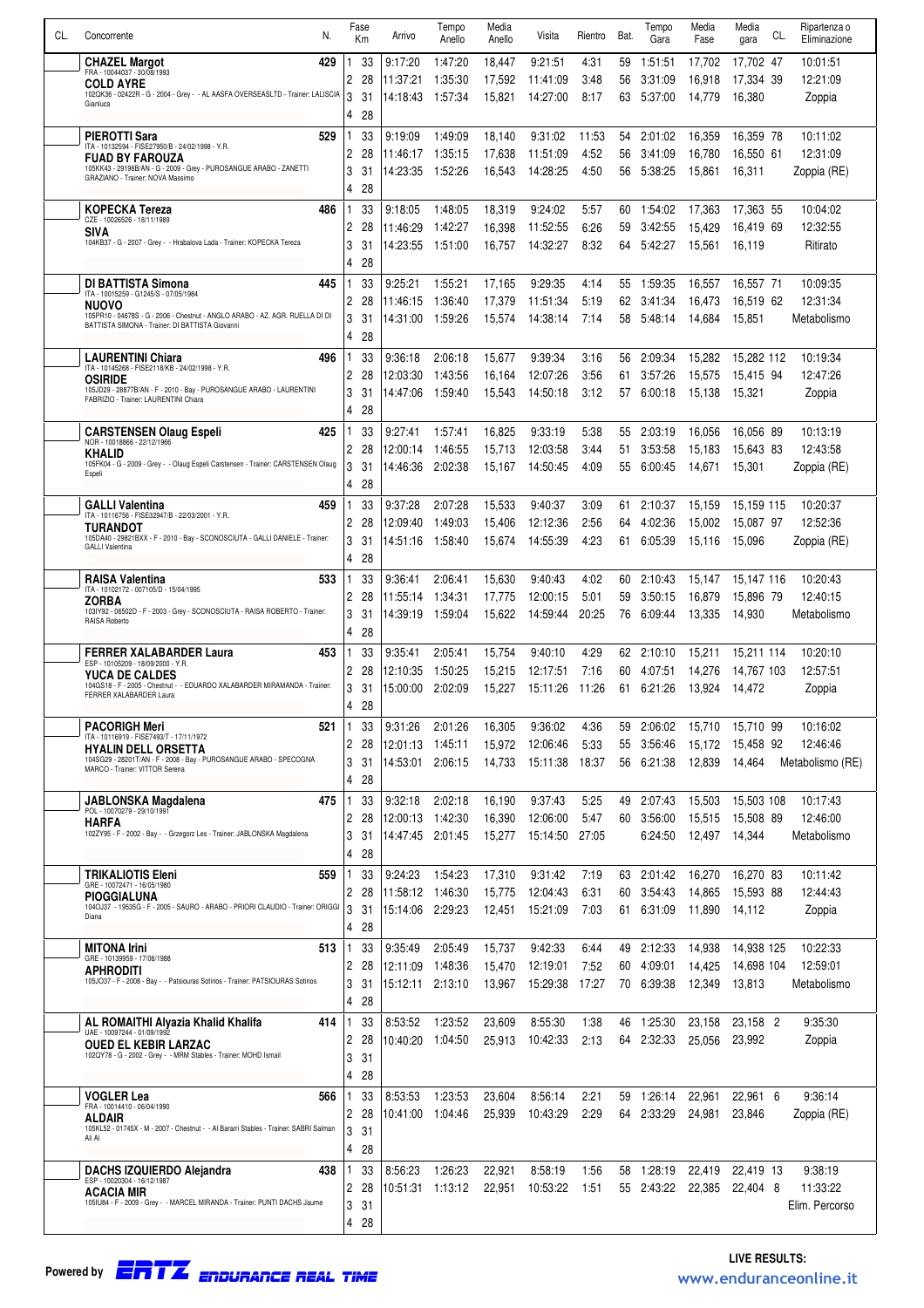| CL. | Concorrente                                                                                                              | N.  | Fase<br>Km           | Arrivo              | Tempo<br>Anello    | Media<br>Anello  | Visita              | Rientro       | Bat.     | Tempo<br>Gara      | Media<br>Fase    | Media<br>gara       | CL. | Ripartenza o<br>Eliminazione |
|-----|--------------------------------------------------------------------------------------------------------------------------|-----|----------------------|---------------------|--------------------|------------------|---------------------|---------------|----------|--------------------|------------------|---------------------|-----|------------------------------|
|     | <b>TRUJILLO RUIZ Andrea</b><br>ESP - 10136204 - 07/03/2002 - Y.R.                                                        | 560 | 33                   | 8:56:20             | 1:26:20            | 22,934           | 8:58:59             | 2:39          | 62.      | 1:28:59            | 22,251           | 22,251 18           |     | 9:38:59                      |
|     | <b>MP ERFOUD</b><br>105NW77 - G - 2009 - Grey - - JOSE IGNACIO BERDASCO GARCIA - Trainer:                                |     | 2<br>28<br>3<br>31   | 10:51:36            | 1:12:37            | 23.135           | 10:54:50            | 3:14          | 57       | 2:44:50            | 22,149           | 22,204              |     | Zoppia                       |
|     | FERNANDEZ BLANCO Mario                                                                                                   |     | 28<br>4              |                     |                    |                  |                     |               |          |                    |                  |                     |     |                              |
|     | <b>HITZLER Belinda</b>                                                                                                   | 473 | 33                   | 8:56:24             | 1:26:24            | 22,917           | 8:59:37             | 3:13          | 56       | 1:29:37            | 22,094           | 22,094 22           |     | 9:39:37                      |
|     | GER - 10013914 - 14/03/1971<br><b>OREJRA</b>                                                                             |     | 28<br>2              | 10:52:53            | 1:13:16            | 22,930           | 10:56:38            | 3:45          | 62       | 2:46:38            | 21,813           | 21,964              |     | Zoppia                       |
|     | 105QL67 - G - 2009 - Bay - - Hitzler, Belinda - Trainer: HITZLER Belinda                                                 |     | 3<br>31<br>4<br>28   |                     |                    |                  |                     |               |          |                    |                  |                     |     |                              |
|     | <b>IOSA Linda</b>                                                                                                        | 474 | 33                   | 8:59:53             | 1:29:53            | 22,029           | 9:02:34             | 2:41          | 62       | 1:32:34            | 21,390           | 21.390 24           |     | 9:42:34                      |
|     | ITA - 10128180 - FISE16512/E - 27/02/2000 - Y.R.<br>NAB SHAKIM                                                           |     | 28<br>2              | 11:02:36            | 1:20:02            | 20,991           | 11:06:09            | 3:33          | 64       | 2:56:09            | 20,100           | 20,778              |     | Metabolismo (RE)             |
|     | 103CE64 - 03317H/AN - G - 2003 - Grey - PUROSANGUE ARABO - Gabriele Cianci -<br>Trainer: IOSA Linda                      |     | 3<br>31              |                     |                    |                  |                     |               |          |                    |                  |                     |     |                              |
|     | <b>CHARLES Marie</b>                                                                                                     | 428 | 28<br>4<br>33        | 9:05:20             | 1:35:20            | 20,769           | 9:08:00             | 2:40          |          | 1:38:00            | 20,204           | 20,204 29           |     | 9:48:00                      |
|     | FRA - 10108785 - 08/08/1999 - Y.R.<br><b>CESAR DE SULEIMAN</b>                                                           |     | 2<br>28              | 11:06:31            | 1:18:31            | 21,397           | 11:09:13            | 2:42          | 49<br>57 | 2:59:13            | 20,685           | 20.422              |     | Ritirato                     |
|     | 104GW56 - G - 2007 - Grey - - Madame CAMILLE COULOMB - Trainer: COULOMB<br>Camille                                       |     | 3<br>31              |                     |                    |                  |                     |               |          |                    |                  |                     |     |                              |
|     |                                                                                                                          |     | 4<br>28              |                     |                    |                  |                     |               |          |                    |                  |                     |     |                              |
|     | <b>ROGLIARDO Isee</b><br>FRA - 10089952 - 10/02/1998 - Y.R.                                                              | 536 | 33<br>2<br>28        | 8:56:16<br>11:06:34 | 1:26:16<br>1:19:05 | 22,952<br>21.243 | 9:07:29<br>11:09:19 | 11:13<br>2:45 | 60<br>63 | 1:37:29<br>2:59:19 | 20,311<br>20,530 | 20,311 28<br>20,411 |     | 9:47:29<br>Zoppia            |
|     | TIOU<br>105OJ43 - G - 2008 - Grey - ARABE - MME LAURENCE UBED - Trainer: MOUROU<br>Justin                                |     | 3<br>31              |                     |                    |                  |                     |               |          |                    |                  |                     |     |                              |
|     |                                                                                                                          |     | 4<br>28              |                     |                    |                  |                     |               |          |                    |                  |                     |     |                              |
|     | <b>GARAU Vanessa</b><br>ITA - 10126986 - FISE57132/G - 12/03/1996 - Y.R.                                                 | 460 | 33                   | 9:14:26             | 1:44:26            | 18,959           | 9:16:22             | 1:56          |          | 60 1:46:22         | 18,615           | 18.615 38           |     | 9:56:22                      |
|     | ZARA<br>104VO97 - 23427G - F - 2008 - Grey - INDIGENA - PETRONZI TERSILIO - Trainer:                                     |     | 2<br>28<br>3<br>31   | 11:26:50 1:30:28    |                    | 18,570           | 11:29:04            | 2:14          |          | 59 3:19:04         | 18,123           | 18.386              |     | Zoppia                       |
|     | ANGELI Marco                                                                                                             |     | 4<br>28              |                     |                    |                  |                     |               |          |                    |                  |                     |     |                              |
|     | <b>LOEVENBRUCK Lucie</b><br>FRA - 10084522 - 18/10/1990                                                                  | 498 | 33                   | 9:19:08             | 1:49:08            | 18,143           | 9:22:38             | 3:30          | 60       | 1:52:38            | 17,579           | 17,579 48           |     | 10:02:38                     |
|     | <b>MANAHDI LEREM</b><br>105CX62 - G - 2009 - Chestnut - - EARL DOMAINE LES CLUVAUX - Trainer:                            |     | 2<br>28<br>3         | 11:32:14            | 1:29:36            | 18,750           | 11:35:04            | 2:50          | 61       | 3:25:04            | 18,175           | 17.848              |     | Zoppia (RE)                  |
|     | LOEVENBRUCK Lucie                                                                                                        |     | 31<br>28<br>4        |                     |                    |                  |                     |               |          |                    |                  |                     |     |                              |
|     | <b>CIANFERONI Patrizia</b>                                                                                               | 432 | 33                   | 9:28:18             | 1:58:18            | 16,737           | 9:30:08             | 1.50          | 52       | 2:00:08            | 16,482           | 16.482 76           |     | 10:10:08                     |
|     | ITA - 10080988 - 5654/F - 26/08/1966<br>QUINTANA                                                                         |     | 2<br>28              | 11:41:38            | 1:31:30            | 18,361           | 11:43:50            | 2:12          | 59       | 3:33:50            | 17.930           | 17,116              |     | Zoppia                       |
|     | 105GT76 - 13485F/AN - F - 2009 - Bay - PUROSANGUE ARABO - MULAS ANGELO -<br>Trainer: CIANFERONI Patrizia                 |     | 3<br>31<br>4<br>28   |                     |                    |                  |                     |               |          |                    |                  |                     |     |                              |
|     | <b>BORDICHINI Elisabetta</b>                                                                                             | 421 | 33                   | 9:17:11             | 1:47:11            | 18,473           | 9:21:39             | 4:28          | 54       | 1:51:39            | 17,734           | 17,734 46           |     | 10:01:39                     |
|     | ITA - 10086494 - FISE12538/R - 06/05/1985<br><b>CASSANDRA FOX</b>                                                        |     | 28<br>2              | 11:32:23            | 1:30:44            | 18,516           | 11:44:10            | 11:47         | 57       | 3:34:10            | 16,388           | 17,089              |     | Ritirato                     |
|     | 104XS47 - 02505R - F - 2005 - Chestnut - ANGLO ARABO - CRUCIANI GABRIELE -<br>Trainer: BISTOCCHI Alessio                 |     | 3<br>31              |                     |                    |                  |                     |               |          |                    |                  |                     |     |                              |
|     | <b>MARKERT-BAEUMER Sybille</b>                                                                                           | 509 | 28<br>4<br>33<br>  1 | 9:25:21             | 1:55:21            | 17,165           | 9:34:14             | 8:53          | 63       | 2:04:14            | 15,938           | 15,938 92           |     | 10:14:14                     |
|     | GER - 10027843 - 16/12/1956<br><b>GM KAREEFA</b>                                                                         |     | 28<br>2              | 11:43:28            | 1:29:14            | 18,827           | 11:52:25            | 8:57          | 64       | 3:42:25            | 17,111           | 16.456 67           |     | 12:32:25                     |
|     | 105EH49 - F - 2008 - Grey - - Markert-Baeumer, Sybille - Trainer: MARKERT-BAEUMER<br>Sybille                             |     | 3<br>31              | 14:23:39            |                    | 16,722           |                     |               |          |                    |                  |                     |     | Ritardo Visita               |
|     |                                                                                                                          |     | 28<br>4              |                     |                    |                  |                     |               |          |                    |                  |                     |     |                              |
|     | <b>MALA Miriam</b><br>SVK - 10146432 - 12/10/1990<br><b>SOKRATES R</b>                                                   | 503 | 33<br>ı<br>2<br>28   | 9:18:11<br>11:46:28 | 1:48:11<br>1:42:24 | 18,302<br>16,406 | 9:24:04<br>11:53:03 | 5.53<br>6:35  | 64<br>52 | 1:54:04<br>3:43:03 | 17,358<br>15,415 | 17,358 56<br>16.409 |     | 10:04:04<br>Zoppia           |
|     | 105DL86 - G - 2009 - Bay - - Endurance Habrovany s.r.o. - Trainer: JADCZAKOVA Nella                                      |     | 3<br>31              |                     |                    |                  |                     |               |          |                    |                  |                     |     |                              |
|     |                                                                                                                          |     | 4<br>28              |                     |                    |                  |                     |               |          |                    |                  |                     |     |                              |
|     | <b>DAVERI Elena</b><br>ITA - 10106644 - FISE23012/F - 24/04/2000 - Y.R.                                                  | 440 | 33<br>2<br>28        | 9:26:44<br>11:55:01 | 1:56:44<br>1:43:16 | 16,962<br>16,269 | 9:31:45<br>12:00:21 | 5:01<br>5:20  | 55<br>51 | 2:01:45<br>3:50:21 | 16,263<br>15,470 | 16,263 84<br>15,889 |     | 10:11:45<br>Zoppia           |
|     | ZAMBRA BY ZAMIRKA<br>1040123 - 12691F/AN - F - 2008 - Chestnut - ARABO - BIGONI SECONDO - Trainer:<br>NASSINI Gianfranco |     | 3<br>31              |                     |                    |                  |                     |               |          |                    |                  |                     |     |                              |
|     |                                                                                                                          |     | 4<br>28              |                     |                    |                  |                     |               |          |                    |                  |                     |     |                              |
|     | THYGESEN Rikke Sophie K.<br>DEN - 10137332 - 01/04/1194                                                                  | 457 | 33<br>2<br>28        | 9:29:54             | 1.59.54            | 16,514           | 9:33:33<br>12:04:01 | 3:39          | 58<br>49 | 2:03:33<br>3:54:01 | 16,026           | 16,026 90<br>15,640 |     | 10:13:33<br>Zoppia (RE)      |
|     | <b>KAREEB</b><br>104GS20 - G - 2006 - Grey - ARABE - Olaug Espeli Carstensen - Trainer: CARSTENSEN                       |     | 3<br>31              | 12:00:15            | 1:46:42            | 15,745           |                     | 3:46          |          |                    | 15,208           |                     |     |                              |
|     | Olaug Espeli                                                                                                             |     | 28<br>4              |                     |                    |                  |                     |               |          |                    |                  |                     |     |                              |
|     | <b>MATEIKAITE Gabriele</b><br>LTU - 10035763 - 02/01/1993                                                                | 511 | 33                   | 9:28:22             | 1:58:22            | 16,728           | 9:39:21             | 10:59         | 60       | 2:09:21            | 15,307           | 15,307 111          |     | 10:19:21                     |
|     | LUNA<br>105HN64 - F - 2007 - Grey - - Tonje Danielson - Trainer: DANIELSON Tonje                                         |     | 2<br>28<br>3<br>31   | 12:01:18            | 1:41:57            | 16,479           | 12:08:29            | 7:11          | 59       | 3:58:29            | 15,394           | 15,347              |     | Zoppia                       |
|     |                                                                                                                          |     | 28<br>4              |                     |                    |                  |                     |               |          |                    |                  |                     |     |                              |
|     | <b>BIAGETTI Anna</b><br>ITA - 10097447 - FISE7610/P - 22/02/1998 - Y.R.                                                  | 419 | 33                   | 9:37:27             | 2:07:27            | 15,536           | 9:41:06             | 3:39          | 56       | 2:11:06            | 15,103           | 15,103 120          |     | 10:21:06                     |
|     | <b>JASSUR</b><br>103WS67 - 02655R/AN - G - 2007 - Chestnut - PUROSANGUE ARABO - asd endurance                            |     | 2<br>28              | 12:09:45            | 1:48:39            | 15,462           | 12:19:23            | 9:38          | 56       | 4:09:23            | 14,203           | 14,676              |     | Metabolismo (RE)             |
|     | marche - Trainer: CINGOLANI Giorgio                                                                                      |     | 3<br>31<br>4<br>28   |                     |                    |                  |                     |               |          |                    |                  |                     |     |                              |
|     | <b>FALETTO Stefania</b>                                                                                                  | 451 | 33                   | 9:31:25             | 2:01:25            | 16,307           | 9:37:31             | 6:06          | 64       | 2:07:31            | 15,527           | 15,527 107          |     | 10:17:31                     |
|     | ITA - 10014549 - 003910/A - 20/05/1980<br><b>MIRTILLO DI SAN LORENZO</b>                                                 |     | 2<br>28              | 12:12:12  1:54:41   |                    | 14,649           | 12:20:43            | 8:31          |          | 62 4:10:43         | 13,636           | 14,598 107          |     | 13:00:43                     |
|     | 105KA68 - 00615Y - C - 2006 - GRIGIO - SCONOSCIUTA - FALETTO STEFANIA -<br>Trainer: FALETTO Stefania                     |     | 3<br>31<br>4<br>28   |                     |                    |                  |                     |               |          |                    |                  |                     |     | Metabolismo                  |
|     |                                                                                                                          |     |                      |                     |                    |                  |                     |               |          |                    |                  |                     |     |                              |

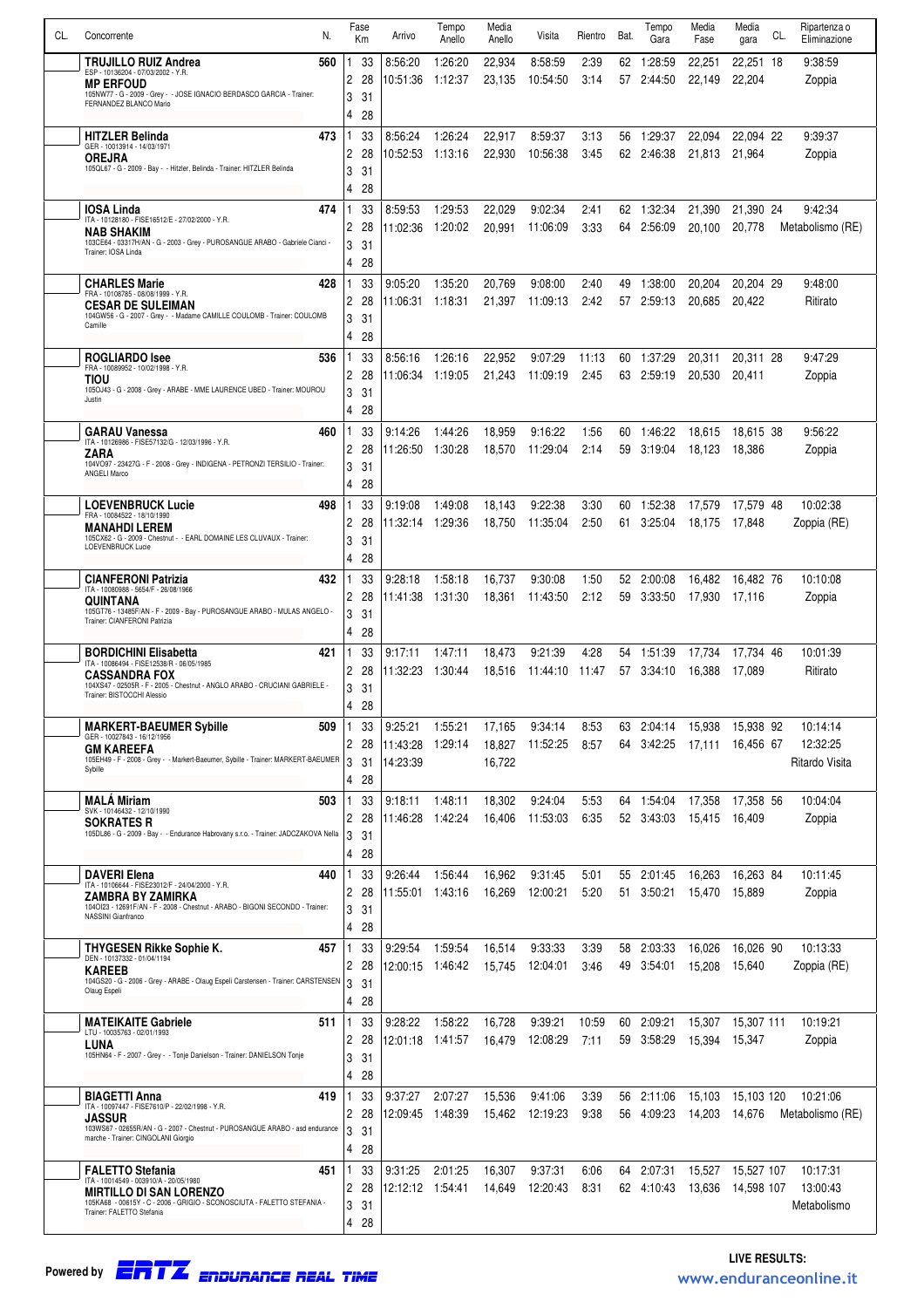| CL. | Concorrente                                                                                                                                    | N.  |        | Fase<br>Кm | Arrivo              | Tempo<br>Anello    | Media<br>Anello  | Visita                    | Rientro | Bat. | Tempo<br>Gara                    | Media<br>Fase    | Media<br>gara        | CL. | Ripartenza o<br>Eliminazione |
|-----|------------------------------------------------------------------------------------------------------------------------------------------------|-----|--------|------------|---------------------|--------------------|------------------|---------------------------|---------|------|----------------------------------|------------------|----------------------|-----|------------------------------|
|     | <b>FRISAN NICOLE</b>                                                                                                                           | 558 |        | 33         | 9:33:48             | 2:03:48            | 15,994           | 9:45:03                   | 11:15   | 55   | 2:15:03                          | 14,661           | 14,661 127           |     | 10:25:03                     |
|     | ITA - 10145035 - FISE22154/KT - 17/02/1999 - Y.R.<br><b>PASSEROTTA</b>                                                                         |     | 2      | 28         |                     |                    | 15,733           | 12:22:27 10:37            |         |      | 57 4:12:27                       | 14,310           | 14,498               |     | Ritirato (RE)                |
|     | 105EJ13 - 29579BXX - F - 2008 - Bay - ANGLO ARABO - MUZZU FRANCESCO -<br>Trainer: NOVA Massimo                                                 |     | 3      | 31         |                     |                    |                  |                           |         |      |                                  |                  |                      |     |                              |
|     |                                                                                                                                                |     | 4      | 28         |                     |                    |                  |                           |         |      |                                  |                  |                      |     |                              |
|     | JACOBS Hilde<br>BEL - 10091231 - 28/07/1976                                                                                                    | 476 | 2      | 33<br>28   | 9:28:23<br>12:09:21 | 1:58:23<br>1:49:31 | 16,725<br>15,340 | 9:39:50<br>12:23:54 14:33 | 11:27   |      | 52 2:09:50<br>50 4:13:54         | 15,250<br>13,541 | 15,250 113<br>14,415 |     | 10:19:50<br>Metabolismo      |
|     | L.I. KALIFA<br>105IM51 - F - 2008 - Chestnut - - Deporte - Goossens - Trainer: JACOBS Hilde                                                    |     | 3      | 31         |                     |                    |                  |                           |         |      |                                  |                  |                      |     |                              |
|     |                                                                                                                                                |     | 4      | 28         |                     |                    |                  |                           |         |      |                                  |                  |                      |     |                              |
|     | <b>SIMON Elisa</b><br>FRA - 10020400 - 25/08/1991                                                                                              | 546 |        | 33         | 8:53:51             | 1:23:51            | 23,614           | 8:57:21                   | 3:30    |      | 62 1:27:21                       | 22,667           | 22,667               |     | Zoppia                       |
|     | ZEINA BINT ZAPHIRA                                                                                                                             |     | 2      | 28         |                     |                    |                  |                           |         |      |                                  |                  |                      |     |                              |
|     | 104XD04 - F - 2008 - Chestnut - - Madame ELISA SIMON - Trainer: SIMON Elisa                                                                    |     | 3<br>4 | 31<br>28   |                     |                    |                  |                           |         |      |                                  |                  |                      |     |                              |
|     | <b>ROMAN France</b>                                                                                                                            | 539 |        | 33         | 9:06:00             | 1:36:00            | 20,625           | 9:08:57                   | 2.57    | 58   | 1:38:57                          | 20,010           | 20,010               |     | Zoppia (RE)                  |
|     | FRA - 10023293 - 25/10/1977<br><b>VENTDUDESERT EL RAZNA</b>                                                                                    |     | 2      | 28         |                     |                    |                  |                           |         |      |                                  |                  |                      |     |                              |
|     | 105DY09 - F - 2009 - Chestnut - - MONSIEUR KARIM DJEBLI - Trainer: ROMAN France                                                                |     | 3      | 31         |                     |                    |                  |                           |         |      |                                  |                  |                      |     |                              |
|     |                                                                                                                                                |     | 4      | 28         |                     |                    |                  |                           |         |      |                                  |                  |                      |     |                              |
|     | <b>ERIKSSON Annelie</b><br>SWE - 10018213 - 09/06/1988                                                                                         | 449 | 2      | 33<br>28   | 9:06:01             | 1:36:01            | 20,621           | 9:09:13                   | 3:12    |      | 58 1:39:13                       | 19,956           | 19.956               |     | Zoppia                       |
|     | <b>DERES</b><br>104GU85 - G - 2007 - Chestnut - - AE Endurance Riding AB - Trainer: ERIKSSON                                                   |     | 3      | 31         |                     |                    |                  |                           |         |      |                                  |                  |                      |     |                              |
|     | Annelie                                                                                                                                        |     | 4      | 28         |                     |                    |                  |                           |         |      |                                  |                  |                      |     |                              |
|     | <b>SAIGNIE Marine</b><br>FRA - 10084766 - 20/09/1990                                                                                           | 541 |        | 33         | 9:06:01             | 1:36:01            | 20,621           | 9:09:49                   | 3:48    |      | 64 1:39:49                       | 19,836           | 19.836               |     | Zoppia (RE)                  |
|     | ALAURZA                                                                                                                                        |     | 2      | 28         |                     |                    |                  |                           |         |      |                                  |                  |                      |     |                              |
|     | 105PI52 - F - 2010 - Bay - - S.A.R.L. ECURIE BAEYENS et M. Bruno PAOLETTI -<br>Trainer: SAIGNIE Marine                                         |     | 3<br>4 | 31<br>28   |                     |                    |                  |                           |         |      |                                  |                  |                      |     |                              |
|     | <b>CANTAGALLI Cristiana</b>                                                                                                                    | 424 |        | 33         | 9:05:58             | 1:35:58            | 20,632           | 9:14:35                   | 8:37    |      | 58 1:44:35                       | 18,932           | 18,932               |     | Zoppia (RE)                  |
|     | ITA - 10108625 - 000819/N - 05/01/1980<br>RIONAZZA                                                                                             |     | 2      | 28         |                     |                    |                  |                           |         |      |                                  |                  |                      |     |                              |
|     | 105LK22 - 04538N/AN - F - 2010 - Grey - PUROSANGUE ARABO - MANCA<br>FRANCESCO - Trainer: CUCCHIARINI Mauro                                     |     | 3      | 31         |                     |                    |                  |                           |         |      |                                  |                  |                      |     |                              |
|     |                                                                                                                                                |     | 4      | 28         |                     |                    |                  |                           |         |      |                                  |                  |                      |     |                              |
|     | <b>ALACCHI Charlene</b><br>FRA - 10061061 - 07/06/1989                                                                                         | 404 |        | 33         | 9:19:01             | 1:49:01            | 18,162           | 9:22:17                   | 3:16    |      | 57 1:52:17                       | 17,634 17,634    |                      |     | Zoppia                       |
|     | <b>ZAORE DE L'HOM</b><br>104KU98 - F - 2005 - Chestnut - - Madame MAGALI OUSTIN - Trainer: ALACCHI                                             |     | 2<br>3 | 28<br>31   |                     |                    |                  |                           |         |      |                                  |                  |                      |     |                              |
|     | Charlene                                                                                                                                       |     | 4      | 28         |                     |                    |                  |                           |         |      |                                  |                  |                      |     |                              |
|     | JANBEY Maya                                                                                                                                    | 480 |        | 33         | 9:21:08             | 1.51.08            | 17,816           | 9:26:36                   | 5.28    |      | 56 1:56:36                       | 16,981           | 16,981               |     | Zoppia                       |
|     | NAM - 10074346 - 21/01/2001 - Y.R.<br><b>SHAOLIN ROC'HELLOU</b>                                                                                |     | 2      | 28         |                     |                    |                  |                           |         |      |                                  |                  |                      |     |                              |
|     | 103XW71 - 04113S - M - 2006 - Bay - ANGLO ARABO - DI MATTEO JACOPO - Trainer:<br>DI MATTEO Jacopo                                              |     | 3<br>4 | -31<br>28  |                     |                    |                  |                           |         |      |                                  |                  |                      |     |                              |
|     | <b>KOUTSAFTI Efstathia</b>                                                                                                                     | 488 |        | 33         | 9:13:46             | 1:43:46            | 19,081           | 9:27:42                   |         |      | 13:56    45    1:57:42    16,822 |                  | 16,822               |     | Zoppia (RE)                  |
|     | GRE - 10047018 - 01/11/1976<br><b>POMPEA PS</b>                                                                                                |     | 2      | 28         |                     |                    |                  |                           |         |      |                                  |                  |                      |     |                              |
|     | 105QG40 - 13689E/AN - F - 2008 - Bay - PUROSANGUE ARABO - LA BOSANA S.S.<br>AGRICOLA - Trainer: ORIGGI Diana                                   |     | 3      | 31         |                     |                    |                  |                           |         |      |                                  |                  |                      |     |                              |
|     |                                                                                                                                                |     | 4      | 28         |                     |                    |                  |                           |         |      |                                  |                  |                      |     |                              |
|     | <b>CHIOLA Melinda</b><br>ITA - 10087780 - FISE16140/A - 16/05/1987                                                                             | 431 |        | 33         | 9:24:10             | 1:54:10            | 17,343           | 9:29:20                   | 5:10    |      | 60 1:59:20                       | 16,592           | 16,592               |     | Zoppia                       |
|     | <b>ASMAR</b><br>103QC99 - 22618BXX - M - 2003 - Grey - SCONOSCIUTA - T MELINDA - Trainer:                                                      |     | 2<br>3 | 28<br>31   |                     |                    |                  |                           |         |      |                                  |                  |                      |     |                              |
|     | CHIOLA Melinda                                                                                                                                 |     | 4      | 28         |                     |                    |                  |                           |         |      |                                  |                  |                      |     |                              |
|     | <b>CORTI Nayade Maria</b>                                                                                                                      | 437 |        | 33         | 9:27:05             | 1:57:05            | 16,911           | 9:30:05                   | 3:00    |      | 64 2:00:05                       | 16,489           | 16,489               |     | Zoppia                       |
|     | ITA - 10152870 - FISE41164/B - 06/04/2000 - Y.R.<br><b>LIGABUE BY KASSAB</b>                                                                   |     | 2      | 28         |                     |                    |                  |                           |         |      |                                  |                  |                      |     |                              |
|     | 104ZS90 - 28311B/AN - M - 2009 - Chestnut - PUROSANGUE ARABO - SFARGERI<br>MAURIZIO - Trainer: LUI Martina                                     |     | 3      | 31         |                     |                    |                  |                           |         |      |                                  |                  |                      |     |                              |
|     | <b>DE MARCO Giulia</b>                                                                                                                         | 441 | 4      | 28<br>33   | 9:24:30             | 1.54:30            | 17,293           | 9:30:25                   | 5:55    |      | 57 2:00:25                       | 16,443           | 16,443               |     | Zoppia                       |
|     | ITA - 10151163 - FISE8156/S - 14/06/1999 - Y.R.<br><b>MISTER MARSHALL</b>                                                                      |     | 2      | 28         |                     |                    |                  |                           |         |      |                                  |                  |                      |     |                              |
|     | 105PC31 - 04699S - G - 2005 - Bay - ANGLO ARABO - CINALLI ANTONELLA - Trainer:<br>LAPENNA Valeria Raffaella                                    |     | 3      | 31         |                     |                    |                  |                           |         |      |                                  |                  |                      |     |                              |
|     |                                                                                                                                                |     | 4      | 28         |                     |                    |                  |                           |         |      |                                  |                  |                      |     |                              |
|     | <b>MAROZ Alena</b><br>BLR - 10067998 - 29/09/1979                                                                                              | 510 |        | 33         | 9:22:38             | 1.52:38            | 17,579           | 9:32:35                   | 9:57    |      | 63 2:02:35                       |                  | 16,152 16,152 87     |     | 10:12:35                     |
|     | VIGLA<br>103SI18 - F - 2004 - Grey - - SKLADANYUK, Igor - Trainer: SKLADANYUK Igor                                                             |     | 2<br>3 | 28<br>31   |                     |                    |                  |                           |         |      |                                  |                  |                      |     | Elim. Percorso               |
|     |                                                                                                                                                |     | 4      | 28         |                     |                    |                  |                           |         |      |                                  |                  |                      |     |                              |
|     | <b>CALLA' Marta</b>                                                                                                                            | 423 |        | 33         | 9:31:24             | 2:01:24            | 16,310           | 9:34:31                   | 3:07    |      | 59 2:04:31                       | 15,901           | 15,901               |     | Zoppia                       |
|     | ITA - 10145046 - FISE5534/Y - 12/08/1999 - Y.R.<br>KAOS DI SAN LORENZO                                                                         |     | 2      | 28         |                     |                    |                  |                           |         |      |                                  |                  |                      |     |                              |
|     | 105RA63 - 17393A - C - 2010 - GRIGIO - SCONOSCIUTA - ROSSATO MARIANGELA<br>Trainer: FALETTO Stefania                                           |     | 3      | 31         |                     |                    |                  |                           |         |      |                                  |                  |                      |     |                              |
|     |                                                                                                                                                |     | 4      | 28         |                     |                    |                  |                           |         |      |                                  |                  |                      |     |                              |
|     | <b>ACCOSSATO Arianna Ae Ran</b><br>ITA - 10132976 - FISE32191/A - 17/12/1977                                                                   | 401 | 2      | 33<br>28   | 9:24:39             | 1:54:39            | 17,270           | 9:35:45                   |         |      | 11:06 64 2:05:45 15,746          |                  | 15,746               |     | Metab.+Zop. (RE)             |
|     | <b>ATP ELISIR</b><br>104ZG76 - 14640A/AN - M - 2006 - Bay - PUROSANGUE ARABO - ACCOSSATO<br>ARIANNA AE RAN - Trainer: ACCOSSATO Arianna Ae Ran |     | 3      | 31         |                     |                    |                  |                           |         |      |                                  |                  |                      |     |                              |
|     |                                                                                                                                                |     | 4      | -28        |                     |                    |                  |                           |         |      |                                  |                  |                      |     |                              |

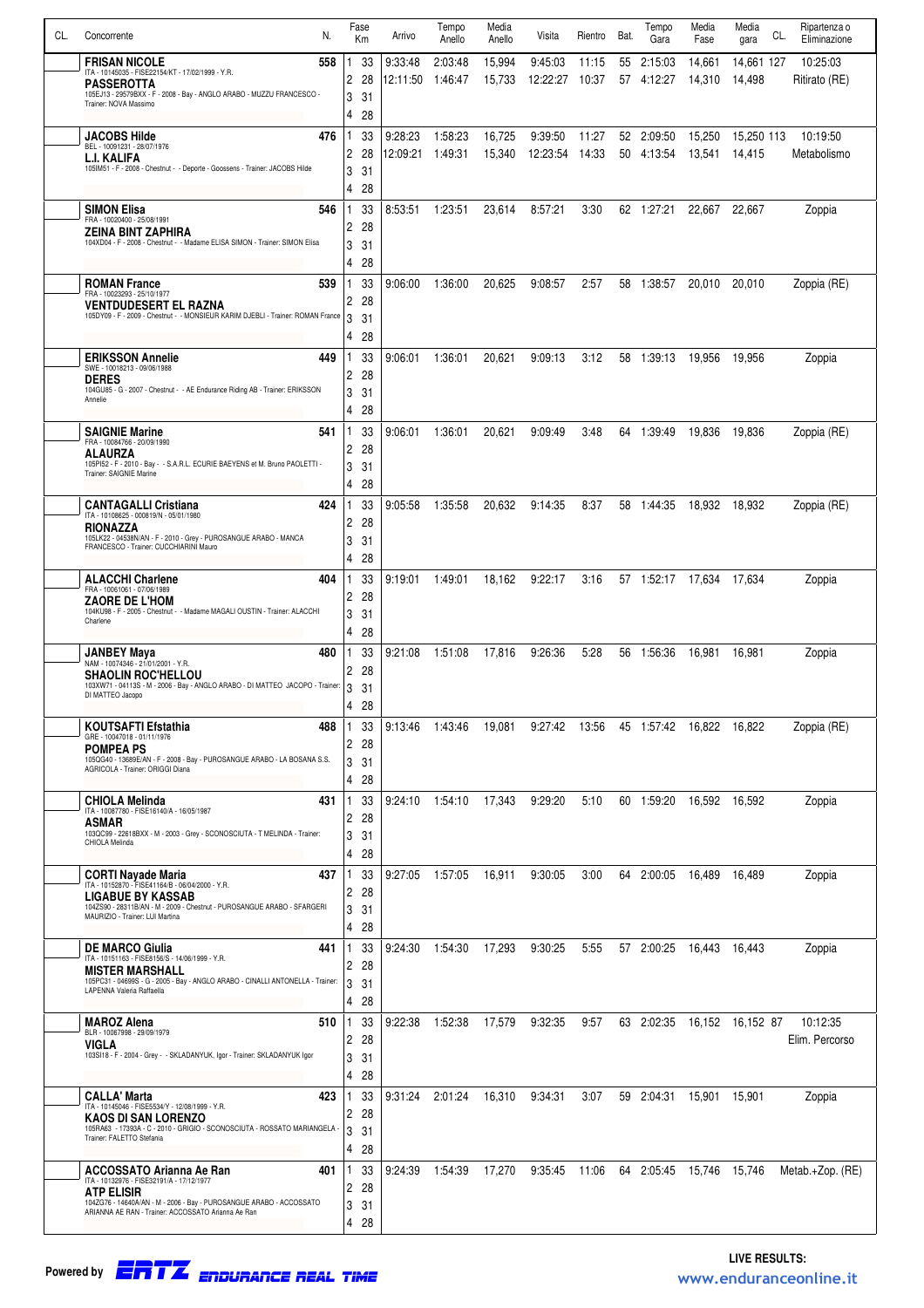| CL. | Concorrente                                                                                                                             | N.  |                | Fase<br>Km | Arrivo  | Tempo<br>Anello | Media<br>Anello | Visita  | Rientro | Bat. | Tempo<br>Gara | Media<br>Fase | Media<br>gara | CL. | Ripartenza o<br>Eliminazione |
|-----|-----------------------------------------------------------------------------------------------------------------------------------------|-----|----------------|------------|---------|-----------------|-----------------|---------|---------|------|---------------|---------------|---------------|-----|------------------------------|
|     | <b>SCHAUMAN Mia Maria</b>                                                                                                               | 542 |                | 33         | 9:33:07 | 2:03:07         | 16,082          | 9:36:24 | 3:17    | 51   | 2:06:24       | 15,665        | 15,665        |     | Zoppia                       |
|     | FIN - 10113814 - 09/12/1972<br><b>ELSBAA XV3</b><br>103ZM49 - 25991BXX - F - 2002 - Bay - SHAGYA - LANFRANCHI ELENA - Trainer:          |     | 2              | 28         |         |                 |                 |         |         |      |               |               |               |     |                              |
|     | <b>LANFRANCHI Elena</b>                                                                                                                 |     | 3<br>4         | 31<br>28   |         |                 |                 |         |         |      |               |               |               |     |                              |
|     | <b>WALTER Nicole</b>                                                                                                                    | 567 |                | 33         | 9:32:21 | 2:02:21         | 16,183          | 9:36:51 | 4:30    |      | 47 2:06:51    | 15,609        | 15,609        |     | Zoppia                       |
|     | GER - 10093826 - 04/06/1971<br><b>MERSUCH XXV 16</b>                                                                                    |     | 2              | 28         |         |                 |                 |         |         |      |               |               |               |     |                              |
|     | 102RQ47 - 20482BXX - G - 2002 - Chestnut - - Lanfranchi Elena - Trainer: LANFRANCHI<br>Elena                                            |     | 3<br>4         | 31<br>28   |         |                 |                 |         |         |      |               |               |               |     |                              |
|     | <b>AMORETTI Marta</b>                                                                                                                   | 406 |                | 33         | 9:33:20 | 2:03:20         | 16,054          | 9:37:50 | 4:30    |      | 57 2:07:50    | 15.489        | 15,489        |     | Zoppia                       |
|     | ITA - 10027836 - 006342/C - 20/07/1977<br><b>MERSUCH XXV18</b>                                                                          |     | 2              | 28         |         |                 |                 |         |         |      |               |               |               |     |                              |
|     | 103XA27 - 25363BXX - F - 2003 - Bay - SHAGYA - LANFRANCHI ELENA - Trainer:<br><b>LANFRANCHI Elena</b>                                   |     | 3<br>4         | 31<br>28   |         |                 |                 |         |         |      |               |               |               |     |                              |
|     | <b>PALOMBA Mariaerrica</b>                                                                                                              | 526 |                | 33         | 9:34:10 | 2:04:10         | 15,946          | 9:38:14 | 4:04    |      | 49 2:08:14    |               |               |     | Zoppia                       |
|     | ITA - 10097716 - FISE12476/H - 12/09/1990<br><b>HASSAN</b>                                                                              |     | 2              | 28         |         |                 |                 |         |         |      |               |               |               |     |                              |
|     | 103YV11 - 03297H - M - 2006 - Grey - SCONOSCIUTA - MANCUSO PASQUALE -<br>Trainer: PALOMBA Mariaerrica                                   |     | 3<br>4         | 31         |         |                 |                 |         |         |      |               |               |               |     |                              |
|     | <b>SULPIZI Diletta</b>                                                                                                                  | 550 |                | 28<br>33   | 9:35:49 | 2:05:49         | 15,737          | 9:39:04 | 3:15    |      | 54 2:09:04    | 15,341        | 15,341        |     | Zoppia (RE)                  |
|     | ITA - 10146243 - FISE4425/S - 18/10/1998 - Y.R.<br>ARIANNA                                                                              |     | 2              | 28         |         |                 |                 |         |         |      |               |               |               |     |                              |
|     | 105KZ09 - 04572S/AN - F - 2010 - Chestnut - PUROSANGUE ARABO - DI<br>GIANDOMENICO GABRIELE - Trainer: DEL SORDO Luca                    |     | 3              | 31         |         |                 |                 |         |         |      |               |               |               |     |                              |
|     | <b>PALENI Alessia</b>                                                                                                                   | 523 | 4              | 28<br>33   | 9:36:17 | 2:06:17         | 15,679          | 9:40:59 | 4:42    |      | 55 2:10:59    | 15,116 15,116 |               |     | Zoppia                       |
|     | ITA - 10150077 - FISE13772/KB - 18/07/1999 - Y.R.<br>LR NABILA                                                                          |     | 2              | 28         |         |                 |                 |         |         |      |               |               |               |     |                              |
|     | 104ZA35 - 07790D/AN - F - 2005 - Grey - PUROSANGUE ARABO - FABBRO<br>FRANCESCO - Trainer: ZONCA Marco                                   |     | 3              | 31         |         |                 |                 |         |         |      |               |               |               |     |                              |
|     |                                                                                                                                         | 413 | 4              | 28         |         |                 |                 |         |         |      |               |               |               |     |                              |
|     | <b>BATEN Nant</b><br>NED - 10125320 - 27/09/1992<br><b>NAXICE</b>                                                                       |     | 2              | 33<br>28   | 9:35:20 | 2:05:20         | 15,798          | 9:42:25 | 7:05    |      | 46 2:12:25    | 14,953        | 14,953        |     | Zoppia                       |
|     | 105RA71 - G - 2006 - Grey - - N. Baten - Trainer: BATEN Nant                                                                            |     | 3              | 31         |         |                 |                 |         |         |      |               |               |               |     |                              |
|     |                                                                                                                                         |     | 4              | 28         |         |                 |                 |         |         |      |               |               |               |     |                              |
|     | <b>BAKKER Talitha</b><br>NED - 10140762 - 19/06/1983<br><b>ASE MARAJO</b>                                                               | 411 | 2              | 33<br>28   | 9:37:24 | 2:07:24         | 15,542          | 9:44:28 | 7:04    |      | 50 2:14:28    | 14,725        | 14,725        |     | Zoppia                       |
|     | 105RA87 - M - 2009 - Grey - - T.E. Bakker & Arabian Stud Europe - Trainer: BAKKER<br>Talitha                                            |     | 3              | 31         |         |                 |                 |         |         |      |               |               |               |     |                              |
|     |                                                                                                                                         |     | 4              | 28         |         |                 |                 |         |         |      |               |               |               |     |                              |
|     | <b>GIAMPIERETTI Alessia</b><br>ITA - 10140670 - FISE7612/P - 25/10/2000 - Y.R.                                                          | 463 | 2              | 33<br>28   | 9:48:24 | 2:18:24         | 14,306          | 9:52:58 | 4:34    |      | 63 2:22:58    | 13,849        | 13,849        |     | Zoppia                       |
|     | <b>GOTIAREK PV</b><br>103UH92 - 01275X/AN - M - 2005 - Grey - ARABO - PASQUALI MARINA - Trainer:<br>CINGOLANI Giorgio                   |     | 3              | 31         |         |                 |                 |         |         |      |               |               |               |     |                              |
|     |                                                                                                                                         |     | 4              | 28         |         |                 |                 |         |         |      |               |               |               |     |                              |
|     | DE VRIES Helen<br>NED - 10081296 - 29/12/1971                                                                                           | 443 | 2              | 33<br>28   |         |                 |                 |         |         |      |               |               |               |     | Elim. Percorso               |
|     | TANIMARA<br>104KJ79 - F - 2007 - Grey - - Mevr. H.A. de Vries - Trainer: DE VRIES Helen                                                 |     | 3              | 31         |         |                 |                 |         |         |      |               |               |               |     |                              |
|     |                                                                                                                                         |     | 4              | 28         |         |                 |                 |         |         |      |               |               |               |     |                              |
|     | <b>DZIKOWSKA Beata</b><br>POL - 10014663 - 04/02/1979                                                                                   | 448 | 1<br>2         | 33<br>28   |         |                 |                 |         |         |      |               |               |               |     | Elim. Percorso               |
|     | <b>EROTA</b><br>105FE91 - F - 2005 - Grey - - Julia Urban - Trainer: DZIKOWSKA Beata                                                    |     | 3              | 31         |         |                 |                 |         |         |      |               |               |               |     |                              |
|     |                                                                                                                                         |     | 4              | 28         |         |                 |                 |         |         |      |               |               |               |     |                              |
|     | <b>FERRER XALABARDER Marta</b><br>ESP - 10095116 - 13/03/1999 - Y.R.                                                                    | 454 | 2              | 33<br>-28  |         |                 |                 |         |         |      |               |               |               |     | Zoppia                       |
|     | <b>WENDY</b><br>103XB91 - F - 2003 - Bay - - EDUARD XALABARDER MIRAMANDA - Trainer: FERRER<br>XALABARDER Marta                          |     | 3              | 31         |         |                 |                 |         |         |      |               |               |               |     |                              |
|     |                                                                                                                                         |     | 4              | 28         |         |                 |                 |         |         |      |               |               |               |     |                              |
|     | <b>GASPA-WARD Claudia Mariarosa</b><br>ITA - 10144902 - FISE7129/H - 10/08/1998 - Y.R.                                                  | 462 | $\mathbf{2}$   | 33<br>28   |         |                 |                 |         |         |      |               |               |               |     | Zoppia                       |
|     | <b>REBECCA BY ERCULES</b><br>105JS34 - 04573N/AN - F - 2010 - Chestnut - PUROSANGUE ARABO - MALLEI<br>IGNAZIO - Trainer: MALLEI Ignazio |     | 3              | 31         |         |                 |                 |         |         |      |               |               |               |     |                              |
|     |                                                                                                                                         |     | 4              | 28         |         |                 |                 |         |         |      |               |               |               |     |                              |
|     | <b>GOOSSENS Veerle</b><br>BEL - 10080343 - 19/02/1969                                                                                   | 468 |                | 33         |         |                 |                 |         |         |      |               |               |               |     | Zoppia                       |
|     | LIMAYA EL FUTURE<br>103YC39 - F - 2004 - Grey - - Veerle Goossens (10043765) - Trainer: GOOSSENS Veerle 3                               |     | $\overline{2}$ | 28<br>31   |         |                 |                 |         |         |      |               |               |               |     |                              |
|     |                                                                                                                                         |     | 4              | 28         |         |                 |                 |         |         |      |               |               |               |     |                              |
|     | <b>KALBRE Merilin</b><br>EST - 10087418 - 03/09/1996 - Y.R.                                                                             | 482 |                | 33         |         |                 |                 |         |         |      |               |               |               |     | Zoppia                       |
|     | <b>BALTIMOR</b><br>EST40076 - G - 2001 - Bay - - Merilin Kalbre - Trainer: HALLIKO Onne                                                 |     | 2<br>3         | 28<br>31   |         |                 |                 |         |         |      |               |               |               |     |                              |
|     |                                                                                                                                         |     | 4              | 28         |         |                 |                 |         |         |      |               |               |               |     |                              |
|     | <b>PRANTS Brenda</b><br>EST - 10105168 - 29/01/1999 - Y.R.                                                                              | 530 |                | 33         | 9:17:38 |                 | 18,396          |         |         |      |               |               |               |     | Metabolismo                  |
|     | ASSMAN<br>105EA69 - G - 2010 - Bay - - Brenda Prants - Trainer: HALLIKO Onne                                                            |     | 2<br>3         | 28<br>31   |         |                 |                 |         |         |      |               |               |               |     |                              |
|     |                                                                                                                                         |     | 4              | -28        |         |                 |                 |         |         |      |               |               |               |     |                              |

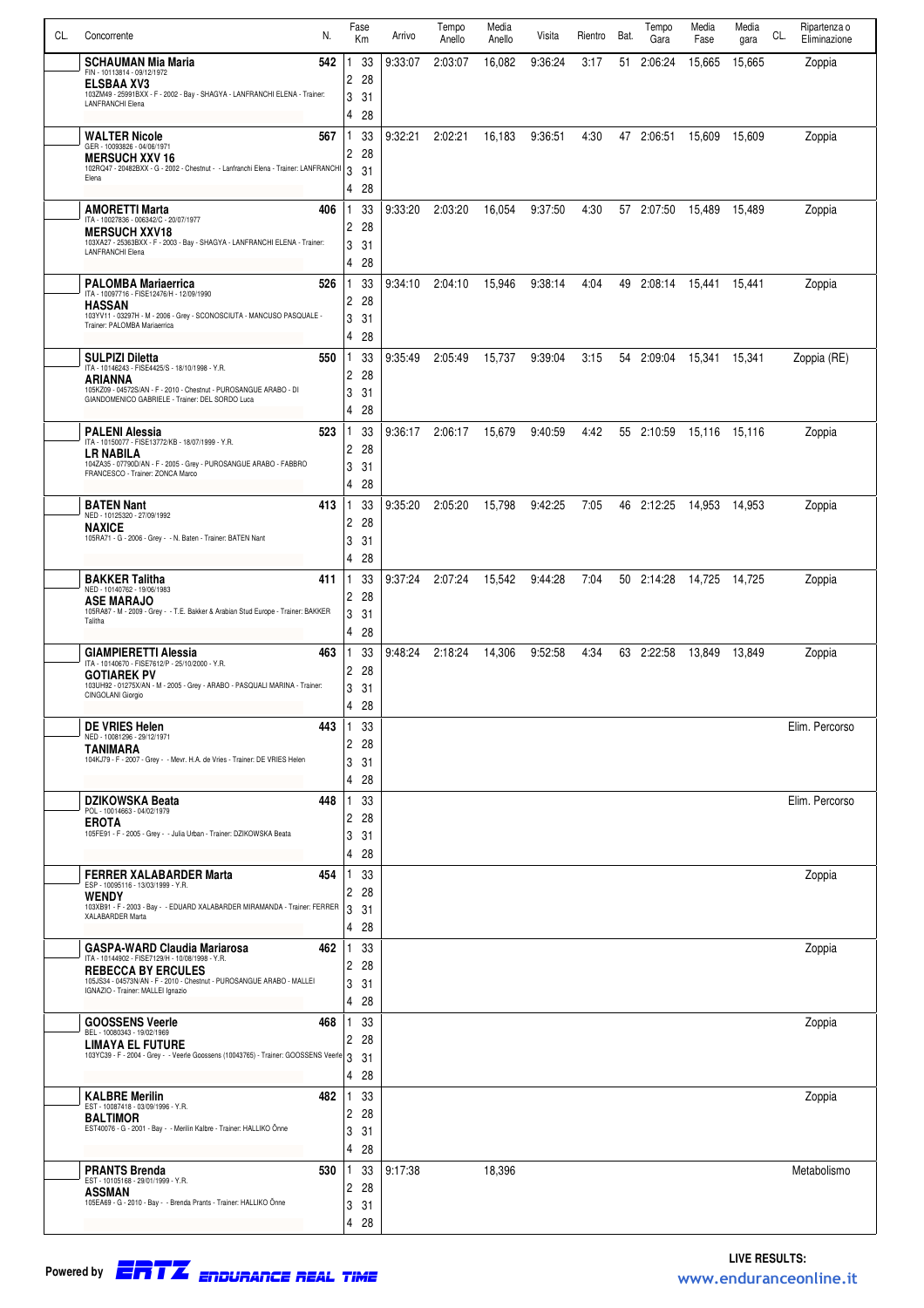| CL. | Concorrente                                                                                                                                                                                 | N.  | Fase<br>Km                | Arrivo | Tempo<br>Anello | Media<br>Anello | Visita | Rientro | Bat. | Tempo<br>Gara | Media<br>Fase | Media<br>gara | CL. | Ripartenza o<br>Eliminazione |
|-----|---------------------------------------------------------------------------------------------------------------------------------------------------------------------------------------------|-----|---------------------------|--------|-----------------|-----------------|--------|---------|------|---------------|---------------|---------------|-----|------------------------------|
|     | <b>RÖMER Carmen</b><br>NED - 10027066 - 29/07/1985<br><b>WOODBOURNES GIFT</b><br>102LZ44 - G - 2000 - Chestnut - ARABE - Ahmad Hussain Mohamed Juma Malik -<br>Trainer: FOULAD Abdulla Mohd | 540 | 33<br>28<br>31<br>3<br>28 |        |                 |                 |        |         |      |               |               |               |     | Zoppia                       |

RE = Riesame - B.C. = Best Condition Segreteria di gara: Zuccolo Fabio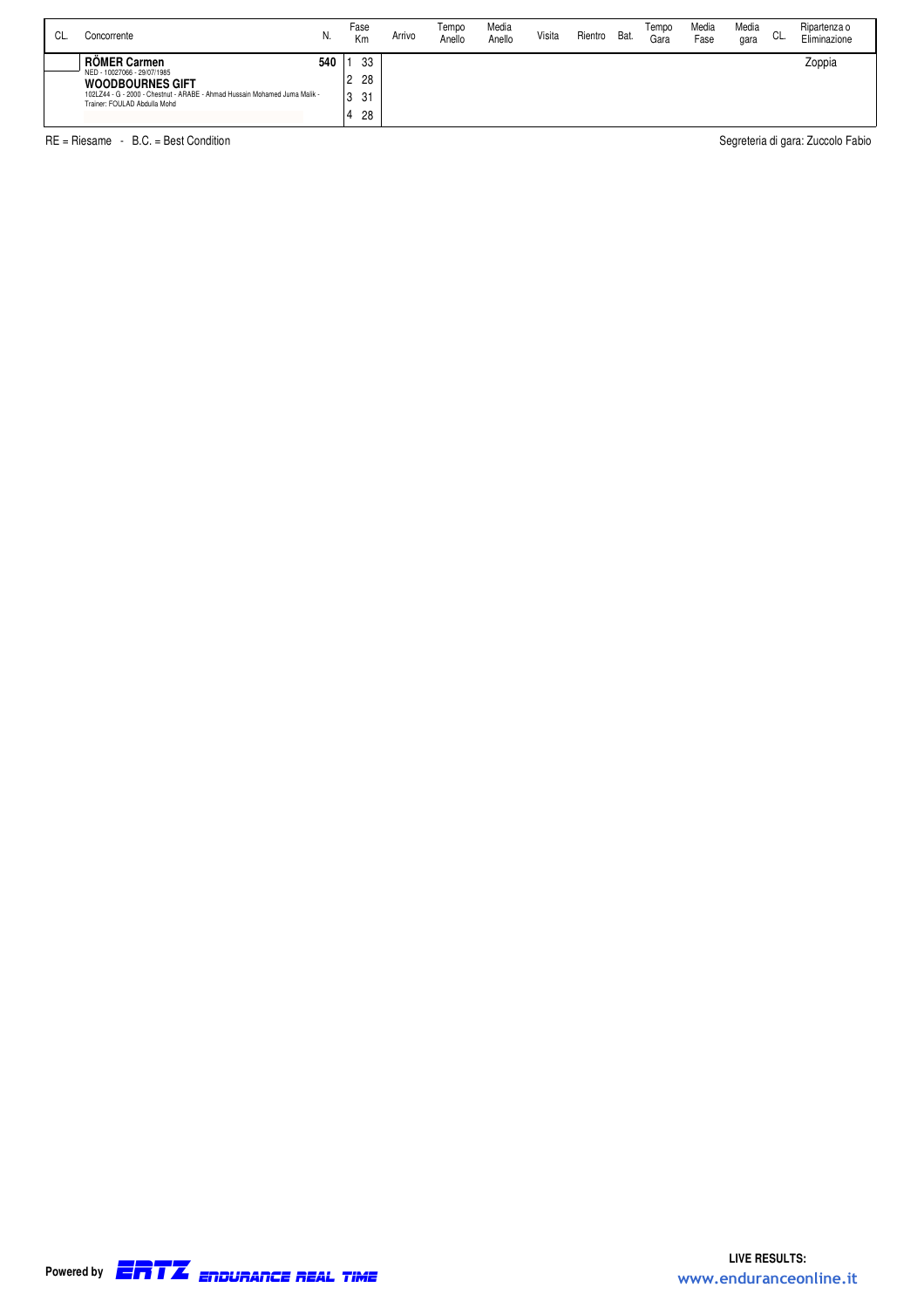### 15/07/2017

## Toscana Endurance Lifestyle 2017, HH Sheikh Mohammed Bin Rashid Al Maktoum Endurance Cup Festival - Italia Endurance ASD - San Rossore Pisa

Giuria: Al Hammadi Ahmed Alì (UAE) (Presidente), Al Shamsi Hamad Rahma, Carrillo Fernando (ESP), Dunn Brian Colin (UAE), Giannatempo Giuseppe, Paolucci Maurizio, Rethinavel Sundar (IND), Scola Carmen, Testa Vergemino, Torlontano Paolo, Trucchi Gianroberto, Amante Rui (POR) (Delegato FEI), Murino Valter (Chief Steward), Commissione Veterinaria: Pochesci Fabrizio (Presidente), Barelli Armida, Casas Vaque Ignasi (ESP), De Vecchi Marco, Gagliardi Daniele, Greco Alfredo, Jahn Petr (CZE), Kooliyattail Shafy Mohamed (IND), Kuhad Kuldip Singh (IND), Martini Antonio, Piekalkiewicz Wojciech, Pierni Emilia, Sacco Ugo, Szpotanzski Piotr (POL), Zahid Rafiq (PAK), Zappulla Francesco, Gascon Bayarri Eduard (Trattamenti), Guidi Livia (Trattamenti), Pilati Nicola (Trattamenti),

# Classifica CEI1\* 81 km

( Partenza: 08:00:00 - Soste: 01:30:00 - Iscritti: 48 - Partiti: 46 )

| CL.  | N.<br>Concorrente                                                                                                                                               |              | Fase<br>Km | Arrivo               | Tempo<br>Anello    | Media<br>Anello  | Visita               | Rientro       | Bat.     | Tempo<br>Gara      | Media<br>Fase    | Media<br>gara         | CL.            | Ripartenza o<br>Eliminazione |
|------|-----------------------------------------------------------------------------------------------------------------------------------------------------------------|--------------|------------|----------------------|--------------------|------------------|----------------------|---------------|----------|--------------------|------------------|-----------------------|----------------|------------------------------|
| 1    | <b>BAIRISAL SINGH Ugam Singh</b><br>23<br>IND - 10152473 - 12/06/1988                                                                                           |              | 33         | 9:18:42              | 1:18:42            | 25,159           | 9:21:57              | 3:15          | 62       | 1:21:57            | 24,161           | 24,161 2              |                | 10:01:57                     |
|      | <b>MAGIC GLENN AVELINA</b>                                                                                                                                      | 2            | 28         | 11:08:05             | 1:06:08            | 25,403           | 11:10:55             | 2:50          | 61       | 2:30:55            | 24,360           | 24,252 1              |                | 12:00:55                     |
|      | 105HK82 - - F - 2009 - Bay - - MRM STABLES - Trainer: MOHD Ismail<br>(Media rientri intermedi: 03:03 - Graduatoria: 3°)                                         | 3            | 20         | 12:51:34             | 0:50:39            | 23,692           | 13:00:09             | 8:35          | 62       | 3:21:34            | 23,692           | 24,111 1              |                |                              |
| 2    | AL SHAIR Essa Salem Khamis<br>19<br>UAE - 10136137 - 13/08/2000 - Y.R.                                                                                          | 1            | 33         | 9:21:20              | 1:21:20            | 24,344           | 9:25:13              | 3:53          | 59       | 1:25:13            | 23,235           | 23,235 3              |                | 10:05:13                     |
|      | <b>GHAZWEN</b>                                                                                                                                                  | 2            | 28         | 11:25:27             | 1:20:14            | 20,939           | 11:28:57             | 3:30          | 55       | 2:48:57            | 20,064           | 21,663 2              |                | 12:18:57                     |
|      | 105SD61 - 04950N - F - 2010 - Bay - SCONOSCIUTA - Mas Endurance Stable - Trainer:<br>SUBOSE Mansoor Ahmed Ali Media rientri intermedi: 03:41 - Graduatoria: 7°) | 3            | 20         | 13:24:34             | 1:05:37            | 18,288           | 13:34:16             | 9:42          | 55       | 3:54:34            | 18,288           | 20,719                | $\overline{2}$ |                              |
| 3    | <b>GENERALI Alessandro</b><br>35                                                                                                                                | 1            | 33         | 9:34:54              | 1:34:54            | 20,864           | 9:41:14              | 6:20          | 54       | 1:41:14            | 19,559           | 19.559 10             |                | 10:21:14                     |
| B.C. | ITA - 10116090 - FISE8042/S - 08/07/1966<br>A BIG ALDAYR                                                                                                        | 2            | 28         | 11:43:51             | 1:22:37            | 20,335           | 11:49:50             | 5:59          | 53       | 3:09:50            | 18,962           | 19,280                | - 3            | 12:39:50                     |
|      | 105OJ00 - 26493M/AN - M - 2010 - Grey - PUROSANGUE ARABO - GENERALI<br>ALESSANDRO - Trainer: GEMERIAL rigetsiandermedi: 06:09 - Graduatoria: 15°)               | 3            | 20         | 13:42:32             | 1:02:42            | 19,139           | 13:56:13             | 13:41         | 51       | 4:12:32            | 19,139           | $19.245 \quad 3$      |                |                              |
| 4    | NICCOLAI Gianluca<br>54                                                                                                                                         |              | 33         | 9:46:04              | 1:46:04            | 18,668           | 9:54:41              | 8:37          | 60       | 1:54:41            | 17,265           | 17.265 19             |                | 10:34:41                     |
|      | ITA - 10150198 - FISE12228/F - 20/09/1975<br><b>IRENEO</b>                                                                                                      | 2            | 28         | 12:02:34             | 1:27:53            | 19,116           | 12:08:19             | 5:45          | 60       | 3:28:19            | 17,942           | 17,569 8              |                | 12:58:19                     |
|      | 105OP55 - 11650F - G - 2003 - Chestnut - ANGLO ARABO - NICCOLAI GIANLUCA -<br>Trainer: NICCOLAI GianludaMedia rientri intermedi: 07:11 - Graduatoria: 17°)      | 3            | 20         | 13:54:26             | 0:56:07            | 21,384           | 14:11:13             | 16:47         | 61       | 4.24.26            | 21,384           | 18,379 4              |                |                              |
| 5    | <b>BESSET Emma</b><br>24                                                                                                                                        | 1            | 33         | 9.37:29              | 1:37:29            | 20,311           | 9:41:26              | 3:57          | 63       | 1:41:26            | 19,520           | 19,520 11             |                | 10:21:26                     |
|      | FRA - 10126681 - 15/12/1994<br>VAHORE JAIS                                                                                                                      | 2            | 28         | 11:53:37             | 1:32:11            | 18,225           | 11:57:32             | 3:55          | 64       | 3:17:32            | 17,482           | 18,529                | -4             | 12:47:32                     |
|      | 105IN30 - - F - 2009 - Grey - - Madame CECILE DEMIERRE - Trainer: DEMIERRE<br>(Media rientri intermedi: 03:56 - Graduatoria: 8°)<br>Cecile                      | 3            | 20         | 13:54:28             | 1:06:56            | 17,928           | 14:08:33             | 14:05         | 53       | 4:24:28            | 17,928           | 18,377 5              |                |                              |
| 6    | <b>MARIOTTI Luca</b><br>49                                                                                                                                      | 1            | 33         | 9:49:42              | 1:49:42            | 18,049           | 9:53:36              | 3:54          | 63       | 1:53:36            | 17,430           | 17,430 16             |                | 10:33:36                     |
|      | ITA - 10119068 - FISE12978/R - 14/07/2000 - Y.R.<br><b>VALIDA DU GRIFFOUL</b>                                                                                   | 2            | 28         | 12:04:30             | 1:30:54            | 18,482           | 12:08:48             | 4:18          | 61       | 3:28:48            | 17,647           | 17,529                | - 9            | 12:58:48                     |
|      | 105MO48 - 03220R - F - 2009 - Bay - ANGLO ARABO FRANCESE - MARIOTTI<br>ELENA - Trainer: MARIOTTI(Bleglia rientri intermedi: 04:06 - Graduatoria: 9°)            | 3            | 20         | 13:59:20             | 1:00:32            | 19,824           | 14:09:17             | 9:57          | 57       | 4:29:20            | 19,824           | 18,045 6              |                |                              |
| 7    | <b>ARTESE Francesco</b><br>22                                                                                                                                   | 1            | 33         | 9:42:12              | 1:42:12            | 19,374           | 9:55:19              | 13:07         | 47       | 1:55:19            | 17,170           | 17.170 22             |                | 10:35:19                     |
|      | ITA - 10154394 - FISE11207/S - 14/03/1981                                                                                                                       | 2            | 28         | 11:58:34             | 1:23:15            | 20,180           | 12:08:56             | 10:22         | 63       | 3:28:56            | 17,946           | 17,518 10             |                | 12:58:56                     |
|      | JAVELOT DELL ORSETTA<br>105RX86 - 17802A/AN - M - 2010 - Grey - PUROSANGUE ARABO - ACUTIS                                                                       | 3            | 20         | 14:04:56             | 1:06:00            | 18,182           | 14:15:07             | 10:11         | 49       | 4:34:56            | 18,182           | 17,677 7              |                |                              |
| 8    | ALESSANDRA - Trainer: ARWESLEF ranoasic intermedi: 11:45 - Graduatoria: 26°)<br>WICHROWSKA Katarzyna<br>28                                                      |              |            |                      |                    |                  |                      |               |          |                    |                  |                       |                |                              |
|      | POL - 10107674 - 10/09/1991                                                                                                                                     | 1<br>2       | 33<br>28   | 9:37:57<br>11:47:40  | 1:37:57            | 20,214           | 9:39:57              | 2:00<br>13:23 | 54<br>60 | 1:39:57            | 19,810           | 19,810 8              | - 5            | 10:19:57<br>12:51:03         |
|      | <b>ZLOTY WIATR</b><br>105SK15 - - G - 2011 - Bay - - Beata Dzikowska - Trainer: WICHROWSKA Katarzyna                                                            | 3            | 20         | 14:05:14             | 1:27:43<br>1:14:11 | 19,153<br>16,176 | 12:01:03<br>14:20:01 | 14:47         | 50       | 3:21:03<br>4:35:14 | 16,617<br>16,176 | 18,204<br>17,658 8    |                |                              |
| 9    | (Media rientri intermedi: 07:41 - Graduatoria: 18°)<br><b>REY Celine</b><br>59                                                                                  |              |            |                      |                    |                  |                      |               |          |                    |                  |                       |                |                              |
|      | FRA - 10035203 - 08/06/1987                                                                                                                                     | 1<br>2       | 33         | 9:52:16              | 1:52:16            | 17,637           | 9:54:12              | 1:56          | 54       | 1:54:12            | 17,338           | 17,338 17             |                | 10:34:12                     |
|      | <b>FAIZA DE JALIMA</b><br>105SD16 - - F - 2010 - Chestnut - - Jean-Claude GUILLAUME - Trainer: LAZES Angel                                                      | 3            | 28<br>20   | 12:09:50<br>14:07:19 | 1:35:38<br>1:04:54 | 17,567<br>18,490 | 12:12:25<br>14:15:32 | 2:35<br>8:13  | 58<br>46 | 3:32:25<br>4:37:19 | 17,105<br>18,490 | 17,230 11<br>17,525 9 |                | 13:02:25                     |
|      | (Media rientri intermedi: 02:16 - Graduatoria: 1°)                                                                                                              |              |            |                      |                    |                  |                      |               |          |                    |                  |                       |                |                              |
| 10   | <b>GUTOWSKA WOZNIAK Agnieszka</b><br>40<br>POL - 10109681 - 08/06/1980                                                                                          | 1            | 33         | 9:37:55              | 1:37:55            | 20,221           | 9:41:33              | 3:38          | 64       | 1:41:33            | 19,498           | 19,498 12             |                | 10:21:33                     |
|      | SAFARA NEJDY<br>105SA69 - - F - 2008 - Bay - - Agnieszka Gutowska-Wozniak - Trainer: GUTOWSKA                                                                   | 2<br>3       | 28<br>20   | 12:00:16<br>14:08:35 | 1:38:43<br>1:11:15 | 17,018           | 12:07:20<br>14:21:07 | 7:04<br>12:32 | 52<br>50 | 3:27:20<br>4:38:35 | 15,882<br>16,842 | 17,653                | - 6            | 12:57:20                     |
|      | (Media rientri intermedi: 05:21 - Graduatoria: 13°)<br>WOZNIAK Agnieszka                                                                                        |              |            |                      |                    | 16,842           |                      |               |          |                    |                  | 17,445 10             |                |                              |
| 11   | <b>MARROCCU Francesca</b><br>50<br>ITA - 10055313 - 000173/N - 22/07/1973                                                                                       |              | 33         | 9:49:50              | 1:49:50            | 18,027           | 9:54:28              | 4:38          | 63       | 1:54:28            | 17,298           | 17,298 18             |                | 10:34:28                     |
|      | <b>LAS VEGAS ESTA SHADEK</b><br>105SL01 - 24603G - M - 2010 - Bay - INDIGENA - BLASI DANIELA - Trainer:                                                         | 2            | 28         | 12:09:39             | 1:35:11            | 17,650           | 12:16:33             | 6:54          | 56       | 3:36:33            | 16,457           | 16.901 14             |                | 13:06:33                     |
|      | MARROCCU Francesca ( Media rientri intermedi: 05:46 - Graduatoria: 14°)                                                                                         | 3            | 20         | 14:13:03             | 1:06:30            | 18,045           | 14:28:13             | 15:10         | 51       | 4:43:03            | 18,045           | 17,170 11             |                |                              |
| 12   | <b>BRUSCHI Chiara</b><br>27<br>ITA - 10153566 - FISE48923/E - 24/12/2002 - Y.R.                                                                                 |              | 33         | 9:52:26              | 1:52:26            | 17,610           | 9:56:26              | 4:00          |          | 62 1:56:26         | 17,005           | 17.005 26             |                | 10:36:26                     |
|      | <b>SUEANTONI</b><br>105SB99 - 05045N - M - 2011 - SAURO - ANGLO ARABO - DERIU GIOVANNI -                                                                        | 2            | -28        | 12:12:08 1:35:42     |                    | 17,555           | 12:17:24             | 5:16          | 54       | 3:37:24            | 16,639           | 16,835 16             |                | 13:07:24                     |
|      | (Media rientri intermedi: 04:38 - Graduatoria: 11°)<br>Trainer: IOSA Linda                                                                                      |              | 320        | 14:20:22 1:12:58     |                    | 16,446           | 14:29:49             | 9:27          |          | 50 4:50:22         | 16,446           | 16,737 12             |                |                              |
| 13   | AL ABBAR Ali Mohd Mubarak<br>11<br>UAE - 10054564 - 27/08/1987                                                                                                  | $\mathbf{1}$ | 33         | 9:52:16              | 1:52:16            | 17,637           | 9:55:25              | 3:09          |          | 60 1:55:25         | 17,155           | 17,155 23             |                | 10:35:25                     |
|      | S'ANZELU DI BARBAGIA<br>105RZ78 - 31208B/AN - C - 2011 - SAURO - PUROSANGUE ARABO - DEMONTIS                                                                    | 2            | -28        | 12:12:47 1:37:22     |                    | 17,254           | 12:16:06             | 3:19          |          | 62 3:36:06         | 16,686           | 16,937 12             |                | 13:06:06                     |
|      | GIACOMINO - Trainer: SERIOVIEDiaielentri intermedi: 03:14 - Graduatoria: 5°)                                                                                    | 3            | 20         | 14:21:03 1:14:57     |                    | 16,011           | 14:31:50             | 10:47         |          | 57 4:51:03         | 16,011           | 16,698 13             |                |                              |
| 14   | AL ABBAR Rashid Mohd Ali<br>12<br>UAE - 10063402 - 02/09/1987                                                                                                   | 1            | 33         | 9.52:13              | 1:52:13            | 17,644           | 10:01:13             | 9:00          |          | 64 2:01:13         | 16,334           | 16,334 29             |                | 10:41:13                     |
|      | <b>SAETTA BONORVESA</b><br>105RZ77 - 30690BXX - F - 2011 - Chestnut - ANGLO ARABO - ALABBAR RASHID                                                              | 2            | 28         | 12:12:48             | 1:31:35            | 18,344           | 12:21:05             | 8:17          |          | 63 3:41:05         | 16,822           | 16,555 17             |                | 13:11:05                     |
|      | MOHAMED ALI RASHED (Wandia Serviculi Danieledi: 08:39 - Graduatoria: 22°)                                                                                       | 3            | -20        | 14:21:19 1:10:14     |                    | 17,086           | 14:33:14 11:55       |               |          | 54 4:51:19         | 17,086           | 16,683 14             |                |                              |
| 15   | AL QUBAISI Ateea Butti<br>18<br>UAE - 10103280 - 06/02/1985                                                                                                     | 1            | 33         | 9.52:17              | 1:52:17            | 17,634           | 9:55:07              | 2:50          | 55       | 1:55:07            | 17,200           | 17,200 20             |                | 10:35:07                     |
|      | <b>RE DE MATTA E PADRU</b><br>105IH06 - 30210BXX - G - 2010 - Grey - ANGLO ARABO - LINGENAUBER ECKARD -                                                         | 2            | -28        | 12:12:50 1:37:43     |                    | 17,193           | 12:16:10             | 3:20          | 58       | 3:36:10            | 16,625           | 16,931 13             |                | 13:06:10                     |
|      | Trainer: SERIOLI Daniele ( Media rientri intermedi: 03:05 - Graduatoria: 4°)                                                                                    | 3            | -20        | 14:21:20 1:15:10     |                    | 15,965           | 14:30:19             | 8:59          |          | 45 4:51:20         | 15,965           | 16,682 15             |                |                              |
| 16   | SALEH Mohd Ali Mohd<br>17<br>UAE - 10040883 - 01/01/1987                                                                                                        |              | 33         | 9:52:16              | 1:52:16            | 17,637           | 9:55:16              | 3:00          | 56       | 1:55:16            | 17,178           | 17,178 21             |                | 10:35:16                     |
|      | SELENIA                                                                                                                                                         | 2            | 28         | 12:12:49             | 1:37:33            | 17,222           | 12:17:07             | 4:18          | 64       | 3:37:07            | 16,495           | 16,857 15             |                | 13:07:07                     |
|      | 105RZ82 - 31478BXX - F - 2011 - BAIO - ANGLO ARABO - LINGENAUBER ECKARD -<br>Trainer: SERIOLI Daniele ( Media rientri intermedi: 03:39 - Graduatoria: 6°)       | 3            | 20         | 14:21:21 1:14:14     |                    | 16,165           | 14:32:19 10:58       |               |          | 58 4:51:21         | 16,165           | 16,681 16             |                |                              |

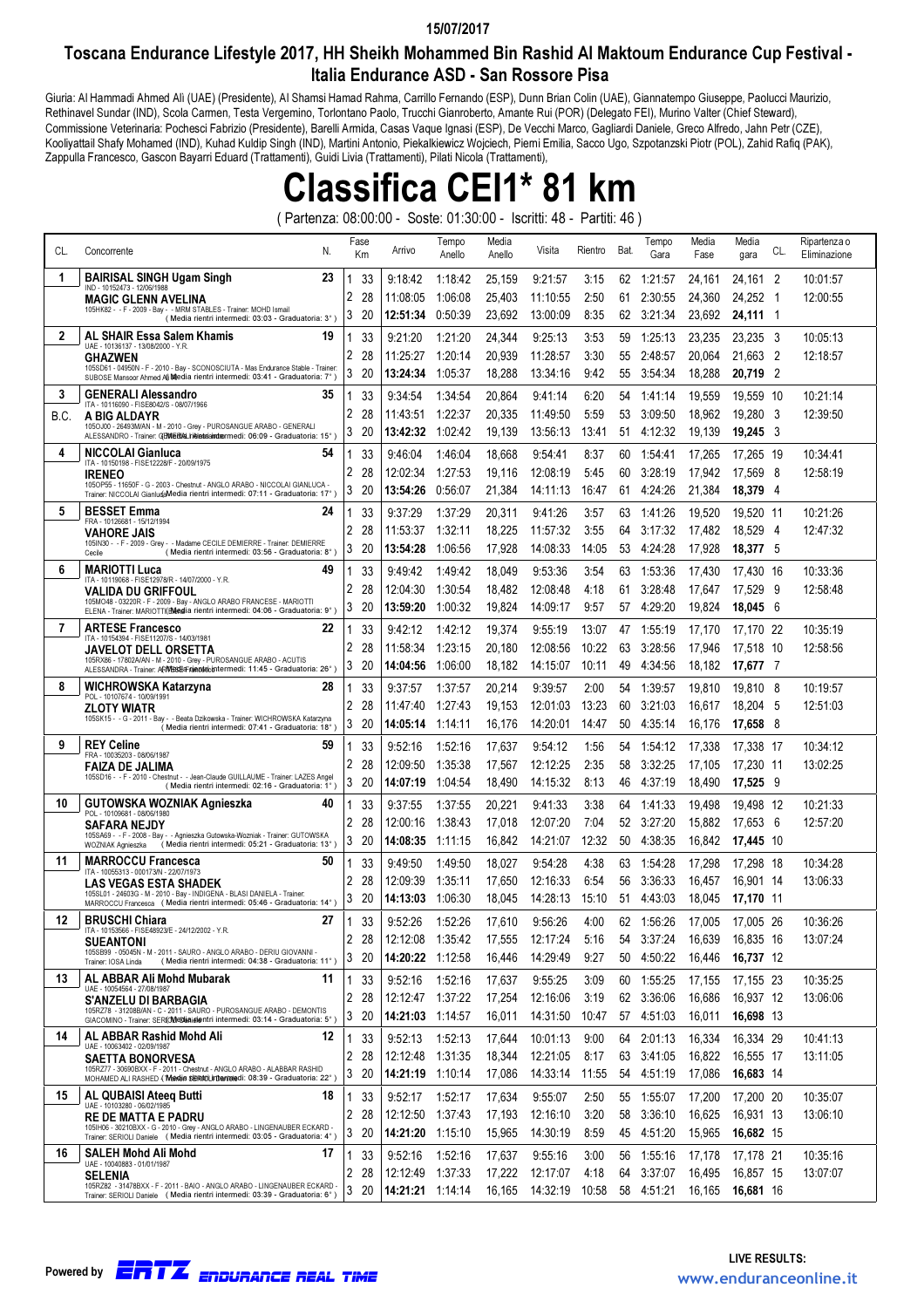| CL. | Concorrente                                                                                                                                               | N. | Fase<br>Кm          | Arrivo                      | Tempo<br>Anello    | Media<br>Anello  | Visita               | Rientro       | Bat.     | Tempo<br>Gara                   | Media<br>Fase    | Media<br>gara          | CL. | Ripartenza o<br>Eliminazione |
|-----|-----------------------------------------------------------------------------------------------------------------------------------------------------------|----|---------------------|-----------------------------|--------------------|------------------|----------------------|---------------|----------|---------------------------------|------------------|------------------------|-----|------------------------------|
| 17  | DI NOTO Adriano                                                                                                                                           | 33 |                     |                             |                    |                  |                      |               |          |                                 |                  |                        |     |                              |
|     | ITA - 10102946 - FISE27372/M - 09/10/1984<br><b>HIDALGO GROTTAROSSA</b>                                                                                   |    | 33<br>1<br>2<br>28  | 9:24:33<br>12:03:44         | 1:24:33<br>1:39:14 | 23,418<br>16,930 | 9:44:30<br>12:07:36  | 19:57<br>3:52 | 50<br>58 | 1:44:30<br>3:27:36              | 18,947<br>16,295 | 18.947 13<br>17,630 7  |     | 10:24:30<br>12:57:36         |
|     | 105SN33 - 26620M/AN - M - 2011 - Bay - PUROSANGUE ARABO - LIBERTO EMILIO<br>Trainer: DI NOTO Adriano ( Media rientri intermedi: 11:55 - Graduatoria: 27°) |    | 3<br>20             | 14:23:10                    | 1:25:34            | 14,024           | 14:29:19             | 6:09          | 58       | 4:53:10                         | 14,024           | 16,578 17              |     |                              |
| 18  | <b>RICCI Valentina</b>                                                                                                                                    | 60 | 1<br>33             | 9:52:17                     | 1:52:17            | 17,634           | 10:03:01             | 10:44         | 56       | 2:03:01                         | 16,095           | 16,095 31              |     | 10:43:01                     |
|     | ITA - 10154083 - FISE10082/C - 21/01/1996 - Y.R<br><b>QUANTO VOGLIO</b>                                                                                   |    | 2<br>28             | 12:20:03                    | 1:37:02            | 17,314           | 12:29:02             | 8:59          | 51       | 3:49:02                         | 15,847           | 15,980 18              |     | 13:19:02                     |
|     | 105RK81 - 03687C - F - 2009 - Bay - ANGLO ARABO - RICCI VALENTINA - Trainer:<br>(Media rientri intermedi: 09:51 - Graduatoria: 23°<br>RICCI Valentina     |    | 3<br>20             | 14:36:10                    | 1:17:08            | 15,557           | 14:48:29             | 12:19         | 54       | 5:06:10                         | 15,557           | 15,874 18              |     |                              |
| 19  | ZINEDDU ALESSANDRO                                                                                                                                        | 47 | 33                  | 10:01:49                    | 2:01:49            | 16,254           | 10:03:06             | 1:17          | 61       | 2:03:06                         | 16,084           | 16,084 32              |     | 10:43:06                     |
|     | ITA - 10086496 - FISE27617/F - 04/04/1985<br>QUNTENTA DE ILOI                                                                                             |    | 2<br>28             | 12:22:04                    | 1:38:58            | 16,975           | 12:30:47             | 8:43          | 58       | 3:50:47                         | 15,601           | 15,859 19              |     | 13:20:47                     |
|     | 105RZ84 - 03173R/AN - F - 2009 - Bay - PUROSANGUE ARABO - ROSI CHIARA -<br>(Media rientri intermedi: 05:00 - Graduatoria: 12°)<br>Trainer: ROSI Chiara    |    | 3<br>20             | 14:36:15                    | 1:15:28            | 15,901           | 14:46:01             | 9:46          | 51       | 5:06:15                         | 15,901           | 15,869 19              |     |                              |
| 20  | <b>GIGANTE Simone</b><br>ITA - 10097085 - FISE7689/S - 16/10/1998 - Y.R.                                                                                  | 37 | 33                  | 10:06:06                    | 2:06:06            | 15,702           | 10:08:55             | 2:49          | 62       | 2:08:55                         | 15,359           | 15,359 37              |     | 10:48:55                     |
|     | NARAMITUE<br>105IY40 - 04660S - M - 2006 - Chestnut - ANGLO ARABO - DIANA GAVINO - Trainer:                                                               |    | 2<br>28             | 12:35:25                    | 1:46:30            | 15,775           | 12:41:39             | 6:14          | 62       | 4:01:39                         | 14,902           | 15.146 25              |     | 13:31:39                     |
|     | CINGOLANI Giorgio<br>(Media rientri intermedi: 04:31 - Graduatoria: 10°)                                                                                  |    | 3<br>-20            | 14:39:35                    | 1:07:56            | 17.664           | 14:57:19             | 17:44         | 57       | 5:09:35                         | 17,664           | 15,699 20              |     |                              |
| 21  | <b>SEBALJ Karla</b><br>CRO - 10090840 - 03/06/1998 - Y.R.                                                                                                 | 62 | 33<br>2<br>28       | 9:48:42<br>12:23:34         | 1:48:42<br>1:47:05 | 18,215<br>15,689 | 9:56:29<br>12:35:33  | 7:47<br>11:59 | 63<br>55 | 1:56:29<br>3:55:33              | 16,998<br>14,110 | 16,998 27<br>15,538 20 |     | 10:36:29<br>13:25:33         |
|     | <b>64 HAVANA EL HAFI</b><br>105SI89 - - F - 2011 - Grey - - Dario Bosnjak - Trainer: SEBALJ Karla<br>(Media rientri intermedi: 09:53 - Graduatoria: 24°)  |    | 3<br>20             | 14:40:55                    | 1:15:22            | 15,922           | 15:09:01             | 28:06         | 54       | 5:10:55                         | 15,922           | 15,631 21              |     |                              |
| 22  | WOJNAROWSKA Weronika                                                                                                                                      | 34 | 33                  | 9:52:15                     | 1:52:15            | 17,639           | 10:03:28             | 11:13         | 55       | 2:03:28                         | 16,037           | 16.037 35              |     | 10:43:28                     |
|     | POL - 10154669 - 31/07/2000 - Y.R.<br>MIRUNA                                                                                                              |    | 2<br>28             | 12:32:38                    | 1:49:10            | 15,389           | 12:36:51             | 4:13          | 55       | 3:56:51                         | 14,817           | 15,453 21              |     | 13:26:51                     |
|     | 105RZ22 - - F - 2010 - Bay - - Jolanta Lubera - Trainer: LUBERA Jolanta<br>(Media rientri intermedi: 07:43 - Graduatoria: 19°)                            |    | 3<br>20             | 14:51:38                    | 1:24:47            | 14,154           | 15:03:17             | 11:39         | 56       | 5:21:38                         | 14,154           | 15,110 22              |     |                              |
| 23  | <b>KAMINSKA Martyna</b><br>POL - 10148165 - 14/01/2000 - Y.R.                                                                                             | 44 | 33                  | 9:52:17                     | 1:52:17            | 17,634           | 10:03:26             | 11:09         | 62       | 2:03:26                         | 16.041           | 16.041 34              |     | 10:43:26                     |
|     | <b>BOSSAN</b><br>105QY25 - - G - 2011 - Bay - - Klaudia Jakubowicz-Wojtecka - Trainer: WOJTECKI                                                           |    | 2<br>28             | 12:32:45                    | 1:49:19            | 15,368           | 12:38:30             | 5:45          | 62       | 3:58:30                         | 14,600           | 15,346 22              |     | 13:28:30                     |
|     | (Media rientri intermedi: 08:27 - Graduatoria: 21°)<br>Krzysztof                                                                                          |    | 3<br>-20            | 14:51:45 1:23:15            |                    | 14,414           | 15:08:04             | 16:19         | 49       | 5:21:45                         | 14,414           | 15,105 23              |     |                              |
| 24  | <b>D'ETTORRE Asia</b><br>ITA - 10154689 - FISE3218/S - 25/09/1998 - Y.R.                                                                                  | 31 | 33<br>1             | 9:48:18                     | 1:48:18            | 18,283           | 10:03:18             | 15:00         | 62       | 2:03:18                         | 16.058           | 16,058 33              |     | 10:43:18                     |
|     | ANAPURNA HIMAL MAGIC<br>105RW30 - 05065S - F - 2010 - Bay - ARABO - MAZZOCCHETTI MIRCO - Trainer:                                                         |    | 2<br>28<br>3<br>-20 | 12:32:50<br>15:14:14        | 1:49:32<br>1:45:04 | 15,338<br>11,421 | 12:39:10<br>15:22:30 | 6:20<br>8:16  | 64<br>59 | 3:59:10<br>5:44:14              | 14,499<br>11,421 | 15,303 24<br>14,118 24 |     | 13:29:10                     |
| 25  | MAZZOCCHETTI Mirco ( Media rientri intermedi: 10:40 - Graduatoria: 25°)<br>KAMARUDDIN BIN ABDUL GHANI Dato                                                | 43 | 1<br>33             | 9:48:11                     | 1:48:11            | 18,302           |                      |               | 54       | 1.55:42                         |                  |                        |     | 10:35:42                     |
|     | MAS - 10014579 - 16/05/1945<br><b>VIK ARMOR</b>                                                                                                           |    | 2<br>28             | 12:32:48                    | 1:57:06            | 14,347           | 9:55:42<br>12:38:45  | 7:31<br>5:57  | 61       | 3:58:45                         | 17,113<br>13,653 | 17,113 24<br>15,330 23 |     | 13:28:45                     |
|     | 105RW28 - 04854S - G - 2009 - Bay - ARABO - MAZZOCCHETTI MIRCO - Trainer:<br>MAZZOCCHETTI Mirco ( Media rientri intermedi: 06:44 - Graduatoria: 16°)      |    | 3<br>20             | 15:14:18                    | 1:45:33            | 11,369           | 15:22:32             | 8:14          | 45       | 5:44:18                         | 11,369           | 14,116 25              |     |                              |
| 26  | <b>MARIN Denise</b>                                                                                                                                       | 48 | 33<br>1             | 10:19:06                    | 2:19:06            | 14,234           | 10:27:49             | 8:43          | 55       | 2:27:49                         | 13,395           | 13,395 39              |     | 11:07:49                     |
|     | ITA - 10069390 - 003206/T - 06/05/1990<br>JEUDI DELL ORSETTA                                                                                              |    | 2<br>28             | 12:53:19                    | 1:45:30            | 15,924           | 13:01:08             | 7:49          | 55       | 4:21:08                         | 14,826           | 14,016 26              |     | 13:51:08                     |
|     | 105SN40 - 28586T/AN - M - 2010 - Grey - PUROSANGUE ARABO - VITTOR SERENA<br>Trainer: VITTOR Serena ( Media rientri intermedi: 08:16 - Graduatoria: 20°)   |    | 3<br>20             | 15:20:58                    | 1:29:50            | 13,358           | 15:32:47             | 11:49         | 54       | 5:50:58                         | 13,358           | 13,847 26              |     |                              |
| 27  | <b>ALAIMO Martina</b><br>ITA - 10154698 - FISE37475/M - 27/03/2003 - Y.R.                                                                                 | 20 | 33                  | 10:13:16                    | 2:13:16            | 14,857           | 10:15:24             | 2:08          | 52.      | 2:15:24                         | 14,623           | 14,623 38              |     | 10:55:24                     |
|     | ROYAL RIKEL KA<br>105JZ72 - 26117M/AN - M - 2010 - Chestnut - PUROSANGUE ARABO - INGHILLERI                                                               |    | 2<br>28<br>3        | 13:03:37                    | 2:08:13            | 13,103           | 13:07:06             | 3:29<br>9:27  | 51       | 4:27:06                         | 12,756           | 13.703 27<br>13.482 27 |     | 13:57:06                     |
|     | VINCENZO - Trainer: ZANO TMEdia rientri intermedi: 02:49 - Graduatoria: 2°)<br>BIN ALLOOBA Ali Mubarak Salem Mohd                                         | 25 | 20<br>$\mathbf{1}$  | 15:30:29 1:33:23            |                    | 12,850           | 15:39:56<br>9:15:00  |               |          | 54 6:00:29                      | 12,850<br>26,400 | 26,400 1               |     |                              |
|     | UAE - 10102700 - 05/03/1998 - Y.R.<br><b>VALLENTINO</b>                                                                                                   |    | 33<br>2<br>28       | 9:10:34<br>10:59:29 1:04:29 | 1:10:34            | 28,059<br>26,053 | 11:03:35             | 4:26<br>4:06  |          | 61 1:15:00<br>56 2:23:35 24.496 |                  | 25,490                 |     | 9:55:00<br>Metabolismo (RE)  |
|     | 105QT76 - - G - 2009 - Bay - - Al Barari Stables - Trainer: AL SABRI Ahmed Ali                                                                            |    | 3 20                |                             |                    |                  |                      |               |          |                                 |                  |                        |     |                              |
|     | <b>PASCUET PUIGSELLOSAS Marc</b>                                                                                                                          | 56 | 1<br>33             | 9:27:40                     | 1:27:40            | 22,586           | 9:32:26              | 4:46          |          | 55 1:32:26                      | 21,421           | 21,421 6               |     | 10:12:26                     |
|     | ESP - 10080158 - 05/08/1994<br><b>SITTING ROC DE LA COSTA</b>                                                                                             |    | 2<br>28             | 11:31:22 1:18:56            |                    | 21,284           | 11:35:31             | 4:09          |          | 62 2:55:31                      | 20,221           | 20.853                 |     | Zoppia (RE)                  |
|     | 104VR86 - - M - 2008 - Chestnut - - Soler Subirats, Jaume - Trainer: PASCUET<br>PUIGSELLOSAS Marc                                                         |    | 3<br>20             |                             |                    |                  |                      |               |          |                                 |                  |                        |     |                              |
|     | <b>GRIPPO Vito</b><br>ITA - 10015260 - 010458/F - 25/02/1968                                                                                              | 39 | 1<br>33             | 9:27:50                     | 1:27:50            | 22,543           | 9:31:07              | 3:17          |          | 51 1:31:07                      | 21.730           | 21,730 5               |     | 10:11:07                     |
|     | <b>CAYAM RDR</b><br>105SK88 - 13921F/AN - G - 2010 - Chestnut - PUROSANGUE ARABO - MINI                                                                   |    | 2<br>28             | 11:31:21 1:20:14            |                    | 20,939           | 11:36:17             | 4:56          |          | 57 2:56:17                      | 19,726           | 20.762                 |     | Zoppia (RE)                  |
|     | BARBARA - Trainer: GRIPPO Vito                                                                                                                            |    | 3<br>20             |                             |                    |                  |                      |               |          |                                 |                  |                        |     |                              |
|     | AL HAMMADI Hasan Mohd Hasan<br>UAE - 10041373 - 24/11/1992                                                                                                | 15 | 33<br>1<br>2<br>-28 | 9:21:19<br>11:25:40 1:19:42 | 1:21:19            | 24,349<br>21,079 | 9:25:58<br>11:40:07  | 4:39<br>14:27 |          | 64 1:25:58<br>55 3:00:07        | 23,032<br>17.844 | 23,032 4<br>20,320     |     | 10:05:58<br>Zoppia (RE)      |
|     | <b>LLANERA</b><br>105SD65 - 32879BXX - F - 2011 - Chestnut - ANGLO ARABO - MANSOOR ALI<br>SULTAN - Trainer: SUBOSE Mansoor Ahmed Ali Al                   |    | 3 20                |                             |                    |                  |                      |               |          |                                 |                  |                        |     |                              |
|     | <b>PEGAZ TOCQUET Laetitia</b>                                                                                                                             | 57 | 1<br>33             | 9:37:26                     | 1:37:26            | 20,322           | 9:39:32              | 2:06          |          | 61 1:39:32                      | 19,893           | 19,893 7               |     | 10:19:32                     |
|     | FRA - 10059676 - 18/11/1990<br>UARSHAAN DE LINE                                                                                                           |    | 2<br>28             | 11:46:52 1:27:20            |                    | 19,237           | 11:48:53             | 2:01          |          | 53 3:08:53                      | 18.802           | 19.377                 |     | Zoppia                       |
|     | 105JS67 - - G - 2008 - Bay - - MJOEL GEFFRAY et M. BERTRAND CAPITAINE -<br>Trainer: CAPITAINE Bertrand                                                    |    | 3<br>20             |                             |                    |                  |                      |               |          |                                 |                  |                        |     |                              |
|     | <b>GIANGRIECO Stefano</b><br>ITA - 10089773 - FISE45461/B - 07/02/1986                                                                                    | 36 | 1<br>33             | 9:42:10                     | 1:42:10            | 19,380           | 9:45:15              | 3:05          |          | 39 1:45:15                      |                  | 18,812 18,812 14       |     | 10:25:15                     |
|     | <b>RAMAYA</b><br>105JZ88 - 30527BXX - F - 2010 - Chestnut - ANGLO ARABO - MANCA SILVIA - Trainer:                                                         |    | 2<br>28             | 11:53:13 1:27:58            |                    | 19,098           | 11:57:24             | 4:11          |          | 64 3:17:24                      | 18,231           | 18.541                 |     | Metabolismo                  |
|     | MANDELLI Federica<br><b>GALATI ALESSIA</b>                                                                                                                | 66 | 3<br>20             |                             |                    |                  |                      |               |          |                                 |                  |                        |     |                              |
|     | ITA - 10141110 - FISE15548/M - 19/02/1993                                                                                                                 |    | 1<br>33<br>2<br>28  | 9:36:21<br>12:08:09 1:47:21 | 1:36:21            | 20,550<br>15,650 | 9:40:48<br>12:11:05  | 4:27<br>2:56  |          | 64 1:40:48<br>54 3:31:05        | 19,643<br>15,233 | 19,643 9<br>17,339     |     | 10:20:48<br>Metabolismo      |
|     | <b>HAS EXPRESS</b><br>105SQ25 - 26303M/AN - M - 2010 - BAIO - PUROSANGUE ARABO - CANNIA<br>GAETANO - Trainer: GALATI Alessia                              |    | 3<br>20             |                             |                    |                  |                      |               |          |                                 |                  |                        |     |                              |
|     | <b>COULOMB Camille</b>                                                                                                                                    | 29 | 33<br>1             | 9:52:14                     | 1:52:14            | 17,642           | 9:55:48              | 3:34          |          | 47 1:55:48                      | 17,098           | 17,098 25              |     | 10:35:48                     |
|     | FRA - 10097724 - 08/08/1998 - Y.R.<br>NOURIA D'AUTAN                                                                                                      |    | 2<br>28             | 12:12:19                    | 1:36:31            | 17,406           | 12:16:42             | 4:23          |          | 53 3:36:42                      | 16,650           | 16,890                 |     | Zoppia                       |
|     | 105OF32 - - F - 2010 - Grey - ARABE - M. Jacques TOMAS - Trainer: FRANCES Jean<br>Philippe                                                                |    | 3<br>-20            |                             |                    |                  |                      |               |          |                                 |                  |                        |     |                              |
|     | <b>PIANIGIANI Tommaso</b><br>ITA - 10106418 - 011900/F - 23/11/1994                                                                                       | 58 | 1<br>33             | 10:01:41                    | 2:01:41            | 16,272           | 10:05:33             | 3:52          |          | 63 2:05:33                      | 15,771           | 15.771 36              |     | 10:45:33                     |
|     | <b>QUENTIS</b><br>105RZ83 - - M - 2009 - Chestnut - - PUGGIONI PIERO - Trainer: ROSI Chiara                                                               |    | 2<br>28             | 12:21:53 1:36:20            |                    | 17,439           | 12:26:16             | 4:23          |          | 62 3:46:16                      | 16,680           | 16.176                 |     | Zoppia                       |
|     |                                                                                                                                                           |    | 320                 |                             |                    |                  |                      |               |          |                                 |                  |                        |     |                              |